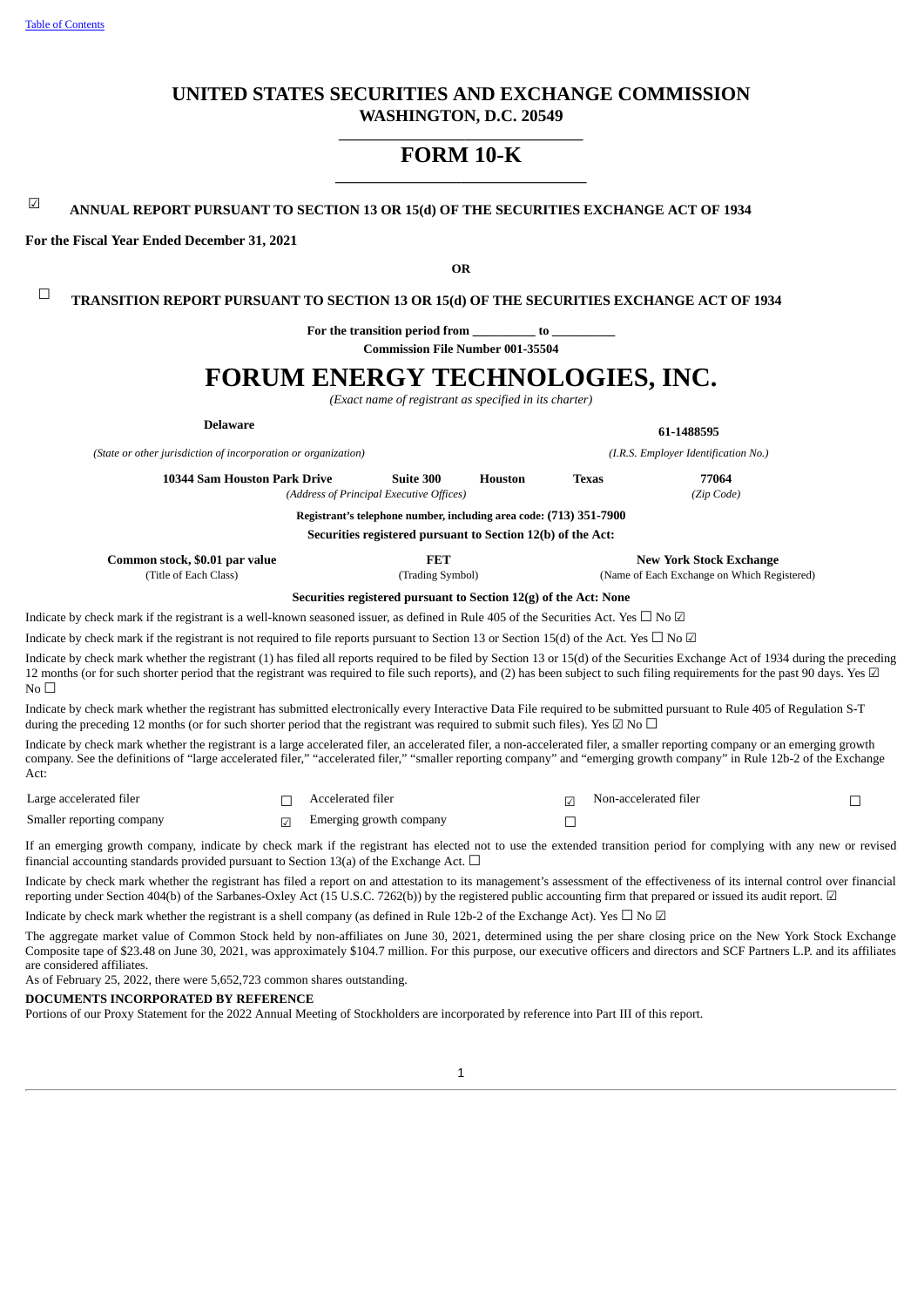# **Forum Energy Technologies, Inc. Index to Form 10-K**

<span id="page-1-0"></span>

| <b>PART I</b>     |                                                                                                                        |                 |  |  |  |  |
|-------------------|------------------------------------------------------------------------------------------------------------------------|-----------------|--|--|--|--|
| Item 1.           | <b>Business</b>                                                                                                        | $\overline{3}$  |  |  |  |  |
| Item 1A.          | <b>Risk Factors</b>                                                                                                    | 10              |  |  |  |  |
| Item 1B.          | <b>Unresolved Staff Comments</b>                                                                                       | 27              |  |  |  |  |
| Item 2.           | <b>Properties</b>                                                                                                      | 28              |  |  |  |  |
| Item 3.           | <b>Legal Proceedings</b>                                                                                               | 29              |  |  |  |  |
| Item 4.           | <b>Mine Safety Disclosures</b>                                                                                         | 29              |  |  |  |  |
|                   | <b>PART II</b>                                                                                                         |                 |  |  |  |  |
| Item 5.           | Market for Registrant's Common Equity, Related Stockholder Matters and Issuer Purchases of Equity<br><b>Securities</b> | 31              |  |  |  |  |
| Item 6.           | <b>Reserved</b>                                                                                                        | 31              |  |  |  |  |
| Item 7.           | <b>Management's Discussion and Analysis of Financial Condition and Results of Operations</b>                           | 32              |  |  |  |  |
| Item 7A.          | <b>Quantitative and Qualitative Disclosures About Market Risk</b>                                                      | 42              |  |  |  |  |
| Item 8.           | <b>Financial Statements and Supplementary Data</b>                                                                     | 43              |  |  |  |  |
| Item 9.           | <b>Changes in and Disagreements with Accountants on Accounting and Financial Disclosure</b>                            | 73              |  |  |  |  |
| Item 9A.          | <b>Controls and Procedures</b>                                                                                         | 73              |  |  |  |  |
| Item 9B.          | <b>Other Information</b>                                                                                               | $\overline{74}$ |  |  |  |  |
|                   | <b>PART III</b>                                                                                                        |                 |  |  |  |  |
| Item 10.          | <b>Directors, Executive Officers and Corporate Governance</b>                                                          | $\frac{74}{1}$  |  |  |  |  |
| Item $11$ .       | <b>Executive Compensation</b>                                                                                          | $\overline{74}$ |  |  |  |  |
| <b>Item 12.</b>   | Security Ownership of Certain Beneficial Owners and Management and Related Stockholder Matters                         | $\overline{74}$ |  |  |  |  |
| <b>Item 13.</b>   | Certain Relationships and Related Transactions, and Director Independence                                              | $\overline{74}$ |  |  |  |  |
| <u>Item 14.</u>   | <b>Principal Accounting Fees and Services</b>                                                                          | Z <sub>5</sub>  |  |  |  |  |
|                   | <b>PART IV</b>                                                                                                         |                 |  |  |  |  |
| <u>Item 15.</u>   | <b>Exhibits, Financial Statement Schedules</b>                                                                         | 75              |  |  |  |  |
| Item 16.          | Form 10-K Summary                                                                                                      | 79              |  |  |  |  |
| <b>SIGNATURES</b> |                                                                                                                        | 80              |  |  |  |  |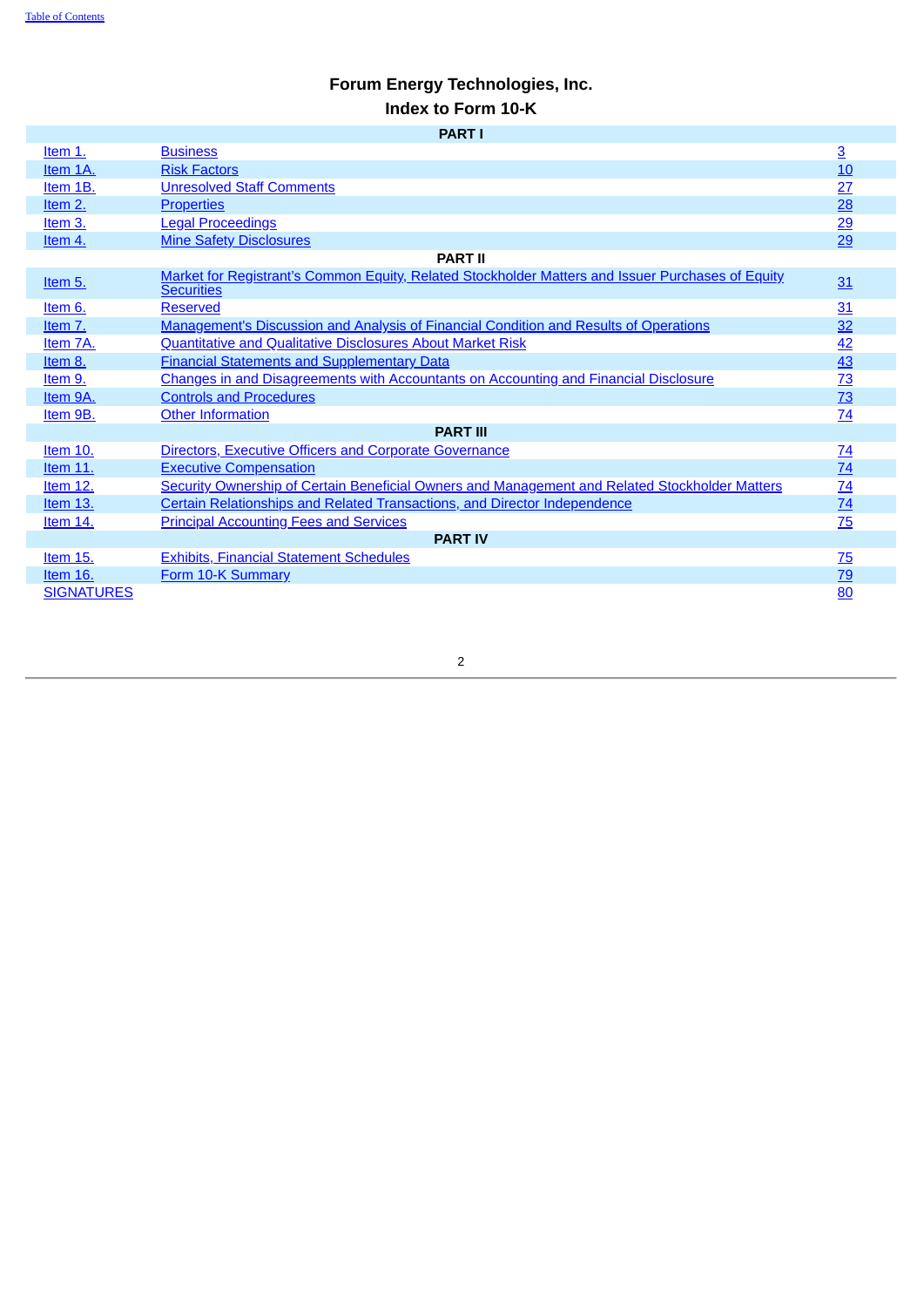## **PART I**

#### **Item 1. Business**

Forum Energy Technologies, Inc., a Delaware corporation (the "Company," "FET," "we," "our" or "us"), is a global company serving the oil, natural gas, industrial and renewable energy industries. Our common shares are listed on the New York Stock Exchange ("NYSE") under the symbol "FET." Our principal executive offices are located at 10344 Sam Houston Park Drive, Houston, Texas 77064, our telephone number is (713) 351-7900, and our website is www.f-e-t.com. Our Annual Reports on Form 10-K, quarterly reports on Form 10-Q and current reports on Form 8-K, and all amendments thereto, are available free of charge in the "Investors" section of our website as soon as reasonably practicable after such reports are electronically filed with or furnished to the Securities and Exchange Commission ("SEC"). These reports are also available on the SEC's website at www.sec.gov. Information contained on or accessible from our website is not incorporated by reference into this Annual Report on Form 10-K and should not be considered part of this report or any other filing that we make with the SEC.

#### *Overview*

We are a global company serving the oil, natural gas, industrial and renewable energy industries. FET provides value added solutions aimed at improving the safety, efficiency, and environmental impact of our customers' operations. We are an environmentally and socially responsible company headquartered in Houston, Texas with manufacturing, distribution and service facilities strategically located throughout the world. Our products include highly engineered capital equipment as well as consumable products. These consumable products are used in drilling, well construction and completions activities, within the supporting infrastructure, and at processing centers and refineries. Our engineered capital products are directed at drilling rig equipment for new rigs, upgrades and refurbishment projects, subsea construction and development projects, pressure pumping equipment, the placement of production equipment on new producing wells, downstream capital projects and capital equipment for renewable energy projects. In 2021, over 78% of our revenue was derived from consumable products and activity-based equipment, while the balance was primarily derived from capital products with a small amount from rental and other services.

We design, manufacture and supply high quality reliable products that create value for our diverse customer base, which includes, among others, oil and natural gas operators, land and offshore drilling contractors, oilfield service companies, subsea construction and service companies, and pipeline and refinery operators. In addition, we offer some of our products to renewable energy and new energy companies for applications such as offshore wind, geothermal power and biogas.

We expect that the world's long-term energy demand will continue to rise with global population growth and that hydrocarbons will continue to play a vital role in meeting the world's long-term energy needs while renewable energy sources continue to develop. As such, we remain focused on serving our customers in both oil and natural gas applications, where we are continuing to develop products to lower operators' current emissions. We are also deploying our existing product technologies in renewable energy applications and seeking to develop innovative equipment.

Our reporting segments align with business activity drivers and the manner in which management reviews and evaluates operating performance. FET operates in the following three reporting segments: Drilling & Downhole, Completions and Production. We believe that the reporting segment structure is aligned with the key phases of the well cycle and provides operating efficiencies.

We incorporate by reference the segment and geographic information for the last two years set forth in Note 18 *Business Segments*, and the information with respect to dispositions set forth in Note 4 *Acquisitions & Dispositions*.

## **DRILLING AND DOWNHOLE SEGMENT**

Our Drilling & Downhole segment designs, manufactures and supplies products and provides related services to the drilling, well construction, artificial lift and subsea energy construction markets, including applications in oil and natural gas, renewable energy, defense, and communications. The products and related services consist primarily of (i) capital equipment and a broad line of expendable products consumed in the drilling process; (ii) well construction casing and cementing equipment and protection products for artificial lift equipment and cables; and (iii) subsea remotely operated vehicles and trenchers, submarine rescue vehicles, specialty components and tooling, and complementary subsea technical services.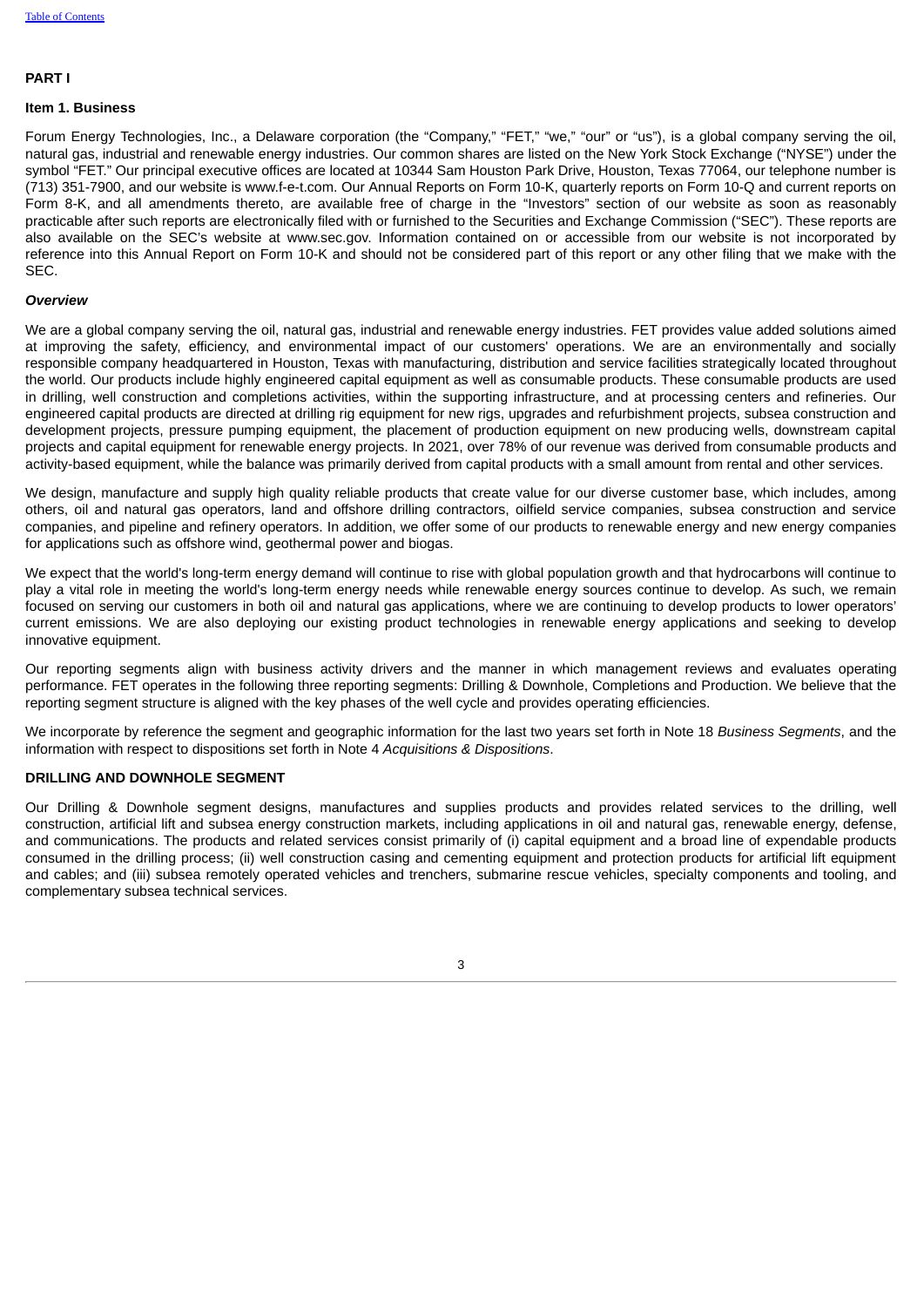There are several factors that drive demand for our Drilling & Downhole segment. Our Drilling Technologies product line is influenced by global drilling activity; the level of capital investment in drilling rigs and equipment replacement as drilling contractors modify or replace existing rigs to increase capability or improve efficiency and safety; the number of rigs in use and the severity of operating conditions. Our Downhole Technologies product line is impacted by the level of well completion activity and complexity of well construction and completion. Our Subsea Technologies product line is affected by global offshore activity, defense spending, subsea equipment and pipeline installation, repair and maintenance expenditures, and growth in offshore windfarm development.

**Drilling Technologies.** We provide both drilling capital equipment and consumables, with a focus on products that enhance our customers' handling of tubulars and drilling fluids on the drilling rig. Our product offering includes powered and manual tubular handling equipment; customized offline crane systems; drilling data acquisition management systems; pumps, pump parts, valves, and manifolds; drilling fluid end components; and a broad line of items consumed in the drilling process.

*Drilling capital equipment.* We design and manufacture a range of powered and manual tubular handling tools used on onshore and offshore drilling rigs. Our Forum B+V Oil Tools and Wrangler™ branded tools reduce direct human involvement in the handling of pipe during drilling operations, improving safety, speed and efficiency of operations. Our tubular handling tools include elevators, clamps, rotary slips, rotary tongs, powered slips, spiders and kelly spinners. Our hydraulic catwalks mechanize the lifting and lowering of tubulars to and from the drill floor, eliminating or reducing the need for traditional drill pipe and casing "pick-up and lay-down" operations with associated personnel. In addition, our make-up and break-out tools, called Forum Roughneck™, automate a dangerous rig floor task and improve rig drilling speed and safety. In addition, we also manufacture torque machines which allow customers to make up and break out complex tubulars and casing offline. We also design and manufacture a range of rig-based offline activity cranes and multi-purpose cranes.

In addition to powered tubular handling equipment, we design and manufacture drilling manifold systems and high pressure piping packages. Finally, we repair and service drilling equipment for both land and offshore rigs. Many of our service employees work in the field to address problems at the rig site.

*Consumable products.* We manufacture a range of consumable products used on drilling rigs, well servicing rigs, and hydraulic fracturing systems. Our consumable products include valves, centrifugal pumps, mud pump fluid end components, including P-Quip™ mud pump modules, Forumlok™, rig sensors, inserts, and dies. We are also a supplier of oilfield bearings, including FracMax™, to original equipment manufacturers and repair businesses for use in drilling and well stimulation equipment.

**Downhole Technologies.** We manufacture a broad line of downhole products that are consumed during the construction, completion and production phases of a well's lifecycle.

*Downhole protection systems.* We offer a full selection of downhole protection solutions and artificial lift accessories through our various brands such as Cannon Services™ and Multilift. Our Cannon Services protectors are used to shield downhole control lines, cables and gauges during installation and to provide protection during production enhancement operations. We design and manufacture a variety of downhole protection solutions for electrical submersible pump ("ESP") cabling, encapsulated control lines, sub-surface safety valves and permanent downhole gauges. We provide both standard and customized protection systems, and we utilize a range of materials in our products for various downhole environments. SandGuard™ and Cyclone™ branded completion tools extend the useful life of an ESP by protecting it against sand and other solids during shutdown and startup. Forum's GasGuard™ branded product also extends the useful life of an ESP by breaking down gas slugs, creating an uninterrupted flow of liquid.

*Casing and cementing tools.* Through our Davis-Lynch™ branded downhole well construction operations, we design and manufacture products used in the construction of oil, natural gas and geothermal wells. We design and manufacture a full portfolio of centralizers, float equipment, stage cementing tools, inflatable packers, flotation collars, cementing plugs and surge reduction equipment. Our products are used globally in the construction of onshore and offshore wells.

Our primary customers in this product line are oil and natural gas producers, and service companies providing completions, artificial lift and other intervention services to producers.

**Subsea Technologies.** We design and manufacture capital equipment and specialty components used in the subsea sector and provide a broad suite of complementary technical services. We have a core focus on the design and manufacture of remotely operated vehicle ("ROV") systems, other specialty subsea vehicles, and rescue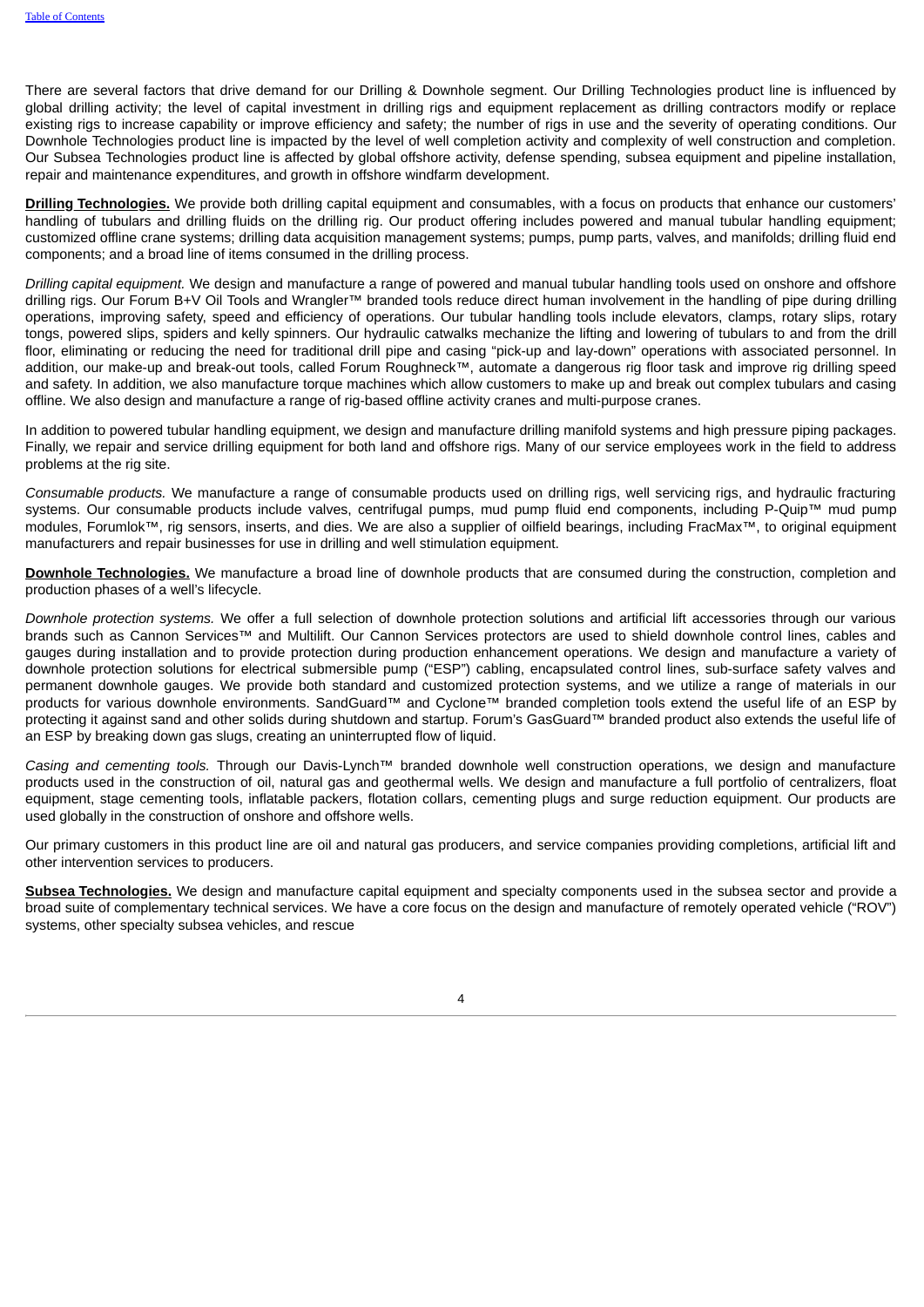submarines, as well as critical components of these vehicles. Many of our related technical services complement our vehicle offerings.

*Subsea vehicles.* We are a leading designer and manufacturer of a wide range of ROVs that we supply to the offshore subsea construction, observation and related service markets. The market for ROVs can be segmented into three broad classes of vehicles based on size and category of operations: (1) large work-class vehicles and trenchers for construction and installation activities, (2) drilling-class vehicles deployed from and for use around an offshore rig and (3) observation-class vehicles for inspection and light manipulation. We are a leading provider of work-class and observation class vehicles.

We design and manufacture large work-class ROVs through our highly respected Perry® brand. These vehicles are principally used in deepwater construction applications. In addition to work-class ROVs, we design and manufacture large trenchers that travel along the sea floor for trenching, installation and burial operations. The largest of these trenchers is able to cut over three meters deep into the seafloor to lay pipelines, power cables or communications cables for customers in the pipeline, offshore wind power and telecom markets.

Our Forum Sub-Atlantic® branded observation-class vehicles are electrically powered and are principally used for inspection, survey and light manipulation, and serve a wide range of industries.

In addition to ROVs, we design and manufacture subsea rescue vehicles capable of a range of tasks, including submarine rescue operations, diver support, seabed survey, port security, under hull search and a variety of other tasks.

Our subsea vehicle customers are primarily large offshore service companies that serve the oil and natural gas, telecommunications, offshore wind power, and other industries operating in marine environments. In addition, we sell products to a range of governmental organizations including naval, maritime science and geoscience research organizations.

*Subsea products and technical services.* We are also a leading designer and manufacturer of subsea products and components utilized in conjunction with ROVs for the oil and natural gas, renewables, telecommunications and defense markets. We manufacture Dynacon ® branded ROV launch and recovery systems, linear cable engines, Sub-Atlantic® branded ROV thrusters, and a wide range of hydraulic power units and valve packs. We design and manufacture these ROV components for incorporation into our own vehicles as well as for sale to other ROV manufacturers. We also provide a broad suite of subsea tooling and technical services.

## **COMPLETIONS SEGMENT**

Our Completions segment designs, manufactures and supplies products and provides related services to the coiled tubing, well stimulation and intervention markets. The products and related services consist primarily of: (i) capital and consumable products sold to the pressure pumping, hydraulic fracturing and flowback services markets, including hydraulic fracturing pumps, cooling systems, high-pressure flexible hoses and flow iron as well as wireline cable and pressure control equipment used in the well completion and intervention service markets; and (ii) coiled tubing strings and coiled line pipe and related services.

Demand for our Stimulation & Intervention and Coiled Tubing product lines is impacted by the level of shale or tight sand basin hydraulic fracturing activity and the level of workover and intervention activity.

**Stimulation and Intervention***.* We provide a broad range of high pressure pumps and flow equipment used by pressure pumping companies during stimulation, intervention (principally plug and perforation activity) and flowback processes. We sell power end assemblies, industrial heat exchanger and cooling systems, manifolds and manifold trailers, high-pressure flexible hoses and flow iron. Frequent refurbishment and recertification of flow equipment is critical to ensuring the reliable and safe operation of a pressure pumping company's fleet. We perform these services and position inventory in strategic locations in North America.

We also manufacture pressure control products that are used for well intervention operations that are sold domestically and internationally to oilfield service companies and equipment rental companies. Products we supply include blowout preventers for coiled tubing and wireline units and our Hydraulic Latch Assembly, which is used to facilitate efficient zipper fracturing operations. We also manufacture electromechanical wireline cables as well as innovative EnviroLite branded (greaseless) cables. We also conduct aftermarket refurbishment and recertification services for pressure control equipment.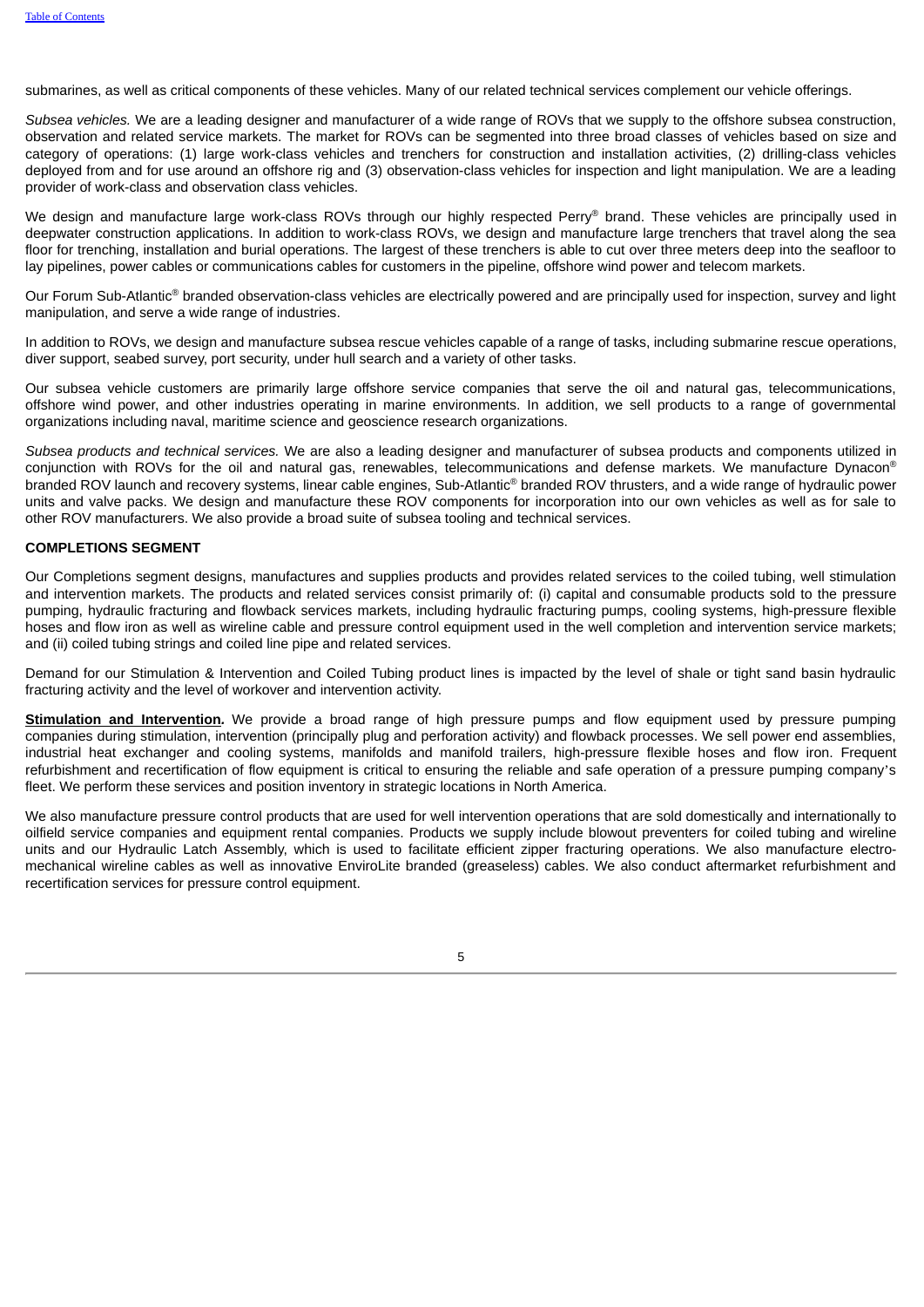Our primary customers in the Stimulation and Intervention product line are pressure pumping, wireline and flowback service companies. In addition, we sell directly to pressure pumping unit original equipment manufacturers.

**Coiled Tubing.** We manufacture Global Tubing® branded coiled tubing strings, including DURACOIL (quench and temper), and coiled line pipe, and provide related services. Coiled tubing strings are consumable components utilized to perform well completion and intervention activities. Our coiled line pipe offering serves as an alternative to conventional line pipe and composite flexibles in onshore and offshore applications. More recently, our coiled line pipe offering has been utilized by a customer for a carbon capture project to transport carbon for injection into underground storage.

The product line's primary customers are domestic and international service companies that provide coiled tubing services and oil and gas operators.

## **PRODUCTION SEGMENT**

Our Production segment designs, manufactures and supplies products and provides related equipment and services for production and infrastructure markets. The products and related services consist primarily of: (i) engineered process systems, production equipment, as well as specialty separation equipment; and (ii) a wide range of industrial valves focused on serving oil and natural gas customers as well as power generation, renewable energy and other general industrial applications.

The segment's primary market driver is the level of spending associated with new producing wells as well as spending on midstream and downstream projects. In addition, demand for our Valve Solutions products is affected by activity levels in the power generation, process, petrochemical and mining industries.

**Production Equipment***.* Our Production Equipment product line provides engineered process systems for capital equipment used at the wellsite and for production processing in the U.S. Once a well has been drilled, completed and brought on stream, we provide the well operator with process equipment necessary to make the oil or natural gas ready for transmission. We engineer, fabricate and install separators, packaged production systems and pressure vessels, skidded vessels with gas measurement, modular process plants, header and manifold skids, process and flow control equipment and separators to help clean and process oil or natural gas as it travels from the wellhead and along the transmission line to the refinery. Our customers are principally U.S. oil and natural gas operators or producers.

We also design and provide process oil treatment equipment, including EDGE® and NU-STATIC® branded desalters and dehydrator technologies, used in refineries and other process applications worldwide. We have a team of highly trained technicians and field service engineers for repair and installation, and we supply a broad range of replacement parts for our equipment and other manufacturers. This equipment removes sand, water and suspended solids from hydrocarbons prior to their transmission or refining.

**Valve Solutions***.* We provide a wide range of industrial valves that principally serve the upstream, midstream and downstream markets of the oil and natural gas industry. Our valves also serve general industrial, power generation and process industry customers as well as the mining industry. In addition, our Canadian operations provide significant exposure to heavy oil projects. We provide ball, gate, globe, check and butterfly valves across a range of sizes and applications.

We market our valves to our customers and end users through our recognized brands: PBV®, DSI® and Accuseal®. Much of our production is sold through distribution supply companies, with our marketing efforts targeting end users for pull through of our valve products.

Our supply chain systems enable us to design and sell high-quality engineered valves, as well as provide standardized products, while maintaining competitive pricing and minimizing capital requirements. We utilize our international manufacturing partners to produce completed products and components for the majority of our valve products.

Depending on the product, our valves are manufactured to conform to the standards of one or more of the API, American National Standards Institute, American Bureau of Shipping, and International Organization for Standardization and/or other relevant standards governing the design and manufacture of industrial valves.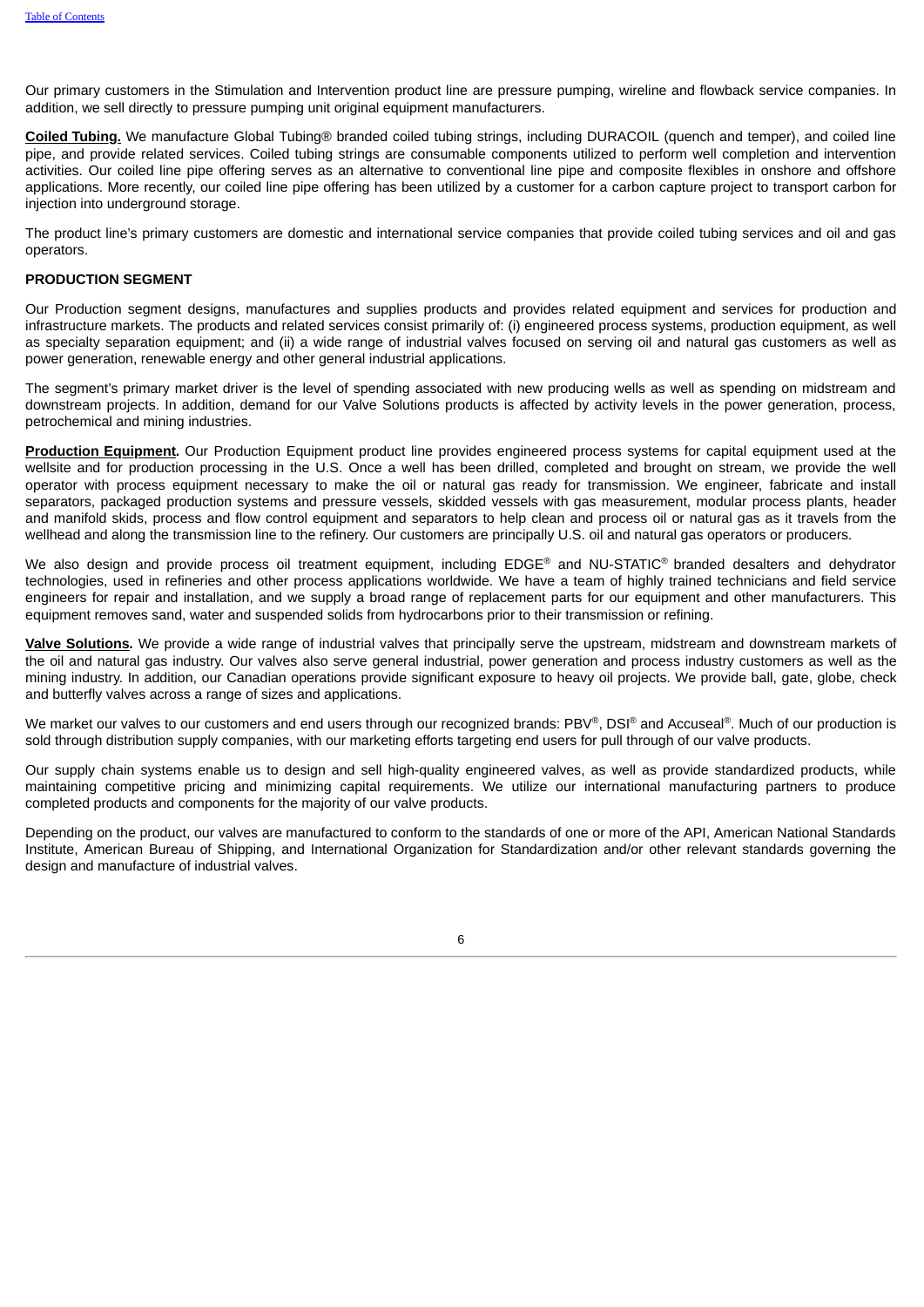## *Business history*

Forum was incorporated in 2005 and formed through a series of acquisitions. In August 2010, Forum Oilfield Technologies, Inc. was renamed Forum Energy Technologies, Inc., when four other companies were merged into Forum. On April 17, 2012, we completed our initial public offering.

#### *Backlog*

As we provide a mix of consumable products, capital goods, and repair parts and services, the majority of orders and commitments included in our backlog as of December 31, 2021 are scheduled to be delivered within six months. Our backlog was approximately \$196 million at December 31, 2021 and approximately \$114 million at December 31, 2020. Substantially all of the projects currently in our backlog are subject to change and our customers may seek to terminate these orders. However, customers are generally required to pay us for work performed as well as other costs and fees as a result of such changes or termination. It is difficult to predict how much of our current backlog may be delayed or terminated, or subject to changes, as well as our ability to collect termination or change fees.

Our consumable and repair products are predominantly off-the-shelf items requiring short lead-times, generally less than six months, and our related refurbishment or other services are also not contracted with significant lead time. The composition of our backlog is reflective of our mix of capital equipment, consumable products, aftermarket and other related items. Our bookings, which consist of written orders or commitments for our products or related services, during the years ended December 31, 2021 and 2020 were approximately \$632.3 and \$473 million, respectively.

#### *Customers*

No customer represented more than 10% of consolidated revenue in any of the last three years.

#### *Seasonality*

Our business is not significantly impacted by seasonality. However, in the years ended December 31, 2019 through 2021, we did experience a decreased level of demand for our products in the fourth quarter. In addition, given the geographic proximity of a number of our facilities to the Gulf Coast, we are subject to business interruptions caused by hurricanes and tropical storms. Furthermore, a small portion of the revenue we generate from select Canadian operations often benefits from higher first quarter activity levels, as operators take advantage of the winter freeze to gain access to remote drilling and production areas.

### *Competition*

The markets in which we operate are highly competitive. We compete with a number of companies of varying sizes. There are several large national and multinational companies that have longer operating histories, greater financial, technical and other resources and greater name recognition. In addition, we have several smaller competitors who compete with us on a regional or local basis. These competitors are often times very quick to respond to new or emerging technologies and services, and changes in customer requirements. The principal competitive factors in our markets are product quality and performance, price, breadth of product offering, availability of products and services, performance, distribution capabilities, technical expertise, responsiveness to customer needs, reputation for service and intellectual property rights. We believe our products and services in each segment are comparable in price, quality, performance and dependability with our competitors' offerings. We seek to differentiate ourselves from our competitors by providing a rapid response to the needs of our customers, expert knowledge, a high level of customer service, and innovative product development initiatives. Some of our competitors expend greater amounts of money than us on formal research and engineering efforts. We believe, however, that our product development efforts are enhanced by the investment of management time that we make to improve our customer service and to work with our customers on their specific product needs and challenges.

Although we have no single competitor across all of our product lines, the companies we compete with across the greatest number of our product lines include National Oilwell Varco, Inc., Cameron International Corporation (a subsidiary of Schlumberger), TechnipFMC plc, Tenaris S.A., and Caterpillar, Inc.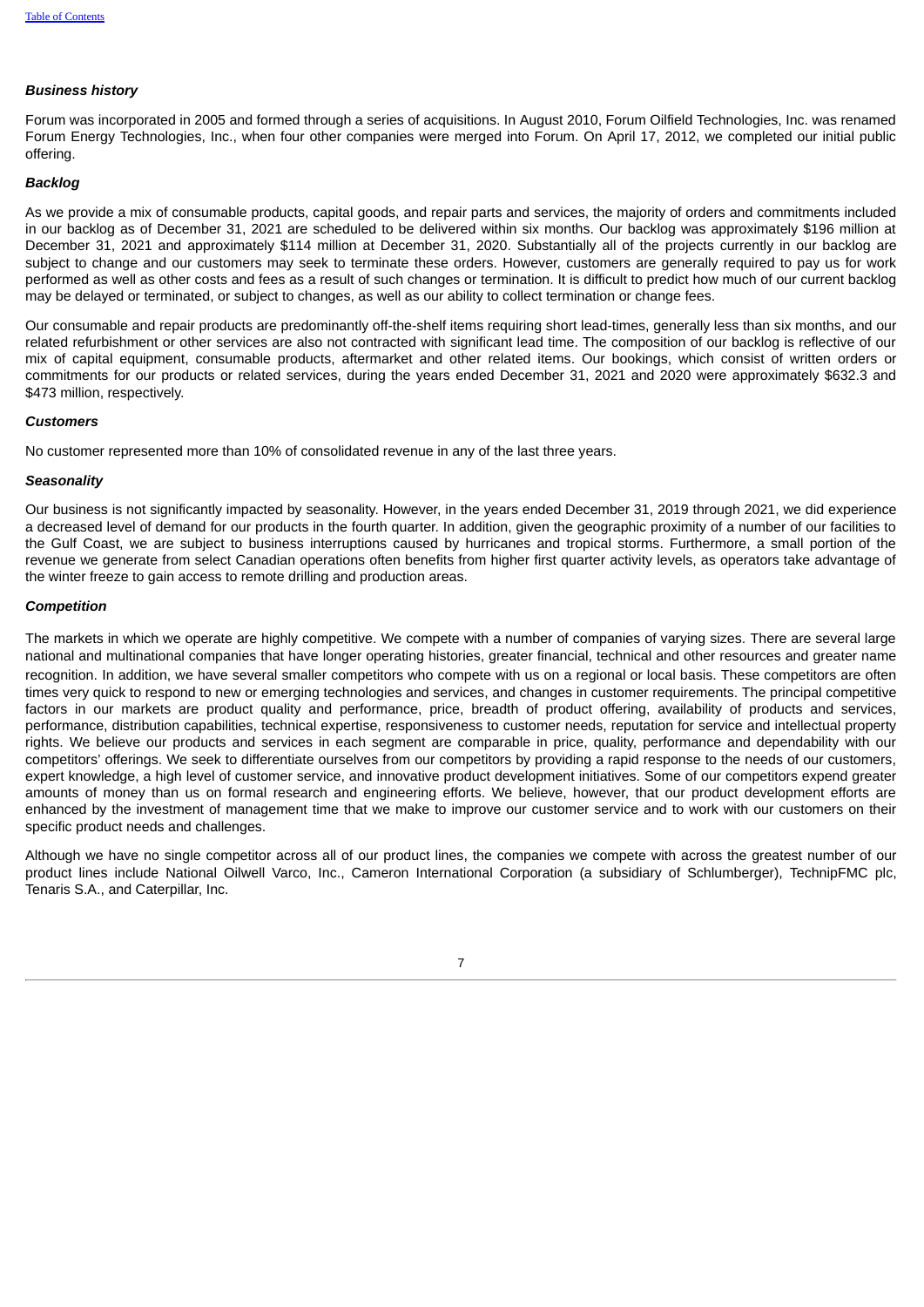## *Patents, trademarks and other intellectual property*

We currently hold multiple U.S. and international patents and trademarks, have a number of pending patent and trademark applications and have developed a significant amount of trade secrets or other know how in the areas where we compete. Although our patents, trademarks, licenses, trade secrets and know how are material to us in the aggregate, we do not regard any single piece of intellectual property to be material to our business as a whole.

## *Raw materials*

We acquire component parts, products and raw materials from suppliers, including foundries, forge shops, and original equipment manufacturers. The prices we pay for our raw materials may be affected by, among other things, energy, steel and other commodity prices, inflationary pressures, tariffs and duties on imported materials and foreign currency exchange rates. Certain of our component parts, products or raw materials, such as bearings, are only available from a limited number of suppliers. Please see "Risk factors—Risks related to our business—We rely on relationships with key suppliers to operate and maintain our business."

Timely receipt of raw materials is critical to our business. In 2021, we were negatively impacted by various transportation and other supply chain constraints, which caused manufacturing delays for some of our products. In the future, we may not be able to continue purchasing raw materials on a timely basis or at acceptable prices. We generally try to purchase raw materials from multiple suppliers so that we are not dependent on any one supplier, but this is not always possible.

## *Working Capital*

An important consideration for many of our customers in selecting a vendor is timely availability of the product. Customers may pay a premium for earlier or immediate availability because of the cost of delays in critical operations. We stock our consumable products in regional warehouses or on consignment around the world so that these products are available for our customers when needed. This availability is especially critical for certain consumable products, causing us to carry substantial inventories for these products. For critical capital items in which demand is expected to be strong, we often build certain items before we have a firm order. Our having such goods available on short notice can be of great value to our customers. We also stock raw materials and components in order to be in a position to build products in response to market demand.

We typically offer our customers standard payment terms of 30 days, although during downturns in activity, customers often take 65 days or more to settle accounts. For sales into certain countries or for select customers, we might require payment upfront or credit support through a letter of credit. For longer term projects, we typically require progress payments as important milestones are reached. On average, we collect our receivables in about 60 days from shipment resulting in a substantial investment in accounts receivable. Likewise, standard terms with our vendors are 90 days. For critical items sourced from significant vendors, we have settled accounts more quickly, sometimes in exchange for early payment discounts.

## *Governmental regulation*

Our operations are subject to numerous stringent and complex laws and regulations governing the discharge of materials into the environment, health and safety aspects of our operations, or otherwise relating to human health and environmental protection. In addition to environmental and worker safety regulations, we are subject to regulation by numerous other governmental regulatory agencies, including the U.S. Department of Labor and other state, local and international bodies regulating worker rights and labor conditions. In addition, we are subject to certain requirements to contribute to retirement funds or other benefit plans and laws in some jurisdictions in which we operate restrict our ability to dismiss employees. Failure to comply with these laws or regulations or to obtain or comply with permits may result in the assessment of administrative, civil and criminal penalties, imposition of remedial or corrective action requirements, and the imposition of injunctions to prohibit certain activities or force future compliance.

The trend in environmental regulation has been to impose increasingly stringent restrictions and limitations on activities that may impact the environment, and thus, any changes in environmental laws and regulations or in enforcement policies that result in more stringent and costly waste handling, storage, transport, disposal, or remediation requirements could have a material adverse effect on our operations and financial position. Moreover, accidental releases or spills of regulated substances may occur in the course of our operations, and if so, we may incur significant costs and liabilities as a result of such releases or spills, including any third party claims for damage to property, natural resources or persons.

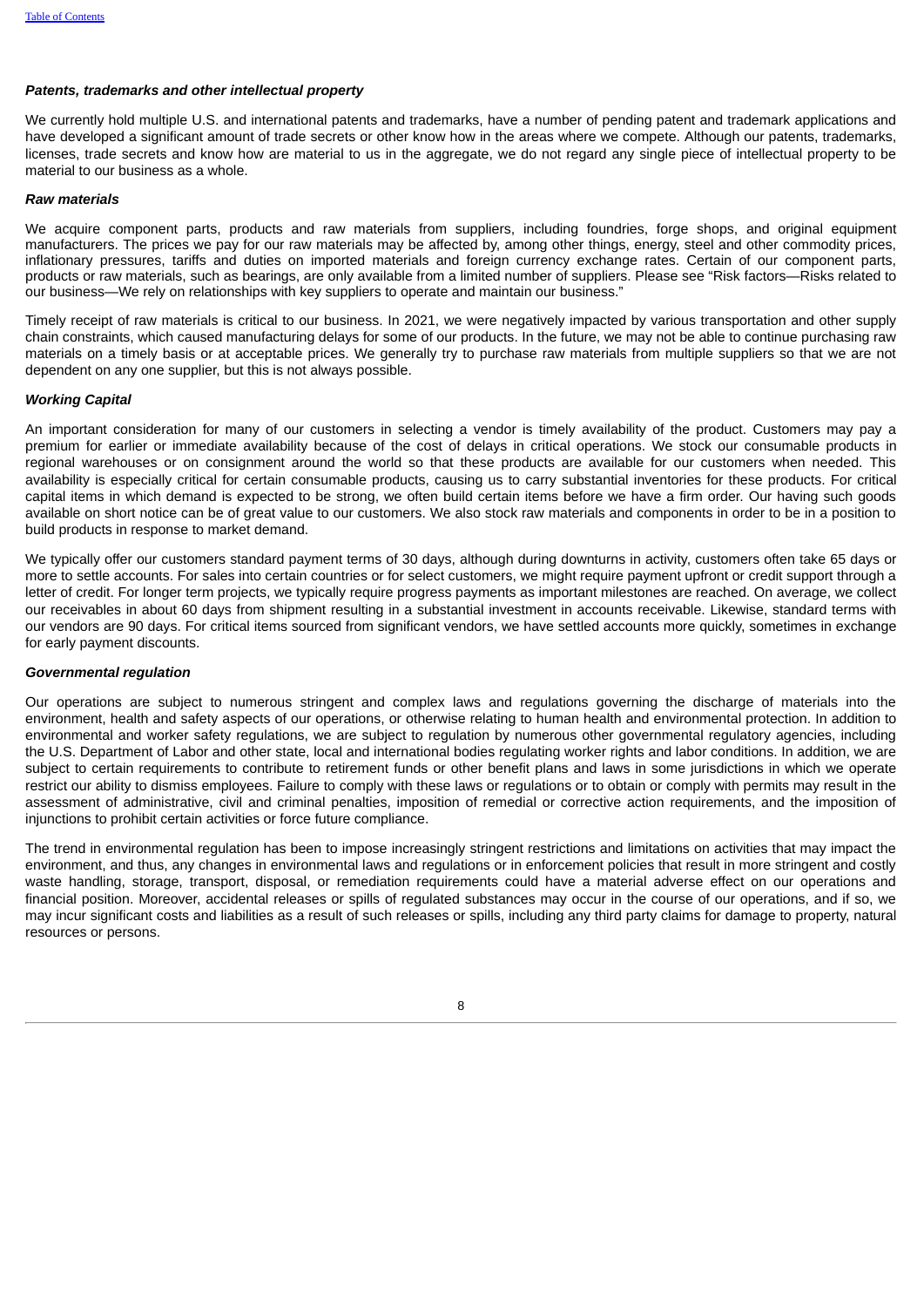The following is a summary of the more significant existing environmental, health and safety laws and regulations to which our business operations are subject and for which compliance may have a material adverse impact on our capital expenditures, results of operations or financial position.

#### *Hazardous substances and waste*

The Resource Conservation and Recovery Act (the "RCRA") and comparable state statutes, regulate the generation, transportation, treatment, storage, disposal and cleanup of hazardous and non-hazardous wastes. Under the auspices of the Environmental Protection Agency (the "EPA"), the individual states administer some or all of the provisions of the RCRA, sometimes in conjunction with their own, more stringent requirements. We are required to manage the transportation, storage and disposal of hazardous and non-hazardous wastes in compliance with the RCRA.

The Comprehensive Environmental Response, Compensation, and Liability Act (the "CERCLA"), also known as the Superfund law, imposes joint and several liability, without regard to fault or legality of conduct, on classes of persons who are considered to be responsible for the release of a hazardous substance into the environment. These persons include the owner or operator of the site where the release occurred, and anyone who disposed or arranged for the disposal of a hazardous substance released at the site. We currently own, lease, or operate numerous properties that have been used for manufacturing and other operations for many years. We also contract with waste removal services and landfills. These properties and the substances disposed or released on them may be subject to the CERCLA, RCRA and analogous state laws. Under such laws, we could be required to remove previously disposed substances and wastes, remediate contaminated property, or perform remedial operations to prevent future contamination. In addition, it is not uncommon for neighboring landowners and other third-parties to file claims for personal injury and property damage allegedly caused by hazardous substances released into the environment.

#### *Hydraulic fracturing*

A significant percentage of our customers' oil and natural gas production is being developed from unconventional sources, such as hydrocarbon shales. These formations require hydraulic fracturing completion processes to release the oil or natural gas from the rock so that it can flow through the formations. Hydraulic fracturing involves the injection of water, sand and chemicals under pressure into the formation to stimulate production. A number of federal agencies, including the EPA and the U.S. Department of Energy, are analyzing, or have been requested to review, a variety of environmental issues associated with shale development, including hydraulic fracturing. Moreover, various political groups and officials are requesting or have discussed implementing a ban on hydraulic fracturing, or oil & gas extraction generally, on federal lands. For more information, please read "Risk Factors-Potential legislation or regulations restricting the use of hydraulic fracturing could reduce demand for our products."

## *Operating risk and insurance*

We maintain insurance coverage of types and amounts that we believe to be customary and reasonable for companies of our size and with similar operations. In accordance with industry practice, however, we do not maintain insurance coverage against all of the operating risks to which our business is exposed. Therefore, there is a risk our insurance program may not be sufficient to cover any particular loss or all losses. Currently, our insurance program includes coverage for, among other things, general liability, umbrella liability, sudden and accidental pollution, personal property, vehicles, workers' compensation, and employer's liability coverage.

#### *Employees*

<span id="page-8-0"></span>As of December 31, 2021, we had approximately 1,400 employees. Of our total employees, approximately 1,000 were in the U.S., 150 were in the United Kingdom, 100 were in Germany, 100 were in Canada and 50 were in other locations. We are not a party to any collective bargaining agreements, other than in our Hamburg, Germany facility. We consider our relations with our employees to be satisfactory.

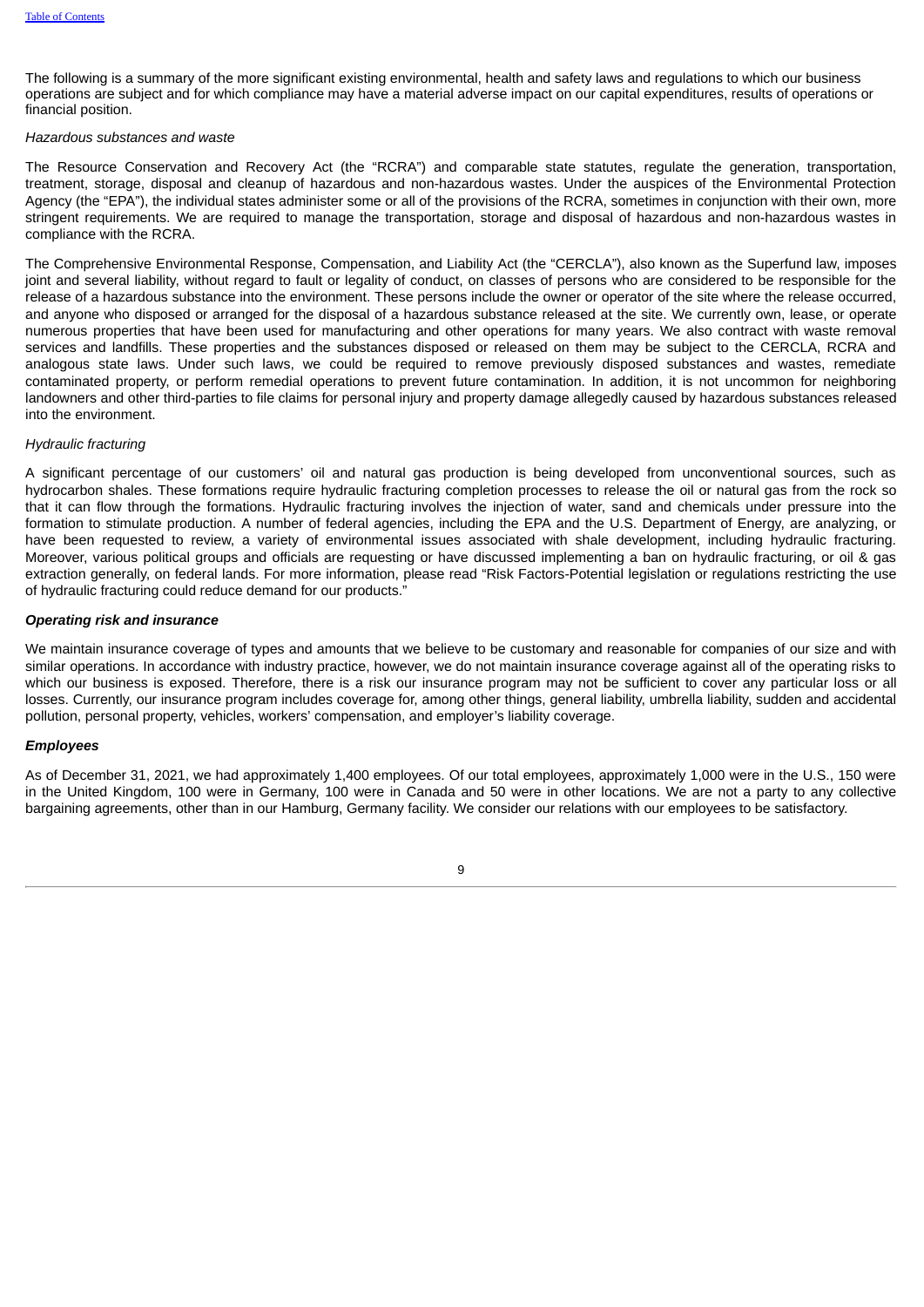## **Item 1A. Risk Factors**

The following summarizes the principal factors that make an investment in our company speculative or risky, all of which are more fully described in the Risk Factors section below. This summary should be read in conjunction with the Risk Factors section and should not be relied upon as an exhaustive summary of the material risks facing our business.

## **Risks Related to our Business and Operations:**

- The success of our business largely depends on activity levels in the oil and natural gas industry, which can be affected by the amount and volatility of oil and natural gas prices.
- The markets in which we operate are highly competitive, including some companies that hold substantial market share and have substantially greater resources than we do, as well as a number of regional or local competitors for certain of our product lines. We may not be able to compete successfully in this environment.
- Given the uncertainty related to long-term commodity prices and associated customer demand, we may hold excess or obsolete inventory, and as a result, may experience a reduction in gross margins and financial results.
- We may not realize revenue on our current backlog due to customer order reductions, cancellations or acceptance delays, which may negatively impact our financial results.
- The COVID-19 pandemic has and may continue to adversely affect our business and results of operations.
- The industry in which we operate is undergoing continuing consolidation and seeking opportunities to participate in the energy transition, which may impact our results of operations.
- A greater focus on budgetary discipline and technological advances have caused a decline in customer spending that may remain at a low level despite an increase in commodity prices.
- We may be unable to employ a sufficient number of skilled and qualified workers.
- We rely on relationships with key suppliers to operate and maintain our business.
- Our business depends upon our ability to obtain key raw materials and specialized equipment from suppliers. Increased costs of raw materials and other components, and inflationary pressure, may result in increased operating expenses.
- We may not be able to satisfy technical requirements, testing requirements, code requirements or other specifications under contracts and contract tenders.
- A failure or breach of our information technology infrastructure, including as a result of cyber attacks or failures of data protection measures, could adversely impact our business and results of operations and expose us to potential liabilities.
- Our success depends on our ability to implement new technologies and services more efficiently and quickly than our competitors.
- Our success will be affected by the use and protection of our proprietary technology. Due to the limitations of our intellectual property rights, our ability to exclude others from the use of our proprietary technology may be reduced. Furthermore, we may be adversely affected by disputes regarding intellectual property rights.
- We may incur liabilities, fines, penalties or additional costs, or we may be unable to sell to certain customers if we do not maintain safe operations.
- If we fail to maintain an effective system of internal controls, we may not be able to accurately report our financial results or prevent fraud.
- Facility consolidations or expansions may subject us to risks of operating inefficiencies, construction delays and cost overruns.
- Our acquisitions and dispositions may not result in anticipated benefits and may present risks not originally contemplated, which may have a material adverse effect on our business, consolidated results of operations and consolidated financial condition.
- A natural disaster, catastrophe or other event could result in severe property damage, which could curtail our operations.

#### **Legal and Regulatory Risks:**

- Our operations and our customers' operations are subject to a variety of governmental laws and regulations that affect our and our customers' costs, prohibit or curtail our customers' operations in certain areas, limit the demand for our products and services or restrict our operations.
- Potential legislation or regulations restricting the use of hydraulic fracturing could reduce demand for our products.
- Our financial results could be adversely impacted by changes in regulation of oil and natural gas exploration and development activity in response to significant environmental incidents or climate change actions.

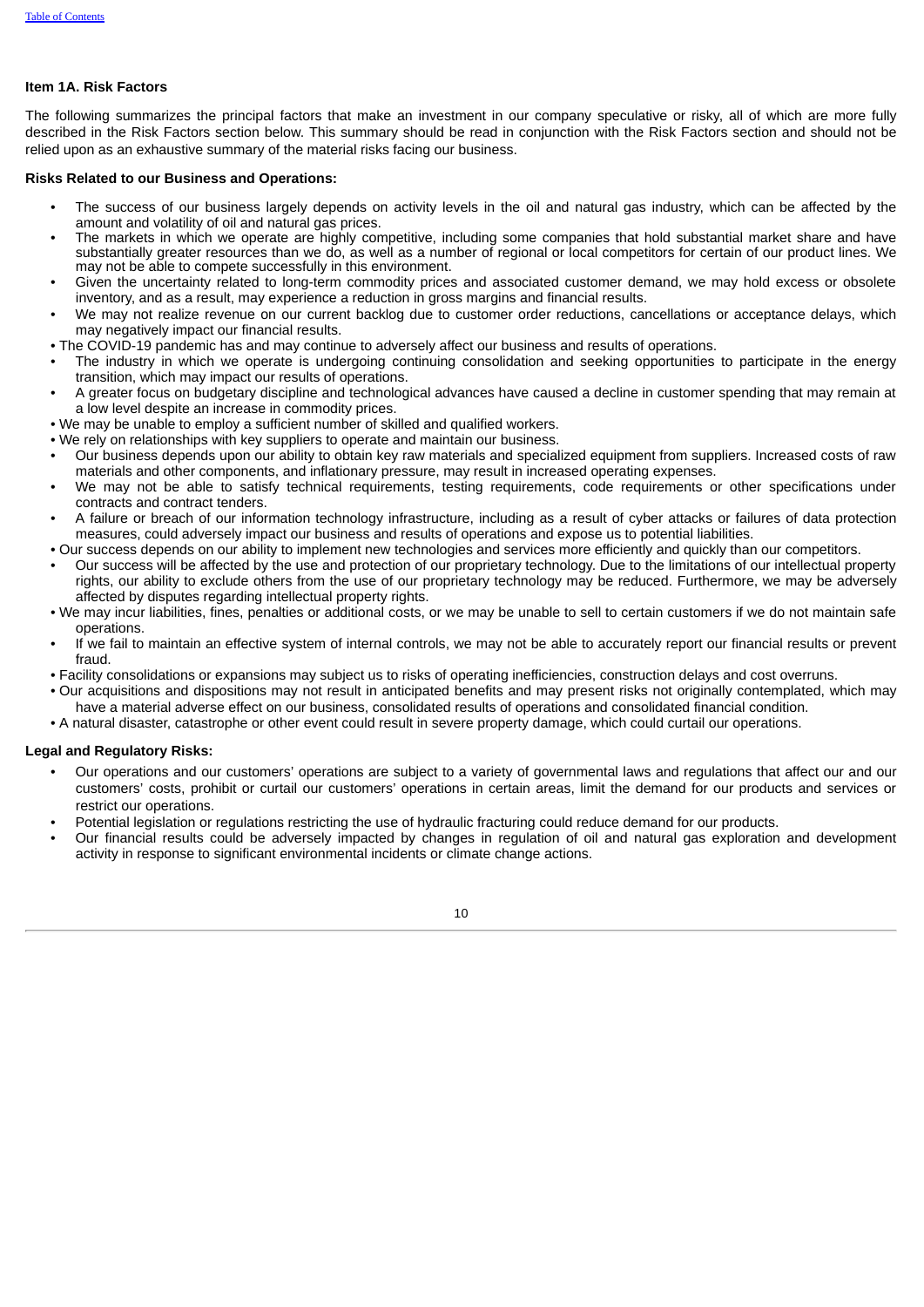- Our operations are subject to environmental and operational safety laws and regulations that may expose us to significant costs and liabilities.
- Tariffs imposed by the U.S. government could have a further severe adverse effect on our results of operations.
- We are subject to litigation risks that may not be covered by insurance.
- The number and cost of our current and future asbestos claims could be substantially higher than we have estimated and the timing of payment of claims could be sooner than we have estimated.
- Our products are used in operations that are subject to potential hazards inherent in the oil and natural gas industry and, as a result, we are exposed to potential liabilities that could affect our financial condition and reputation.
- Climate change legislation or regulations restricting emissions of greenhouse gases and related divestment and other efforts could increase our operating costs or reduce demand for our products.

#### **Risks Related to our International Operations**

- Our business operations worldwide are subject to a number of U.S. federal laws and regulations, including restrictions imposed by the U.S. Foreign Corrupt Practices Act as well as trade sanctions administered by the Office of Foreign Assets Control and the Commerce Department, as well as similar laws in non-U.S. jurisdictions that govern our operations by virtue of our presence or activities there.
- Our exposure to currency exchange rate fluctuations may result in fluctuations in our cash flows and could have an adverse effect on our results of operations.

#### **Risks Related to our Common Stock, Indebtedness and Financial Condition:**

- Our common stock price has been volatile, and we expect it to continue to remain volatile in the future.
- We have a significant amount of indebtedness. Our leverage and debt service obligations restrict our operations and make us more vulnerable to adverse economic conditions.
- The indenture governing our 2025 Notes and our Credit Facility contain operating and financial restrictions that restrict our business and financing activities.
- Our ability to access the capital and credit markets to raise capital on favorable terms is limited by our debt level, industry conditions and credit rating.
- We have incurred impairment charges and we may incur additional impairment charges in the future.
- Provisions in our organizational documents and under Delaware law could delay or prevent a change in control of our company, which could adversely affect the price of our common stock.
- L.E. Simmons & Associates ("LESA"), through SCF Partners ("SCF"), may significantly influence the outcome of stockholder voting and may exercise this voting power in a manner adverse to our other stockholders.
- We have renounced any interest in specified business opportunities.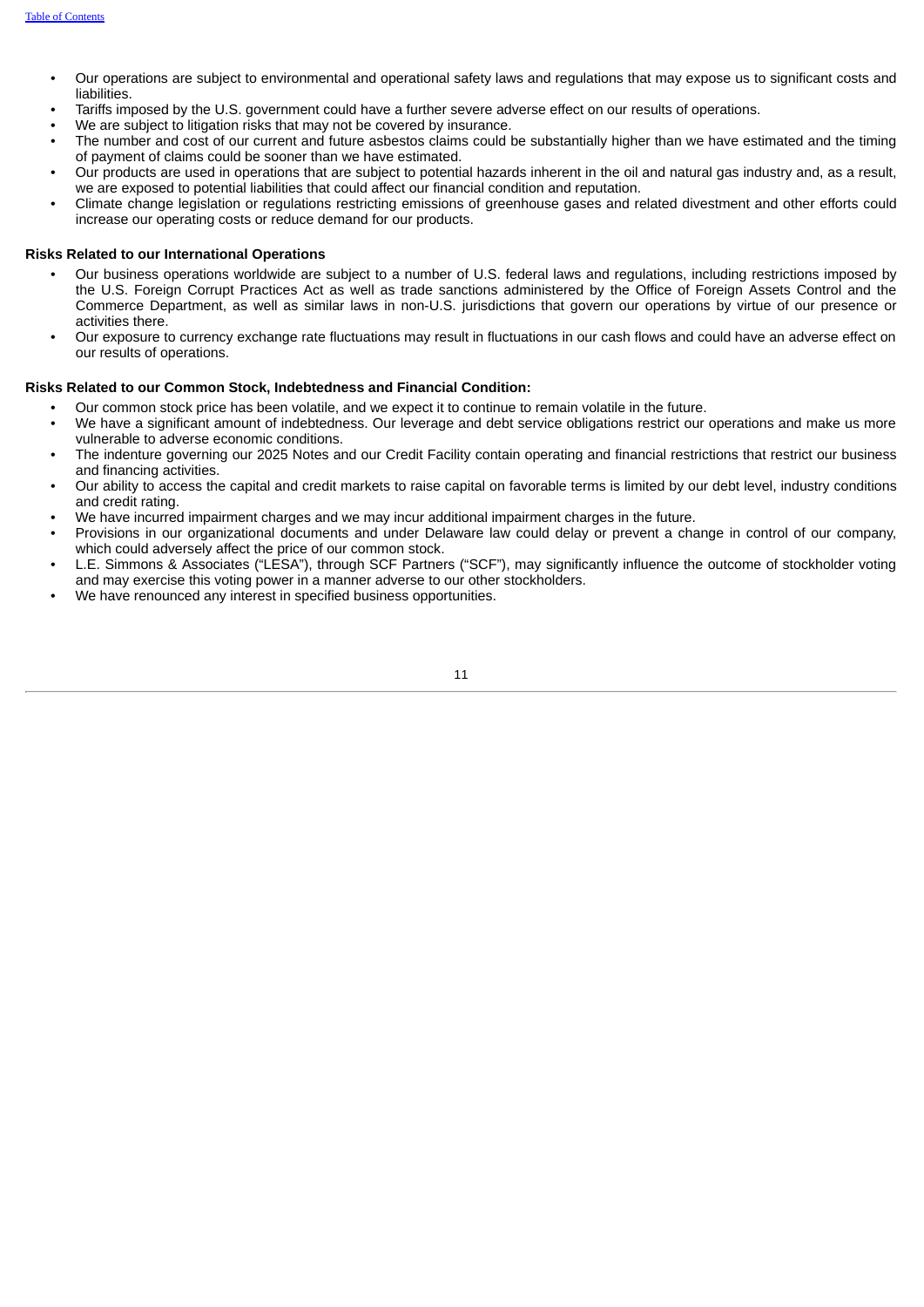## **Risks Related to our Business and Operations:**

## The success of our business largely depends on activity levels in the oil and natural gas industry, which can be affected by the *amount and volatility of oil and natural gas prices.*

We have experienced, and will continue to experience, fluctuations in revenues and operating results due to economic and business cycles. The willingness of oil and natural gas operators to make capital expenditures to explore for and produce oil and natural gas, the need of oilfield services companies to replenish consumable parts and the willingness of these customers to invest in capital equipment depends largely upon prevailing industry conditions that are influenced by numerous factors over which we have no control. Such factors include:

- supply of and demand for oil and natural gas;
- prices, and expectations about future prices, of oil and natural gas;
- ability or willingness of the Organization of Petroleum Exporting Countries ("OPEC") and other major producers to set and maintain production limits;
- cost of exploring for, developing, producing and delivering oil and natural gas;
- levels of drilling and completions activity;
- expected decline in rates of current and future production, or faster than anticipated declines in production;
- discovery rates of new oil and natural gas reserves;
- the COVID-19 pandemic and related public health measures implemented by governments worldwide;
- ability of our customers to access new markets or areas of production or to continue to access current markets, including as a result of trade restrictions;
- weather conditions, including hurricanes and tornadoes, that can affect oil and natural gas operations;
- natural disasters, catastrophes or other events resulting in severe property damage;
- more stringent environmental regulations;
- prohibitions, moratoriums or similar limitations on drilling or hydraulic fracturing activity resulting in a cessation or disruption of operations;
- domestic and worldwide economic conditions;
- financial stability of our customers and other industry participants;
- political instability in oil and natural gas producing countries;
- increased pressures to invest in sustainable energy sources, shareholder activism or activities by non-governmental organizations to restrict the exploration, development and production of oil and natural gas;
- conservation measures and technological advances affecting energy consumption;
- price and availability of alternative energy resources and fuels;
- uncertainty in capital and commodities markets, and the ability of oil and natural gas companies to raise equity capital and debt financing;
- interest rates, the cost of capital and inflationary pressures; and
- merger and divestiture activity among oil and natural gas producers, drilling contractors and oilfield service companies.

The oil and natural gas industry has historically experienced periodic reductions in the overall level of exploration and development activities in connection with declines in commodity prices. As a result, there are periodic reductions in the demand for our products and services, downward pressure on the prices that we charge and ultimately an adverse impact on our business. During the year ended December 31, 2021, the COVID-19 pandemic negatively impacted demand for oil and natural gas, which has contributed to further price volatility. Although, as of early 2022, oil and gas prices and demand have recovered from the historic lows seen in the first half of 2020, it is uncertain whether prices will maintain current levels, decline or increase. Furthermore, there can be no assurance that the demand or pricing for oil and natural gas will follow historic patterns, including as a result of increased availability of alternative energy sources. Declines in oil and natural gas prices, decreased levels of exploration,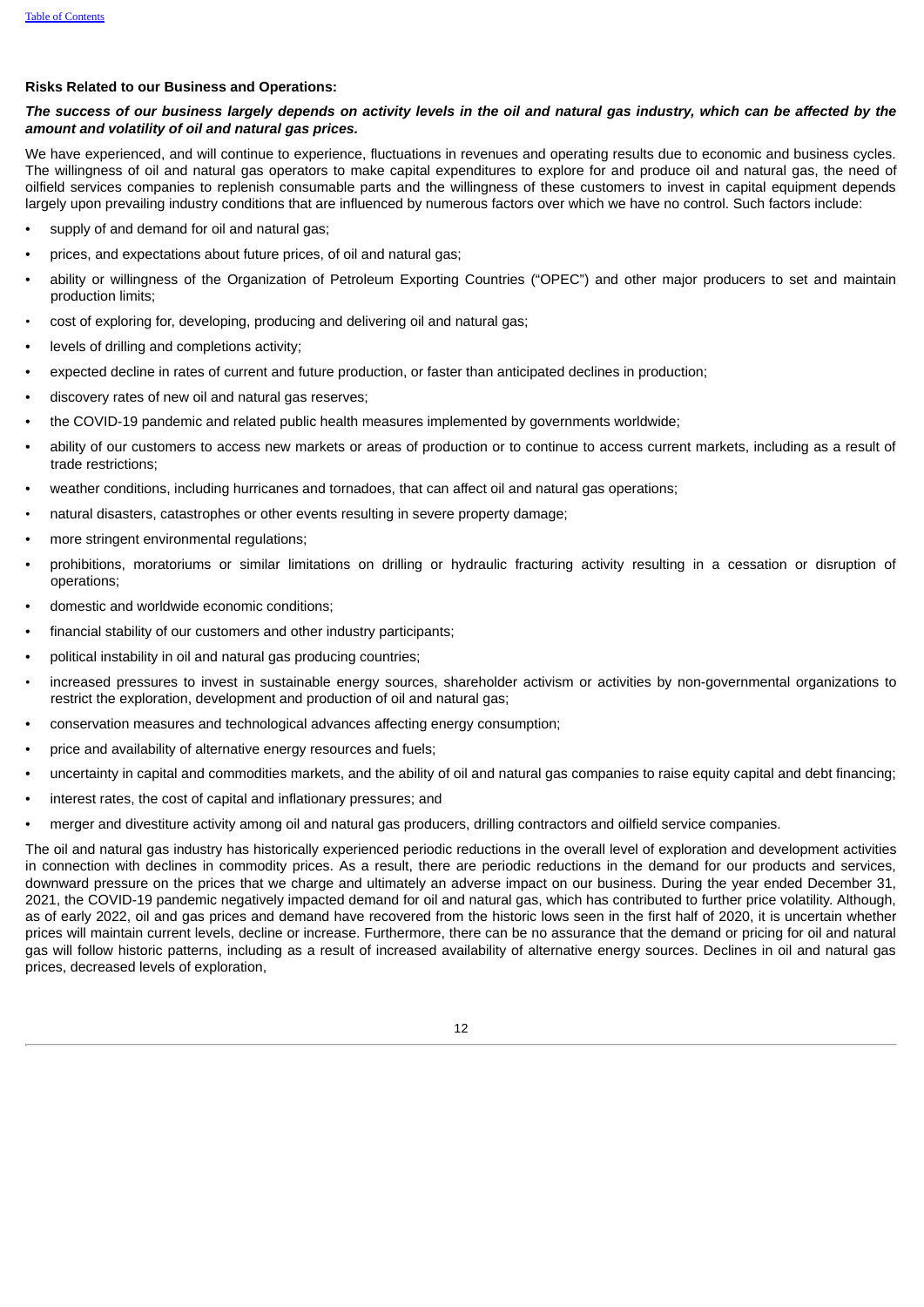development, and production activity, use of alternative sources of energy, and the willingness of customers to invest in their equipment relative to historical norms may negatively affect:

- revenues, cash flows, and profitability;
- the ability to maintain or increase borrowing capacity:
- the ability to obtain additional capital to finance our business and the cost of that capital;
- the ability to collect outstanding amounts from our customers; and
- the ability to attract and retain skilled personnel to maintain our business or that will be needed in the event of an upturn in the demand for our products.

## The markets in which we operate are highly competitive, including some companies that hold substantial market share and have substantially greater resources than we do, as well as a number of regional or local competitors for certain of our product lines. *We may not be able to compete successfully in this environment.*

The markets in which we operate are highly competitive and our products and services are subject to competition from significantly larger businesses. We have several competitors that are large national and multinational companies that have longer operating histories, and greater financial, technical and other resources than we do. In addition, we compete with many small companies on a regional or local basis. Our competitors may be able to respond more quickly to new or emerging technologies and services and changes in customer requirements. In addition, several of our competitors provide a much broader array of services, and have a stronger presence in more geographic markets and, as such, may be better positioned to withstand an extended downturn. Our larger competitors are able to use their size and purchasing power to seek economies of scale and pricing concessions. Furthermore, some of our customers are our competitors and have in the past ceased buying from us, and may do the same in the future. We also have competitors outside of the U.S. with lower structural costs due to labor and raw material cost in and around their manufacturing centers, and prices based on foreign currencies. Accordingly, currency fluctuations may cause U.S. dollar-priced products to be less competitive than our competitors' products that are priced in other currencies. Moreover, our competitors may utilize available capacity during a period of depressed energy prices to gain market share.

New competitors have also entered the markets in which we compete. We consider product quality, price, breadth of product offering, availability of products and services, performance, distribution capabilities, technical expertise, responsiveness to customer needs, reputation for service and intellectual property rights to be the primary competitive factors. Competitors may be able to offer more attractive pricing, duplicate strategies, or develop enhancements to products that offer performance features that are superior to our products. In addition, we may not be able to retain key employees of entities that we acquire in the future and those employees may choose to compete against us following a contractually agreed period of non-competition that is permitted under the law. Competitive pressures, including those described above, and other factors could adversely affect our competitive position, resulting in a loss of market share or decreases in prices. For more information about our competitors, please read "Business—Competition."

## Given the uncertainty related to long-term commodity prices and associated customer demand, we may hold excess or obsolete *inventory, and as a result, may experience a reduction in gross margins and financial results.*

We cannot accurately predict what or how many products our customers will need in the future. Orders are placed with our suppliers based on forecasts of customer demand and, in some instances, we may establish buffer inventories to accommodate anticipated demand. At certain times, we have built capital equipment before receiving customer orders. Our forecasts of customer demand are based on multiple assumptions, which have introduced errors into the estimates. These forecasts were particularly challenging during the height of the COVID-19 pandemic, including as a result of uncertain demand levels and inability by our customers to receive finished goods. In addition, many of our suppliers, such as those for certain of our standardized valves, require a longer lead time to provide products than our customers demand for delivery of our finished products. If we underestimate customer demand or if insufficient manufacturing capacity is available, we would miss revenue opportunities and potentially lose market share and damage our customer relationships. Conversely, if we overestimate customer demand, we would allocate resources to the purchase of material or manufactured products that we are not be able to sell when we expect to, if at all. As a result, we would hold excess or obsolete inventory, which would reduce gross margin and adversely affect financial results upon writing down the value of inventory. In addition, any future significant cancellations or deferrals of product orders or the return of previously sold products could materially and adversely affect profit margins, increase product obsolescence and restrict our ability to fund our operations.

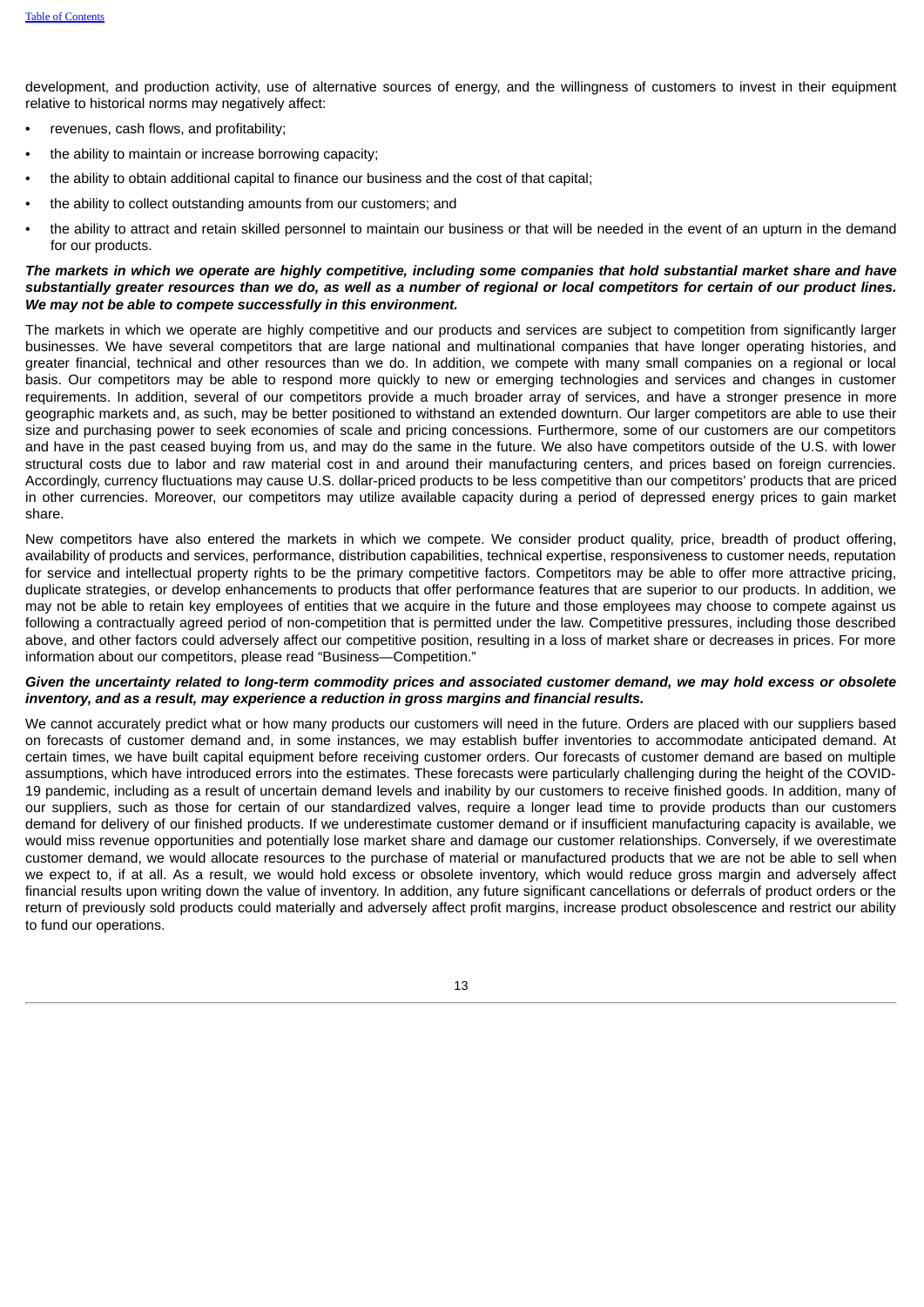## We may not realize revenue on our current backlog due to customer order reductions, cancellations or acceptance delays, which *may negatively impact our financial results.*

Uncertainty regarding demand for our customers' services has resulted in order reductions, cancellations and acceptance delays, and we may experience more of these in the future. We may be unable to collect revenue for all of the orders reflected in our backlog, or we may be unable to collect cancellation penalties, to the extent we have the right to impose them, or the revenues may be pushed into future periods. In addition, customers who are more highly leveraged or otherwise unable to pay their creditors in the ordinary course of business may become insolvent or be unable to operate as a going concern. We may be unable to collect amounts due or damages we are awarded from these customers, and our efforts to collect such amounts may damage our customer relationships. Our results of operations and overall financial condition may be negatively impacted by a reduction in revenue as a result of these circumstances.

## *The COVID-19 pandemic has and may continue to adversely affect our business and results of operations.*

The COVID-19 pandemic and related responses by governmental authorities and changes to consumer behavior have significantly impacted global economic activity. In addition to impacts on oil and natural gas markets (as described in "Management's Discussion and Analysis of Financial Condition and Results of Operations—Market Conditions"), the COVID-19 pandemic caused further declines in the global rig count and North America completions activities that impacted our business and operations. These events have compounded the impact from many of the risks described in this Risk Factors section, including those relating to our customers' capital spending and trends in oil and natural gas prices. Although demand for our products and services has partially recovered from 2020 lows, demand may remain depressed as a result of our customers' reduction in capital budgets in response to commodity price volatility, ongoing macroeconomic instability, supply chain disruption and other factors related to the COVID-19 pandemic. In addition, we are facing, and expect to continue to face, logistical challenges resulting from the COVID-19 pandemic, including operational and supply chain disruptions, material and labor shortages, travel restrictions and an inability to commute to certain facilities and job sites, as we provide services and products to our customers.

Given the dynamic nature of these events, we cannot reasonably estimate the period of time that the COVID-19 pandemic and related market conditions will persist, the full extent of the impact they will have on our business, financial condition, results of operations or cash flows or the pace or extent of any subsequent recovery. The ultimate extent of the impact of the pandemic will depend largely on future developments, including the duration and spread of the outbreak, the success of vaccination and booster programs and the related impact on overall economic activity, all of which are uncertain and cannot be predicted with certainty at this time. For more information, see "Management's Discussion and Analysis of Financial Condition and Results of Operations—Market Conditions."

## The industry in which we operate is undergoing continuing consolidation and seeking opportunities to participate in the energy *transition, which may impact our results of operations.*

Some of our customers have consolidated and are seeking to achieve economies of scale and pricing concessions. In addition, they are making investments in non-traditional oil and gas markets as part of the energy transition. As a result, we may be unable to supply our traditional oil and gas products to these customers if we do not develop new technology that meets their changing needs. In addition, the consolidation of customers and focus on non-traditional energy investments could result in reduced spending by such companies or decreased demand for our existing products and services. Therefore, to counteract these pressures, any reduced spending or decreased demand for traditional energy products will need to be offset at the same or greater pace by sales to other customers or increased sales of renewable energy technologies that we develop. If we are not successful in offsetting such sales, there could be a significant negative impact on our results of operations or financial condition. We are unable to predict what effect consolidations and the energy transition in the industry may have on prices, spending by customers, selling strategies, competitive position, customer retention or our ability to negotiate favorable agreements with customers.

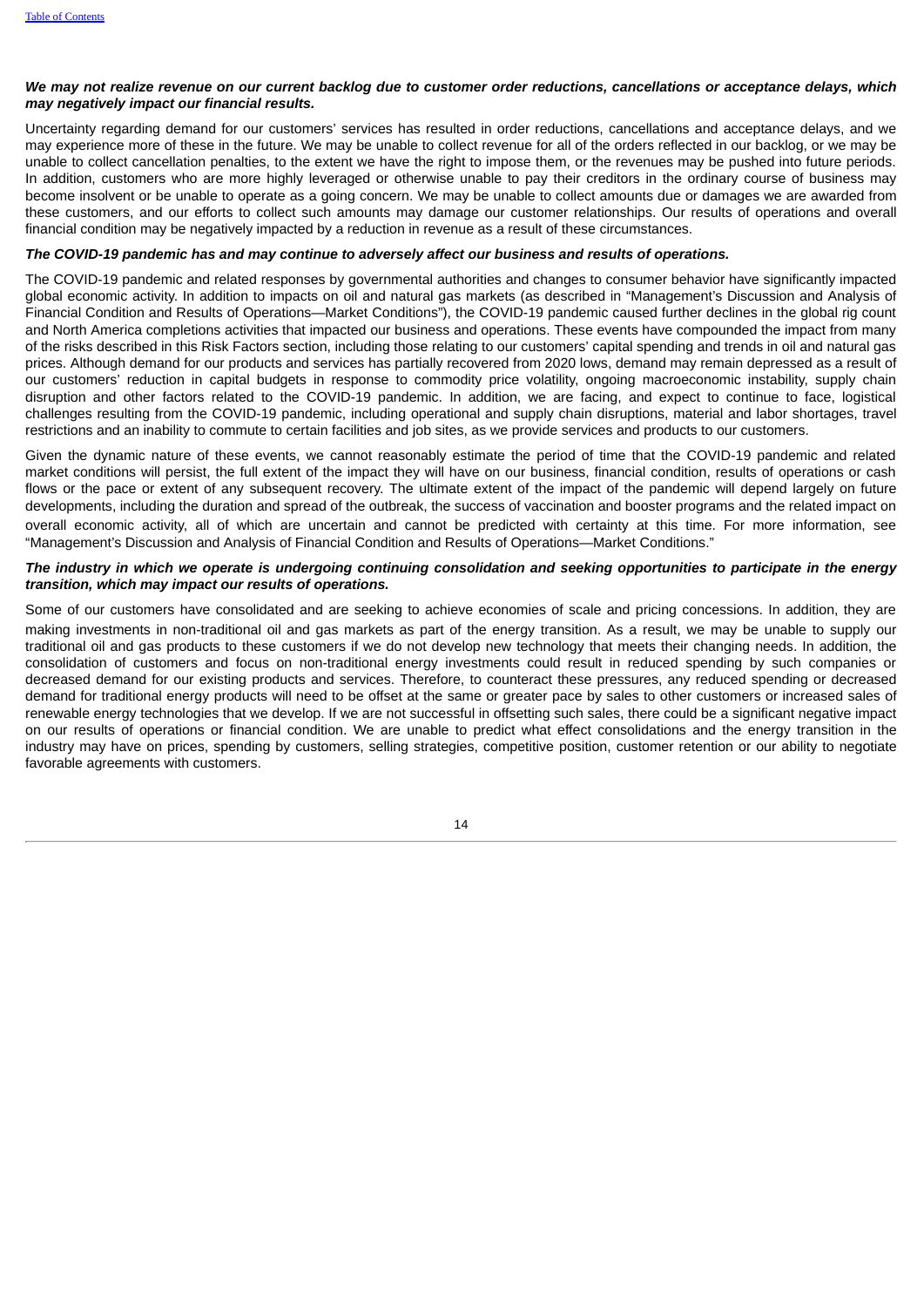## A greater focus on budgetary discipline and technological advances have caused a decline in customer spending that may remain *at a low level despite an increase in commodity prices.*

A portion of our business is driven by our customers' spending on capital equipment such as drilling rigs. Our customers and their investors have adopted business strategies placing significant emphasis on capital discipline that has limited the level of their spending. In addition, new techniques and technological advances have reduced the number of days required to drill wells. The number of days required for a drilling rig to be on a site to drill a well has in many areas been reduced by at least half over the last several years. Given these factors, we cannot provide any assurance that our capital equipment sales will increase if there is an increase in commodity prices.

## *We may be unable to employ a sufficient number of skilled and qualified workers.*

The delivery of our products and services requires personnel with specialized skills and experience. Our ability to be productive and profitable depends upon our ability to employ and retain skilled workers. During periods of low activity in our industry, we have reduced the size of our labor force to match declining revenue levels, and other employees have chosen to leave in order to find more stable employment. This causes us to lose skilled personnel, the absence of which could cause us to incur quality, efficiency and deliverability issues in our operations, or delay our response to an upturn in the market. During periods of increasing activity in our industry, our ability to expand our operations depends in part on our ability to increase the size of our skilled labor force. In addition, during those periods, the demand for skilled workers is high, the supply is limited and the cost to attract and retain qualified personnel increases, especially for skilled workers. For example, we have recently experienced shortages of engineers, mechanical assemblers, machinists and welders, which in some instances slowed the productivity of certain of our operations. Furthermore, a significant increase in the wages paid by competing employers could result in a reduction of our skilled labor force, increases in the wage rates that we must pay, or both. We are also exposed to the impact of labor cost increases resulting from other factors such as high employment levels, increased wages offered by employers in other industries, and government regulations. If any of these events were to occur, our ability to respond quickly to customer demands may be inhibited and our growth potential could be impaired.

#### *We rely on relationships with key suppliers to operate and maintain our business.*

Certain of our product lines depend on a limited number of third party suppliers. In some cases, the suppliers own the intellectual property rights to the products we sell, or possess the technology or specialized tooling required to manufacture them. As a result of this concentration in part of our supply chain, our business and operations may be negatively affected if our key suppliers were to experience significant disruptions affecting the price, quality, availability or timely delivery of their products, such as from the COVID-19 pandemic, or if they were to decide to terminate their relationships with us. For example, we have a limited number of suppliers for our bearings product lines and certain of our valve product lines. The limited number of these suppliers can restrict the quantity and timeliness of customer deliveries. Recently, some of our suppliers have imposed more stringent payment terms and conditions on us based on our perceived risk as a counterparty. The partial or complete loss of any one of our key suppliers, a significant adverse change in the relationship with any of these suppliers, through consolidation or otherwise, would limit our ability to manufacture and sell certain of our products.

## Our business depends upon our ability to obtain key raw materials and specialized equipment from suppliers. Increased costs of *raw materials and other components, and inflationary pressure, may result in increased operating expenses.*

Should our suppliers be unable to provide the necessary raw materials or finished products or otherwise fail to deliver such materials and products timely and in the quantities required, resulting delays in the provision of products or services to customers could have a material adverse effect on our business. In particular, because many of our products are manufactured out of steel, we are particularly susceptible to fluctuations in steel prices and tariffs. Our results of operations may be adversely affected by our inability to manage the rising costs and availability of raw materials and components used in our products. For example, our Coiled Tubing product line was unable to source a sufficient amount of steel during the third and fourth quarters of 2021 to satisfy customer orders on a timely basis. In addition to the impact of the COVID-19 pandemic and related supply chain and operational disruptions, the availability and cost of necessary raw materials and finished products may be impacted by macroeconomic demand, various national, regional, local, economic and political factors, and inflationary pressures.

Some of our customer contracts require us to compensate customers if we do not meet specified delivery obligations. We rely on suppliers to provide required materials and in many instances these materials must meet certain specifications. Managing a geographically diverse supply base poses inherently significant logistical challenges. Furthermore, the ability of third party suppliers to deliver materials to our specifications may be affected by events beyond our control. As a result, there is a risk that we could experience diminished supplier performance

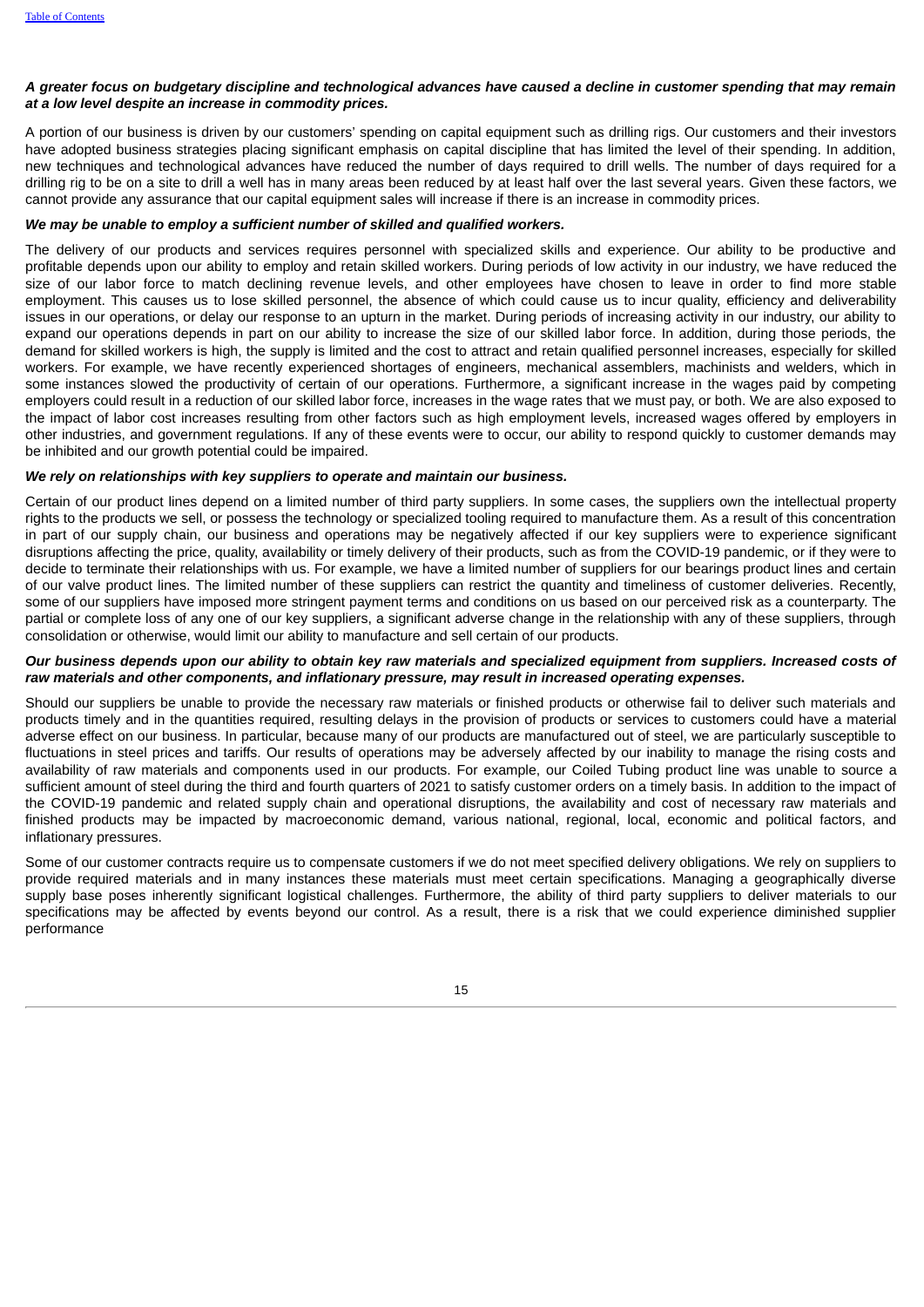resulting in longer than expected lead times and/or product quality issues. For example, in the past, we have experienced issues with the quality of certain forgings used to produce materials utilized in our products. As a result, we were required to seek alternative suppliers for those forgings, which resulted in increased costs and a disruption in our supply chain. We have also been required in certain circumstances to provide better economic terms to some of our suppliers in exchange for their agreement to increase their capacity to satisfy our supply needs. The occurrence of any of the foregoing factors would have a negative impact on our ability to deliver products to customers within committed time frames.

## We may not be able to satisfy technical requirements, testing requirements, code requirements or other specifications under *contracts and contract tenders.*

Many of our products are used in harsh environments and severe service applications. Our contracts with customers and customer requests for bids often set forth detailed specifications or technical requirements (including that they meet certain industrial code requirements, such as API, ASME or similar codes, or that our processes and facilities maintain ISO or similar certifications) for our products and services, which may also include extensive testing requirements. We anticipate that such code testing requirements will become more common in our contracts. We cannot assure that our products or facilities will be able to satisfy the specifications or requirements, or that we will be able to perform the full-scale testing necessary to prove that the product specifications are satisfied in future contract bids or under existing contracts, or that the costs of modifications to our products or facilities to satisfy the specifications and testing will not adversely affect our results of operations. If our products or facilities are unable to satisfy such requirements, or we are unable to perform or satisfy any required full-scale testing, we may suffer reputational harm and our customers may cancel their contracts and/or seek new suppliers, and our business, results of operations or financial position may be adversely affected.

#### A failure or breach of our information technology infrastructure, including as a result of cyber attacks or failures of data protection *measures, could adversely impact our business and results of operations and expose us to potential liabilities.*

The efficient operation of our business is dependent on our information technology ("IT") systems. Accordingly, we rely upon the capacity, reliability and security of our IT hardware and software infrastructure and our ability to expand and update this infrastructure in response to our changing needs, including remote connectivity. Despite our implementation of security measures, our IT systems are vulnerable to computer viruses, natural disasters, incursions by intruders or hackers, failures in hardware or software, power fluctuations, cyber terrorists and other similar disruptions. In certain instances, our IT systems have failed to perform as anticipated, resulting in disruptions in operations and other adverse consequences. Should our IT systems materially fail in the future, it may result in numerous other adverse consequences, including reduced effectiveness and efficiency of our operations, inappropriate disclosure or loss of confidential or sensitive information, increased overhead costs, and loss of intellectual property, which could lead to liability to third parties or otherwise and have a material adverse effect on our business and results of operations. Our insurance may not protect us against such occurrences or our insurers may refuse to make payment. In addition, we may be required to incur significant costs to prevent damage caused by these disruptions or security breaches in the future.

In addition, recent laws and regulations governing data privacy and the unauthorized disclosure of confidential information, including the European Union General Data Protection Regulation and laws enacted in certain U.S. jurisdictions, pose increasingly complex compliance challenges and potentially elevate our costs. Any failure by us to comply with these laws and regulations, including as a result of a security or privacy breach, could result in significant penalties and liabilities for us. Additionally, if we acquire a company that has violated or is not in compliance with applicable data protection laws, we may incur significant liabilities and penalties as a result.

## Our success depends on our ability to implement new technologies and services more efficiently and quickly than our *competitors.*

Our success depends on our ability to develop and implement new product designs and improvements that meet our customer's needs in a manner equal to or more effective than those offered by our competitors. If we are not able to continue to provide new and innovative services and technologies in a manner that allows us to meet evolving industry requirements, including the focus on renewable energy opportunities, at prices acceptable to our customers, our financial results would be negatively affected. In addition, some of our competitors are large national and multinational companies that we believe are able to devote greater financial, technical, manufacturing and marketing resources to research and develop more or better systems, services and technologies than we are able to do. Moreover, as a result of the currently depressed levels of customer activity, we may be unable to allocate sufficient amounts of capital to research and new product development activities, which may limit our ability to compete in the market and generate revenue.

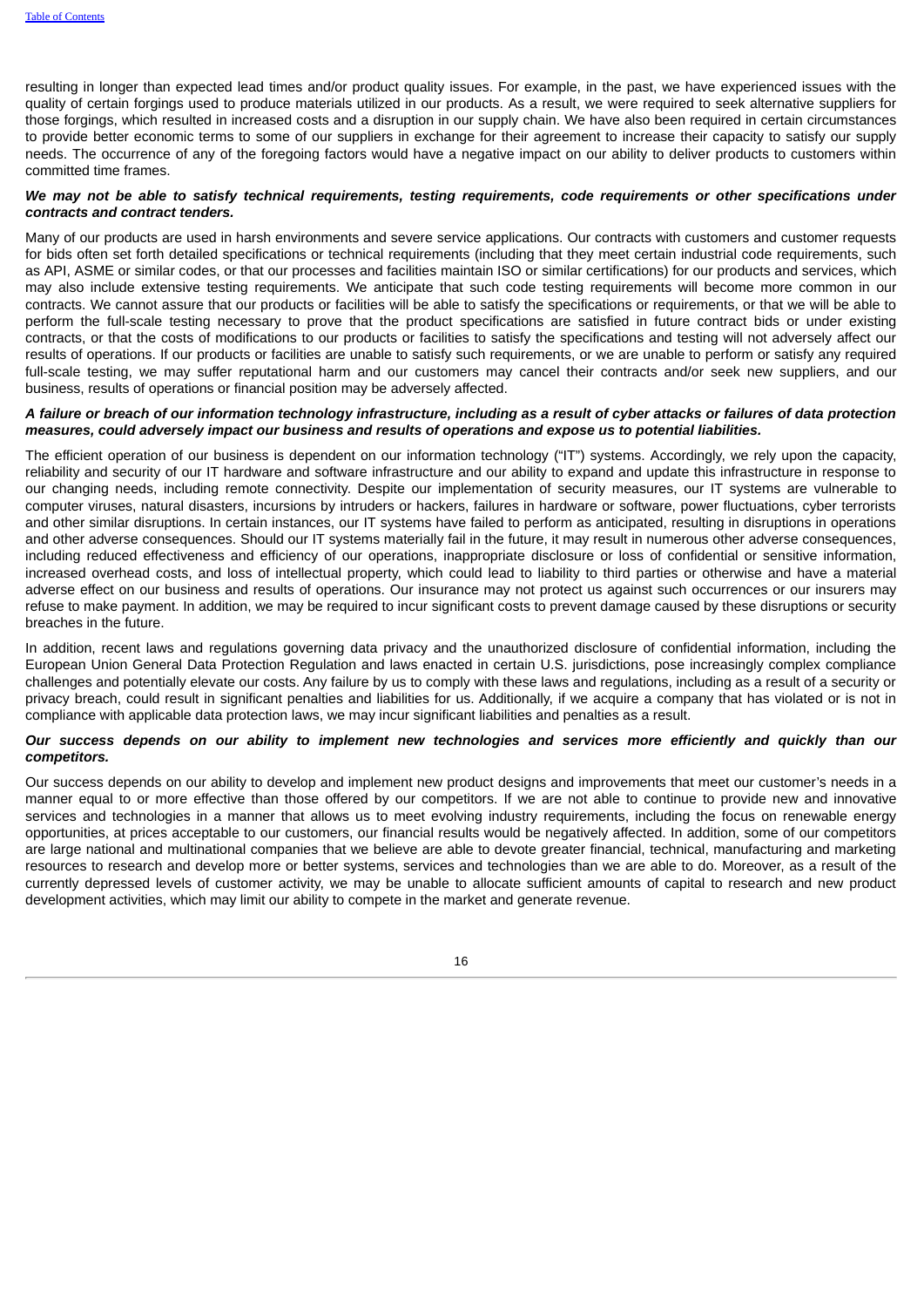## Our success will be affected by the use and protection of our proprietary technology. Due to the limitations of our intellectual property rights, our ability to exclude others from the use of our proprietary technology may be reduced. Furthermore, we may be *adversely affected by disputes regarding intellectual property rights.*

Our success will be affected by our development and implementation of new product designs and improvements and by our ability to protect and maintain intellectual property assets related to these developments. Although in many cases our products are not protected by any registered intellectual property rights, in some cases we rely on a combination of patents and trade secret laws to establish and protect this proprietary technology.

We currently hold multiple U.S. and international patents and have several pending patent applications associated with our products and processes. Some work is conducted in international waters and, therefore, does not fall within the scope of any country's patent jurisdiction. As a result, we would be limited in the degree to which we can enforce our patents against infringement occurring in international waters and other "non-covered" territories. Also, we do not have patents in every jurisdiction in which we conduct business and our patent portfolio will not protect all aspects of our business and may relate to obsolete or unusual methods, which would not prevent third parties from entering the same market.

From time to time, our competitors have infringed upon, misappropriated, circumvented, violated or challenged the validity or enforceability of our intellectual property. In the future, we may not be able to adequately protect or enforce our intellectual property rights. Our failure or inability to protect our proprietary information or successfully oppose intellectual property challenges against us could materially and adversely affect our competitive position. Moreover, third parties from time to time may initiate litigation against us by asserting that the conduct of our business infringes, misappropriates or otherwise violates their intellectual property rights. For example, in 2017, one of our subsidiaries filed an action seeking a declaratory judgment action of non-infringement against Tenaris Coiled Tubes, LLC. Tenaris subsequently filed counterclaims against our subsidiary and us alleging infringement on certain of its patents. We may not prevail in any such legal proceedings, and our products and services may be found to infringe, impair, misappropriate, dilute or otherwise violate the intellectual property rights of others. Any legal proceeding concerning intellectual property is likely to be protracted and costly and is inherently unpredictable, and could have a material adverse effect on our business, regardless of its outcome. Further, our intellectual property rights may not have the value expected and such value is expected to change over time as new products are designed and improved.

## We may incur liabilities, fines, penalties or additional costs, or we may be unable to sell to certain customers if we do not maintain *safe operations.*

If we fail to comply with safety regulations or maintain an acceptable level of safety at our facilities, we may incur fines, penalties or other liabilities, or we may be held criminally liable. In addition, a portion of our work force is made up of newer employees who are less experienced and therefore more prone to injury. As a result, new employees require ongoing training and a higher degree of oversight. We incur additional costs to encourage training and ensure proper oversight of these shorter service employees. Moreover, we incur costs in connection with equipment upgrades, or other costs to facilitate our compliance with safety regulations. Failure to maintain safe operations or achieve certain safety performance metrics could disqualify us from doing business with certain customers, particularly major oil companies.

## If we fail to maintain an effective system of internal controls, we may not be able to accurately report our financial results or *prevent fraud.*

Effective internal controls over financial processes and reporting are necessary for us to provide reliable financial reports that effectively prevent fraud and operate successfully. Our efforts to maintain internal control systems have not been successful in the past. The existence of a material weakness in the future or a failure of our internal controls could affect our ability to obtain financing or increase the cost of any such financing. The identification of a material weakness in the future could also cause investors to lose confidence in the reliability of our financial statements and could result in a decrease in the value of our common stock. In addition, the entities that we acquire in the future may not maintain effective systems of internal control or we may encounter difficulties integrating our system of internal controls with those of acquired entities. If we are unable to maintain effective internal controls and, as a result, fail to provide reliable financial reports and effectively prevent fraud, our reputation and operating results would be harmed.

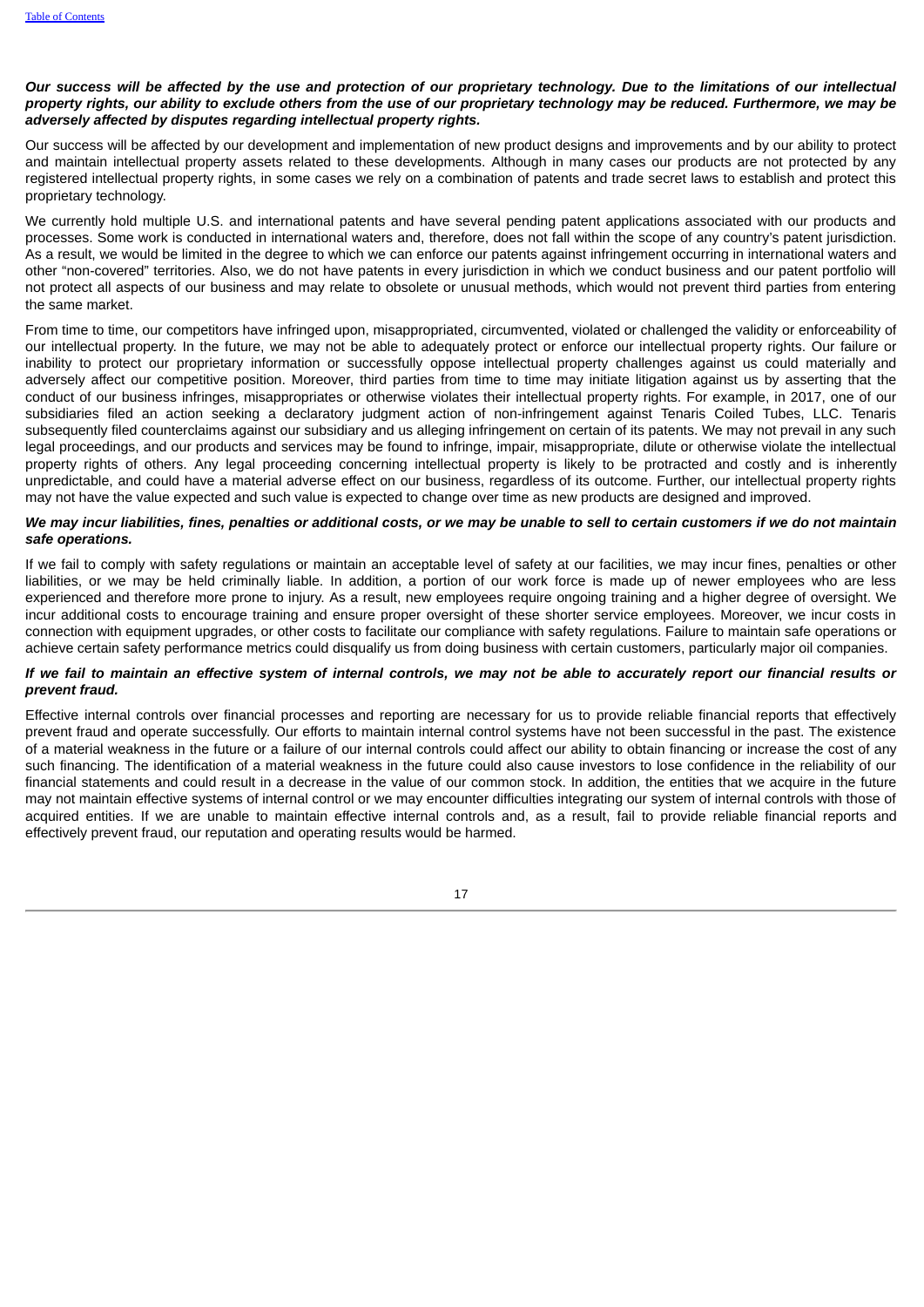#### Facility consolidations or expansions may subject us to risks of operating inefficiencies, construction delays and cost overruns.

We have consolidated and may continue to consolidate facilities to achieve operating efficiencies and reduce costs. These facility consolidations may be delayed and cause us to incur increased costs, product or service delivery delays, decreased responsiveness to customer needs, liabilities under terms and conditions of sale or other operational inefficiencies, or may not provide the benefits we anticipate. We may lose key personnel and operational knowledge that might lead to quality issues, delays in production or other competitive disadvantages.

In the future, we may grow our businesses through the construction of new facilities and expansions of our existing facilities. These projects, and any other capital asset construction projects that we may commence, are subject to similar risks of delay or cost overruns inherent in any construction project resulting from numerous factors, including the following:

- difficulties or delays in obtaining land;
- shortages of key equipment, materials or skilled labor;
- unscheduled delays in the delivery of ordered materials and equipment;
- unanticipated cost increases;
- weather interferences; and
- difficulties in obtaining necessary permits or in meeting permit conditions.

#### Our acquisitions and dispositions may not result in anticipated benefits and may present risks not originally contemplated, which may have a material adverse effect on our business, consolidated results of operations and consolidated financial condition.

We continually seek opportunities to maximize efficiency and value through various transactions, including purchases or sales of assets, businesses, investments, or joint venture interests. These transactions are intended to (but may not) result in the realization of savings, the creation of efficiencies, the offering of new products or services, the generation of cash or income, or the reduction of risk. Acquisition transactions may use cash on hand or be financed by additional borrowings or by the issuance of our common stock. These transactions may also affect our business, consolidated results of operations and consolidated financial condition. These transactions also involve risks, and we cannot ensure that:

- any acquisitions we attempt will be completed on the terms announced, or at all;
- any acquisitions would result in an increase in income or provide an adequate return of capital or other anticipated benefits;
- any acquisitions would be successfully integrated into our operations and internal controls;
- the due diligence conducted prior to an acquisition would uncover situations that could result in financial or legal exposure, including under the U.S. Foreign Corrupt Practices Act ("FCPA"), or that we will appropriately quantify the exposure from known risks;
- any disposition would not result in decreased earnings, revenue, or cash flow;
- use of cash for acquisitions would not adversely affect our cash available for capital expenditures and other uses; or
- any dispositions, investments, or acquisitions, including integration efforts, would not divert management resources.

## A natural disaster, catastrophe or other event could result in severe property damage, which could curtail our operations.

Adverse weather conditions, such as hurricanes, tornadoes, ice or snow may damage or destroy our facilities, interrupt or curtail our operations, or our customers' operations, cause supply disruptions and result in a loss of revenue, which may or may not be insured. For example, certain of our facilities located in Oklahoma and Pennsylvania have experienced suspensions in operations due to tornado activity or extreme cold weather conditions.

Some of our operations involve risks of, among other things, property damage, which could curtail our operations. Disruptions in operations or damage to a manufacturing plant could reduce our ability to produce products and satisfy customer demand. In particular, we have offices and manufacturing facilities in Houston, Texas, and in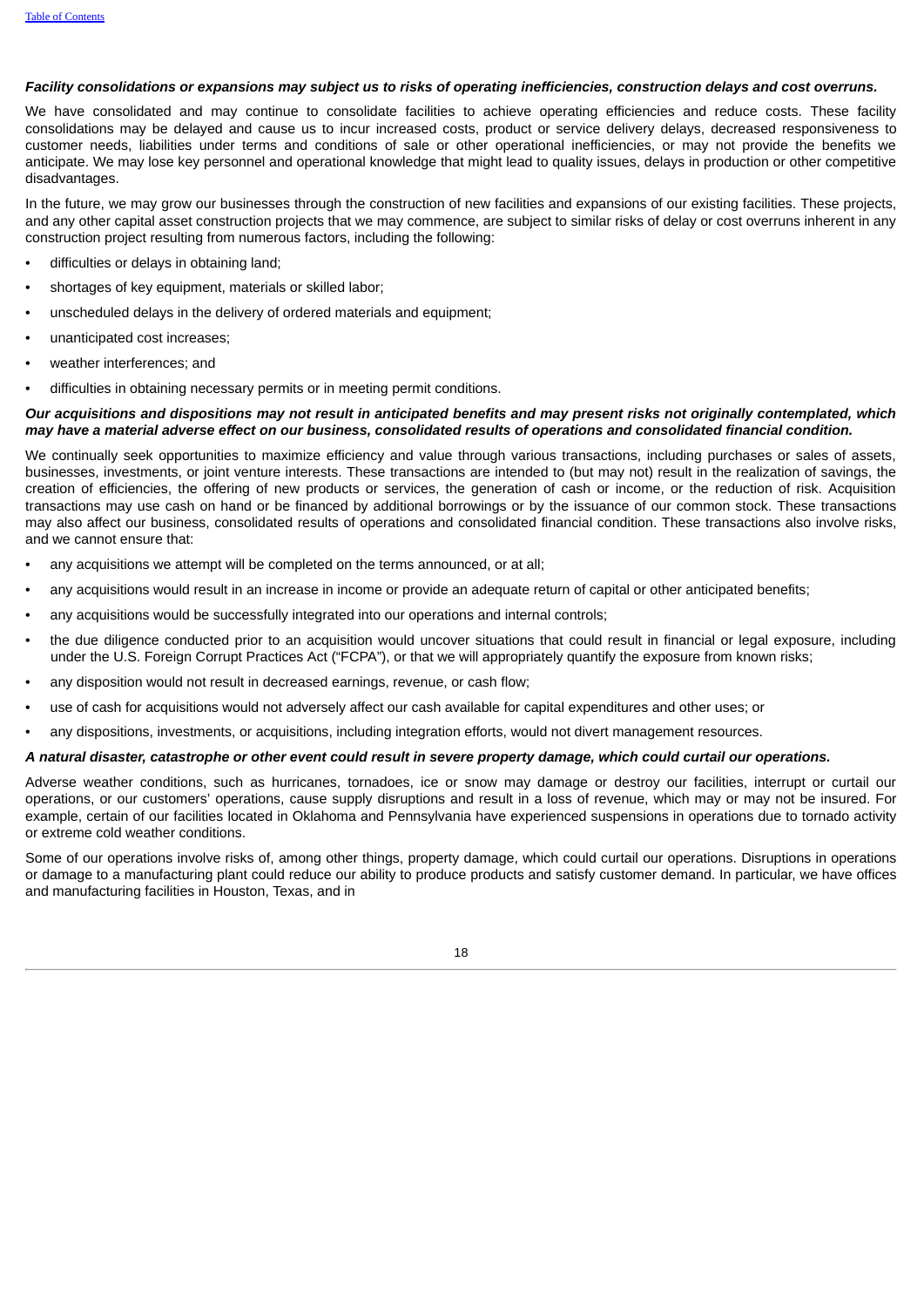various places throughout the U.S. Gulf Coast region. These offices and facilities are particularly susceptible to severe tropical storms and hurricanes, which may disrupt our operations. Damage to one or more of our manufacturing facilities by severe weather or any other disaster, accident, catastrophe or event, could significantly interrupt our operations. Similar interruptions could result from damage to production or other facilities that provide supplies or other raw materials to our plants or other stoppages arising from factors beyond our control. These interruptions might involve significant damage to property, among other things, and repairs might take a significant amount of time. For example, in the third quarter 2017, we were impacted by idled facilities and operations directly related to Hurricane Harvey's widespread damage in Texas and Louisiana. As a result, our financial results were negatively impacted by foregone revenue and under-absorption of manufacturing costs, and, indirectly, due to supplier and logistical delays.

#### **Legal and Regulatory Risks:**

## Our operations and our customers' operations are subject to a variety of governmental laws and regulations that affect our and our customers' costs, prohibit or curtail our customers' operations in certain areas, limit the demand for our products and services or *restrict our operations.*

Our business and our customers' businesses may be significantly affected by:

- federal, state and local U.S. and non-U.S. laws and other regulations relating to oilfield operations, worker safety and protection of the environment;
- changes in these laws and regulations;
- the level of enforcement of these laws and regulations; and
- interpretation of existing laws and regulations.

In addition, we depend on the demand for our products and services from the oil and natural gas industry. This demand is affected by changing taxes, price controls and other laws and regulations relating to the oil and natural gas industry in general. For example, the adoption of laws and regulations curtailing exploration and development drilling for oil and natural gas for economic or other policy reasons could adversely affect our operations by limiting demand for our products. In addition, some non-U.S. countries adopt regulations or practices that provide an advantage to local oil companies in bidding for oil leases, or require local companies to perform oilfield services currently supplied by international service companies. To the extent that such companies are not our customers, or we are unable to develop relationships with them, our business may suffer. We cannot determine the extent to which our future operations and earnings may be affected by new legislation, new regulations or changes in existing regulations.

Because of our non-U.S. operations and sales, we are also subject to changes in non-U.S. laws and regulations that encourage or require hiring of local contractors or require non-U.S. contractors to employ citizens of, or purchase supplies from, a particular jurisdiction. If we fail to comply with any applicable law or regulation, our business, results of operations or financial condition may be adversely affected.

## Potential legislation or regulations restricting the use of hydraulic fracturing could reduce demand for our products.

Certain environmental advocacy groups and politicians have suggested that additional federal, state and local laws and regulations may be needed to more closely regulate the hydraulic fracturing process, and have made claims that hydraulic fracturing techniques are harmful to surface water and drinking water resources. Various governmental entities (within and outside the U.S.) are in the process of studying, restricting, regulating or preparing to regulate hydraulic fracturing, directly or indirectly.

The EPA has asserted federal authority over hydraulic fracturing using fluids that contain "diesel fuel" under the federal Safe Drinking Water Act ("SDWA") Underground Injection Control Program and has issued permitting guidance for hydraulic fracturing operations involving the use of diesel fuel in fracturing fluids in those states where the EPA is the permitting authority. Additionally, in March 2015, the Department of the Interior's Bureau of Land Management ("BLM") issued final rules, including new requirements relating to public disclosure, wellbore integrity and handling of flowback water, to regulate hydraulic fracturing on federal and Indian lands. These rules were rescinded by rule in December 2017; however, in January 2018, California and a coalition of environmental groups filed a lawsuit in the Northern District of California to challenge the BLM's rescission of the rules. The Northern District of California upheld the rescission in 2020, but this decision was then appealed to the Ninth Circuit Court of Appeals. This litigation is ongoing and future implementation of the BLM rules is uncertain at this time

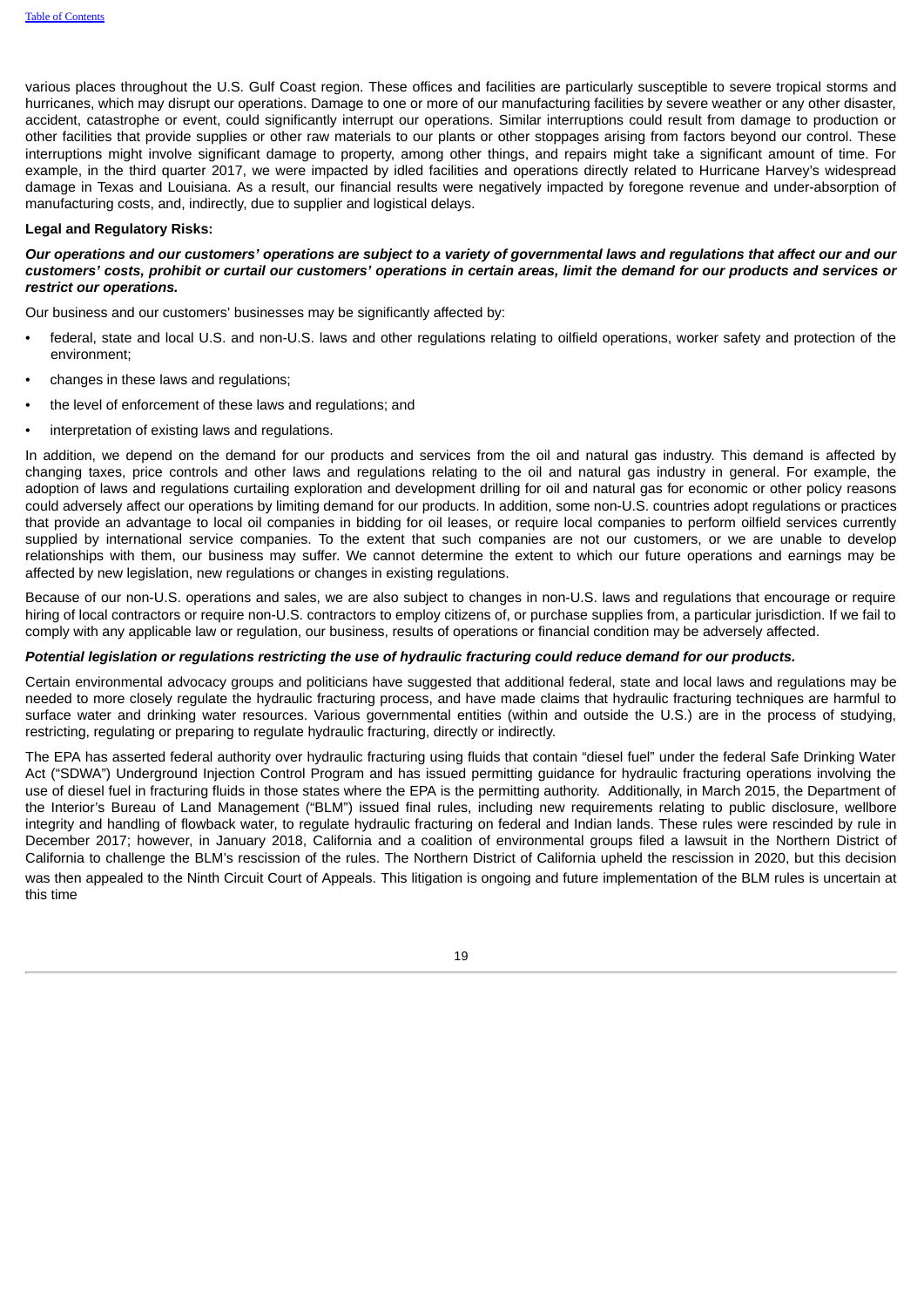In past sessions, Congress has considered, but not passed, the adoption of legislation to provide for federal regulation of hydraulic fracturing under the SDWA and to require disclosure of the chemicals used in the hydraulic fracturing process. Some states have adopted, and other states are considering adopting, legal requirements that could impose more stringent permitting, public disclosure or well construction requirements on hydraulic fracturing activities or impose bans or moratoria on these activities altogether. Local governments also may seek to adopt ordinances within their jurisdictions regulating the time, place and manner of drilling activities in general or hydraulic fracturing activities in particular, in some cases banning hydraulic fracturing entirely. For example, the Colorado state legislature passed a package of hydraulic fracturing regulations in April 2019. Under the new law, the state oil and natural gas agency must review well locations for environmental protection criteria. In addition, the legislation broadened the authority for local governments to further regulate or restrict hydraulic fracturing. In November 2019, the California governor's office imposed new regulations on hydraulic fracturing, including a moratorium on all new hydraulic fracturing permits pending review by a panel of scientists. In February 2018, the Oklahoma Corporation Commission released a protocol that requires operators to suspend hydraulic fracturing well completion operations in response to certain levels of seismic activity.

If new or more stringent federal, state or local legal restrictions relating to the hydraulic fracturing process are adopted in areas where our oil and natural gas exploration and production customers operate, they could incur potentially significant added costs to comply with such requirements, experience delays or curtailment in the pursuit of exploration, development, and production activities, and perhaps even be precluded from drilling wells, some or all of which could adversely affect demand for our products and services from those customers.

#### Our financial results could be adversely impacted by changes in regulation of oil and natural gas exploration and development *activity in response to significant environmental incidents or climate change actions.*

Environmental incidents such as the Macondo well incident could result in drilling moratoria, and could result in increased federal, state, and international regulation of our and our customers' operations that could negatively impact our earnings, prospects and the availability and cost of insurance coverage. Any additional regulation of the exploration and production industry as a whole could result in fewer companies being financially qualified to operate offshore or onshore in the U.S. or in non-U.S. jurisdictions, resulting in higher operating costs for our customers and reduced demand for our products and services.

In January 2021, President Biden signed an executive order that, among other things, instructed the Secretary of the Interior to pause new oil and natural gas leases on public lands or in offshore waters pending completion of a comprehensive review and reconsideration of federal oil and natural gas permitting and leasing practices. Following that executive order, the acting Secretary of the Interior issued an order imposing a 60 day pause on the issuance of new leases, permits and right-of-way grants for oil and gas drilling on federal lands, unless approved by senior officials at the Department of the Interior. In March 2021, prior to the expiration of the Secretary of the Interior's order, President Biden announced that career staff at the Department of the Interior would resume processing oil and gas drilling permits. In June 2021, a federal judge for the U.S. District Court of the Western District of Louisiana issued a nationwide preliminary injunction against the pause of oil and natural gas leasing on public lands or in offshore waters while litigation challenging that aspect of the executive order is ongoing. The full impact of these federal actions remains unclear, and if other restrictions or prohibitions become effective in the future, they could have an adverse impact on our business, financial condition, results of operations and cash flows.

## Our operations are subject to environmental and operational safety laws and regulations that may expose us to significant costs *and liabilities.*

Our operations are subject to numerous stringent and complex laws and regulations governing the discharge of materials into the environment, health and safety aspects of our operations, or otherwise relating to human health and environmental protection. These laws and regulations may, among other things, regulate the management and disposal of hazardous and nonhazardous wastes; require acquisition of environmental permits related to our operations; restrict the types, quantities, and concentrations of various materials that can be released into the environment; limit or prohibit operational activities in certain ecologically sensitive and other protected areas; regulate specific health and safety criteria addressing worker protection; require compliance with operational and equipment standards; impose testing, reporting and record keeping requirements; and require remedial measures to mitigate pollution from former and ongoing operations. Failure to comply with these laws and regulations or to obtain or comply with permits may result in the inability to conduct certain operational activities, assessment of administrative, civil and criminal penalties, imposition of remedial or corrective action requirements and the imposition of injunctions to prohibit certain activities or force future compliance. Certain environmental laws may impose joint and several liability, without regard to fault or legality of conduct, on classes of persons who are

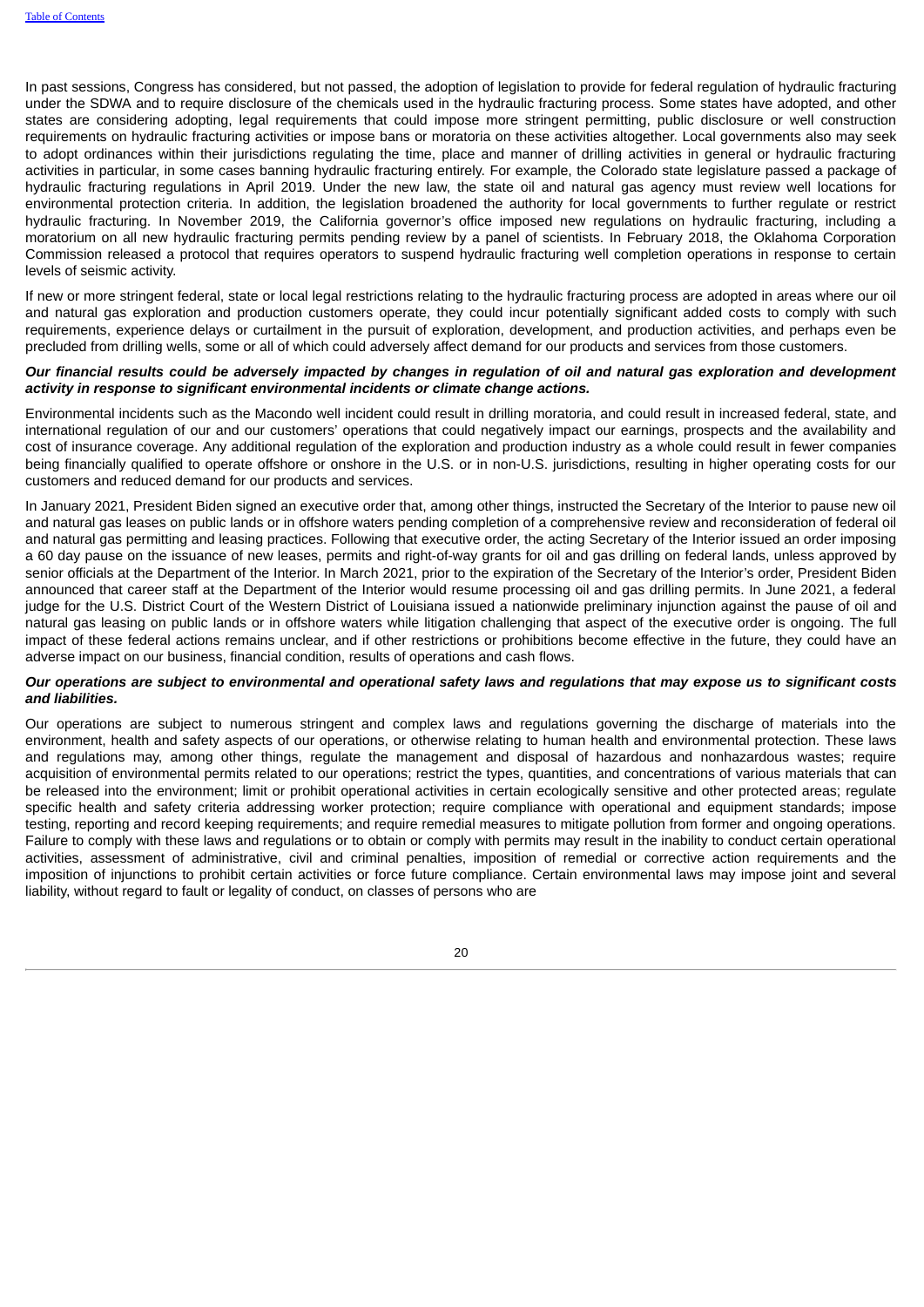considered to be responsible for the release of a hazardous substance into the environment. In addition, these risks may be greater for us because the companies we acquire or have acquired may not have allocated sufficient resources and management focus to environmental compliance, potentially requiring rehabilitative efforts during the integration process or exposing us to liability before such rehabilitation occurs.

The trend in environmental regulation has been to impose increasingly stringent restrictions and limitations on activities that may impact the environment. The implementation of new laws and regulations could result in materially increased costs, stricter standards and enforcement, larger fines and liability and increased capital expenditures and operating costs, particularly for our customers.

## Tariffs imposed by the U.S. government could have a further severe adverse effect on our results of operations.

The U.S. government imposed global tariffs on certain imported steel and aluminum products pursuant to Section 232 of the Trade Expansion Act of 1962, as well as tariffs on imports of various Chinese product (including steel) pursuant to Section 301 of the Trade Act of 1974. In response, China and other countries have imposed retaliatory tariffs on a wide range of U.S. products, including those containing steel and aluminum. In addition, the U.S. government recently issued a preliminary determination pursuant to an anti-dumping duty order on certain hot-rolled steel products from Japan, in which it found imports of the subject merchandise were sold in the United States at prices below normal value during the August 2019 to July 2020 time period. As a result, the U.S. government has preliminarily calculated a dumping margin of 26.81% for imports from Japan of the subject steel products. At this time, we cannot predict whether this level of dumping margins will become final or the duty amount that may be imposed. Our efforts to mitigate the impact of tariffs on raw materials through the diversification of our supply chain, exemption requests and other measures may not be sufficiently successful. Furthermore, a prolonged imposition of tariffs on our goods could have a significant adverse effect on our results of operations.

## *We are subject to litigation risks that may not be covered by insurance.*

In the ordinary course of business, we become the subject of claims, lawsuits and administrative proceedings seeking damages or other remedies concerning our commercial operations, products, employees and other matters, including occasional claims by individuals alleging exposure to hazardous materials as a result of our products or operations. Some of these claims relate to the activities of businesses that we have acquired, even though these activities may have occurred prior to our acquisition of such businesses. Our insurance does not cover all of our potential losses, and we are subject to various self-insured retentions and deductibles under our insurance. A judgment may be rendered against us in cases in which we could be uninsured or which exceed the amounts that we currently have reserved or anticipate incurring for such matters.

## The number and cost of our current and future asbestos claims could be substantially higher than we have estimated and the *timing of payment of claims could be sooner than we have estimated.*

One of our subsidiaries has been and continues to be named as a defendant in asbestos related product liability actions. The actual amounts expended on asbestos-related claims in any year may be impacted by the number of claims filed, the nature of the allegations asserted in the claims, the jurisdictions in which claims are filed, and the number of settlements. As of December 31, 2021, our subsidiary has a net liability of \$0.3 million for the estimated indemnity cost associated with the resolution of its current open claims and future claims anticipated to be filed during the next five years.

Due to a number of uncertainties, the actual costs of resolving these pending claims could be substantially higher than the current estimate. Among these are uncertainties as to the ultimate number and type of lawsuits filed, the amounts of claim costs, the impact of bankruptcies of other companies with asbestos suits or of our insurers, and potential legislative changes and uncertainties surrounding the litigation process from jurisdiction to jurisdiction and from case to case. In addition, future claims beyond the five-year forecast period are possible, but the accrual does not cover losses that may arise from such additional future claims. Therefore, any such future claims could result in a loss.

Significant costs are incurred in defending asbestos claims and these costs are recorded at the time incurred. Receipt of reimbursement from our insurers may be delayed for a variety of reasons. In particular, if our primary insurers claim that certain policy limits have been exhausted, we may be delayed in receiving reimbursement due to the transition from one set of insurers to another. Our excess insurers may also dispute the claims of exhaustion, or may rely on certain policy requirements to delay or deny claims. Furthermore, the various per occurrence and aggregate limits in different insurance policies may result in extended negotiations or the denial of reimbursement

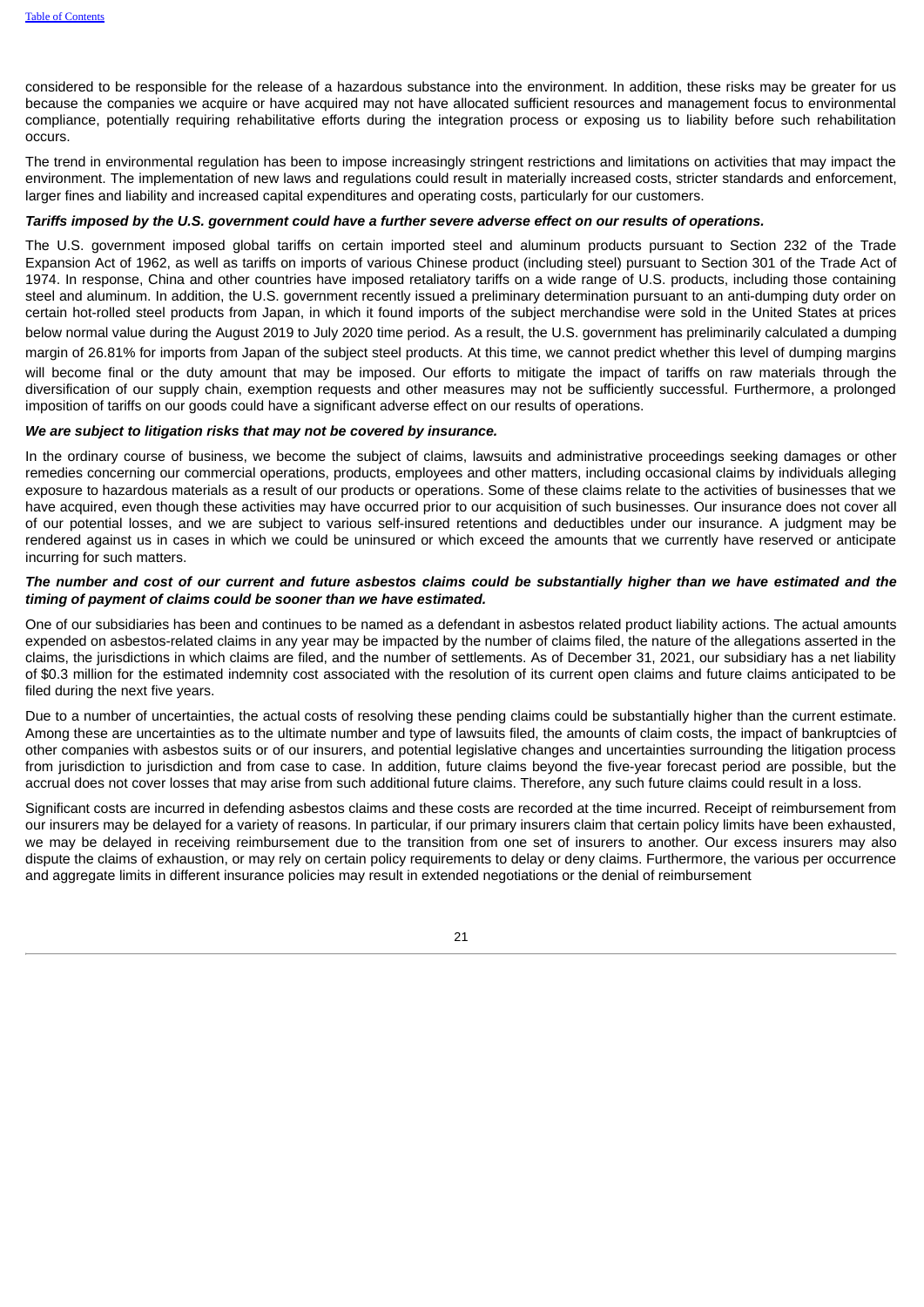for particular claims. For more information on the cost sharing agreements related to this risk, refer to Note 13 *Commitments and Contingencies*.

## Our products are used in operations that are subject to potential hazards inherent in the oil and natural gas industry and, as a *result, we are exposed to potential liabilities that could affect our financial condition and reputation.*

Our products are used in potentially hazardous completion, production and drilling applications in the oil and natural gas industry where an accident or a failure of a product can potentially have catastrophic consequences. Risks inherent to these applications, such as equipment malfunctions; failures; explosions; blowouts or uncontrollable flows of oil, natural gas or well fluids; and natural disasters on land or in deepwater or shallow-water environments, can cause personal injury; loss of life; suspension of operations; damage to formations; damage to facilities; business interruption and damage to or destruction of property, surface water and drinking water resources, equipment and the environment. These risks can be caused or contributed to by failure of, defects in or misuse of our products. In addition, we provide certain services that could cause, contribute to or be implicated in these events. If our products or services fail to meet specifications or are involved in accidents or failures, we could face warranty, contract or other litigation claims, which could expose us to substantial liability for personal injury, wrongful death, property damage, loss of oil and natural gas production, and pollution or other environmental damages. In addition, failure of our products to operate properly or to meet specifications may increase costs by requiring additional engineering resources and services, replacement of parts and equipment or monetary reimbursement to a customer. Our insurance policies may not be adequate to cover all liabilities. Further, insurance may not be generally available in the future or, if available, insurance premiums may make such insurance commercially unjustifiable. Moreover, even if we are successful in defending a claim, it could be time-consuming and costly to defend.

In addition, the frequency and severity of such incidents could affect operating costs, insurability and relationships with customers, employees and regulators. In particular, our customers may elect not to purchase our products or services if they view our safety record as unacceptable, which could cause us to lose customers and revenues. In addition, these risks may be greater for us because we may acquire companies that have not allocated significant resources and management focus to quality or safety, requiring rehabilitative efforts during the integration process. We may incur liabilities for losses associated with these newly acquired companies before we are able to rehabilitate such companies' quality, safety and environmental programs.

## Climate change legislation or regulations restricting emissions of greenhouse gases and related divestment and other efforts *could increase our operating costs or reduce demand for our products.*

Environmental advocacy groups and regulatory agencies in the U.S. and other countries have focused considerable attention on the emissions of carbon dioxide, methane and other greenhouse gases and their potential role in climate change. In response to scientific studies suggesting that emissions of GHGs, including carbon dioxide and methane, are contributing to the warming of the Earth's atmosphere and other climatic conditions, the U.S. Congress has considered adopting comprehensive legislation to reduce emissions of GHGs, and almost half of the states have already taken legal measures to reduce emissions of GHGs, primarily through measures to promote the use of renewable energy and/or regional GHG cap-and-trade programs. The Environmental Protection Agency (the "EPA") has attempted to regulate greenhouse gas emissions under the federal Clean Air Act. In December 2009, the EPA determined that emissions of carbon dioxide, methane and certain other GHGs endanger public health and the environment because emissions of such gases are, according to the EPA, contributing to warming of the Earth's atmosphere and other climatic changes. In October 2015, the EPA finalized the Clean Power Plan (CPP), which tried to impose additional obligations on the power generation sector to reduce GHG emissions. In August 2019, the EPA finalized the repeal of the 2015 regulations and replaced them with the Affordable Clean Energy rule (ACE), which designates heat rate improvement, or efficiency improvement, as the best system of emissions reduction for carbon dioxide from existing coal-fired electric utility generating units. In 2021, the U.S. Court of Appeals for the District of Columbia struck down the ACE rule but did not reinstate the former CPP regulation. The power of the EPA to reissue the CPP under Section 111(d) of the CAA will be decided by the Supreme Court in 2022. In August 2020, the EPA rescinded methane and volatile organic compound emissions standards for new and modified oil and gas transmission and storage infrastructure previously promulgated in 2016, as well as methane limits for new and modified oil and gas production and processing equipment. The EPA also relaxed requirements for oil and gas operators to monitor emissions leaks. However, in November 2021, the EPA proposed new NSPS updates and emission guidelines to reduce methane and other pollutants from the oil and gas industry. The EPA has also adopted rules requiring the reporting of greenhouse gas emissions from specified large greenhouse gas emission sources in the U.S., including oil and natural gas systems.

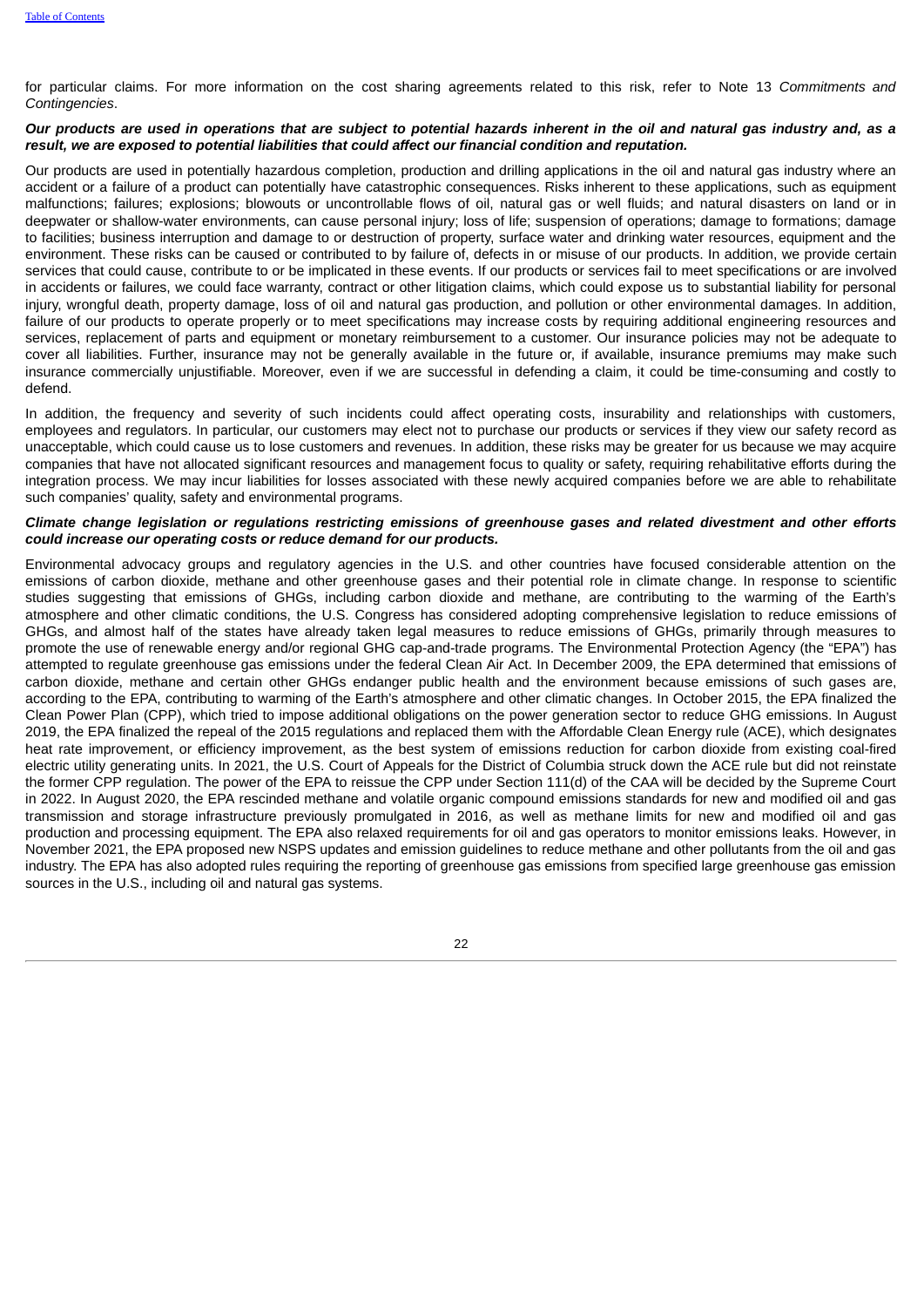Efforts have also been made and continue to be made in the international community toward the adoption of international treaties or protocols that would address global climate change issues. Although the U.S. had withdrawn from the Paris Agreement in November 2020, the Biden Administration officially reentered the U.S. into the agreement in February 2021. Under the Paris Agreement, the Biden Administration has committed the United States to reducing its greenhouse gas emissions by 50 - 52% from 2005 levels by 2030. In November 2021, the United States and other countries entered into the Glasgow Climate Pact, which includes a range of measures designed to address climate change, including but not limited to the phase-out of fossil fuel subsidies, reducing methane emissions 30% by 2030, and cooperating toward the advancement of the development of clean energy.

The adoption of additional legislation or regulatory programs to reduce emissions of greenhouse gases could require us to incur increased operating costs to comply with new emissions-reduction or reporting requirements. Any such legislation or regulatory programs could also increase the cost of consuming, and thereby reduce demand for, hydrocarbons that certain of our customers produce and reduce revenues by other of our customers who provide services to those exploration and production customers. Consequently, legislation and regulatory programs to reduce emissions of greenhouse gases could have a material adverse effect on our business, financial condition and results of operations.

In addition to the regulatory efforts described above, there have also been efforts in recent years aimed at the investment community, including investment advisers, sovereign wealth funds, public pension funds, universities and other groups, promoting the divestment of fossil fuel equities as well as to pressure lenders and other financial services companies to limit or curtail activities with companies engaged in the extraction of fossil fuel reserves. In connection with such developments, numerous market participants, including certain New York State pension and public employee retirement funds, have announced plans to completely or partially divest from fossil fuel and related stocks or otherwise pursue net-zero portfolio strategies. If these efforts are successful, our ability to access capital markets may be limited and our stock price may be negatively impacted.

Members of the investment community have recently increased their focus on sustainability practices, including practices related to GHGs and climate change, in the oil and natural gas industry. As a result, we and our customers have come under increasing pressure to improve our sustainability and other Environmental, Social and Governance (ESG) performance and to increase our public reporting and disclosure on our ESG practices. Some of our customers have begun to screen their service providers, including us, for compliance with sustainability metrics and we may incur additional costs to comply with ESG reporting expectations and ESG-linked contracting policies for our customers and suppliers.

Additionally, members of the investment community have begun to screen companies such as ours for sustainability performance before investing in our stock. If we are unable to establish adequate sustainability practices, we may lose customers, our stock price may be negatively impacted, our reputation may be negatively affected, and it may be more difficult for us to compete effectively. Our efforts to improve our sustainability practices in response to these pressures may increase our costs, and we may be forced to implement technologies that are not economically viable in order to improve our sustainability performance and to perform services for certain customers. Finally, some scientists have concluded that increasing concentrations of greenhouse gases in the Earth's atmosphere may produce climate changes that have significant physical effects, such as increased frequency and severity of storms, droughts, and floods and other climatic events.

Finally, increasing attention to the risks of climate change has resulted in an increased possibility of lawsuits or investigations brought by public and private entities against oil and natural gas companies in connection with their greenhouse gas emissions. Should we be targeted by any such litigation or investigations, we may incur liability, which, to the extent that societal pressures or political or other factors are involved, could be imposed without regard to the causation of or contribution to the asserted damage, or to other mitigating factors.

#### **Risks Related to our International Operations:**

## Our business operations worldwide are subject to a number of U.S. federal laws and regulations, including restrictions imposed by the FCPA as well as trade sanctions administered by the Office of Foreign Assets Control and the Commerce Department, as well as similar laws in non-U.S. jurisdictions that govern our operations by virtue of our presence or activities there.

We rely on a large number of agents in non-U.S. countries that have been identified as posing a high risk of corrupt activities and whose local laws and customs differ significantly from those in the U.S. In many countries, particularly in those with developing economies, it is common to engage in business practices that are prohibited by the regulations applicable to us. The U.S. Foreign Corrupt Practices Act and similar anti-corruption laws in other jurisdictions, including the UK Bribery Act 2010, ("anti-corruption laws") prohibit corporations and individuals from engaging in certain activities to obtain or retain business or to influence a person working in an official capacity. We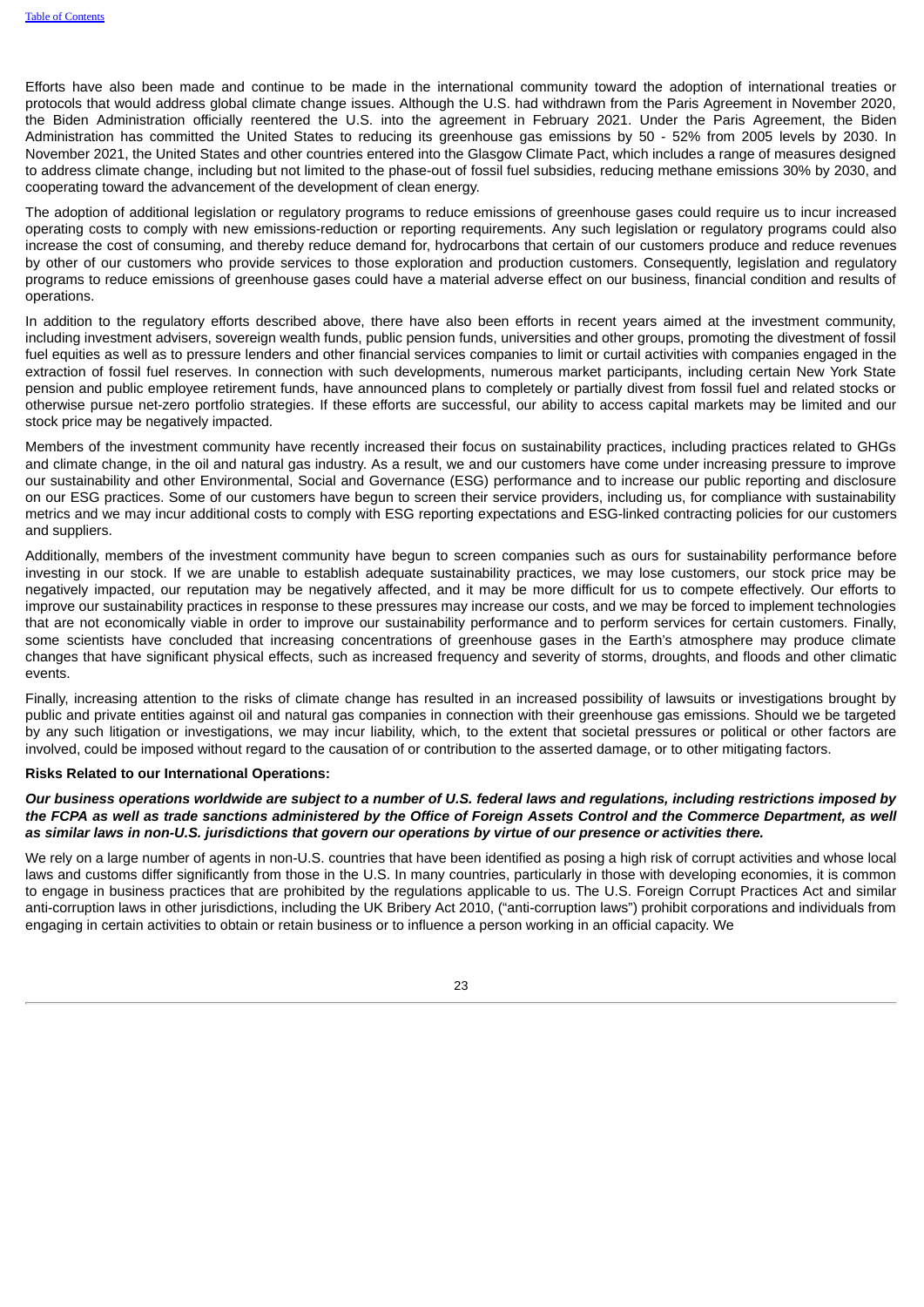may be held responsible for violations by our employees, contractors and agents for violations of anti-corruption laws. We may also be held responsible for violations by an acquired company that occur prior to an acquisition, or subsequent to an acquisition but before we are able to institute our compliance procedures. In addition, our non-U.S. competitors that are not subject to the FCPA or similar anti-corruption laws may be able to secure business or other preferential treatment in such countries by means that such laws prohibit with respect to us. The UK Bribery Act 2010 is broader in scope than the FCPA, applies to public and private sector corruption, and contains no facilitating payments exception. A violation of any of these laws, even if prohibited by our policies, could have a material adverse effect on our business. Actual or alleged violations could damage our reputation, be expensive to defend, impair our ability to do business, and cause us to incur civil and criminal fines, penalties and sanctions.

Compliance with regulations relating to export controls, trade sanctions and embargoes administered by the countries in which we operate, including the U.S. Department of the Treasury's Office of Foreign Assets Control ("OFAC") and similar regulations in non-U.S. jurisdictions also pose a risk to us. We cannot provide products or services to certain countries, companies or individuals subject to U.S. and other countries' trade sanctions. Furthermore, the laws and regulations concerning import activity, export record keeping and reporting, export controls and economic sanctions are complex and constantly changing. Any failure to comply with applicable legal and regulatory trading obligations could result in criminal and civil penalties and sanctions, such as fines, imprisonment, debarment from governmental contracts, seizure of shipments and loss of import and export privileges.

## Our exposure to currency exchange rate fluctuations may result in fluctuations in our cash flows and could have an adverse effect *on our results of operations.*

Fluctuations in currency exchange rates could be material to us depending upon, among other things, our manufacturing locations and the sourcing for our raw materials and components. In particular, we are sensitive to fluctuations in currency exchange rates between the U.S. dollar and each of the Canadian dollar, the British pound sterling, the Euro, and, to a lesser degree, the Mexican peso, the Chinese yuan, the Singapore dollar, and the Saudi riyal. There may be instances in which costs and revenue will not be matched with respect to currency denomination. As a result, to the extent that we expand on a global basis, higher portions of revenue, costs, assets and liabilities will be subject to fluctuations in foreign currency valuations. We may experience economic loss and a negative impact on earnings or net assets solely as a result of foreign currency exchange rate fluctuations. Further, the markets in which we operate could restrict the removal or conversion of the local currency, resulting in our inability to hedge against these risks.

#### **Risks Related to our Common Stock, Indebtedness and Financial Condition:**

#### Our common stock price has been volatile, and we expect it to continue to remain volatile in the future.

The market price of common stock of companies engaged in the oil and natural gas equipment manufacturing and services industry has been volatile. Likewise, the market price of our common stock has varied significantly in the past. For example, in 2021, the market price of our common stock reached a high of \$28.50 per share on June 2, 2021 and a low of \$12.09 per share on January 4, 2021. Additionally, the Reverse Stock Split reduced the number of shares in our public float, which may limit trading and liquidity and increase volatility until more shares become available, if ever. We expect our stock price to continue to remain volatile given the cyclical nature of our industry and our limited public float.

## We have a significant amount of indebtedness. Our leverage and debt service obligations restrict our operations and make us *more vulnerable to adverse economic conditions.*

We currently have a substantial amount of indebtedness, including approximately \$257.0 million of 9.00% convertible secured notes due August 2025 ("2025 Notes"). Our level of indebtedness and restrictions in our debt agreements have significant consequences for our future prospects, including limiting our liquidity and flexibility in obtaining additional financing. In addition, we may have difficulty making debt service payments on our indebtedness as such payments become due. Furthermore, our \$179.0 million senior secured revolving credit facility ("Credit Facility"), which had no borrowings outstanding as of December 31, 2021, is scheduled to mature the earlier of September 8, 2026 or 91 days prior to the maturity of the 2025 Notes. Our level of indebtedness and the terms of our debt agreements affect our operations in several ways, including the following:

- requiring us to dedicate a substantial portion of our cash flow from operations to servicing existing debt obligations;
- increasing our vulnerability to general adverse economic and industry conditions;
- limiting our ability to borrow funds, dispose of assets, pay dividends and make certain investments;

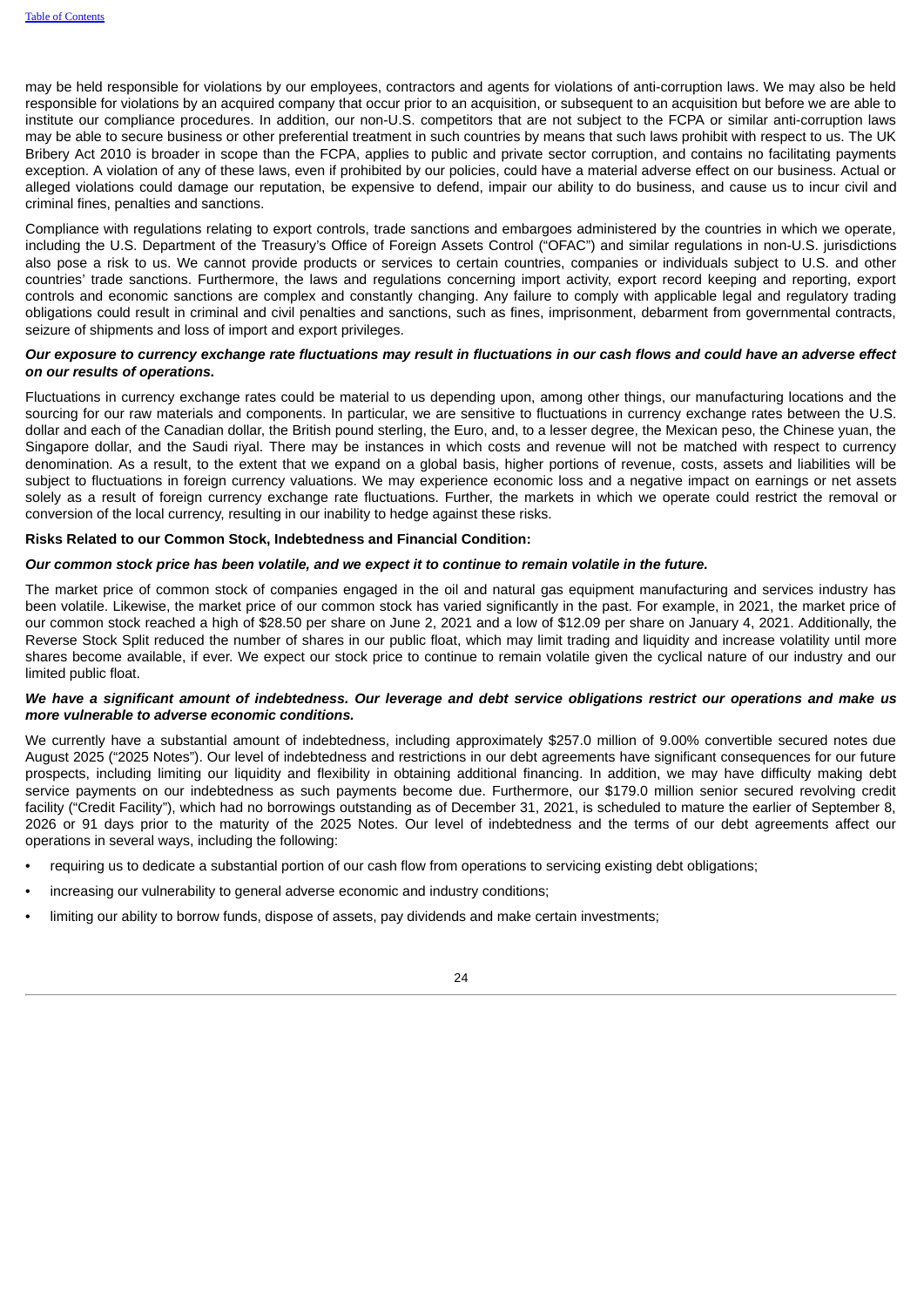- reducing our flexibility to plan for, and react to, changes in the economy and in our industry; and
- impairing our ability to obtain additional financing in the future for working capital, capital expenditures, acquisitions or other general corporate purposes.

Our ability to pay our expenses, and fund our working capital needs and debt obligations, will depend on our future performance, which will be affected by financial, business, economic, regulatory and other factors that are outside of our control. As a result of these factors, our business may not generate sufficient cash flow from operations to enable us to meet our debt obligations. In addition, under the terms of our Credit Facility, any failure to comply with the financial or other covenants of our indebtedness would result in an event of default, which would cause some or all of our indebtedness to become immediately due and payable and have a material adverse effect on our business, financial condition and results of operations.

## The indenture governing our 2025 Notes and our Credit Facility contains operating and financial restrictions that restrict our *business and financing activities.*

Our indenture and Credit Facility contain, and any future indebtedness we incur may contain, a number of restrictive covenants that will impose significant operating and financial restrictions on us, including restrictions on our ability to, among other things:

- pay dividends on, purchase or redeem our common stock;
- make certain investments:
- incur or guarantee additional indebtedness or issue certain types of equity securities;
- create certain liens;
- sell assets, including equity interests in our restricted subsidiaries;
- redeem or prepay subordinated debt or debt that is unsecured or secured on a basis junior to our notes;
- restrict dividends or other payments of our restricted subsidiaries;
- consolidate, merge or transfer all or substantially all of our assets;
- engage in transactions with affiliates;
- create unrestricted subsidiaries; or
- execute our acquisition strategy.

Our Credit Facility also contains covenants, which, among other things, require us in certain circumstances, on a consolidated basis, to maintain specified financial ratios or conditions. As a result of these covenants, we are limited in the manner in which we conduct our business, and we may be unable to engage in favorable business activities or finance future operations or capital needs. Our ability to borrow under the Credit Facility and comply with some of the covenants, ratios or tests contained in our indenture and Credit Facility may be affected by events beyond our control. If market or other economic conditions deteriorate, and there is a decrease in our accounts receivable and inventory, our ability to borrow under our Credit Facility will be reduced and our ability to comply with these covenants, ratios or tests may be impaired. A failure to comply with the covenants, ratios or tests would result in an event of default, which, if not cured or waived, would cause some or all of our indebtedness to become immediately due and payable and have a material adverse effect on our business, financial condition and results of operations.

## Our ability to access the capital and credit markets to raise capital on favorable terms is limited by our debt level, industry *conditions and credit rating.*

Our ability to access the capital and credit markets is limited by, among other things, oil and natural gas prices, our existing capital structure, our credit ratings, the state of the economy, the health of the drilling and overall oil and natural gas industry, trends among investors to avoid companies associated with the production of hydrocarbon products, and the liquidity of the capital markets. Many of the factors that affect our ability to access capital markets are outside of our control and may be negatively impacted by market events. Recent trends and conditions in the capital and credit markets with respect to the energy sector, including environmental and climate change related divestment campaigns, limit our ability to access these markets or may significantly increase our cost of capital. Low levels of exploration and drilling activity have caused and may continue to cause lenders to increase the interest rates under our credit facilities, enact tighter lending standards, refuse to refinance existing debt on acceptable terms or at all and may reduce or cease to provide funding. If we are unable to access the capital or credit markets on terms acceptable to us, it could have a material adverse effect on our business, financial condition, results of operations, cash flows and liquidity, particularly in respect of our ability to repay or refinance our debt.

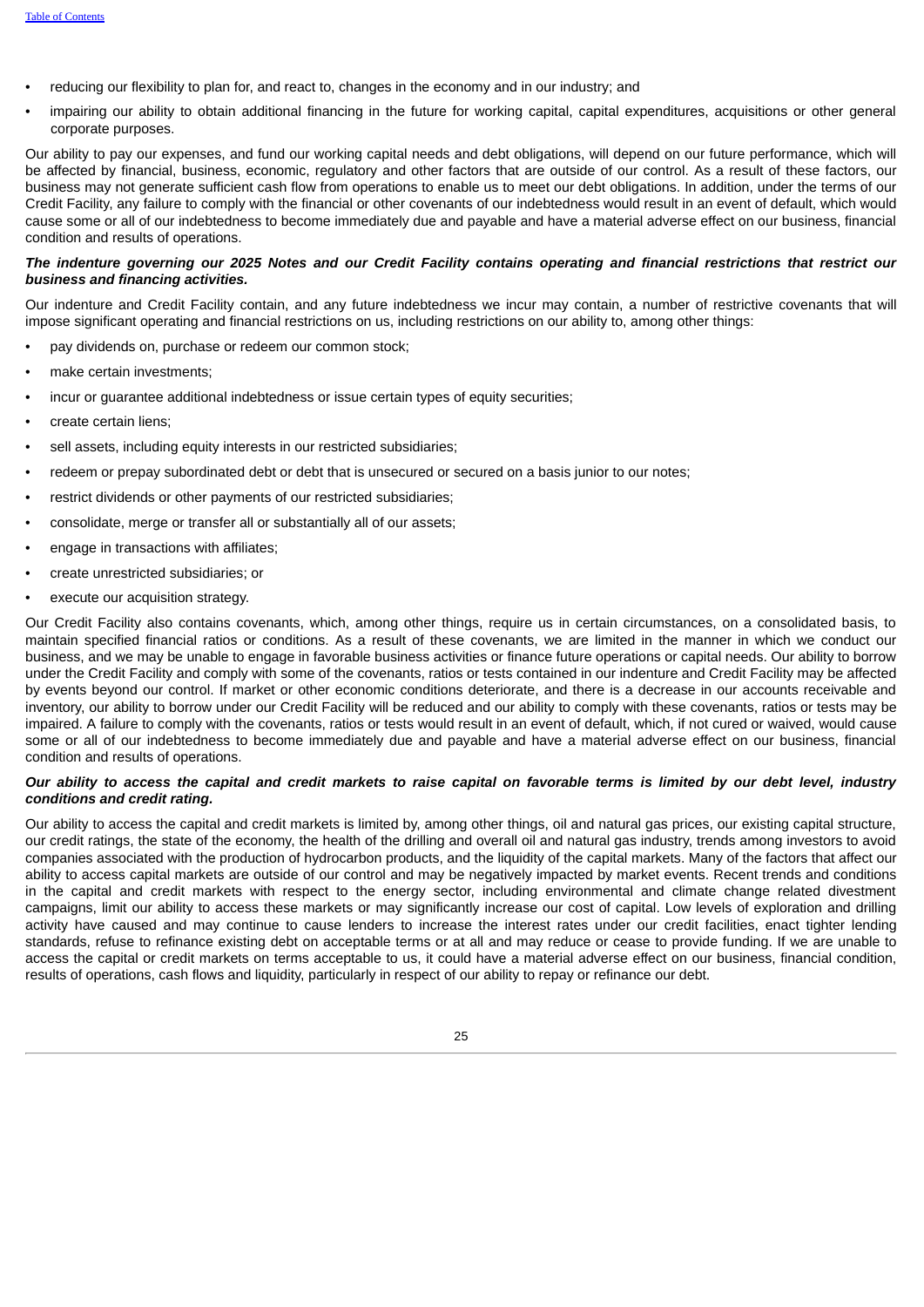## *We have incurred impairment charges and we may incur additional impairment charges in the future.*

We evaluate our long-lived assets, including property and equipment, intangible assets with definite lives and operating lease right of use assets for potential impairment whenever events or changes in circumstances indicate that the carrying amount of a long-lived asset may not be recoverable. In performing our review for impairment, future cash flows expected to result from the use of the asset and its eventual value upon disposal are estimated. If the undiscounted future cash flows are less than the carrying amount of the assets, there is an indication that the asset may be impaired. The amount of the impairment is measured as the difference between the carrying value and the estimated fair value of the asset. The fair value is determined either through the use of an external valuation, or by means of an analysis of discounted future cash flows based on expected utilization.

For the year ended December 31, 2021, we did not recognize any impairment charges. For the year ended December 31, 2020, we recognized impairment charges for property and equipment, intangible assets and operating lease right of use assets totaling \$15.1 million, \$5.3 million and \$15.4 million, respectively. See Note 8 *Impairments of Long-Lived Assets* for further information related to these charges.

If we determine that the carrying value of our long-lived assets is less than their fair value, we would be required to record additional charges in the future, which could adversely affect our financial condition and results of operations.

## Provisions in our organizational documents and under Delaware law could delay or prevent a change in control of our company, *which could adversely affect the price of our common stock.*

The existence of some provisions in our organizational documents and under Delaware law could delay or prevent a change in control of our company that a stockholder may consider favorable, which could adversely affect the price of our common stock. Certain provisions of our amended and restated certificate of incorporation and amended and restated bylaws could make it more difficult for a third party to acquire control of our company, even if the change of control would be beneficial to our stockholders. These provisions include:

- a classified board of directors, so that only approximately one-third of our directors are elected each year;
- authority of our board to fill vacancies and determine its size;
- the ability of our board of directors to issue preferred stock without stockholder approval;
- limitations on the removal of directors; and
- limitations on the ability of our stockholders to call special meetings.

In addition, our amended and restated bylaws establish advance notice provisions for stockholder proposals and nominations for elections to the board of directors to be acted upon at meetings of stockholders.

## LESA, through SCF, may significantly influence the outcome of stockholder voting and may exercise this voting power in a manner *adverse to our other stockholders.*

As of February 25, 2022, SCF held approximately 748 thousand shares of our common stock, equal to approximately 13% of the outstanding common stock at that date. LESA is the ultimate general partner of SCF and will exert significant influence over us, including over the outcome of most matters requiring a stockholder vote, such as the election of directors, adoption of amendments to our charter and bylaws and approval of transactions involving a change of control. LESA's interests may differ from our other stockholders, and SCF may vote its common stock in a manner that may adversely affect those stockholders.

SCF is a party to a registration rights agreement with us, which requires us to effect the registration of its shares in certain circumstances. SCF has exercised such rights in the past. Sales of substantial amounts of our common stock by SCF, or the perception that such sales could occur, may adversely affect prevailing market prices of our common stock.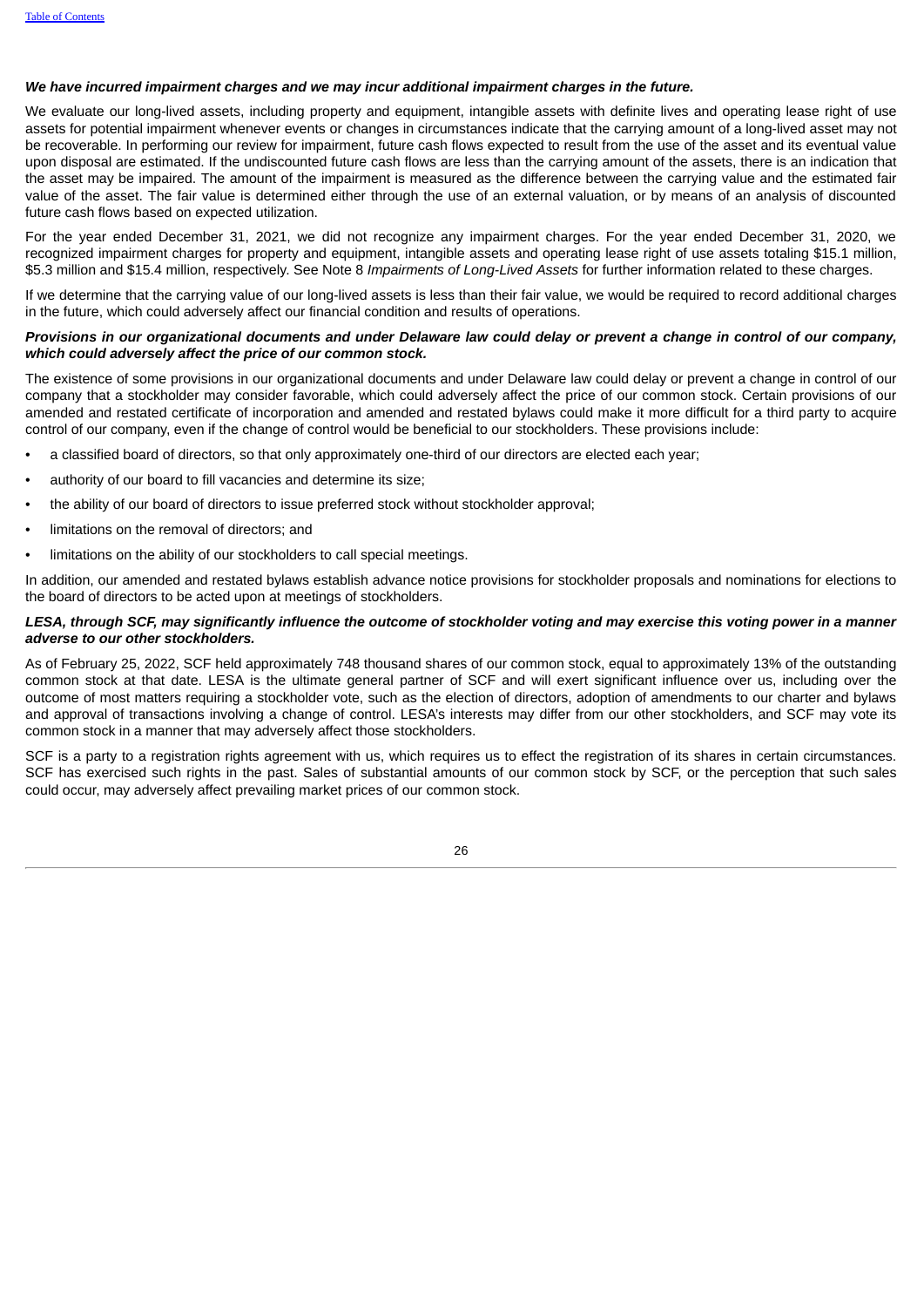### *We have renounced any interest in specified business opportunities.*

Our certificate of incorporation provides that, so long as we have a director or officer who is affiliated with SCF (an "SCF Nominee") and for a continuous period of one year thereafter, we renounce any interest or expectancy in any business opportunity in which any member of the SCF group participates or desires or seeks to participate in and that involves any aspect of the energy equipment or services business or industry, other than (i) any business opportunity that is brought to the attention of an SCF Nominee solely in such person's capacity as a director or officer of our Company and with respect to which no other member of the SCF group independently receives notice or otherwise identifies such opportunity and (ii) any business opportunity that is identified by the SCF group solely through the disclosure of information by or on behalf of our Company. We refer to SCF and its other affiliates and its portfolio companies as the SCF group. We are not prohibited from pursuing any business opportunity with respect to which we have renounced any interest. No SCF nominee currently serves on our board of directors and, therefore, this provision in our certificate of incorporation is scheduled to expire in December 2022.

SCF has investments in other oilfield service companies that may compete with us, and SCF and its affiliates, other than our Company, may invest in other such companies in the future. LESA, the ultimate general partner of SCF, has an internal policy that discourages it from investing in two or more portfolio companies with substantially overlapping industry segments and geographic areas. However, LESA's internal policy does not restrict the management or operation of its other individual portfolio companies from competing with us. Pursuant to LESA's policy, LESA may allocate any potential opportunities to the existing portfolio company where LESA determines, in its discretion, such opportunities are the most logical strategic and operational fit. As a result, LESA or its affiliates may become aware, from time to time, of certain business opportunities, such as acquisition opportunities, and may direct such opportunities to its other portfolio companies, in which case we may not become aware of or otherwise have the ability to pursue such opportunities. Furthermore, LESA does not have a specific policy with regard to allocation of financial professionals and they are under no obligation to provide us with financial professionals.

#### <span id="page-26-0"></span>**Item 1B. Unresolved Staff Comments**

<span id="page-26-1"></span>None.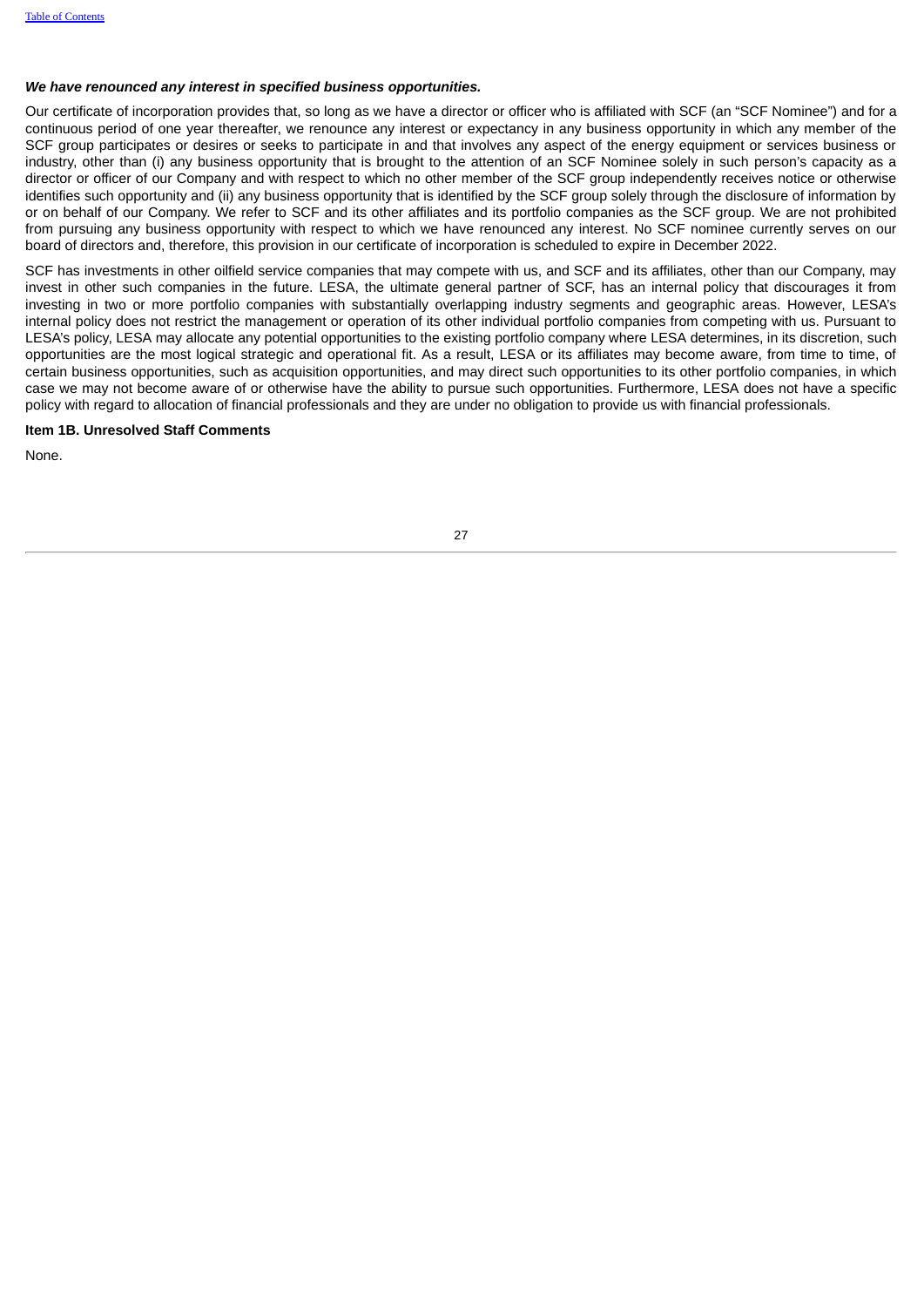## **Item 2. Properties**

The following table describes the significant facilities owned or leased by us as of December 31, 2021 for our Drilling & Downhole ("D&D"), Completions ("C") and Production ("P") segments:

| Location<br><b>Country</b> |                       | Number of<br>facilities | <b>Description</b>                 | <b>Leased or</b><br>Owned | <b>Segments</b> |
|----------------------------|-----------------------|-------------------------|------------------------------------|---------------------------|-----------------|
|                            |                       |                         |                                    |                           |                 |
| Canada                     | <b>Red Deer</b>       | 2                       | Service/Distribution               | Leased                    | С               |
|                            | Calgary               | 1                       | Manufacturing                      | Leased                    | C               |
|                            | Edmonton              | 2                       | Service/Distribution               | Leased                    | Shared          |
|                            | <b>Grande Prairie</b> | 1                       | Service/Distribution               | Leased                    | С               |
| Germany                    | Hamburg               | 1                       | Manufacturing                      | Leased                    | D&D             |
| Saudi Arabia               | Dammam                | 1                       | Manufacturing/Distribution         | Owned                     | Shared          |
| <b>UAE</b>                 | Dubai                 | 1                       | Service/Distribution               | Leased                    | D&D             |
|                            | Jebel Ali             | 1                       | Service/Distribution               | Leased                    | <b>D&amp;D</b>  |
| United Kingdom             | Aberdeen              | 1                       | Service/Distribution               | Leased                    | D&D             |
|                            | Kirkbymoorside        | 1                       | Manufacturing                      | Owned                     | D&D             |
| <b>United States</b>       | Broussard, LA         |                         | Manufacturing/Service/Distribution | Owned                     | Shared          |
|                            | Bryan, TX             | 1                       | Manufacturing                      | Owned                     | Shared          |
|                            | Clearfield, PA        | 1                       | Manufacturing/Service/Distribution | Owned                     | P               |
|                            | Dayton, TX            | 1                       | Manufacturing                      | Owned                     | С               |
|                            | Fort Worth, TX        | 1                       | Manufacturing/Service              | Leased                    | С               |
|                            | Guthrie, OK           | 1                       | Manufacturing                      | Leased                    | P               |
|                            | Houston, TX           | 2                       | Corporate/Manufacturing            | Leased                    | Shared          |
|                            | Humble, TX            | 1                       | Manufacturing                      | Leased                    | $\mathsf C$     |
|                            | Midland, TX           | 1                       | Service/Distribution               | Leased                    | $\mathsf C$     |
|                            | Odessa, TX            | 1                       | Service/Distribution               | Leased                    | C               |
|                            | Odessa, TX            | 1                       | Service/Distribution               | Owned                     | D&D             |
|                            | Pearland, TX          | 1                       | Manufacturing/Distribution         | Owned                     | <b>D&amp;D</b>  |
|                            | Plantersville, TX     | 1                       | Manufacturing/Distribution         | Owned                     | D&D             |
|                            | Smock, PA             | 1                       | Service                            | Leased                    | C               |
|                            | Stafford, TX          | 1                       | Manufacturing/Distribution         | Leased                    | P               |
|                            | Stafford, TX          |                         | Manufacturing                      | Owned                     | D&D             |
|                            | Tyler, TX             | 1                       | <b>Distribution</b>                | Leased                    | D&D             |
|                            | Williston, ND         | 1                       | Service/Distribution               | Leased                    | Shared          |

We believe our facilities are suitable for their present and intended purposes, and are adequate for our current and anticipated level of operations.

<span id="page-27-0"></span>We incorporate by reference the information set forth in Item 1 and Item 7 of this Annual Report on Form 10-K and the information set forth in Note 6 *Property and Equipment* and Note 13 *Commitments and Contingencies*.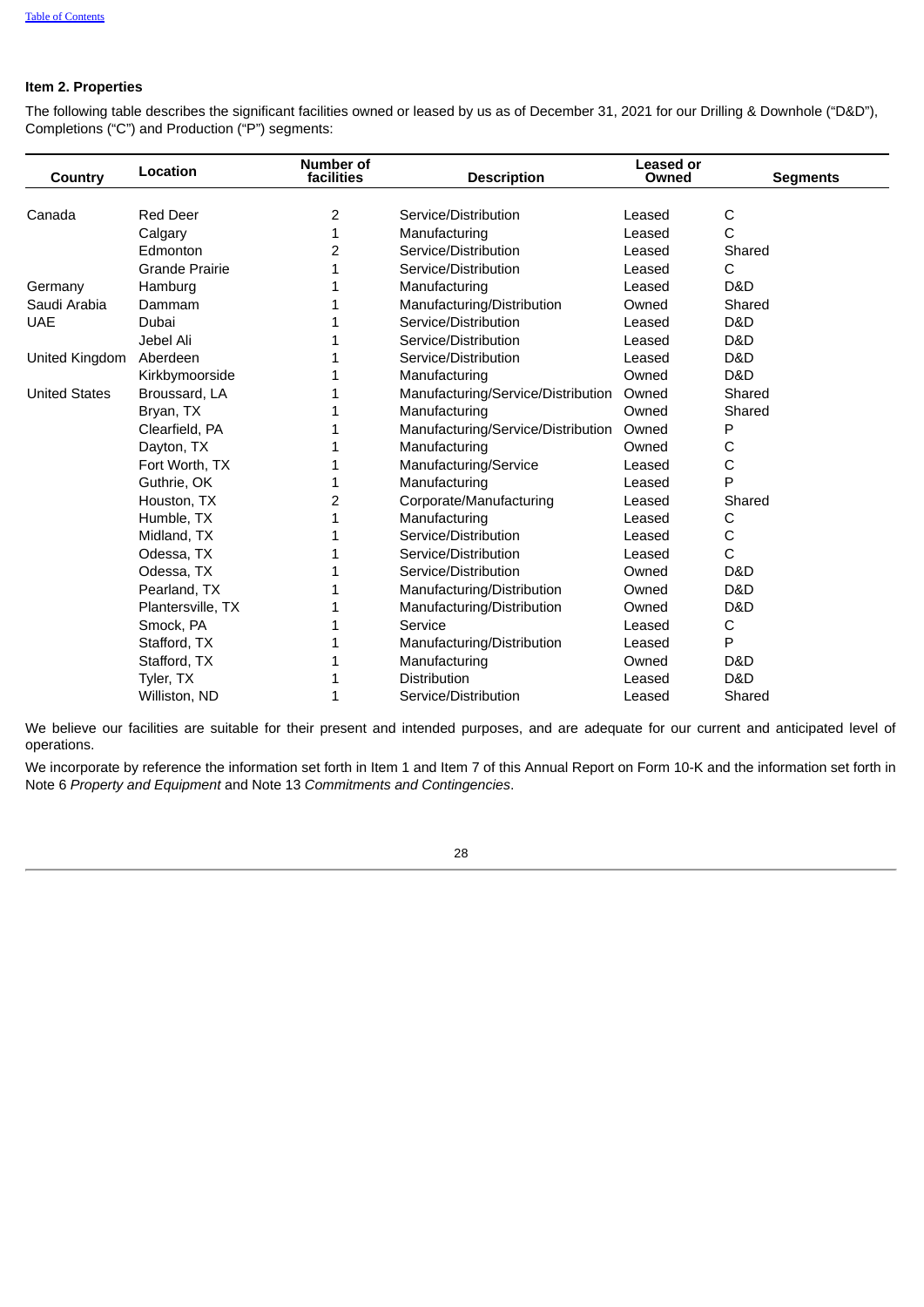## **Item 3. Legal Proceedings**

Information related to Item 3. Legal Proceedings is included in Note 13 *Commitments and Contingencies*, which is incorporated herein by reference. In addition to these matters, we are involved in various other legal proceedings incidental to the conduct of our business. We do not believe that any of these legal proceedings will have a material adverse effect on our financial condition, results of operation or cash flows.

#### <span id="page-28-0"></span>**Item 4. Mine Safety Disclosures**

Not applicable.

## **Information About Our Executive Officers**

The following table indicates the names, ages and positions of the executive officers of Forum as of February 25, 2022:

| <b>Name</b>         | Age | <b>Position</b>                                                                                |
|---------------------|-----|------------------------------------------------------------------------------------------------|
| C. Christopher Gaut | 65  | Executive Chairman of the Board                                                                |
| Neal Lux            | 46  | President and Chief Executive Officer                                                          |
| D. Lyle Williams    | 52  | Executive Vice President and Chief Financial Officer                                           |
| John C. Ivascu      | 44  | Executive Vice President, General Counsel, Chief Compliance Officer and Corporate<br>Secretary |
| Michael D. Danford  | 59  | Senior Vice President and Chief Human Resources Officer                                        |

*C. Christopher Gaut*. Mr. Gaut currently serves as Executive Chairman of the Board, having previously served as President and Chief Executive Officer of Forum from November 2018 until his retirement from those positions in February 2022, and as Chairman of the Board from December 2017. Prior to that, from May 2017 to December 2017, he served as Executive Chairman of the Board, and as Chief Executive Officer from May 2016 to May 2017. From August 2010 to May 2016, he served as President, Chief Executive Officer and Chairman of the Board, and as one of our directors since December 2006. He served as a consultant to SCF Partners from November 2009 to August 2010, and an industry advisor from May 2017 to November 2018. Mr. Gaut served at Halliburton Company, a leading diversified oilfield services company, as President of the Drilling and Evaluation Division and prior to that as Chief Financial Officer, from March 2003 through April 2009. From April 2009 through November 2009, Mr. Gaut was a private investor. Prior to joining Halliburton Company in 2003, Mr. Gaut was a Co-Chief Operating Officer of Ensco International, a provider of offshore contract drilling services. He also served as Ensco's Chief Financial Officer from 1988 until 2003.

*Neal Lux.* Mr. Lux was appointed as President and Chief Executive Officer of Forum and as a director on Forum's board of directors effective February 18, 2022. Mr. Lux previously served as the Company's Executive Vice President and Chief Operating Officer from December 2020 to February 2022. From January 2009 to February 2022, Mr. Lux held various operations roles of increasing responsibility with the Company and its subsidiaries, including Executive Vice President - Operations; Senior Vice President - Completions; Managing Director - Global Tubing; and President, Global Tubing. He holds a B.S. in Industrial Engineering from Purdue University.

*D. Lyle Williams, Jr.* Mr. Williams has served as Executive Vice President and Chief Financial Officer since June 2020. Since January 2007, Mr. Williams has held various financial and operations roles, including Senior Vice President - Operations; Vice President - Corporate Development and Treasurer; Vice President - Operations Finance; Vice President - Finance and Accounting, Drilling and Subsea Segment; Senior Vice President - Downhole Technologies; Vice President - Subsea Products; and Vice President - Capital Equipment. Prior to joining Forum, Mr. Williams held various operations positions with Cooper Cameron Corporation, including Director of Operations - Engineering Products. He holds a B.A. in Economics and English from Rice University and an M.B.A. from Harvard University Graduate School of Business Administration.

*John C. Ivascu*. Mr. Ivascu has served as Executive Vice President, General Counsel, Chief Compliance Officer and Corporate Secretary since June 2020. Since June 2011, Mr. Ivascu has held various legal roles of increasing responsibility, including Senior Vice President, General Counsel, Chief Compliance Officer and Secretary; Senior Vice President, General Counsel and Secretary; Vice President, Deputy General Counsel and Secretary; Vice President, Associate General Counsel and Assistant Secretary; and Assistant General Counsel. From 2006 to June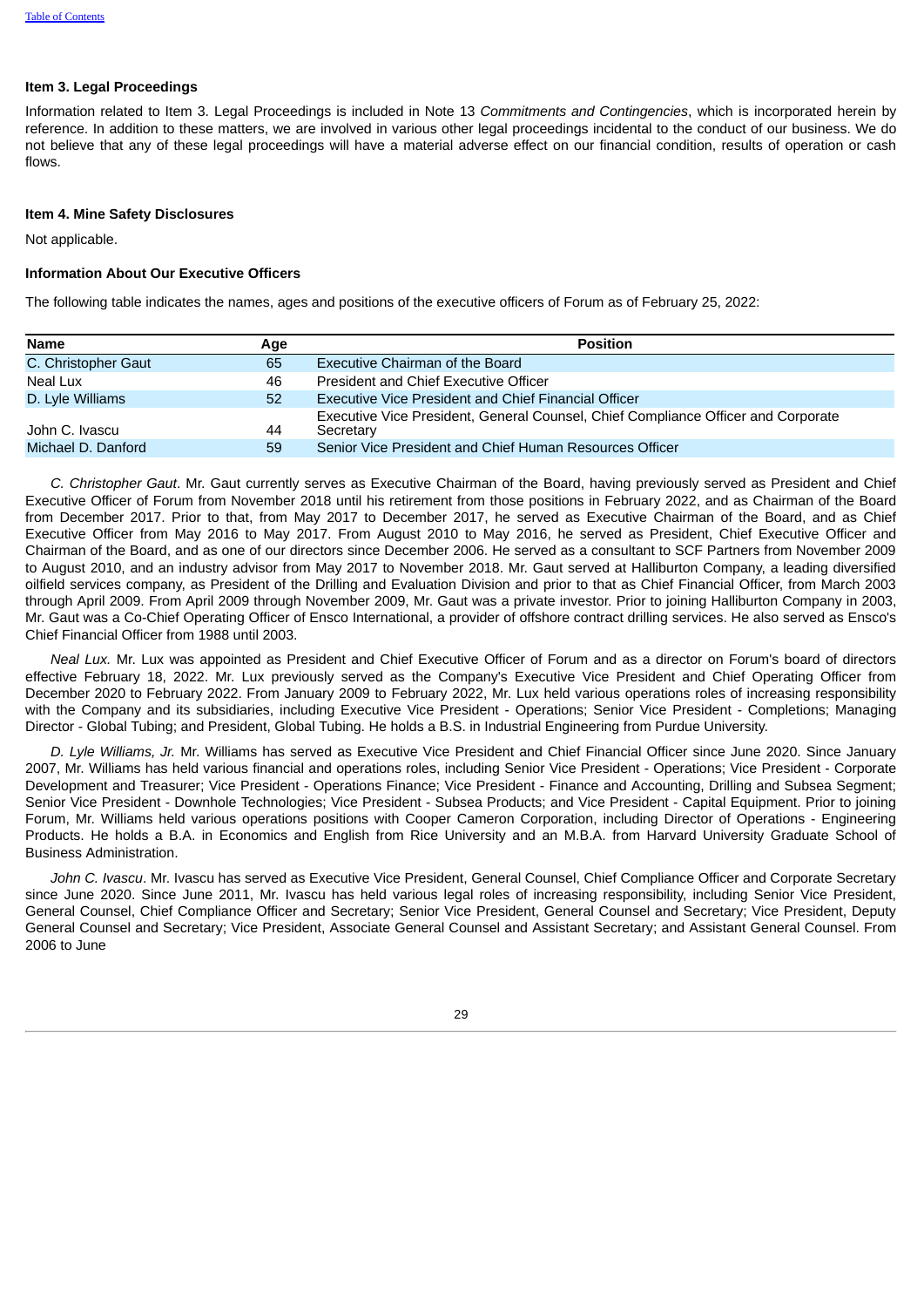2011, Mr. Ivascu practiced corporate law at Vinson & Elkins L.L.P., representing public and private companies and investment banking firms in capital markets offerings, mergers and acquisitions, and corporate governance and bankruptcy matters. From 2004 to 2006, Mr. Ivascu served as an attorney for the U.S. Securities & Exchange Commission, Division of Enforcement. Mr. Ivascu holds a B.B.A. from the Stephen M. Ross School of Business at the University of Michigan, and a J.D. from Brooklyn Law School.

<span id="page-29-0"></span>*Michael D. Danford*. Mr. Danford has served as Senior Vice President and Chief Human Resources Officer since June 2020. Prior to that, Mr. Danford served as Senior Vice President - Human Resources from February 2015 to June 2020; and Vice President - Human Resources from November 2007 to February 2015. Prior to joining Forum, from August 2007 through November 2007, he worked at Trico Marine Services Inc., a privately held provider of subsea and marine support vessels and services to the oil and natural gas industry, as Vice President - Human Resources. From 1997 through July 2007, Mr. Danford served as Director of Human Resources and Vice President - Human Resources for Hydril Company, a publicly traded manufacturer of connections used for oil and natural gas drilling and production. From 1991 to 1997, Mr. Danford served in various human resources roles for Baker Hughes Incorporated, a publicly traded oilfield services company. Prior to joining Baker Hughes, from 1990 to 1991, Mr. Danford served as a recruiter and as an employee relations representative in the human resources department for Compaq Computer, a publicly traded developer and manufacturer of computer systems. Mr. Danford holds a B.S. degree in Computer Science from the University of Louisiana at Monroe (formerly Northeast Louisiana University).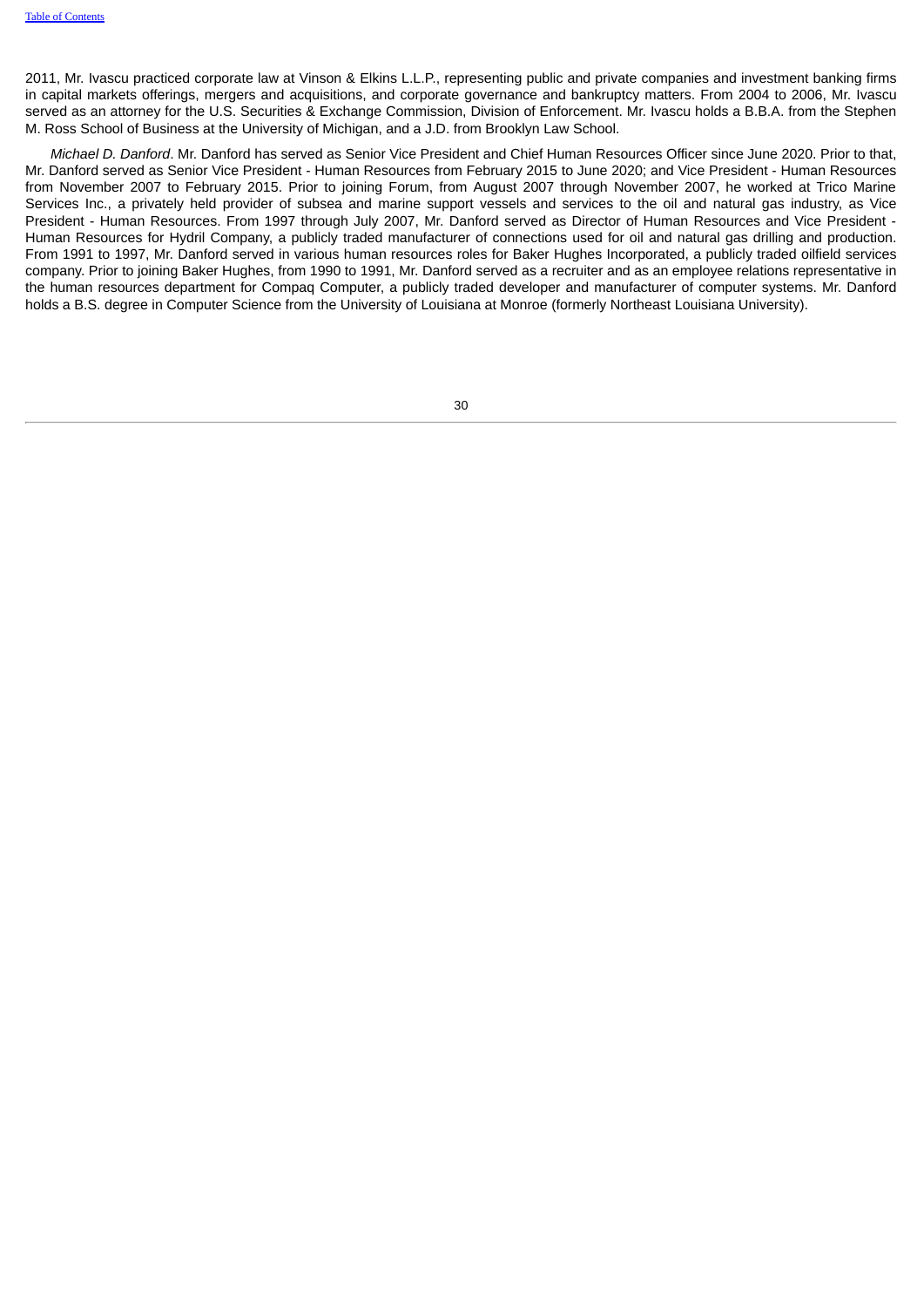#### **PART II**

#### Item 5. Market for Registrant's Common Equity, Related Stockholder Matters and Issuer Purchases of Equity Securities

Our common stock trades on the NYSE under the trading symbol "FET." As of February 25, 2022, there were approximately 38 common stockholders of record. In calculating the number of shareholders, we consider clearing agencies and security position listings as one shareholder for each agency or listing.

No dividends were declared or issued during 2021 or 2020, and we do not currently have any plans to pay cash dividends in the future. Our future dividend policy is within the discretion of our board of directors and will depend upon various factors, including our results of operations, financial condition, capital requirements, investment opportunities, and restrictions under our loan agreements.

## **Purchase of Equity Securities**

Following is a summary of our repurchases of our common stock during the three months ended December 31, 2021.

| <b>Period</b>                        | <b>Total number of</b><br>shares<br>purchased (a) | Average price<br>paid per share |       | Total number of<br>shares purchased<br>as part of publicly<br>announced plan or<br>programs (b) |  | <b>Maximum value of</b><br>shares that may yet<br>be purchased under<br>the plan or program<br>(in thousands) (b) |  |
|--------------------------------------|---------------------------------------------------|---------------------------------|-------|-------------------------------------------------------------------------------------------------|--|-------------------------------------------------------------------------------------------------------------------|--|
| October 1, 2021 - October 31, 2021   | 45 \$                                             |                                 | 24.25 | $-$ \$                                                                                          |  |                                                                                                                   |  |
| November 1, 2021 - November 30, 2021 | $31,410$ \$                                       |                                 | 20.22 | 31.410 \$                                                                                       |  | 9,365                                                                                                             |  |
| December 1, 2021 - December 31, 2021 | 24,821 \$                                         |                                 | 17.17 | 24,821 \$                                                                                       |  | 8,939                                                                                                             |  |
| Total                                | 56.276 \$                                         |                                 | 18.88 | 56,231 \$                                                                                       |  | 8.939                                                                                                             |  |

(a) 45 of the 56,276 shares purchased during the three months ended December 31, 2021 were acquired from employees in connection with the settlement of income tax and related benefit withholding obligations arising from the vesting of restricted stock grants. These shares were not part of a publicly announced program to purchase common stock.

(b) In November 2021, our board of directors approved a program for the repurchase of outstanding shares of our common stock with an aggregate purchase amount of up to \$10 million. Shares may be repurchased under the program from time to time, in amounts and at prices that the company deems appropriate, subject to market and business conditions, applicable legal requirements and other considerations. The program may be executed using open market purchases pursuant to Rule 10b-18 under the Securities Exchange Act of 1934 (the "Exchange Act") in privately negotiated agreements, by way of issuer tender offers, Rule 10b5-1 plans or other transactions. From the inception of the program through December 31, 2021, we have repurchased approximately 56 thousand shares of our common stock for aggregate consideration of approximately \$1.1 million. Remaining authorization under this program is \$8.9 million.

<span id="page-30-1"></span><span id="page-30-0"></span>**Item 6. [Reserved].**

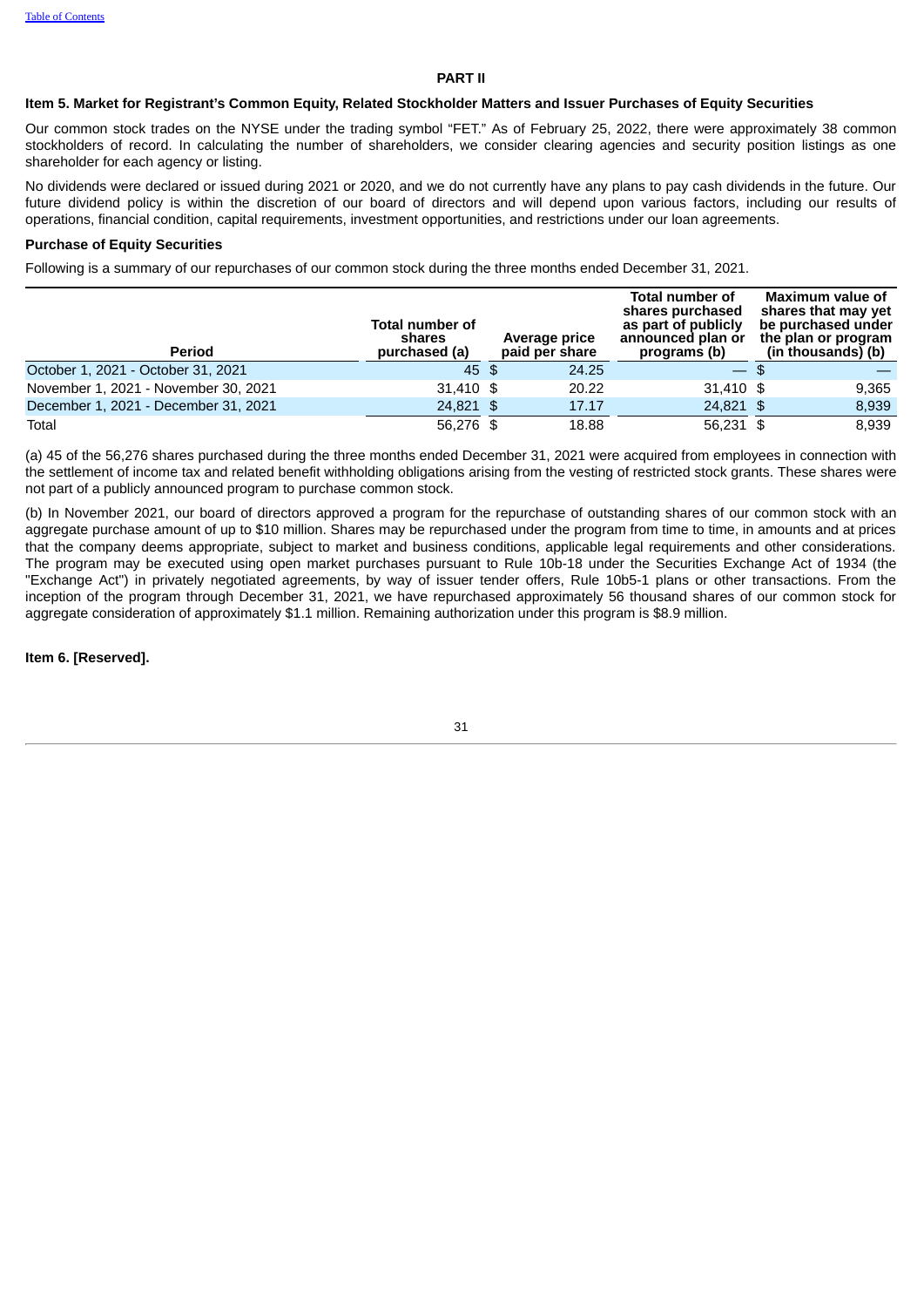## **Item 7. Management's Discussion and Analysis of Financial Condition and Results of Operations**

The following discussion and analysis of our financial condition and results of operations should be read in conjunction with our financial statements and related notes included under Item 8 of this Annual Report on Form 10-K. This discussion contains forward-looking statements based on our current expectations, estimates and projections about our operations and the industry in which we operate. Our actual results may differ materially from those anticipated in these forward-looking statements as a result of a variety of risks and uncertainties, including those described in "Risk Factors" and "Cautionary note regarding forward-looking statements" and elsewhere in this *Annual Report on Form 10-K. We assume no obligation to update any of these forward-looking statements.*

## **Overview**

We are a global company serving the oil, natural gas, industrial and renewable energy industries. FET provides value added solutions aimed at improving the safety, efficiency, and environmental impact of our customers' operations. We are an environmentally and socially responsible company headquartered in Houston, Texas with manufacturing, distribution and service facilities strategically located throughout the world. Our products include highly engineered capital equipment as well as consumable products. These consumable products are used in drilling, well construction and completions activities, within the supporting infrastructure, and at processing centers and refineries. Our engineered capital products are directed at drilling rig equipment for new rigs, upgrades and refurbishment projects, subsea construction and development projects, pressure pumping equipment, the placement of production equipment on new producing wells, downstream capital projects and capital equipment for renewable energy projects. In 2021, over 78% of our revenue was derived from consumable products and activity-based equipment, while the balance was primarily derived from capital products with a small amount from rental and other services.

We design, manufacture and supply high quality reliable products that create value for our diverse customer base, which includes, among others, oil and natural gas operators, land and offshore drilling contractors, oilfield service companies, subsea construction and service companies, and pipeline and refinery operators. In addition, we offer some of our products to renewable energy and new energy companies.

We expect that the world's long-term energy demand will continue to rise. We also expect hydrocarbons will continue to play a vital role in meeting the world's long-term energy needs while renewable energy sources continue to develop. As such, we remain focused on serving our customers in both oil and natural gas as well as renewable energy applications. We are also continuing to develop products to help oil and gas operators lower their current emissions while also deploying our existing product technologies in renewable energy applications and seeking to develop innovative equipment.

A summary of the products and services offered by each segment is as follows:

- *Drilling & Downhole*. This segment designs, manufactures and supplies products and provides related services to the drilling, well construction, artificial lift and subsea energy construction markets, including applications in oil and natural gas, renewable energy, defense, and communications. The products and related services consist primarily of: (i) capital equipment and a broad line of expendable products consumed in the drilling process; (ii) well construction casing and cementing equipment and protection products for artificial lift equipment and cables; and (iii) subsea remotely operated vehicles and trenchers, submarine rescue vehicles, specialty components and tooling, and complementary subsea technical services.
- *Completions.* This segment designs, manufactures and supplies products and provides related services to the coiled tubing, well stimulation and intervention markets. The products and related services consist primarily of: (i) capital and consumable products sold to the pressure pumping, hydraulic fracturing and flowback services markets, including hydraulic fracturing pumps, cooling systems, high-pressure flexible hoses and flow iron as well as wireline cable and pressure control equipment used in the well completion and intervention service markets; and (ii) coiled tubing strings and coiled line pipe and related services.
- *Production*. This segment designs, manufactures and supplies products and provides related equipment and services for production and infrastructure markets. The products and related services consist primarily of: (i) engineered process systems, production equipment, as well as specialty separation equipment; and (ii) a wide range of industrial valves focused on serving oil and natural gas customers as well as power generation, renewable energy and other general industrial applications.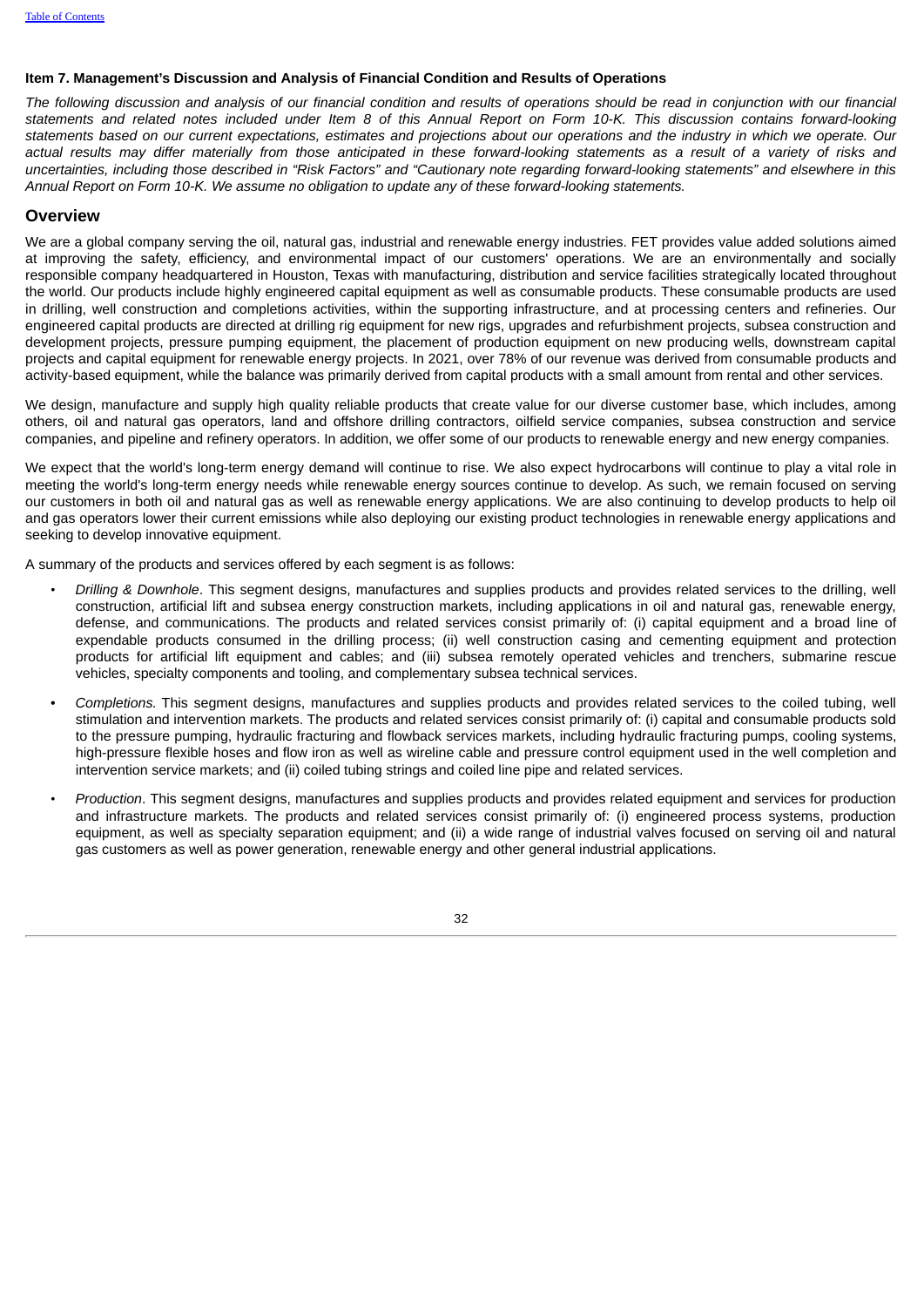## **Market Conditions**

The level of demand for our products is directly related to the activity levels and the capital and operating budgets of our customers, which in turn are heavily influenced by energy prices and expectations as to future price trends. In addition, the availability of existing capital equipment adequate to serve exploration and production requirements, or lack thereof, drives demand for our capital equipment products.

In 2020, the COVID-19 pandemic and associated actions taken around the world to mitigate the spread of COVID-19 caused unprecedented declines in economic activity, energy demand and oil and natural gas prices. In response, OPEC+ implemented significant reductions in oil production and North American exploration and production companies aggressively reduced drilling and completion activities. In response to the decline in demand for our products in 2020, we implemented significant cost reduction actions, including exiting facilities, lowering headcount, reducing salaries, temporarily suspending the Company's matching contribution to the U.S. and Canada defined contribution retirement plans, and furloughing select employee groups. Certain facility closures and headcount reduction efforts continued into 2021.

During 2021, distribution of vaccines and reopening of certain economies resulted in increasing demand for oil and natural gas. At the same time, the supply of oil and natural gas has been impacted by ongoing constraints by OPEC+ and North American exploration and production companies. As a result of these supply and demand factors, commodity prices increased substantially in 2021. In addition, ongoing COVID-19 outbreaks and worldwide labor constraints continue to cause disruptions in global supply chains, which have led to inflationary pressures for certain goods and services.

Our revenues are highly correlated to the U.S. drilling rig count, which has increased to 586 rigs as of the end of 2021 from a low of 244 rigs in August 2020. The level of active hydraulic fracturing fleets also increased substantially in 2021 in order to meet increasing oil demand. Despite these improvements, drilling and completions activity remains significantly below pre-pandemic levels. In addition, publicly owned exploration and production companies in North America remain under pressure to generate positive cash flows and constrain capital expenditures. In contrast, privately owned exploration and production companies in North America have increased their drilling and completions activity in response to the higher oil and natural gas price environment. Furthermore, consolidation of exploration and production and service companies continued in 2021.

Activity levels have also increased in international markets, as well as in global offshore and subsea activity. As a result, demand for our drilling and subsea capital equipment offerings increased during 2021 due to an improved outlook for our international drilling customers and the diversification of our subsea product line outside of the oil and natural gas industry.

On December 31, 2020, we sold assets pertaining to our ABZ and Quadrant valve brands for total consideration of \$104.6 million, and recognized a gain on disposition of \$88.4 million. The disposition of these brands resulted in a substantial decrease in our Valve Solutions product line's revenue compared to the prior year.

The table below shows average crude oil and natural gas prices for West Texas Intermediate crude oil (WTI), United Kingdom Brent crude oil (Brent), and Henry Hub natural gas:

|                                            | 2021 |       |    | 2020  |  |
|--------------------------------------------|------|-------|----|-------|--|
| Average global oil, \$/bbl                 |      |       |    |       |  |
| West Texas Intermediate                    | \$   | 68.13 |    | 39.16 |  |
| United Kingdom Brent                       | \$   | 70.86 | \$ | 41.96 |  |
|                                            |      |       |    |       |  |
| Average North American Natural Gas, \$/Mcf |      |       |    |       |  |
| Henry Hub                                  | \$   | 3.89  |    | 2.03  |  |

The price of oil has varied dramatically over the last two years. The spot prices for WTI and Brent fell from \$61.14 and \$67.77 per barrel, respectively, as of December 31, 2019 to lows below \$15.00 per barrel in April 2020. Since that time, oil prices have rebounded to an average of \$68.13 and \$70.86 for WTI and Brent, respectively, as of December 31, 2021. In addition, average natural gas prices were 91.6% higher in 2021 compared to 2020.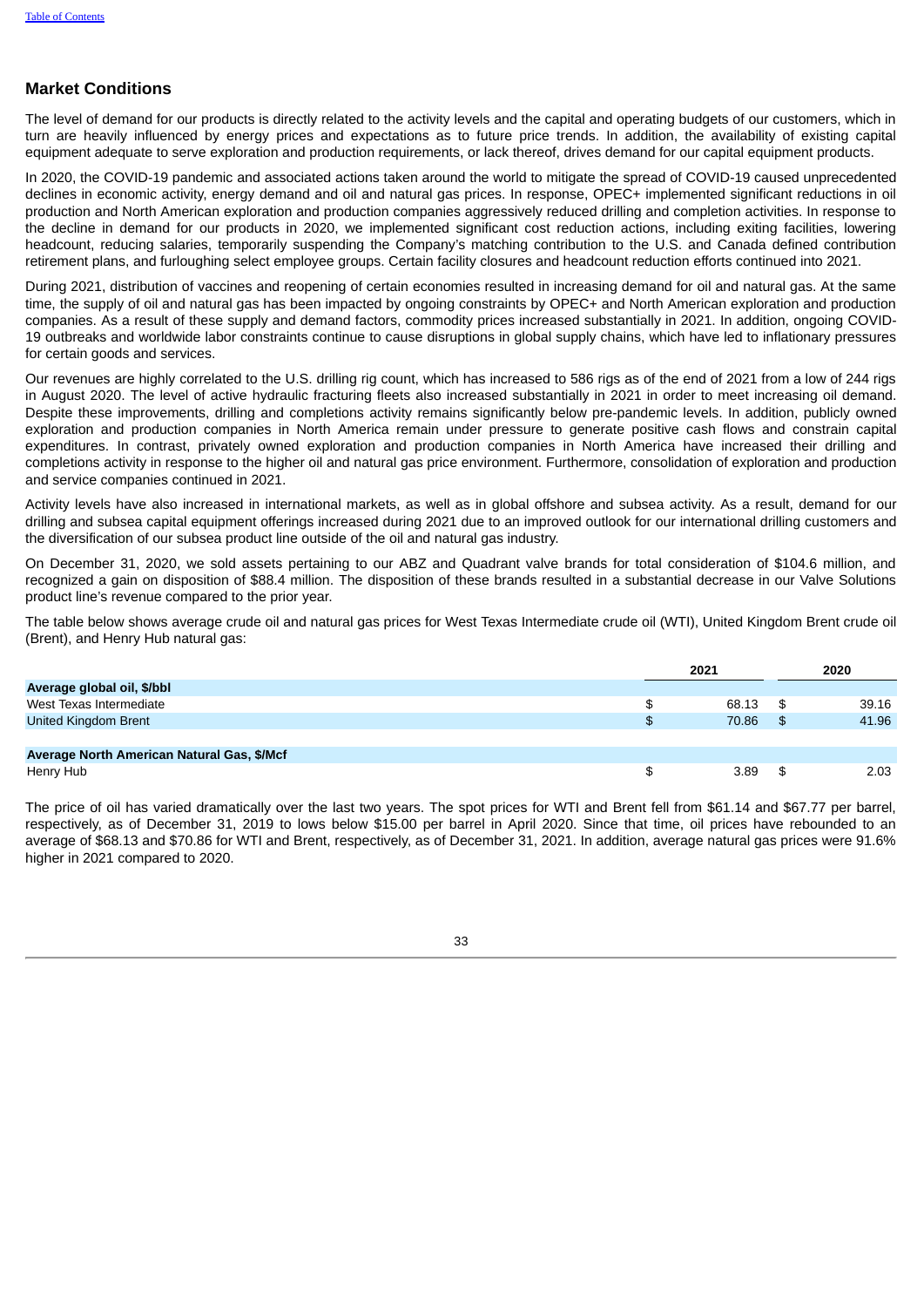The table below shows the average number of active drilling rigs operating by geographic area and drilling for different purposes based on the weekly rig count information published by Baker Hughes Company.

|                                | 2021         | 2020  |
|--------------------------------|--------------|-------|
| <b>Active Rigs by Location</b> |              |       |
| <b>United States</b>           | 478          | 433   |
| Canada                         | 132          | 89    |
| International                  | 755          | 825   |
| <b>Global Active Rigs</b>      | 1,365        | 1,347 |
| Land vs. Offshore Rigs         |              |       |
| Land                           | 1,172        | 1,133 |
| <b>Offshore</b>                | 193          | 214   |
| <b>Global Active Rigs</b>      | 1,365        | 1,347 |
|                                |              |       |
| <b>U.S. Commodity Target</b>   |              |       |
| Oil/Gas                        | 379          | 345   |
| Gas                            | 98           | 85    |
| Unclassified                   | $\mathbf{1}$ | 3     |
| Total U.S. Rigs                | 478          | 433   |
| U.S. Well Path                 |              |       |
| Horizontal                     | 431          | 384   |
| Vertical                       | 22           | 21    |
| <b>Directional</b>             | 25           | 28    |
| <b>Total U.S. Active Rigs</b>  | 478          | 433   |

A substantial portion of our revenue is impacted by the level of rig activity and the number of wells completed. The average U.S. rig count for 2021 increased 10% as compared to 2020, while the international rig count decreased 8% compared to 2020. The U.S. rig count started 2020 at 805 working rigs and fell 70% to a low of 244 rigs in August 2020. Since that time, the number of active rigs has partially recovered, ending with 586 rigs as of December 31, 2021. Despite this improvement, the U.S. drilling rig count remains significantly below pre-pandemic levels.

The table below shows the amount of total inbound orders by segment for the years ended December 31, 2021 and 2020:

| (in millions of dollars) | 2021 |       | 2020 |       |
|--------------------------|------|-------|------|-------|
| Orders:                  |      |       |      |       |
| Drilling & Downhole      | \$   | 282.6 | - \$ | 208.5 |
| Completions              |      | 207.0 |      | 112.8 |
| Production               |      | 142.7 |      | 151.3 |
| <b>Total Orders</b>      |      | 632.3 |      | 472.6 |

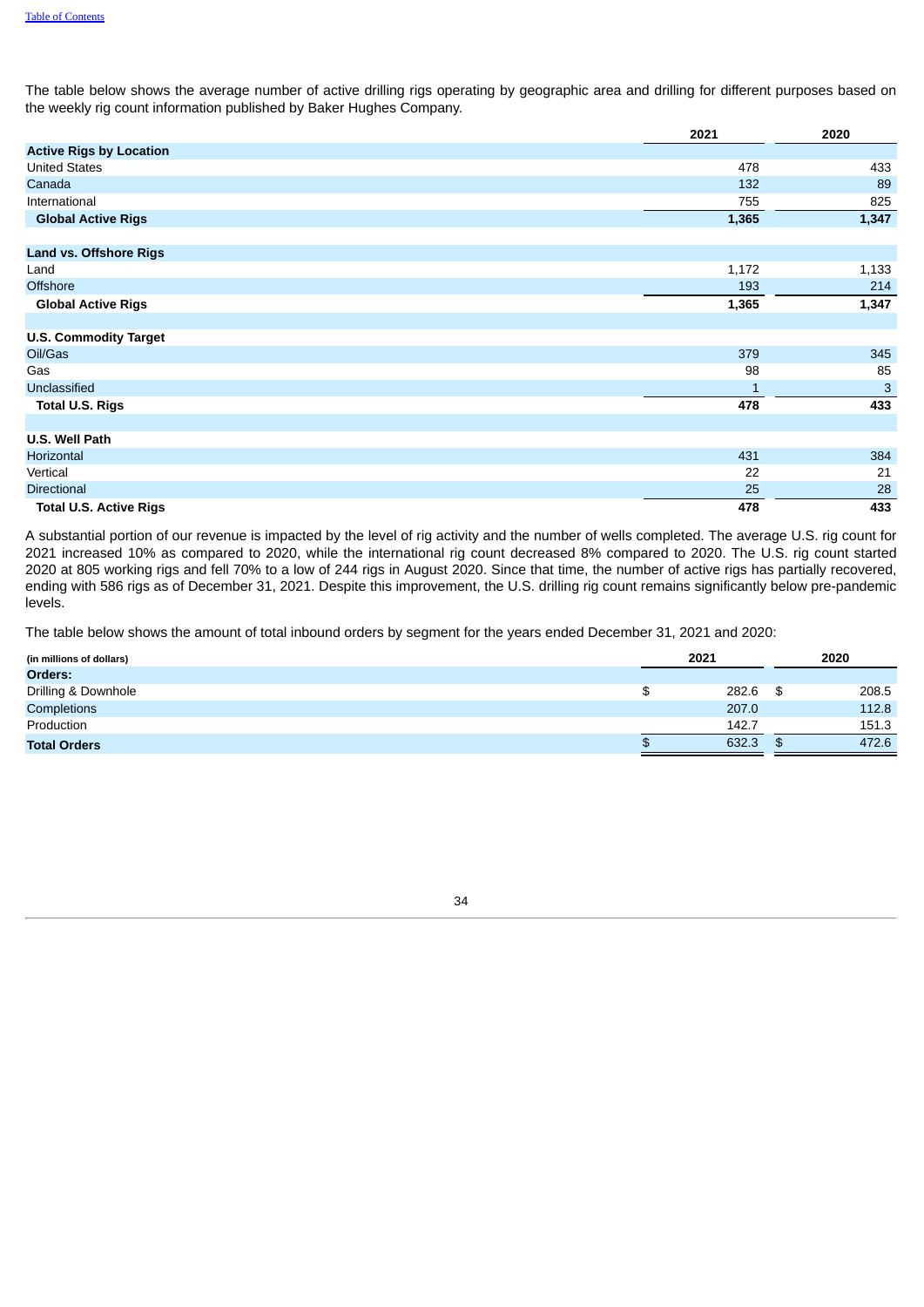# **Results of operations**

|                                                               |                | Year ended December 31,  |                  |                    |                | Change           |            |
|---------------------------------------------------------------|----------------|--------------------------|------------------|--------------------|----------------|------------------|------------|
| (in thousands of dollars, except per share information)       |                | 2021                     |                  | 2020               |                | \$               | %          |
| Revenue:                                                      |                |                          |                  |                    |                |                  |            |
| Drilling & Downhole                                           | \$             | 239,895                  | $\frac{2}{3}$    | 216,836            | \$             | 23,059           | 10.6 %     |
| Completions                                                   |                | 185,018                  |                  | 118,685            |                | 66,333           | 55.9 %     |
| Production                                                    |                | 116.710                  |                  | 177,510            |                | (60, 800)        | $(34.3)\%$ |
| Eliminations                                                  |                | (555)                    |                  | (555)              |                |                  |            |
| <b>Total revenue</b>                                          | $\frac{1}{2}$  | 541,068                  | $\frac{1}{2}$    | 512,476            |                | 28,592           | 5.6 %      |
| Cost of sales:                                                |                |                          |                  |                    |                |                  |            |
| Drilling & Downhole                                           | $\frac{2}{3}$  | 170,610                  | $\frac{2}{3}$    | 192,640            | \$             | (22,030)         | $(11.4)\%$ |
| Completions                                                   |                | 146,240                  |                  | 165,098            |                | (18, 858)        | $(11.4)\%$ |
| Production                                                    |                | 101,432                  |                  | 166,314            |                | (64, 882)        | $(39.0)\%$ |
| Eliminations                                                  |                | (555)                    |                  | (555)              |                |                  |            |
| <b>Total cost of sales</b>                                    | $\mathfrak{P}$ | 417,727                  | $$\mathfrak{F}$$ | 523,497            | $\frac{2}{3}$  | (105, 770)       | $(20.2)\%$ |
| Gross profit:                                                 |                |                          |                  |                    |                |                  |            |
| Drilling & Downhole                                           | $\frac{2}{3}$  | 69,285                   | \$               | 24,196             | $\frac{2}{3}$  | 45,089           | 186.3 %    |
| Completions                                                   |                | 38,778                   |                  | (46, 413)          |                | 85,191           | 183.5 %    |
| Production                                                    |                | 15,278                   |                  | 11,196             |                | 4,082            | 36.5 %     |
| <b>Total gross profit</b>                                     | \$             | 123,341                  | \$               | (11, 021)          | \$             | 134,362          | 1,219.1 %  |
| Selling, general and administrative expenses:                 |                |                          |                  |                    |                |                  |            |
| Drilling & Downhole                                           | \$             | 64,536                   | \$               | 72,160             | \$             | (7,624)          | $(10.6)\%$ |
| Completions                                                   |                | 43,310                   |                  | 50,891             |                | (7,581)          | $(14.9)\%$ |
| Production                                                    |                | 29,632                   |                  | 44,614             |                | (14, 982)        | $(33.6)\%$ |
| Corporate                                                     |                | 31,408                   |                  | 30,012             |                | 1,396            | 4.7 %      |
| Total selling, general and administrative expenses            | \$             | 168,886                  | \$               | 197,677            | \$             | (28, 791)        | $(14.6)\%$ |
| Segment operating income (loss):                              |                |                          |                  |                    |                |                  |            |
| Drilling & Downhole                                           | \$             | 4,749                    | \$               | (47, 964)          | \$             | 52,713           | 109.9 %    |
| Operating margin %                                            |                | 2.0 %                    |                  | $(22.1)\%$         |                |                  |            |
| Completions                                                   |                | (4,532)                  |                  | (97, 304)          |                | 92,772           | 95.3 %     |
| Operating margin %                                            |                | $(2.4)\%$                |                  | $(82.0)\%$         |                |                  |            |
| Production                                                    |                | (14, 354)                |                  | (33, 418)          |                | 19,064           | 57.0 %     |
| Operating margin %                                            |                | $(12.3)\%$               |                  | $(18.8)\%$         |                |                  |            |
| Corporate                                                     |                | (31, 408)                |                  | (30, 012)          |                | (1, 396)         | (4.7)%     |
| <b>Total segment operating loss</b>                           | $\mathfrak{s}$ | (45, 545)                | $\frac{1}{2}$    | (208, 698)         | $\mathfrak{S}$ | 163,153          | 78.2 %     |
| Operating margin %                                            |                | (8.4)%                   |                  | (40.7)%            |                |                  |            |
| Impairments of intangible assets, property and equipment      |                | $\overline{\phantom{0}}$ |                  | 20,394             |                | (20, 394)        | $\star$    |
| Loss (gain) on disposal of assets and other                   |                | (1,052)                  |                  | 2,531              |                | (3,583)          | $\star$    |
| <b>Operating loss</b>                                         |                | (44, 493)                |                  | (231, 623)         |                | 187,130          | 80.8 %     |
|                                                               |                | 32,009                   |                  | 30,268             |                | 1,741            | 5.8 %      |
| Interest expense<br>Foreign exchange losses and other, net    |                | 217                      |                  | 6,470              |                | (6, 253)         |            |
| Loss (gain) on extinguishment of debt                         |                | 5,290                    |                  |                    |                | 77,768           | $\star$    |
| Deferred loan costs written off                               |                |                          |                  | (72, 478)<br>2,262 |                | (2, 262)         | $\star$    |
| Gain on disposition of business                               |                |                          |                  | (88, 375)          |                | 88,375           | $\star$    |
|                                                               |                | 37.516                   |                  |                    |                | 159,369          | $\star$    |
| Total other (income) expense, net<br>Loss before income taxes |                |                          |                  | (121, 853)         |                |                  | 25.3 %     |
|                                                               |                | (82,009)<br>642          |                  | (109, 770)         |                | 27,761<br>13,523 |            |
| Income tax expense (benefit)                                  |                |                          |                  | (12, 881)          |                |                  |            |
| <b>Net loss</b>                                               |                | (82, 651)                |                  | (96, 889)          |                | 14,238           | 14.7 %     |
| Weighted average shares outstanding                           |                |                          |                  |                    |                |                  |            |
| <b>Basic</b>                                                  |                | 5,643                    |                  | 5,577              |                |                  |            |
| <b>Diluted</b>                                                |                | 5,643                    |                  | 5,577              |                |                  |            |
| Loss per share                                                |                |                          |                  |                    |                |                  |            |
| <b>Basic</b>                                                  | \$             | (14.65)                  | \$               | (17.37)            |                |                  |            |
| <b>Diluted</b>                                                | \$             | (14.65)                  | $\,$             | (17.37)            |                |                  |            |
| * not meaningful                                              |                |                          |                  |                    |                |                  |            |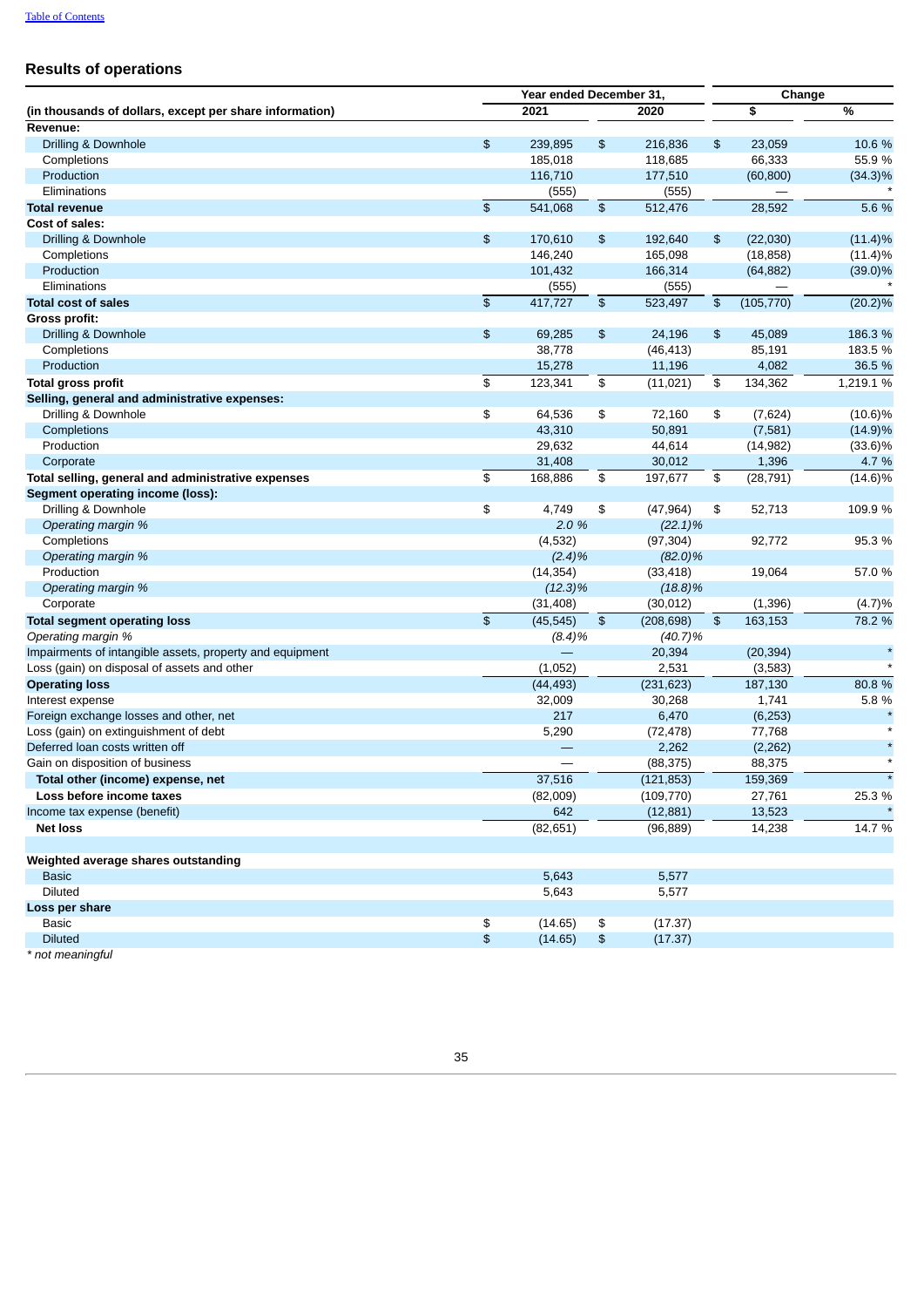## *Revenue*

Our revenue for the year ended December 31, 2021 was \$541.1 million, an increase of \$28.6 million, or 5.6%, compared to the year ended December 31, 2020. For the year ended December 31, 2021, our Drilling & Downhole segment, Completions segment, and Production segment comprised 44.3%, 34.1% and 21.6% of our total revenue, respectively, compared to 42.3%, 23.1% and 34.6%, respectively, for the year ended December 31, 2020. The overall increase in revenue is primarily related to higher sales volumes in the Drilling and Downhole and Completions segments due to improving market conditions in 2021 compared to 2020, which was negatively impacted by the COVID 19 pandemic. Offsetting the overall increase is a \$41.1 million decrease from the fourth quarter 2020 divestiture of our ABZ and Quadrant valve brands within our Production segment. The changes in revenue by operating segment consisted of the following:

*Drilling & Downhole segment* — Revenue was \$239.9 million for the year ended December 31, 2021, an increase of \$23.1 million, or 10.6%, compared to the year ended December 31, 2020. This increase includes an \$18.5 million, or 33.3%, increase in revenue for our Subsea Technologies product line primarily due to higher sales of Work Class ROVs into international markets. Revenue for our Downhole Technologies product line increased by \$5.1 million, or 8.0%, primarily due to higher sales volumes of casing and cementing tools as the number of wells drilled in 2021 recovered from the historically low activity levels in 2020 during the COVID 19 pandemic. Revenue for our Drilling Technologies product line was comparable year-over-year as higher sales volumes of consumable products were offset by lower repair and service revenues.

*Completions segment* — Revenue was \$185.0 million for the year ended December 31, 2021, an increase of \$66.3 million, or 55.9%, compared to the year ended December 31, 2020. This increase includes a \$40.3 million, or 71.3%, increase in sales volumes for our Stimulation and Intervention product line and a \$26.1 million, or 42%, increase in sales volumes for our Coiled Tubing product line. These higher revenue levels were driven by increasing U.S. hydraulic fracturing and well intervention service activity levels in 2021 compared to a rapidly declining market in 2020 when service companies were idling equipment in response to historically low levels of oil demand as a result of the COVID 19 pandemic.

*Production segment* — Revenue was \$116.7 million for the year ended December 31, 2021, a decrease of \$60.8 million, or 34.3%, compared to the year ended December 31, 2020. This decrease includes a \$41.1 million decline from the divestiture of our ABZ and Quadrant valve brands in the fourth quarter 2020. The remaining decrease was driven by a \$15.0 million decline in sales volumes of our valve products, particularly sales into the North America downstream and midstream markets, and a \$4.8 million decrease in revenue for our Production Equipment product line from lower sales volumes of our surface production equipment, partially offset by higher sales volumes for our process oil treatment equipment due to increased project activity with international downstream customers.

#### *Segment operating income (loss) and segment operating margin percentage*

Segment operating loss for the year ended December 31, 2021 was \$45.5 million compared to a loss of \$208.7 million for the year ended December 31, 2020. For the year ended December 31, 2021, segment operating margin percentage was (8.4)% compared to (40.7)% for the year ended December 31, 2020. Segment operating margin percentage is calculated by dividing segment operating income (loss) by revenue for the period. The change in operating loss and segment operating margin percentage for each segment is explained as follows:

*Drilling & Downhole segment* — Segment operating income was \$4.7 million, or 2.0%, for the year ended December 31, 2021 compared to a loss of \$48.0 million, or (22.1)%, for the year ended December 31, 2020. The \$52.7 million improvement in segment operating results includes higher gross profit from the 10.6% increase in revenues discussed above. In addition, operating results improved due to a \$20.4 million decrease in inventory write downs, a \$5.3 million decrease in impairments of operating lease right of use assets and reductions in restructuring and employee related costs due to headcount, salary and other cost reductions implemented in 2020.

*Completions segment* — Segment operating loss was \$4.5 million, or (2.4)%, for the year ended December 31, 2021 compared to a loss of \$97.3 million, or (82.0)% for the year ended December 31, 2020. The \$92.8 million improvement in segment operating results includes higher gross profit from the 55.9% increase in revenues discussed above. In addition, operating results improved due to a \$51.4 million decrease in inventory write downs, a \$6.1 million decrease in impairments of operating lease right of use assets and reductions in restructuring and employee related costs due to headcount, salary and other cost reductions implemented in 2020.

*Production segment* — Segment operating loss was \$14.4 million, or (12.3)%, for the year ended December 31, 2021 compared to a loss of \$33.4 million, or (18.8)% for the year ended December 31, 2020. The \$19.1 million improvement in segment operating results is primarily attributable to a \$20.9 million decrease in inventory write downs, a \$2.2 million decrease in impairments of operating lease right of use assets and reductions in restructuring and employee related costs due to headcount, salary and other cost reductions implemented in 2020. These

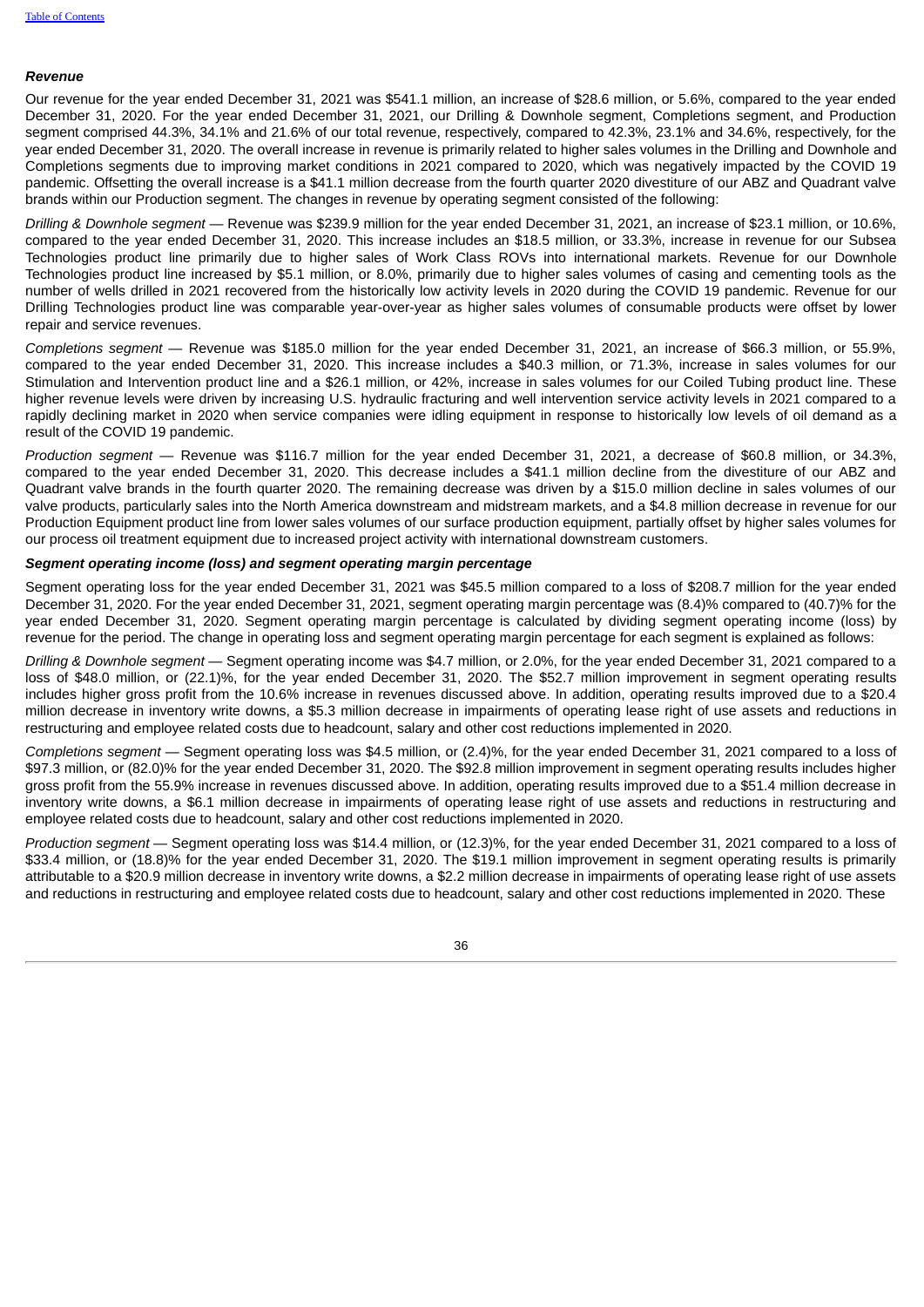improvements in operating results were partially offset by the reduction in operating income from the fourth quarter 2020 disposition of our ABZ and Quadrant valve brands.

*Corporate* — Selling, general and administrative expenses for Corporate were \$31.4 million for the year ended December 31, 2021, a \$1.4 million increase compared to the year ended December 31, 2020. This increase was primarily related to higher variable compensation costs, partially offset by a \$1.5 million decrease in impairments of operating lease right of use assets and a decrease in professional fees. Corporate costs include, among other items, payroll related costs for management, administration, finance, legal, and human resources personnel; professional fees for legal, accounting and related services; and marketing costs.

#### *Other items not included in segment operating loss*

Several items are not included in segment operating loss, but are included in the total operating loss. These items include impairments of intangible assets, property and equipment, and loss (gain) on disposal of assets and other. For further information related to impairments of intangible assets, property and equipment, see Note 8 *Impairments of Long-Lived Assets*.

#### *Other income and expense*

Other income and expense includes interest expense, loss (gain) on extinguishment of debt, deferred loan costs written off, foreign exchange losses and other, net, and gain on disposition of business.

We incurred \$32.0 million of interest expense during the year ended December 31, 2021, an increase of \$1.7 million compared to the year ended December 31, 2020 due to higher non-cash amortization of debt discount and debt issuance costs associated with our 2025 Notes as well as a higher interest rate on our 2025 Notes compared to our previous 2021 Notes. These increases were partially offset by lower average debt balances outstanding in 2021 compared to 2020.

The foreign exchange losses are primarily the result of movements in the British pound, Euro and Canadian dollar relative to the U.S. dollar. These movements in exchange rates create foreign exchange gains or losses when applied to monetary assets or liabilities denominated in currencies other than the location's functional currency, primarily U.S. dollar denominated cash, trade account receivables and net intercompany receivable balances for our entities using a functional currency other than the U.S. dollar.

During the year ended December 31, 2021, we recognized a \$5.3 million loss on extinguishment of debt from the repurchase of an aggregate \$59.9 million of principal amount of our 2025 Notes for \$58.6 million. The net carrying value of the extinguished debt, including unamortized debt discount and debt issuance costs, was \$53.3 million.

During the year ended December 31, 2020, we recognized \$72.5 million of gains on extinguishment of debt, including a \$43.8 million gain from the repurchase of notes in the first half of 2020 and a \$28.7 million gain from the exchange of notes in the third quarter of 2020. During the first half of 2020, we repurchased an aggregate \$71.9 million of principal amount of our 6.25% unsecured notes due 2021 (the "2021 Notes") for \$27.7 million and recognized a net gain of \$43.8 million reflecting the difference in the amount paid and the net carrying value of the extinguished debt, including debt issuance costs and unamortized debt premium. In the third quarter of 2020, we exchanged \$315.5 million principal amount of 2021 Notes for new 2025 Notes. This transaction was accounted for as an extinguishment of the 2021 Notes with the new 2025 Notes recorded at fair value on the transaction date, resulting in a \$28.7 million gain on extinguishment of debt. See Note 9 Debt for further information.

During the year ended December 31, 2020, we wrote-off \$2.3 million of deferred loan costs including \$2.0 million for the termination of previous discussions related to a potential exchange offer for our 2021 Notes and \$0.3 million related to amending our Credit Facility.

In the fourth quarter of 2020, we sold certain assets of our ABZ and Quadrant valve brands and recognized a gain on disposition totaling \$88.4 million. See Note 4 *Acquisitions & Dispositions* for further information related to this transaction.

## *Taxes*

We recorded tax expense of \$0.6 million for the year ended December 31, 2021 compared to a tax benefit of \$12.9 million for the year ended December 31, 2020. The estimated annual effective tax rates for the years ended December 31, 2021 and 2020 were impacted by losses in jurisdictions where the recording of a tax benefit is not available. Furthermore, the tax expense or benefit recorded can vary from period to period depending on the Company's relative mix of earnings and losses by jurisdiction.

The tax benefit for the year ended December 31, 2020 included a \$16.6 million benefit related to a carryback claim for U.S. federal tax losses based on provisions in the U.S. Coronavirus Aid, Relief, and Economic Security Act ("CARES Act"), which was signed into law on March 27, 2020. The CARES Act provided relief to corporate taxpayers by permitting a five-year carryback of 2018-2020 NOLs, increased the 30% limitation on interest expense

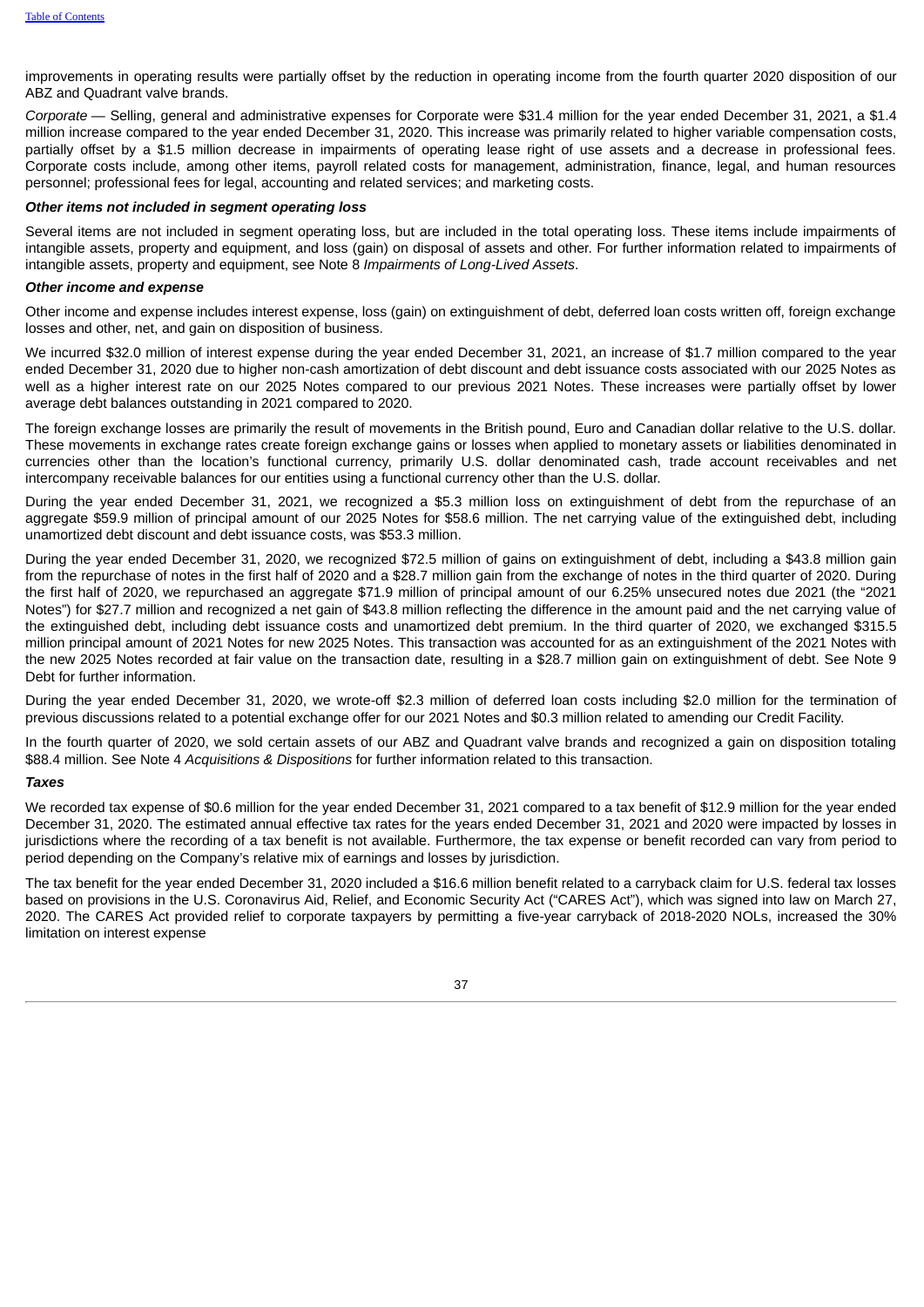deductibility to 50% of adjusted taxable income for 2019 and 2020, and accelerated refunds for minimum tax credit carryforwards, among other provisions. The tax effects of changes in tax laws are recognized in the period in which the law is enacted. See Note 11 *Income Taxes* for additional information.

## **Liquidity and capital resources**

#### *Sources and uses of liquidity*

Our internal sources of liquidity are cash on hand and cash flows from operations, while our primary external sources include trade credit, the Credit Facility and the 2025 Notes. Our primary uses of capital have been for inventory, sales on credit to our customers, maintenance and growth capital expenditures, and debt repayments. We continually monitor other potential capital sources, including equity and debt financing, to meet our investment and target liquidity requirements. Our future success and growth will be highly dependent on our ability to generate positive operating cash flow and access outside sources of capital.

As of December 31, 2020, we had \$316.9 million principal amount of 2025 Notes outstanding and \$13.1 million outstanding under our revolving Credit Facility. During the year ended December 31, 2021 we repurchased \$59.9 million principal amount of our 2025 Notes and repaid the \$13.1 million outstanding under our revolving Credit Facility. Following these transactions, we had \$257.0 million principal amount of 2025 Notes and no borrowings outstanding under our Credit Facility as of December 31, 2021.

In September 2021, we amended our Credit Facility to, among other things, extend the maturity date to September 2026, reduce the aggregate amount of the commitment under the Credit Facility to \$179.0 million, and change the interest rate applicable to outstanding loans.

See Note 9 *Debt* for further details related to the terms for our 2025 Notes and Credit Facility.

As of December 31, 2021, we had cash and cash equivalents of \$46.9 million and \$127.4 million of availability under our Credit Facility. We anticipate that our future working capital requirements for our operations will fluctuate directionally with revenues. Furthermore, availability under our Credit Facility will fluctuate directionally based on the level of our eligible accounts receivable and inventory subject to applicable sublimits. In addition, we expect total 2022 capital expenditures to be less than \$10.0 million, consisting of, among other items, replacing end of life machinery and equipment.

We expect our available cash on-hand, cash generated by operations, and estimated availability under our Credit Facility to be adequate to fund current operations during the next 12 months. In addition, based on existing market conditions and our expected liquidity needs, among other factors, we may use a portion of our cash flows from operations, proceeds from divestitures, securities offerings or other eligible capital to reduce the principal amount of our 2025 Notes outstanding.

In November 2021, our board of directors approved a program for the repurchase of outstanding shares of our common stock with an aggregate purchase amount of up to \$10.0 million. Shares may be repurchased under the program from time to time, in amounts and at prices that the company deems appropriate, subject to market and business conditions, applicable legal requirements and other considerations. In the fourth quarter of 2021, we repurchased approximately 56,000 shares of our common stock for aggregate consideration of approximately \$1.1 million. Remaining authorization under this program is \$8.9 million.

In the fourth quarter of 2021, we completed the acquisition of Hawker Equipment Solutions, LLC ("Hawker") for total cash consideration of \$5.1 million, of which, \$3.4 million was paid in the fourth quarter of 2021 with the balance expected to be paid over the next five years. In 2020, we completed the disposition of our ABZ and Quadrant valve brands for total cash consideration of \$103.4 million. For additional information, see Note 4 Acquisitions & Dispositions. We may pursue acquisitions in the future, which may be funded with cash and/or equity. Our ability to make significant acquisitions for cash may require us to pursue additional equity or debt financing, which we may not be able to obtain on terms acceptable to us or at all.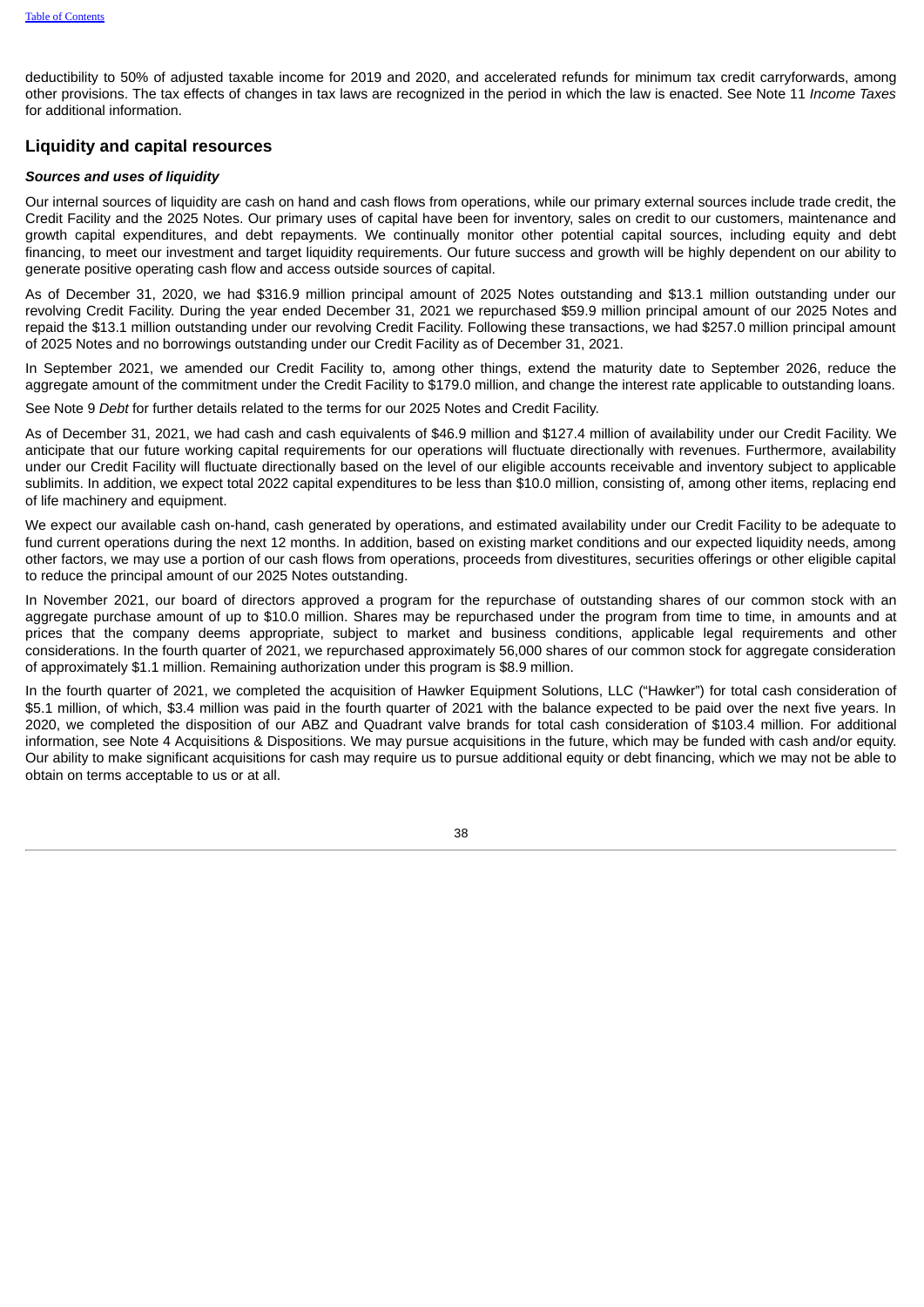Our cash flows for the years ended December 31, 2021 and 2020 are presented below (in thousands):

|                                                                       |   | Year ended December 31, |  |           |  |  |
|-----------------------------------------------------------------------|---|-------------------------|--|-----------|--|--|
|                                                                       |   | 2021                    |  | 2020      |  |  |
| Net cash provided by (used in) operating activities                   | £ | $(15, 775)$ \$          |  | 3,883     |  |  |
| Net cash provided by investing activities                             |   | 10.698                  |  | 108,250   |  |  |
| Net cash used in financing activities                                 |   | (76, 243)               |  | (41, 765) |  |  |
| Effect of exchange rate changes on cash                               |   | (439)                   |  | 338       |  |  |
| Net increase (decrease) in cash, cash equivalents and restricted cash |   | $(81,759)$ \$           |  | 70.706    |  |  |

#### *Net cash provided by (used in) operating activities*

Net cash used in operating activities was \$15.8 million for the year ended December 31, 2021 compared to \$3.9 million of cash provided by operating activities for the year ended December 31, 2020. The decline in operating cash flows is primarily attributable to changes in working capital which provided cash of \$6.7 million for the year ended December 31, 2021 compared to providing \$57.3 million for the year ended December 31, 2020. This decline was partially offset by an improvement in net income adjusted for non-cash items which used \$9.1 million of cash for the year ended December 31, 2021 compared to using \$53.5 million of cash for the year ended December 31, 2020.

#### *Net cash provided by investing activities*

Net cash provided by investing activities was \$10.7 million for the year ended December 31, 2021 including \$10.8 million of cash received to settle a note receivable from the 2019 sale of our equity interest in Ashtead Technology and \$7.0 million of proceeds from the sale of property and equipment. These cash inflows were partially offset by \$3.4 million of cash paid for the acquisition of Hawker and \$2.4 million of capital expenditures. Net cash provided by investing activities was \$108.3 million for the year ended December 31, 2020 including \$104.6 million from the sale of certain assets of our ABZ and Quadrant brands of valve products and \$5.3 million of proceeds from the sale of property and equipment, partially offset by \$2.2 million of capital expenditures.

#### *Net cash used in financing activities*

Net cash used in financing activities was \$76.2 million for the year ended December 31, 2021 including \$58.6 million of cash used to repurchase 2025 Notes and \$13.1 of repayments on the revolving Credit Facility. Net cash used in financing activities was \$41.8 million for the year ended December 31, 2020 including \$40.3 million of cash used to repurchase 2021 Notes, \$9.7 million paid for deferred financing costs and a \$3.5 million early participation payment for the bond exchange. These cash outflows were partially offset by \$13.1 million of net borrowings on our Credit Facility in 2020.

#### *Off-balance sheet arrangements*

As of December 31, 2021, we had no off-balance sheet instruments or financial arrangements, other than letters of credit entered into in the ordinary course of business. For additional information, refer to Note 13 *Commitments and Contingencies.*

#### **Supplemental Guarantor Financial Information**

The Company's 2025 Notes are guaranteed by our domestic subsidiaries which are 100% owned, directly or indirectly, by the Company. The guarantees are full and unconditional, joint and several.

The guarantees of the 2025 Notes are (i) pari passu in right of payment with all existing and future senior indebtedness of such guarantor, including all obligations under our Credit Facility; (ii) secured by certain collateral of such guarantor, subject to permitted liens under the indenture governing the 2025 Notes; (iii) effectively senior to all unsecured indebtedness of that guarantor, to the extent of the value of the collateral securing the 2025 Notes (after giving effect to the liens securing our Credit Facility and any other senior liens on the collateral); and (v) senior in right of payment to any future subordinated indebtedness of that guarantor.

In the event of a bankruptcy, liquidation or reorganization of any of the non-guarantor subsidiaries of the 2025 Notes, the non-guarantor subsidiaries of such notes will pay the holders of their debt and their trade creditors before they will be able to distribute any of their assets to the Company or to any guarantors.

The 2025 Notes guarantees shall each be released upon (i) any sale or other disposition of all or substantially all of the assets of such guarantor (by merger, consolidation or otherwise) to a person that is not (either before or after giving effect to such transaction) the Company or a subsidiary, if the sale or other disposition does not violate the

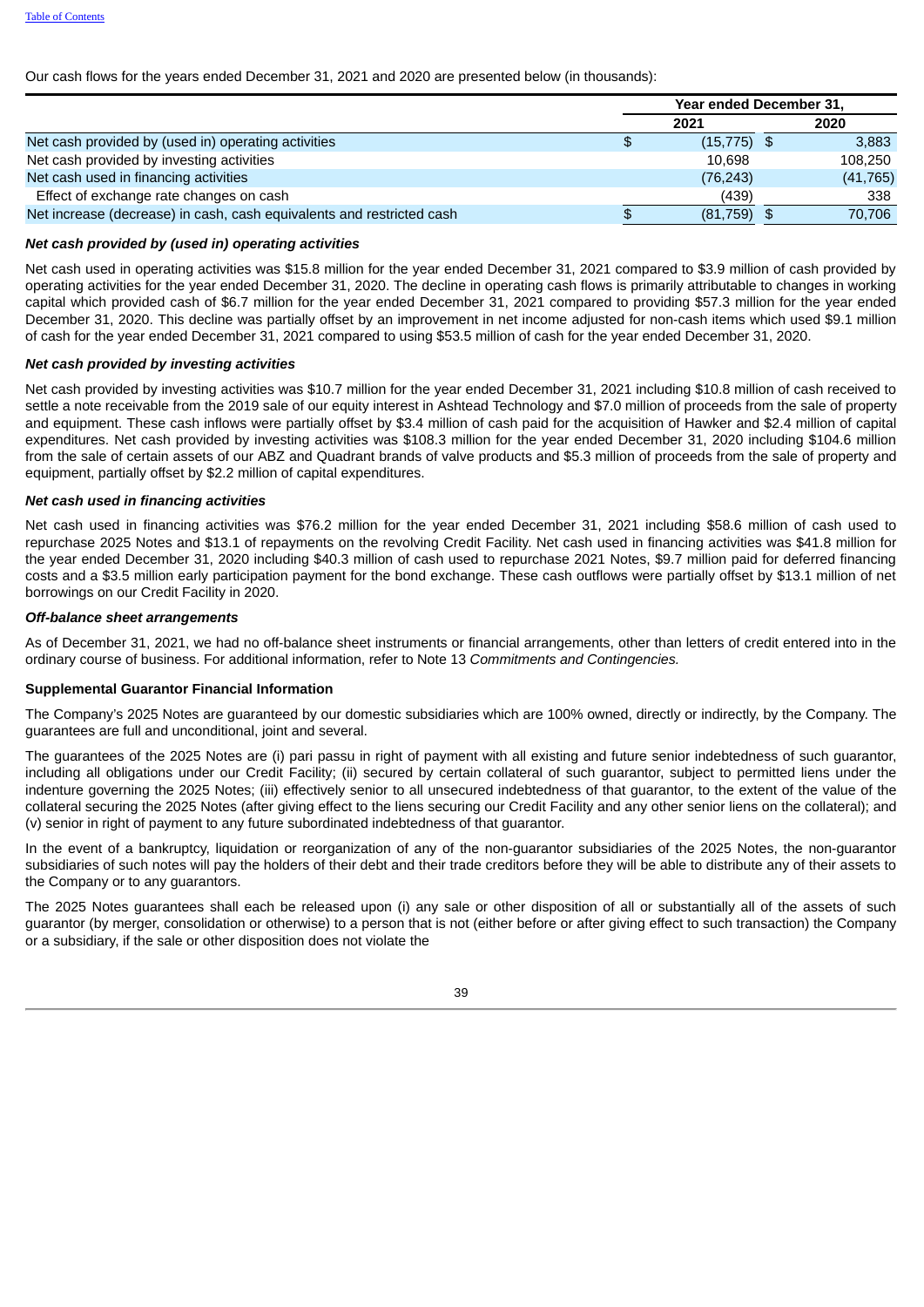applicable provisions of the indenture governing such notes; (ii) any sale, exchange or transfer (by merger, consolidation or otherwise) of the equity interests of such guarantor after which the applicable guarantor is no longer a subsidiary, which sale, exchange or transfer does not violate the applicable provisions of the indenture governing such notes; (iii) legal or covenant defeasance or satisfaction and discharge of the indenture governing such notes; or (iv) dissolution of such guarantor, provided no default or event of default has occurred that is continuing.

The obligations of each guarantor of the 2025 Notes under its guarantee will be limited to the maximum amount as will, after giving effect to all other contingent and fixed liabilities of such guarantor (including, without limitation, any guarantees under the Credit Facility) and any collections from or payments made by or on behalf of any other guarantor in respect of the obligations of such other guarantor under its guarantee or pursuant to its contribution obligations under the applicable indenture, result in the obligations of such guarantor under its guarantee not constituting a fraudulent conveyance, fraudulent preference or fraudulent transfer or otherwise reviewable transaction under applicable law. Nonetheless, in the event of the bankruptcy, insolvency or financial difficulty of a guarantor, such guarantor's obligations under its guarantee may be subject to review and avoidance under applicable fraudulent conveyance, fraudulent preference, fraudulent transfer and insolvency laws.

We are presenting the following summarized financial information for the Company and the subsidiary guarantors (collectively referred to as the "Obligated Group") pursuant to Rule 13-01 of Regulation S-X, Guarantors and Issuers of Guaranteed Securities Registered or Being Registered. For purposes of the following summarized financial information, transactions between the Company and the subsidiary guarantors, presented on a combined basis, have been eliminated and information for the non-guarantor subsidiaries have been excluded. Amounts due to the non-guarantor subsidiaries and other related parties, as applicable, have been separately presented within the summarized financial information below.

Summarized financial information was as follows (in thousands):

|                                              | Year ended December 31, |            |  |  |
|----------------------------------------------|-------------------------|------------|--|--|
| (in thousands, except per share information) | 2021                    | 2020       |  |  |
| <b>Revenues</b>                              | 401.876                 | 393,704    |  |  |
| Cost of sales                                | 323.914                 | 431,670    |  |  |
| <b>Operating loss</b>                        | (46, 827)               | (238, 608) |  |  |
| Net loss                                     | (82, 651)               | (96, 889)  |  |  |

|                                              | Year ended December 31. |         |    |         |  |
|----------------------------------------------|-------------------------|---------|----|---------|--|
| (in thousands, except per share information) |                         | 2021    |    | 2020    |  |
| <b>Current assets</b>                        | \$                      | 327.281 | \$ | 385,364 |  |
| Noncurrent assets                            |                         | 298.172 |    | 332.486 |  |
|                                              |                         |         |    |         |  |
| <b>Current liabilities</b>                   |                         | 144.487 |    | 105,393 |  |
| Payables to non-guarantor subsidiaries       |                         | 125,281 |    | 102,885 |  |
| Noncurrent liabilities                       |                         | 259,622 |    | 324.954 |  |

## **Critical accounting policies and estimates**

The discussion and analysis of our financial condition and results of operations are based upon our consolidated financial statements, which have been prepared in accordance with accounting principles generally accepted in the United States of America. In preparing our consolidated financial statements, we make judgments, estimates and assumptions affecting the amounts reported. We base our estimates on factors including historical experience and various assumptions that we believe are reasonable under the circumstances. These factors form the basis for making estimates about the carrying values of assets and liabilities that are not readily apparent from other sources. Certain accounting policies involve judgments and uncertainties to such an extent that there is a reasonable likelihood that materially different amounts could have been reported under different conditions, or if different assumptions had been used. We evaluate our estimates and assumptions on a regular basis. Actual results may differ from these estimates and assumptions used in preparation of our consolidated financial statements.

In order to provide a better understanding of how we make judgments, and develop estimates and assumptions about future events, we have described our most critical accounting policies and estimates used in preparation of our consolidated financial statements below.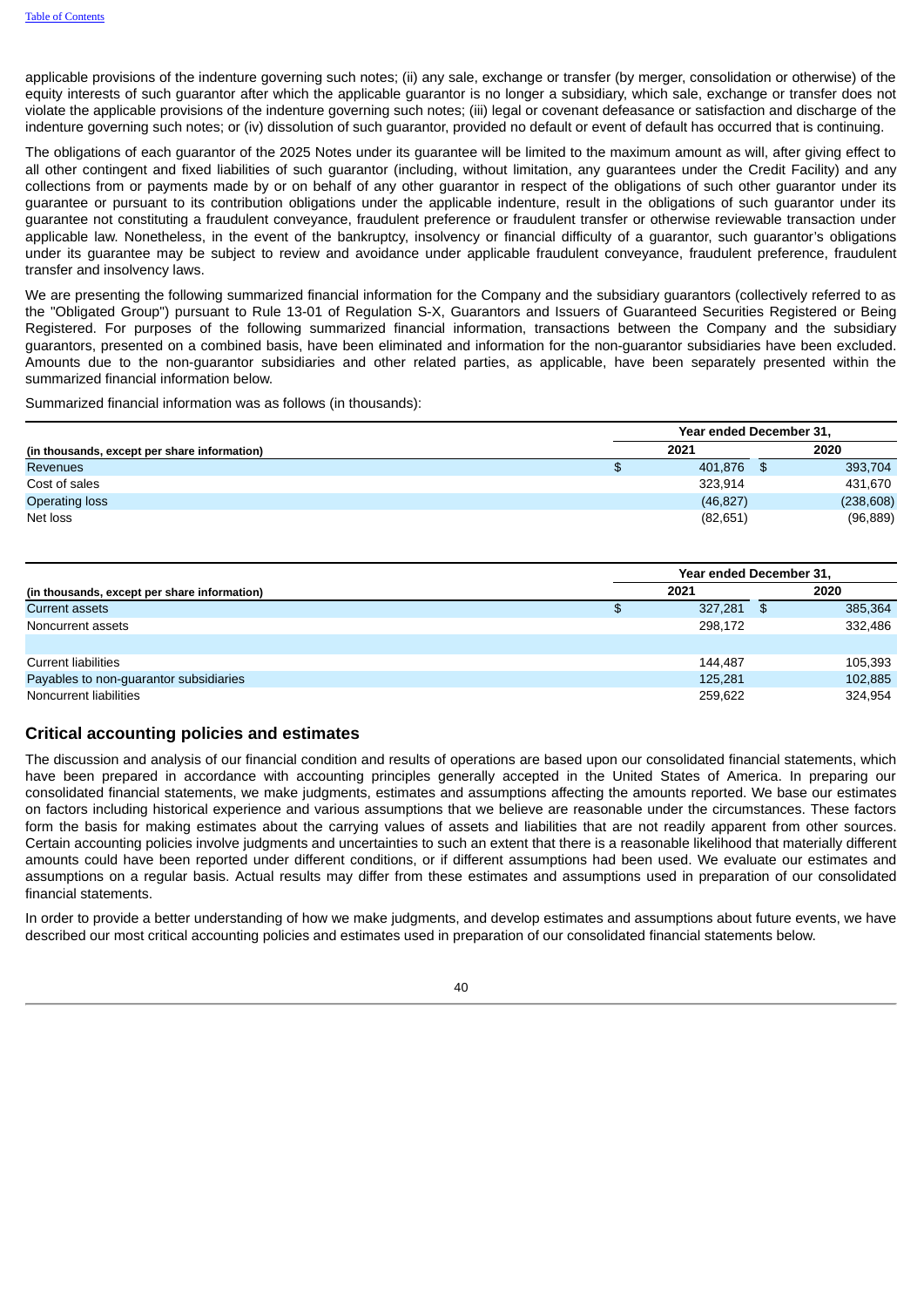## *Revenue recognition*

Revenue is recognized in accordance with Accounting Standards Codification Topic 606 ("ASC 606"), when control of the promised goods or services is transferred to our customers, in an amount that reflects the consideration we expect to be entitled to in exchange for those goods or services. For the year ended December 31, 2021, approximately 91% of our revenue was recognized from goods transferred to customers at a point in time while 9% of our revenue was recognized from goods transferred to customers over time.

Although terms of our contracts may vary considerably, the 9% of revenues recognized over time relate to certain contracts in our Subsea and Production Equipment product lines which are typically based on a fixed amount for the entire contract. Recognition over time for these contracts is supported by our assessment of the products supplied as having no alternative use to us and by clauses in the contracts that provide us with an enforceable right to payment for performance completed to date. We use the cost-to-cost method to measure progress for these contracts because it best depicts the transfer of assets to the customer which occurs as costs are incurred on the contract. The amount of revenue recognized is calculated based on the ratio of costs incurred to date compared to total estimated costs which requires management to calculate reasonably dependable estimates of total contract costs. Whenever revisions of estimated contract costs and contract values indicate that the contract costs will exceed estimated revenues, thus creating a loss, a provision for the total estimated loss is recorded in that period. We recognize revenue and cost of sales each period based upon the advancement of the work-in-progress unless the stage of completion is insufficient to enable a reasonably certain forecast of profit to be established. In such cases, no profit is recognized during the period.

Accounting estimates during the course of projects may change. The effect of such a change, which can be upward as well as downward, is accounted for in the period of change, and the cumulative income recognized to date is adjusted to reflect the latest estimates. These revisions to estimates are accounted for on a prospective basis.

Contracts are sometimes modified to account for changes in product specifications or requirements. Most of our contract modifications are for goods and services that are not distinct from the existing contract. As such, these modifications are accounted for as if they were part of the existing contract, and therefore, the effect of the modification on the transaction price and our measure of progress for the performance obligation to which it relates is recognized as an adjustment to revenue on a cumulative catch-up basis.

#### *Inventories*

Inventory, consisting of finished goods and materials and supplies held for resale, is carried at the lower of cost or net realizable value. We evaluate our inventories based on an analysis of stocking levels, historical sales levels and future sales forecasts, to determine obsolete, slow-moving and excess inventory. While we have policies for calculating and recording reserves against inventory carrying values, we exercise judgment in establishing and applying these policies.

As of December 31, 2021 and 2020, our inventory reserve balances were \$62.9 million and \$144.9 million, respectively. For the years ended December 31, 2021 and 2020, we recognized inventory write downs totaling \$8.1 million and \$100.8 million, respectively. These charges are all included in "*Cost of sales*" in the consolidated statements of comprehensive loss. See Note 5 *Inventories* for further information related to these charges.

#### *Long-lived assets*

As of December 31, 2021, our long-lived assets included property and equipment, definite lived intangibles, and operating lease right of use assets with balances of \$94.0 million, \$217.4 million and \$25.4 million, respectively. Key estimates related to long-lived assets include useful lives and recoverability of carrying values and changes in such estimates could have a significant impact on financial results.

We review long-lived assets for potential impairment whenever events or changes in circumstances indicate that the carrying amount of a long-lived asset may not be recoverable. In performing the review for impairment, future cash flows expected to result from the use of the asset and its eventual disposal are estimated. If the undiscounted future cash flows are less than the carrying amount of the assets, there is an indication that the asset may be impaired. The amount of the impairment is measured as the difference between the carrying value and the estimated fair value of the asset. The fair value is determined either through the use of an external valuation, or by means of an analysis of discounted future cash flows based on expected utilization. The impairment loss recognized represents the excess of an assets' carrying value as compared to its estimated fair value.

For the year ended December 31, 2021, we did not recognize any impairment charges. For the year ended December 31, 2020, we recognized impairment charges for property and equipment, intangible assets and operating lease right of use assets totaling \$15.1 million, \$5.3 million and \$15.4 million, respectively. See Note 8 *Impairments of Long-Lived Assets* for further information related to these charges.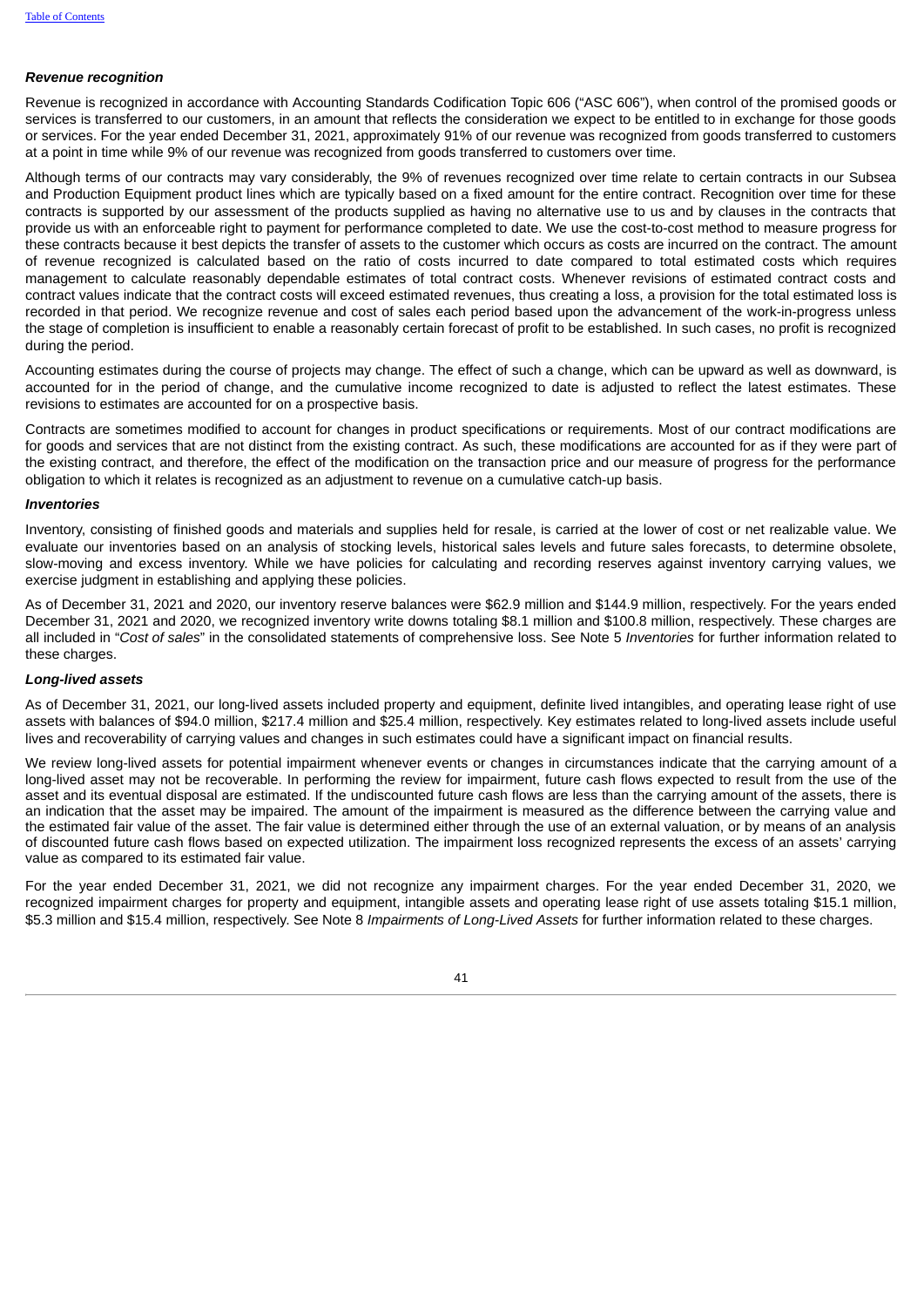#### *Income taxes*

We follow the liability method of accounting for income taxes. Under this method, deferred income tax assets and liabilities are determined based upon temporary differences between the carrying amounts and tax bases of our assets and liabilities at the balance sheet date, and are measured using enacted tax rates and laws that will be in effect when the differences are expected to reverse. We recognize deferred tax assets to the extent that we believe these assets are more likely than not to be realized. In making such a determination, we consider all available positive and negative evidence, including future reversals of existing temporary differences, projected future taxable income, taxplanning and recent operating results. Any changes in our judgment as to the realizability of our deferred tax assets are recorded as an adjustment to the deferred tax asset valuation allowance in the period the change occurs. For the year ended December 31, 2020, we recognized tax expense for valuation allowances totaling \$25.3 million. See Note 11 *Income Taxes* for further information related to these charges.

The accounting guidance for income taxes requires that we recognize the financial statement benefit of a tax position only after determining that the relevant tax authority would more likely than not sustain the position following an audit. If a tax position meets the "more likely than not" recognition criteria, the accounting guidance requires the tax position be measured at the largest amount of benefit greater than 50% likely of being realized upon ultimate settlement. If management determines that likelihood of sustaining the realization of the tax benefit is less than or equal to 50%, then the tax benefit is not recognized in the consolidated financial statements.

We have operations in countries other than the U.S. Consequently, we are subject to the jurisdiction of a number of taxing authorities. The final determination of tax liabilities involves the interpretation of local tax laws, tax treaties, and related authorities in each jurisdiction. Changes in the operating environment, including changes in tax law or interpretation of tax law and currency repatriation controls, could impact the determination of our tax liabilities for a given tax year.

## **Recent accounting pronouncements**

From time to time, new accounting pronouncements are issued by the Financial Accounting Standards Board ("FASB"), which we adopt as of the specified effective date. Refer to Note 2 *Summary of Significant Accounting Policies* for information related to recent accounting pronouncements.

## **Cautionary note regarding forward-looking statements**

This Annual Report on Form 10-K contains forward-looking statements within the meaning of Section 27A of the Securities Act of 1933, as amended, and Section 21E of the Securities Exchange Act of 1934, as amended (the "Exchange Act"). These forward-looking statements are subject to a number of risks and uncertainties, many of which are beyond the Company's control. All statements, other than statements of historical fact, included in this Annual Report on Form 10-K regarding our strategy, future operations, financial position, estimated revenues and losses, projected costs, prospects, plans and objectives of management are forward-looking statements. When used in this Annual Report on Form 10-K, the words "will," "could," "believe," "anticipate," "intend," "estimate," "expect," "may," "continue," "predict," "potential," "project" and similar expressions are intended to identify forward-looking statements, although not all forward-looking statements contain such identifying words.

All forward-looking statements speak only as of the date of this Annual Report on Form 10-K. We disclaim any obligation to update or revise these statements unless required by law, and you should not place undue reliance on these forward-looking statements. Although we believe that our plans, intentions and expectations reflected in or suggested by the forward-looking statements we make in this Annual Report on Form 10-K are reasonable, forward-looking statements are not guarantees of future performance and involve risks and uncertainties that may cause actual results to differ materially from our plans, intentions or expectations. This may be the result of various factors, including, but not limited to, those factors discussed in "Risk Factors" and "Management's Discussion and Analysis of Financial Condition and Results of Operations" and elsewhere in this Annual Report on Form 10-K.

#### **Item 7A. Quantitative and qualitative disclosures about market risk**

Not required under Regulation S-K for "smaller reporting companies."

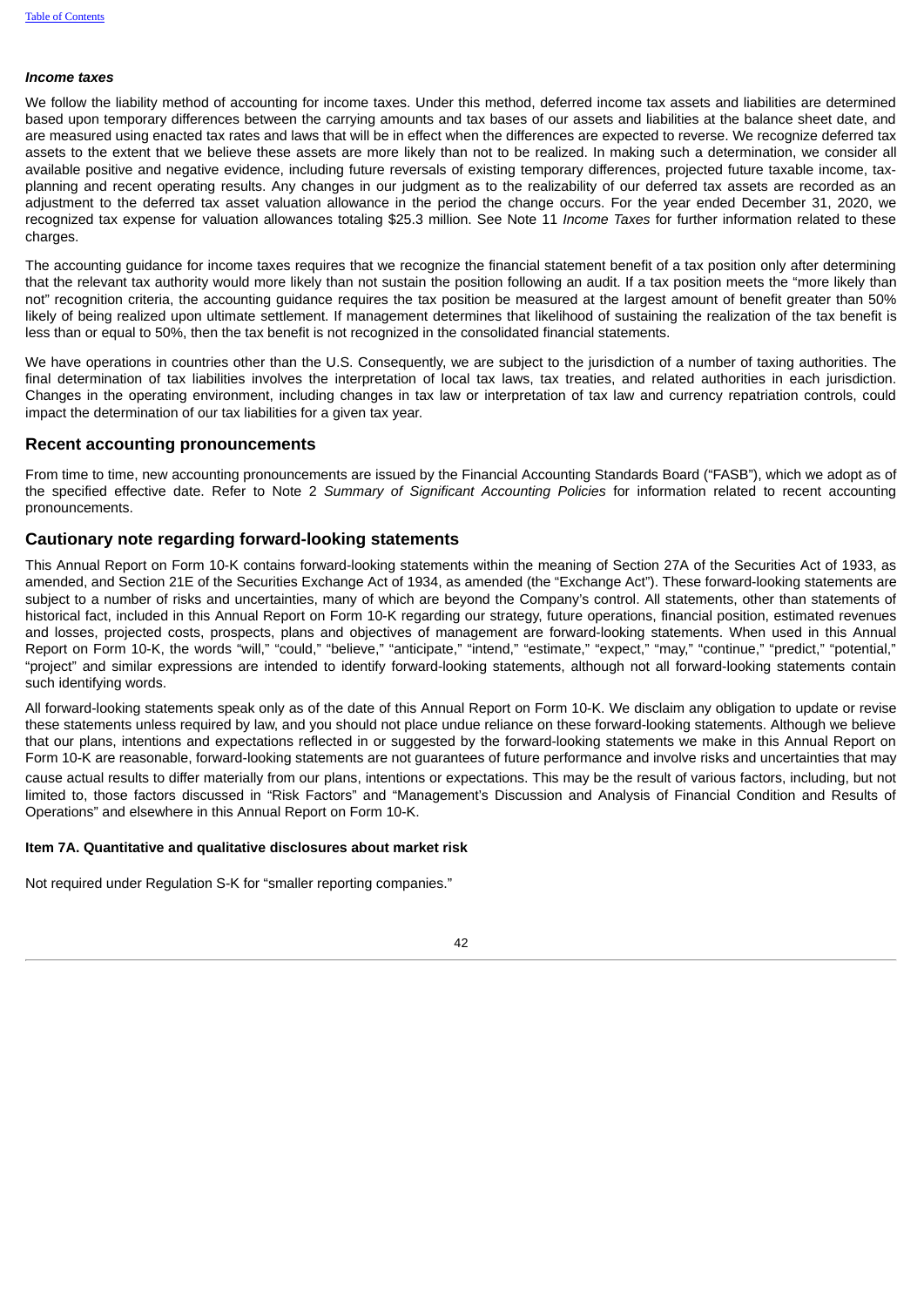# **Item 8. Consolidated Financial Statements and Supplementary Data**

<span id="page-42-0"></span>

|                                                                                                           | Page |
|-----------------------------------------------------------------------------------------------------------|------|
| Report of independent registered public accounting firm - Deloitte & Touche LLP                           | 44   |
| Consolidated statements of comprehensive loss for the years ended December 31, 2021 and 2020              | 46   |
| Consolidated balance sheets as of December 31, 2021 and 2020                                              | 47   |
| Consolidated statements of cash flows for the years ended December 31, 2021 and 2020                      | 48   |
| Consolidated statements of changes in stockholders' equity for the years ended December 31, 2021 and 2020 | 49   |
| Notes to consolidated financial statements                                                                | 50   |
|                                                                                                           |      |

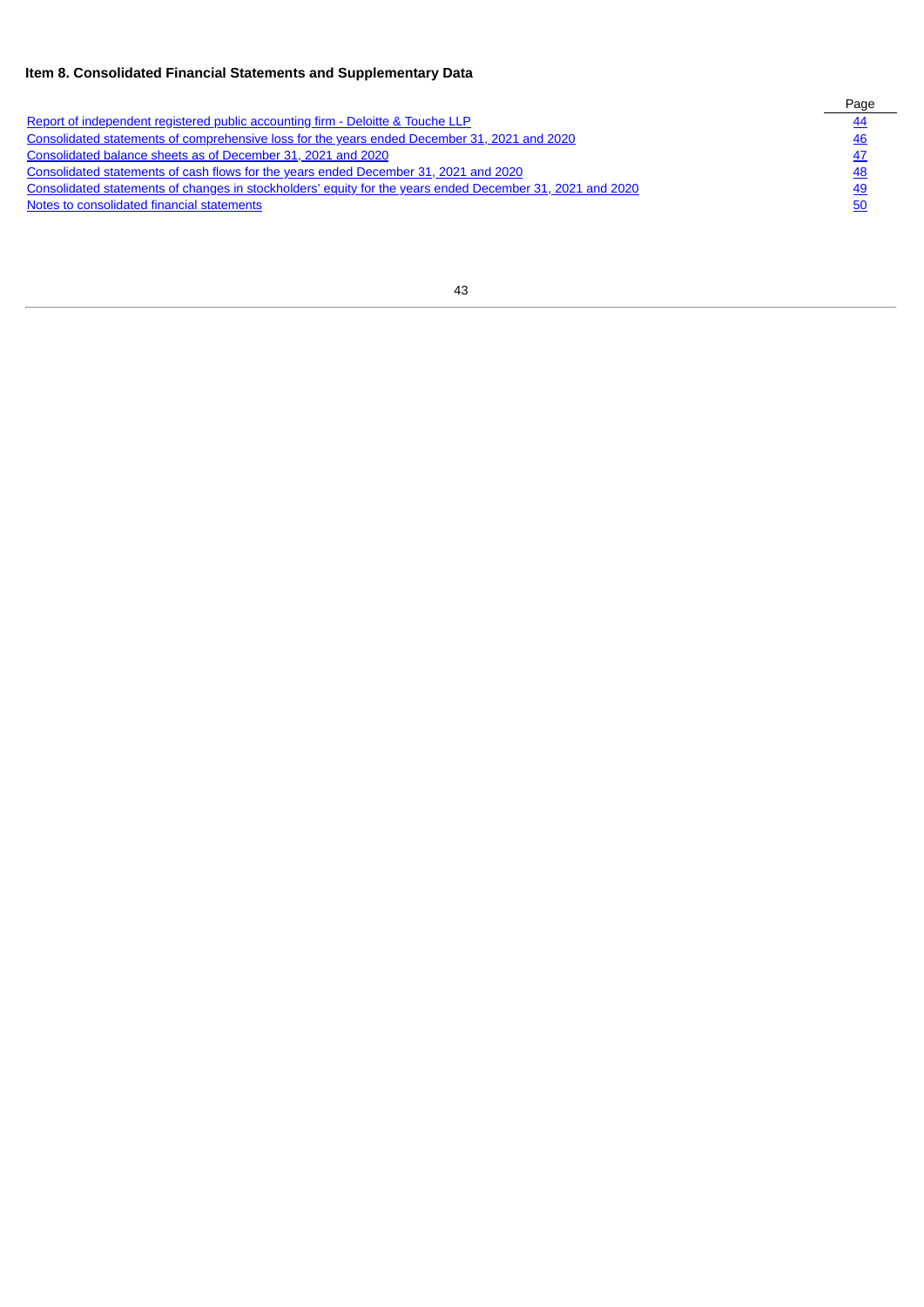#### **REPORT OF INDEPENDENT REGISTERED PUBLIC ACCOUNTING FIRM**

To the shareholders and the Board of Directors of Forum Energy Technologies, Incorporated

#### **Opinion on the Financial Statements**

We have audited the accompanying consolidated balance sheets of Forum Energy Technologies, Incorporated and subsidiaries (the "Company") as of December 31, 2021 and 2020, the related consolidated statements of comprehensive loss, changes in stockholders' equity, and cash flows, for each of the two years in the period ended December 31, 2021, and the related notes (collectively referred to as the "financial statements"). In our opinion, the financial statements present fairly, in all material respects, the financial position of the Company as of December 31, 2021 and 2020, and the results of its operations and its cash flows for each of the two years in the period ended December 31, 2021, in conformity with accounting principles generally accepted in the United States of America.

We have also audited, in accordance with the standards of the Public Company Accounting Oversight Board (United States) (PCAOB), the Company's internal control over financial reporting as of December 31, 2021, based on criteria established in Internal Control — Integrated Framework (2013) issued by the Committee of Sponsoring Organizations of the Treadway Commission and our report dated March 4, 2022, expressed an unqualified opinion on the Company's internal control over financial reporting.

#### **Basis for Opinion**

These financial statements are the responsibility of the Company's management. Our responsibility is to express an opinion on the Company's financial statements based on our audits. We are a public accounting firm registered with the PCAOB and are required to be independent with respect to the Company in accordance with the U.S. federal securities laws and the applicable rules and regulations of the Securities and Exchange Commission and the PCAOB.

We conducted our audits in accordance with the standards of the PCAOB. Those standards require that we plan and perform the audit to obtain reasonable assurance about whether the financial statements are free of material misstatement, whether due to error or fraud.

Our audits included performing procedures to assess the risks of material misstatement of the financial statements, whether due to error or fraud, and performing procedures that respond to those risks. Such procedures included examining, on a test basis, evidence regarding the amounts and disclosures in the financial statements. Our audits also included evaluating the accounting principles used and significant estimates made by management, as well as evaluating the overall presentation of the financial statements. We believe that our audits provide a reasonable basis for our opinion.

#### **Critical Audit Matter**

The critical audit matter communicated below is a matter arising from the current-period audit of the financial statements that were communicated or required to be communicated to the audit committee and that (1) relate to accounts or disclosures that are material to the financial statements and (2) involved our especially challenging, subjective, or complex judgments. The communication of the critical audit matter does not alter in any way our opinion on the financial statements, taken as a whole, and we are not, by communicating the critical audit matter below, providing separate opinions on the critical audit matter or on the accounts or disclosures to which it relates.

#### **Inventory — Refer to Notes 2 and 5 to the financial statements**

#### *Critical Audit Matter Description*

Inventory consists of finished goods and materials and supplies which are carried at the lower of cost or net realizable value. The Company evaluates the net realizable values of inventories based on analysis of inventory levels including excess, obsolete and slow-moving items, historical sales experience and future sales forecasts. The Company's evaluation of net realizable value is performed at each location and is based on information and assumptions specific to that location. Changes in these assumptions could have a significant impact on the recorded inventory amounts or the amount of inventory write-downs. The inventory, net balance at December 31, 2021 was \$241.7 million and the amount of inventory reserve was \$62.9 million.

Given the significant judgments and assumptions made by management in applying the methodology used to determine net realizable value, future sales forecasts, and the reports utilized to determine inventory levels and

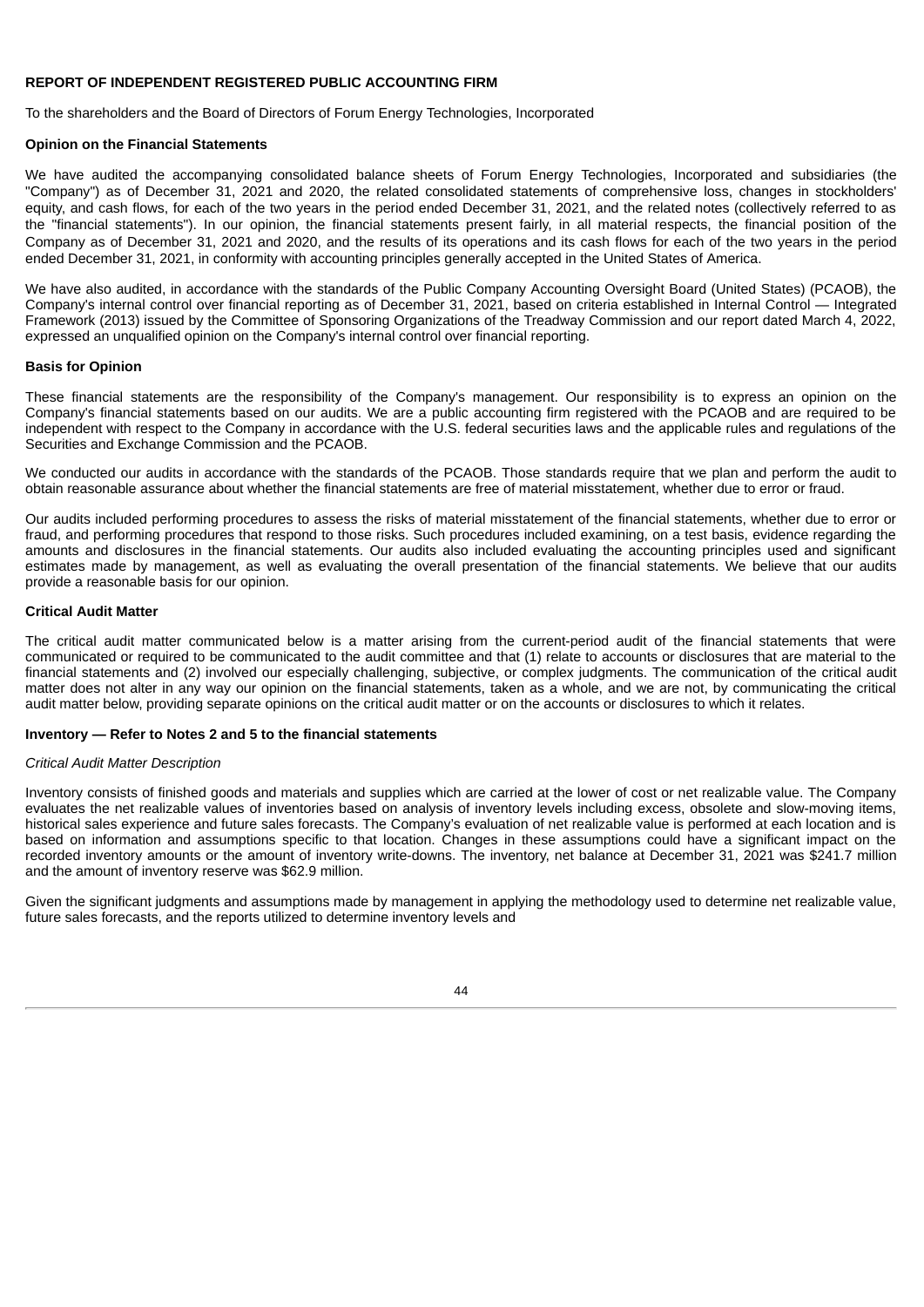historical sales experiences, performing audit procedures required a high degree of auditor judgment and increased extent of effort.

#### *How the Critical Audit Matter Was Addressed in the Audit*

Our audit procedures related to the net realizable value of inventory included the following, among others:

- We made inquiries of business unit managers as well as executives, sales, and operations personnel about the expected product lifecycles and product development plans and historical usage by product.
- We have tested the forecasted demand by comparing internal and external information (e.g. historical usage, contracts, communications with customers, product development plans, and macroeconomic conditions) with the Company's forecasted demand.
- We evaluated management's overall forecasted demand by comparing actual results to historical forecasts.
- We considered the existence of contradictory evidence based on reading of internal communications to management and the board of directors, Company press releases, and analysts' reports, as well as our observations and inquiries as to changes within the business.

/s/ Deloitte & Touche LLP

Houston, Texas March 4, 2022

<span id="page-44-0"></span>We have served as the Company's auditor since 2019.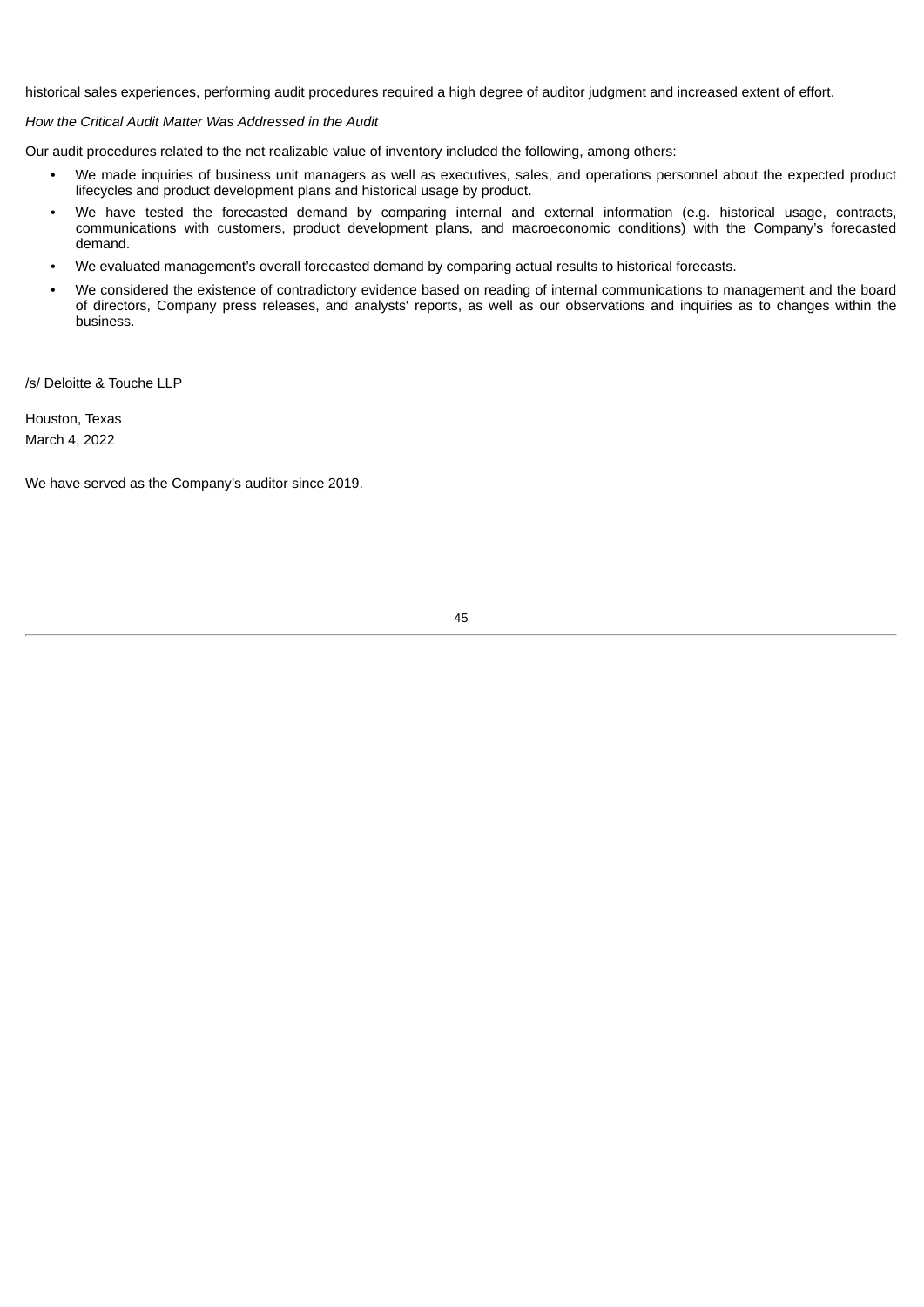## **Forum Energy Technologies, Inc. and subsidiaries Consolidated statements of comprehensive loss**

|                                                          | Year ended December 31, |              |               |            |  |  |  |
|----------------------------------------------------------|-------------------------|--------------|---------------|------------|--|--|--|
| (in thousands, except per share information)             |                         | 2021         | 2020          |            |  |  |  |
| Revenues                                                 | $\mathfrak{P}$          | 541,068      | $\frac{3}{2}$ | 512,476    |  |  |  |
| Cost of sales                                            |                         | 417,727      |               | 523,497    |  |  |  |
| Gross profit                                             |                         | 123,341      |               | (11, 021)  |  |  |  |
| <b>Operating expenses</b>                                |                         |              |               |            |  |  |  |
| Selling, general and administrative expenses             |                         | 168,886      |               | 197,677    |  |  |  |
| Impairments of intangible assets, property and equipment |                         |              |               | 20,394     |  |  |  |
| Loss (gain) on disposal of assets and other              |                         | (1,052)      |               | 2,531      |  |  |  |
| Total operating expenses                                 |                         | 167,834      |               | 220,602    |  |  |  |
| <b>Operating loss</b>                                    |                         | (44, 493)    |               | (231, 623) |  |  |  |
| Other expense (income)                                   |                         |              |               |            |  |  |  |
| Interest expense                                         |                         | 32,009       |               | 30,268     |  |  |  |
| Loss (gain) on extinguishment of debt                    |                         | 5,290        |               | (72, 478)  |  |  |  |
| Deferred loan costs written off                          |                         |              |               | 2,262      |  |  |  |
| Foreign exchange losses and other, net                   |                         | 217          |               | 6,470      |  |  |  |
| Gain on disposition of business                          |                         |              |               | (88, 375)  |  |  |  |
| Total other expense (income), net                        |                         | 37,516       |               | (121, 853) |  |  |  |
| Loss before income taxes                                 |                         | (82,009)     |               | (109, 770) |  |  |  |
| Income tax expense (benefit)                             |                         | 642          |               | (12, 881)  |  |  |  |
| <b>Net loss</b>                                          |                         | (82, 651)    |               | (96, 889)  |  |  |  |
| Weighted average shares outstanding                      |                         |              |               |            |  |  |  |
| <b>Basic</b>                                             |                         | 5,643        |               | 5,577      |  |  |  |
| <b>Diluted</b>                                           |                         | 5,643        |               | 5,577      |  |  |  |
| Loss per share                                           |                         |              |               |            |  |  |  |
| <b>Basic</b>                                             | \$                      | $(14.65)$ \$ |               | (17.37)    |  |  |  |
| Diluted                                                  | \$                      | $(14.65)$ \$ |               | (17.37)    |  |  |  |
| Other comprehensive income (loss), net of tax of \$0:    |                         |              |               |            |  |  |  |
| Net loss                                                 |                         | (82, 651)    |               | (96, 889)  |  |  |  |
| Change in foreign currency translation                   |                         | (1, 479)     |               | 9,249      |  |  |  |
| Gain (loss) on pension liability                         |                         | 840          |               | (700)      |  |  |  |
| <b>Comprehensive loss</b>                                | \$                      | (83, 290)    | \$            | (88, 340)  |  |  |  |
|                                                          |                         |              |               |            |  |  |  |

<span id="page-45-0"></span>*The accompanying notes are an integral part of these consolidated financial statements.*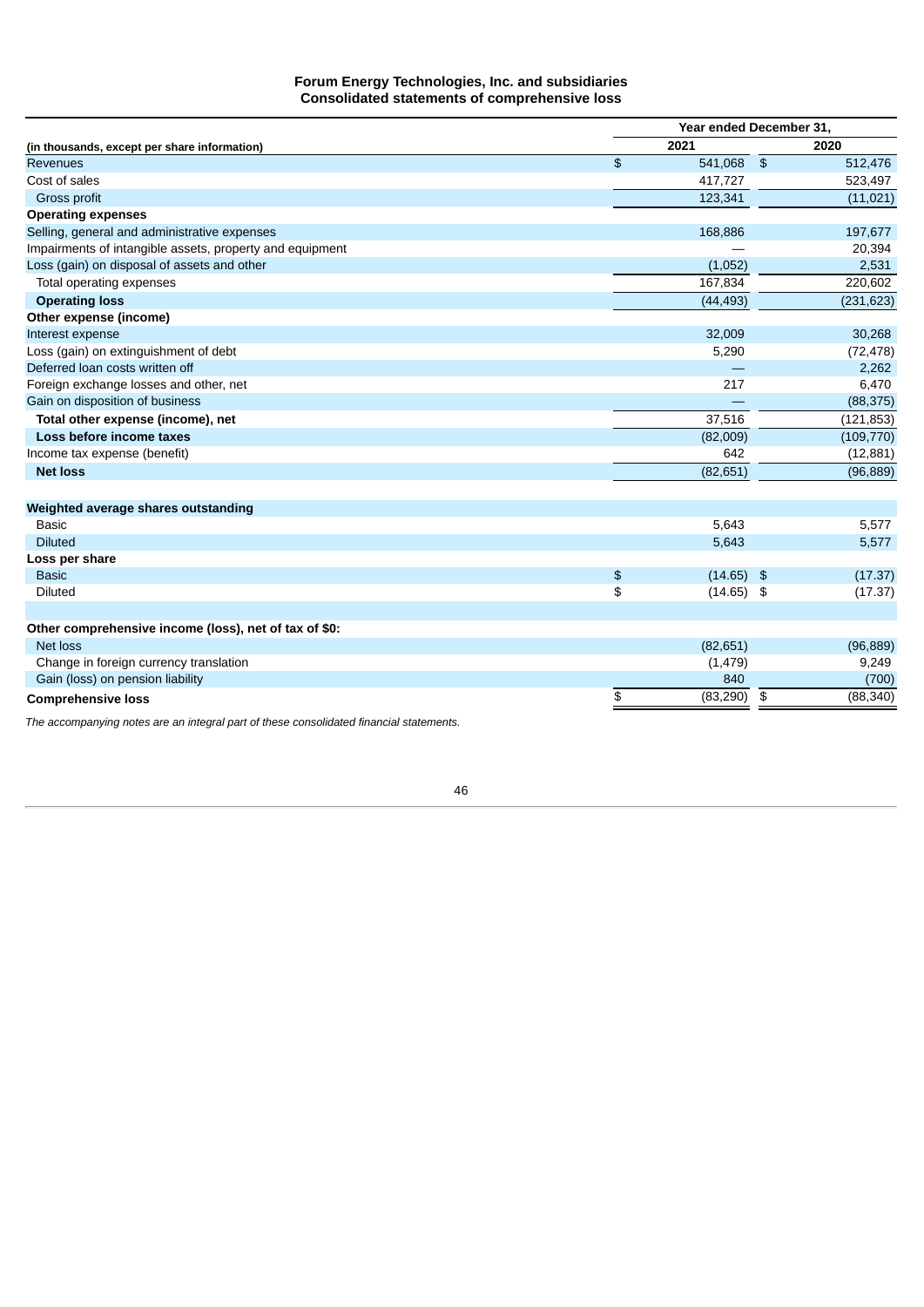## **Forum Energy Technologies, Inc. and subsidiaries Consolidated balance sheets**

| (in thousands, except share information)                                                               |                      | December 31,<br>2021 |               | December 31,<br>2020 |
|--------------------------------------------------------------------------------------------------------|----------------------|----------------------|---------------|----------------------|
| <b>Assets</b>                                                                                          |                      |                      |               |                      |
| <b>Current assets</b>                                                                                  |                      |                      |               |                      |
| Cash and cash equivalents                                                                              | \$                   | 46,858               | \$            | 128,617              |
| Accounts receivable-trade, net of allowances of \$11,114 and \$9,217                                   |                      | 123,903              |               | 80,606               |
| Inventories, net                                                                                       |                      | 241,740              |               | 251,747              |
| Prepaid expenses and other current assets                                                              |                      | 23,702               |               | 19,018               |
| Costs and estimated profits in excess of billings                                                      |                      | 8,285                |               | 8,516                |
| Accrued revenue                                                                                        |                      | 2,245                |               | 1,687                |
| <b>Total current assets</b>                                                                            |                      | 446,733              |               | 490,191              |
| Property and equipment, net of accumulated depreciation                                                |                      | 94,005               |               | 113,668              |
| Operating lease assets                                                                                 |                      | 25,431               |               | 31,520               |
| Deferred financing costs, net                                                                          |                      | 1,484                |               | 249                  |
| Intangibles, net                                                                                       |                      | 217,405              |               | 240,444              |
| Deferred income taxes, net                                                                             |                      | 203                  |               | 102                  |
| Other long-term assets                                                                                 |                      | 6,075                |               | 13.752               |
| <b>Total assets</b>                                                                                    | $\pmb{\mathfrak{s}}$ | 791,336              | \$            | 889,926              |
| <b>Liabilities and equity</b>                                                                          |                      |                      |               |                      |
| <b>Current liabilities</b>                                                                             |                      |                      |               |                      |
| Current portion of long-term debt                                                                      | \$                   | 860                  | $\frac{1}{2}$ | 1,322                |
| Accounts payable-trade                                                                                 |                      | 99,379               |               | 46,351               |
| <b>Accrued liabilities</b>                                                                             |                      | 58,436               |               | 67,581               |
| Deferred revenue                                                                                       |                      | 7,276                |               | 7,863                |
| Billings in excess of costs and profits recognized                                                     |                      | 9,705                |               | 1,817                |
| <b>Total current liabilities</b>                                                                       |                      | 175,656              |               | 124,934              |
| Long-term debt, net of current portion                                                                 |                      | 232,370              |               | 293,373              |
| Deferred income taxes, net                                                                             |                      | 834                  |               | 1,952                |
| Operating lease liabilities                                                                            |                      | 34,745               |               | 44,536               |
| Other long-term liabilities                                                                            |                      | 18,605               |               | 18,895               |
| <b>Total liabilities</b>                                                                               |                      | 462,210              |               | 483,690              |
| Commitments and contingencies                                                                          |                      |                      |               |                      |
| <b>Equity</b>                                                                                          |                      |                      |               |                      |
| Common stock, \$0.01 par value, 14,800,000 shares authorized, 6,100,886 and 5,992,400<br>shares issued |                      | 61                   |               | 60                   |
| Additional paid-in capital                                                                             |                      | 1,249,962            |               | 1,242,720            |
| Treasury stock at cost, 467,153 and 410,877 shares                                                     |                      | (135, 562)           |               | (134, 499)           |
| <b>Retained deficit</b>                                                                                |                      | (684, 307)           |               | (601, 656)           |
| Accumulated other comprehensive loss                                                                   |                      | (101, 028)           |               | (100, 389)           |
| Total equity                                                                                           |                      | 329,126              |               | 406,236              |
| Total liabilities and equity                                                                           | \$                   | 791,336              | \$            | 889,926              |
|                                                                                                        |                      |                      |               |                      |

<span id="page-46-0"></span>*The accompanying notes are an integral part of these consolidated financial statements.*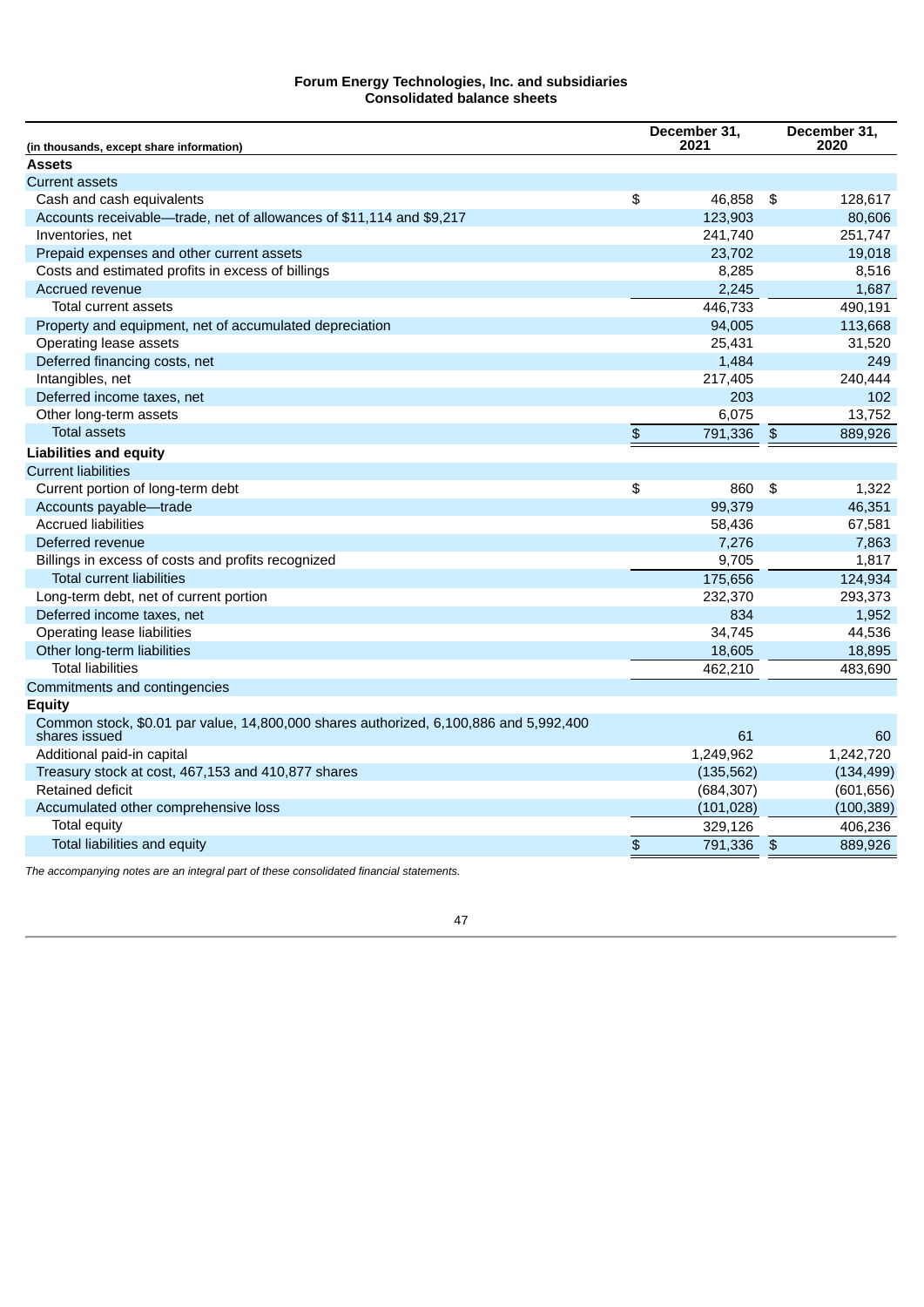### **Forum Energy Technologies, Inc. and subsidiaries Consolidated statements of cash flows**

|                                                                                           | Year ended December 31,   |                          |            |            |  |
|-------------------------------------------------------------------------------------------|---------------------------|--------------------------|------------|------------|--|
| (in thousands, except share information)                                                  |                           | 2021                     |            | 2020       |  |
| Cash flows from operating activities                                                      |                           |                          |            |            |  |
| Net loss                                                                                  | \$                        | $(82,651)$ \$            |            | (96, 889)  |  |
| Adjustments to reconcile net loss to net cash provided by (used in) investing activities: |                           |                          |            |            |  |
| Impairments of intangible assets, property and equipment                                  |                           |                          |            | 20,394     |  |
| Impairments of operating lease assets                                                     |                           |                          |            | 15,370     |  |
| Depreciation expense                                                                      |                           | 17,064                   |            | 24,484     |  |
| Amortization of intangible assets                                                         |                           | 25,112                   |            | 26,516     |  |
| Stock-based compensation expense                                                          |                           | 7,594                    |            | 9,784      |  |
| Inventory write downs                                                                     |                           | 8,096                    |            | 100,794    |  |
| Provision for doubtful accounts                                                           |                           | 2,424                    |            | 1,127      |  |
| Deferred income taxes                                                                     |                           | 2,791                    |            | (149)      |  |
| Gain on disposition of business                                                           |                           |                          |            | (88, 375)  |  |
| Loss (gain) on extinguishment of debt                                                     |                           | 5,290                    |            | (72, 478)  |  |
| Deferred loan costs written off                                                           |                           |                          |            | 2,262      |  |
| Other                                                                                     |                           | 5,210                    |            | 3,703      |  |
| Changes in operating assets and liabilities                                               |                           |                          |            |            |  |
| Accounts receivable-trade                                                                 |                           | (44, 959)                |            | 65,541     |  |
| Inventories                                                                               |                           | 1,935                    |            | 51,621     |  |
| Prepaid expenses and other current assets                                                 |                           | (8,078)                  |            | 17,794     |  |
| Cost and estimated profits in excess of billings                                          |                           | 84                       |            | (4, 317)   |  |
| Accounts payable, deferred revenue and other accrued liabilities                          |                           | 36,327                   |            | (69, 399)  |  |
| Billings in excess of costs and estimated profits earned                                  |                           | 7,986                    |            | (3,900)    |  |
| Net cash provided by (used in) operating activities                                       | $\boldsymbol{\mathsf{s}}$ | $(15, 775)$ \$           |            | 3,883      |  |
| Cash flows from investing activities                                                      |                           |                          |            |            |  |
| Capital expenditures for property and equipment                                           |                           | (2,399)                  |            | (2, 246)   |  |
| Proceeds from the sale of property and equipment                                          |                           | 7,007                    |            | 5,292      |  |
| Proceeds from settlement of note receivable                                               |                           | 10,784                   |            |            |  |
| Acquisition of businesses, net of cash acquired                                           |                           | (3,411)                  |            |            |  |
| Proceeds from the sale of business                                                        |                           | (1, 283)                 |            | 105,204    |  |
| Net cash provided by investing activities                                                 | \$                        | 10,698                   | \$         | 108,250    |  |
| Cash flows from financing activities                                                      |                           |                          |            |            |  |
| Borrowings on revolving Credit Facility                                                   |                           |                          |            | 182,322    |  |
| Repayments on revolving Credit Facility                                                   |                           | (13, 126)                |            | (169, 196) |  |
| Cash paid to repurchase 2025 Notes and 2021 Notes                                         |                           | (58, 596)                |            | (40, 270)  |  |
| Bond exchange early participation payment                                                 |                           |                          |            | (3,500)    |  |
| Repurchases of stock                                                                      |                           | (1, 414)                 |            | (195)      |  |
| Payment of capital lease obligations                                                      |                           | (1,517)                  |            | (1, 179)   |  |
| Deferred financing costs                                                                  |                           | (1,590)                  |            | (9, 747)   |  |
| Net cash used in financing activities                                                     | $\mathfrak{L}$            | $(76, 243)$ \$           |            | (41, 765)  |  |
|                                                                                           |                           |                          |            |            |  |
| Effect of exchange rate changes on cash                                                   |                           | (439)                    |            | 338        |  |
|                                                                                           |                           |                          |            |            |  |
| Net increase (decrease) in cash, cash equivalents and restricted cash                     |                           | (81, 759)                |            | 70,706     |  |
| Cash, cash equivalents and restricted cash at beginning of period                         |                           | 128,617                  |            | 57,911     |  |
| Cash, cash equivalents and restricted cash at end of period                               | $\,$                      | 46,858                   | $\sqrt{3}$ | 128,617    |  |
| Supplemental cash flow disclosures                                                        |                           |                          |            |            |  |
| Cash paid for interest                                                                    |                           | 27,068                   |            | 23,763     |  |
| Cash paid (refunded) for income taxes                                                     |                           | 2,444                    |            | (13, 941)  |  |
| Noncash investing and financing activities                                                |                           |                          |            |            |  |
| Operating lease right of use assets obtained in exchange for lease obligations            |                           | 2,340                    |            | 4,505      |  |
| Finance lease right of use assets obtained in exchange for lease obligations              |                           | 463                      |            | 1,401      |  |
| Accrued purchases of property and equipment                                               |                           | $\overline{\phantom{0}}$ |            |            |  |
|                                                                                           |                           |                          |            |            |  |

<span id="page-47-0"></span>*The accompanying notes are an integral part of these consolidated financial statements.*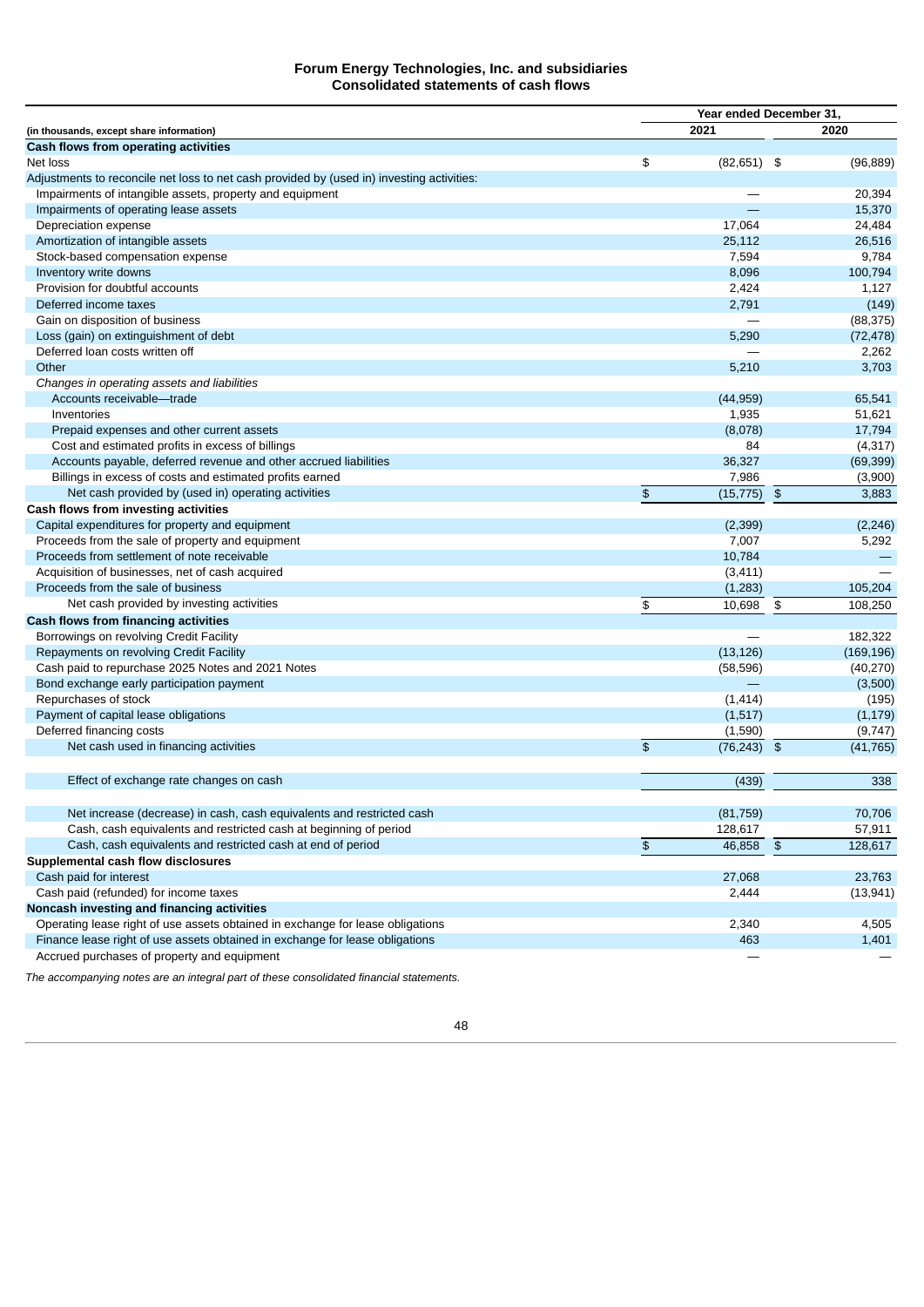## **Forum Energy Technologies, Inc. and subsidiaries Consolidated statements of changes in stockholders' equity**

|                                               |                     | <b>Additional</b><br>paid-in |                       |                         |                 | <b>Accumulated</b><br>other<br>comprehensive | <b>Total</b><br>common<br>stockholders' |
|-----------------------------------------------|---------------------|------------------------------|-----------------------|-------------------------|-----------------|----------------------------------------------|-----------------------------------------|
| (in thousands)                                | <b>Common stock</b> | capital                      | <b>Treasury stock</b> | <b>Retained deficit</b> |                 | income / (loss)                              | equity                                  |
| Balance at December 31, 2019                  | \$<br>1,189         | \$<br>1,231,650              | \$<br>(134, 493)      | \$                      | (503, 369)      | \$<br>$(108, 938)$ \$                        | 486,039                                 |
| Restricted stock issuance, net of forfeitures |                     | (196)                        |                       |                         |                 |                                              | (189)                                   |
| Stock-based compensation expense              |                     | 9,784                        |                       |                         |                 |                                              | 9,784                                   |
| Shares issued in employee stock purchase plan |                     | 344                          |                       |                         |                 |                                              | 346                                     |
| Adjustment for adoption of ASU 2016-13        |                     |                              |                       |                         | (1, 398)        |                                              | (1, 398)                                |
| <b>Treasury stock</b>                         |                     |                              | (6)                   |                         |                 |                                              | (6)                                     |
| Change in pension liability                   |                     |                              |                       |                         |                 | (700)                                        | (700)                                   |
| Currency translation adjustment               |                     |                              |                       |                         |                 | 9,249                                        | 9,249                                   |
| 1-for-20 reverse stock split                  | (1, 138)            | 1,138                        |                       |                         |                 |                                              |                                         |
| Net Loss                                      |                     | –                            | –                     |                         | (96, 889)       |                                              | (96, 889)                               |
| Balance at December 31, 2020                  | \$<br>60            | \$<br>1,242,720              | \$<br>$(134, 499)$ \$ |                         | $(601, 656)$ \$ | $(100, 389)$ \$                              | 406,236                                 |
| Restricted stock issuance, net of forfeitures |                     | (352)                        |                       |                         |                 |                                              | (351)                                   |
| Stock-based compensation expense              |                     | 7,594                        |                       |                         |                 |                                              | 7,594                                   |
| Treasury stock                                |                     |                              | (1,063)               |                         |                 |                                              | (1,063)                                 |
| Change in pension liability                   |                     |                              |                       |                         |                 | 840                                          | 840                                     |
| Currency translation adjustment               |                     |                              |                       |                         |                 | (1, 479)                                     | (1, 479)                                |
| Net Loss                                      |                     |                              |                       |                         | (82, 651)       |                                              | (82, 651)                               |
| Balance at December 31, 2021                  | 61                  | \$<br>1,249,962              | \$<br>(135, 562)      | \$                      | $(684, 307)$ \$ | $(101, 028)$ \$                              | 329,126                                 |

<span id="page-48-0"></span>*The accompanying notes are an integral part of these consolidated financial statements.*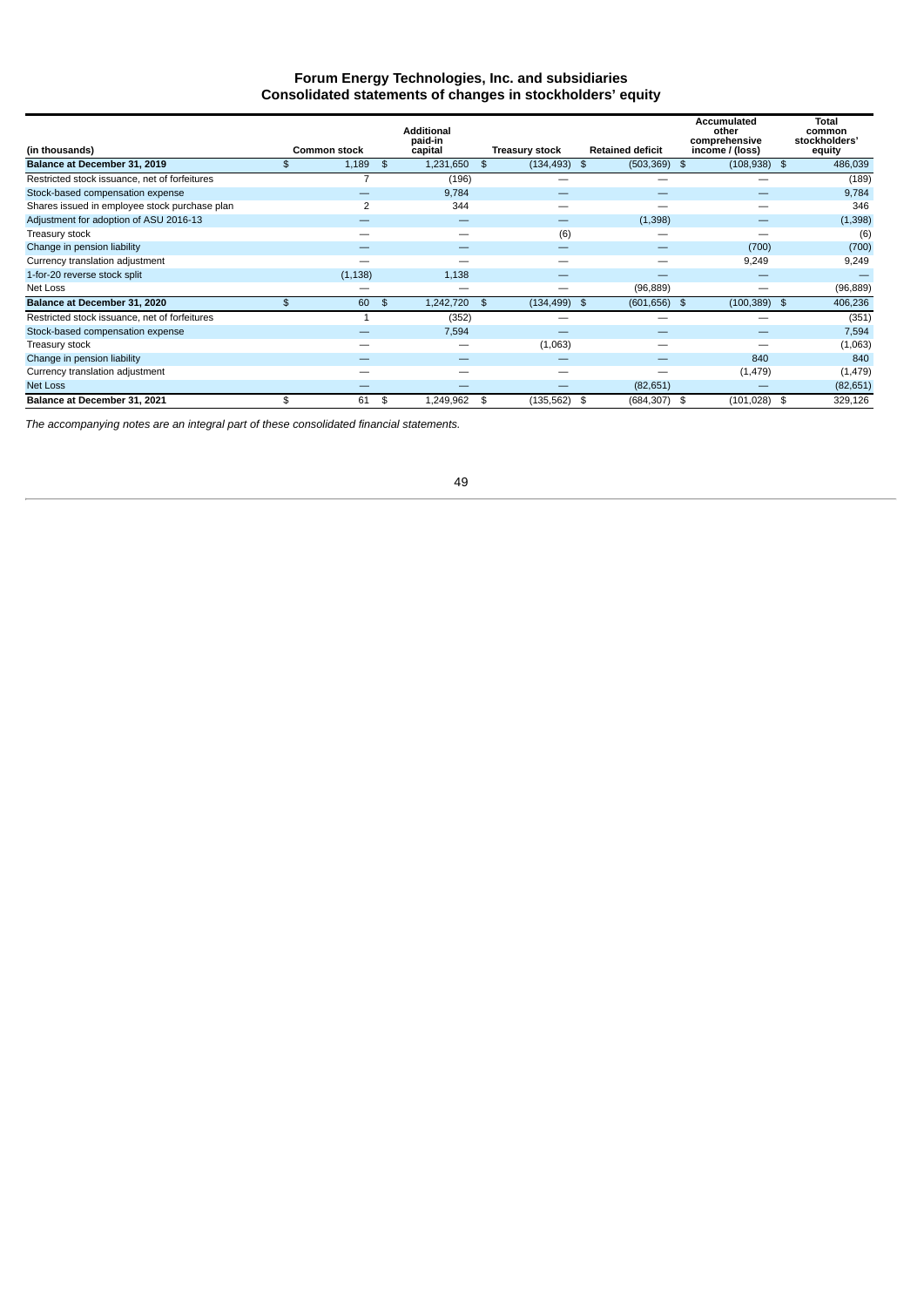# **1. Nature of Operations**

Forum Energy Technologies, Inc. (the "Company," "FET," "we," "our," or "us"), a Delaware corporation, is a global company serving the oil, natural gas, industrial and renewable energy industries. FET provides value added solutions that increase the safety and efficiency of energy exploration and production. We are an environmentally and socially responsible company headquartered in Houston, Texas with manufacturing, distribution and service facilities strategically located throughout the world.

## **2. Summary of Significant Accounting Policies**

## *Basis of presentation*

The accompanying consolidated financial statements are prepared in accordance with accounting principles generally accepted in the United States of America ("GAAP"). Certain reclassifications have been made to prior year amounts to conform with the current year presentation.

### *Principles of consolidation*

The consolidated financial statements include the accounts of the Company and its wholly and majority owned subsidiaries after elimination of intercompany balances and transactions.

### *COVID-19 Impacts*

The outbreak of COVID-19 in 2020 caused significant disruptions in the U.S. and world economies which led to significant reductions in demand for crude oil. During 2021, distribution of vaccines resulted in reopening of certain economies and increasing demand for oil and natural gas. However, ongoing COVID-19 outbreaks and related work restrictions continue to contribute to disruptions in global supply chains which have led to inflationary pressures for certain goods and services. We anticipate that our liquidity, financial condition and future results of operations will continue to be impacted by ongoing developments from the COVID-19 pandemic.

### *Use of estimates*

The preparation of financial statements in conformity with GAAP requires management to make estimates and assumptions that affect the reported amounts of assets and liabilities and disclosure of contingent assets and liabilities as of the date of the financial statements and the reported amounts of revenues and expenses during the reporting period.

In the preparation of these consolidated financial statements, estimates and assumptions have been made by management including, among others, an assessment of percentage of completion of projects based on costs to complete contracts, the selection of useful lives of tangible and intangible assets, expected future cash flows from long lived assets to support impairment tests, provisions necessary for trade receivables, amounts of deferred taxes and income tax contingencies. Actual results could differ from these estimates.

The financial reporting of contracts depends on estimates, which are assessed continually during the term of those contracts. The amounts of revenues and income recognized are subject to revisions as the contract progresses to completion and changes in estimates are reflected in the period in which the facts that give rise to the revisions become known. Additional information that enhances and refines the estimating process that is obtained after the balance sheet date, but before issuance of the consolidated financial statements, is reflected in the consolidated financial statements.

### *Cash and cash equivalents*

Cash and cash equivalents consist of cash on deposit and high quality, short term money market instruments with an original maturity of three months or less. Cash equivalents are based on quoted market prices, a Level 1 fair value measure.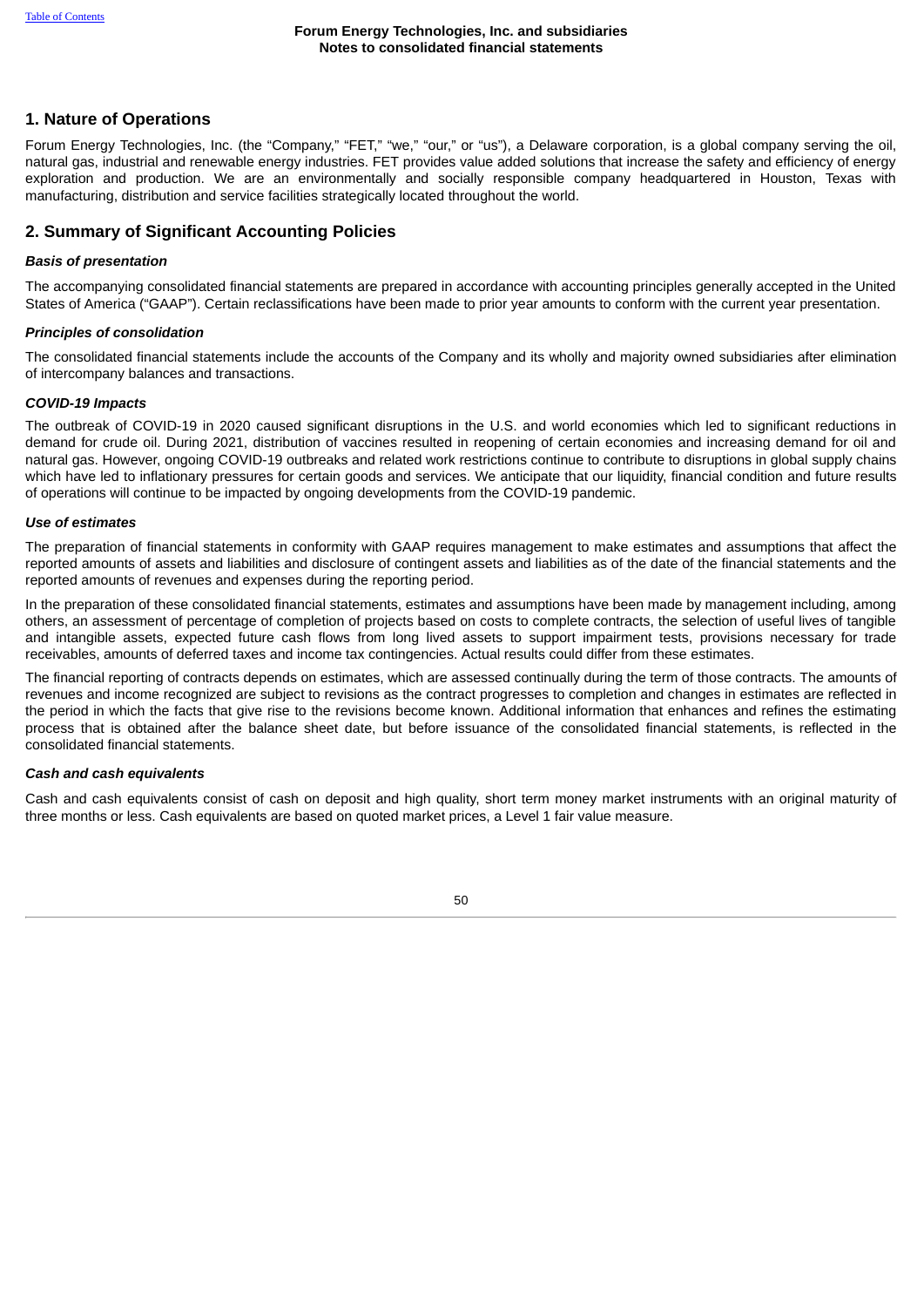#### *Accounts receivable-trade*

Trade accounts receivables are carried at their estimated collectible amounts. Trade credit is generally extended on a short-term basis; thus receivables do not bear interest, although a finance charge may be applied to amounts past due. We maintain an allowance for doubtful accounts for estimated losses that may result from the inability of our customers to make required payments. Such allowances are based upon several factors including, but not limited to, credit approval practices, industry and customer historical experience as well as the current and projected financial condition of the specific customer. Accounts receivable outstanding longer than contractual terms are considered past due. We write off accounts receivable to the allowance for doubtful accounts when they become uncollectible. Any payments subsequently received on receivables previously written off are credited to bad debt expense.

The change in amounts of the allowance for doubtful accounts during the two year period ended December 31, 2021 is as follows (in thousands):

| <b>Period ended</b> | <b>Balance at</b><br>beginning of period | <b>Charged to</b><br>expense | Deductions or<br>other | <b>Balance at end of</b><br>period |
|---------------------|------------------------------------------|------------------------------|------------------------|------------------------------------|
| December 31, 2020   | 9.048                                    | 1,127                        | (958)                  | 9.217                              |
| December 31, 2021   | 9.217                                    | 2.424                        | (527)                  | 11.114                             |

#### *Inventories*

Inventory consisting of finished goods and materials and supplies held for resale is carried at the lower of cost or net realizable value. For certain operations, cost, which includes the cost of raw materials and labor for finished goods, is determined using standard cost which approximates a first-in first-out basis. For other operations, this cost is determined on an average cost, first-in first-out or specific identification basis. Net realizable value means estimated selling price in the ordinary course of business, less reasonably predictable cost of completion, disposal, and transportation. We continuously evaluate inventories based on an analysis of inventory levels, historical sales experience and future sales forecasts, to determine obsolete, slow-moving and excess inventory.

For the years ended December 31, 2021 and 2020, we recognized inventory write downs totaling \$8.1 million and \$100.8 million, respectively. These charges are all included in "*Cost of sales*" in the consolidated statements of comprehensive loss. See Note 5 *Inventories* for further information related to these charges.

#### *Property and equipment*

Property and equipment are stated at cost less accumulated depreciation. Finance leases of property and equipment are stated at the present value of future minimum lease payments. Expenditures for property and equipment and for items which substantially increase the useful lives of existing assets are capitalized at cost and depreciated over their estimated useful life utilizing the straight-line method. Routine expenditures for repairs and maintenance are expensed as incurred. Depreciation is computed using the straight-line method based on the estimated useful lives of assets, generally 2 to 30 years. Property and equipment held under finance leases are amortized straight-line over the shorter of the lease term or estimated useful life of the asset. Gains or losses resulting from the disposition of assets are recognized in income with the related asset cost and accumulated depreciation removed from the balance sheet. Assets acquired in connection with business combinations are recorded at fair value.

We review long-lived assets for potential impairment whenever events or changes in circumstances indicate that the carrying amount of a long-lived asset may not be recoverable. In performing the review for impairment, future cash flows expected to result from the use of the asset and its eventual disposal are estimated. If the undiscounted future cash flows are less than the carrying amount of the assets, there is an indication that the asset may be impaired. The amount of the impairment is measured as the difference between the carrying value and the estimated fair value of the asset. The fair value is determined either through the use of an external valuation, or by means of an analysis of discounted future cash flows based on expected utilization.

For the year ended December 31, 2021, we did not recognize any property and equipment impairment charges. For the year ended December 31, 2020, we recognized property and equipment impairment charges totaling \$15.1 million which are included in "Impairments of intangible assets, property and equipment" in the consolidated statements of comprehensive loss. See Note 8 *Impairments of Long-Lived Assets* for further information related to these charges.

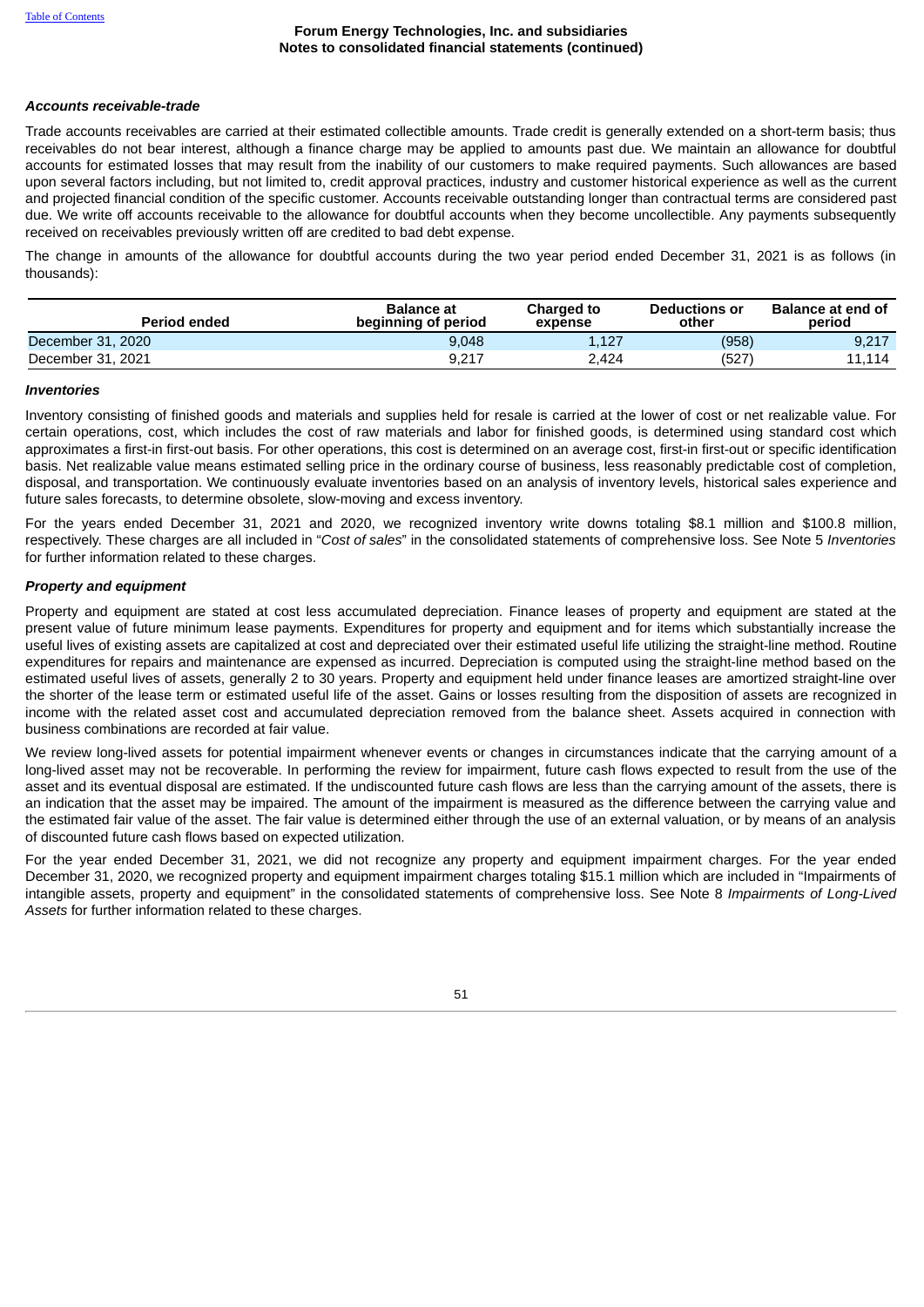#### *Lease Obligations*

We determine if an arrangement is a lease at inception. Leases with an initial term of 12 months or less are not recorded in our consolidated balance sheets. Leases with an initial term greater than 12 months are recognized in our consolidated balance sheets based on lease classification as either operating or financing. Operating leases are included in operating lease assets, accrued liabilities and operating lease liabilities. Finance leases are included in property and equipment, current portion of long-term debt, and long-term debt. Some of our lease agreements include lease and non-lease components for which we have elected to not separate for all classes of underlying assets. Our lease agreements do not contain any material residual value guarantees or material restrictive covenants. We sublease certain real estate to third parties when we have no future use for the property.

Our lease portfolio primarily consists of operating leases for certain manufacturing facilities, warehouses, service facilities, office spaces, equipment and vehicles. Operating lease right of use ("ROU") assets and operating lease liabilities are recognized based on the present value of the future minimum lease payments at the commencement date. As most of our leases do not provide an implicit rate, we use our incremental borrowing rate based on the information available at the commencement date in determining the present value of future payments. Our leases have remaining terms of 1 year to 12 years and may include options to extend or terminate the lease when it is reasonably certain that we will exercise that option. The operating lease ROU assets also include any upfront lease payments made and exclude lease incentives and initial direct costs incurred. Lease expense for operating leases is recognized on a straight-line basis over the lease term.

We review lease ROU assets for potential impairment whenever events or changes in circumstances indicate that the carrying amount of a long-lived asset may not be recoverable. In performing the review for impairment, future cash flows expected to result from the use of the asset and its eventual disposal are estimated. If the undiscounted future cash flows are less than the carrying amount of the assets, there is an indication that the asset may be impaired. The amount of the impairment is measured as the difference between the carrying value and the estimated fair value of the asset. The fair value is determined by means of an analysis of discounted future cash flows based on expected utilization.

For the year ended December 31, 2021, we did not recognize any impairments of operating lease assets. For the year ended December 31, 2020, we recognized impairments of operating lease assets totaling \$15.4 million which are included in "Cost of Sales" and "Selling, general and administrative expenses" in the consolidated statements of comprehensive loss. See Note 8 *Impairments of Long-Lived Assets* for further information related to these charges.

#### *Intangible assets*

Intangible assets with definite lives are comprised of customer and distributor relationships, patents and technology, trade names, trademarks and non-compete agreements which are amortized on a straight-line basis over the life of the intangible asset, generally two to twenty-two years. These assets are tested for impairment whenever events or changes in circumstances indicate that their carrying amount may not be recoverable. In performing the review for impairment, future cash flows expected to result from the use of the asset are estimated. If the undiscounted future cash flows are less than the carrying amount of the assets, there is an indication that the asset may be impaired. The amount of the impairment is measured as the difference between the carrying value and the estimated fair value of the asset. The fair value is determined either through the use of an external valuation, or by means of an analysis of discounted future cash flows. The impairment loss recognized represents the excess of an assets' carrying value as compared to its estimated fair value.

For the year ended December 31, 2021, we did not recognize any impairments of intangible assets. For the year ended December 31, 2020, we recognized intangible asset impairment charges totaling \$5.3 million which are included in "Impairments of intangible assets, property and equipment" in the consolidated statements of comprehensive loss. See Note 8 *Impairments of Long-Lived Assets* for further information related to these charges.

#### *Recognition of provisions for contingencies*

In the ordinary course of business, we are subject to various claims, suits and complaints. We, in consultation with internal and external legal advisors, will provide for a contingent loss in the consolidated financial statements if, at the date of the consolidated financial statements, it is probable that a liability has been incurred and the amount can be reasonably estimated. If it is determined that the reasonable estimate of the loss is a range and that there is no best estimate within that range, a provision will be made for the lower amount of the range. Legal costs are expensed as incurred.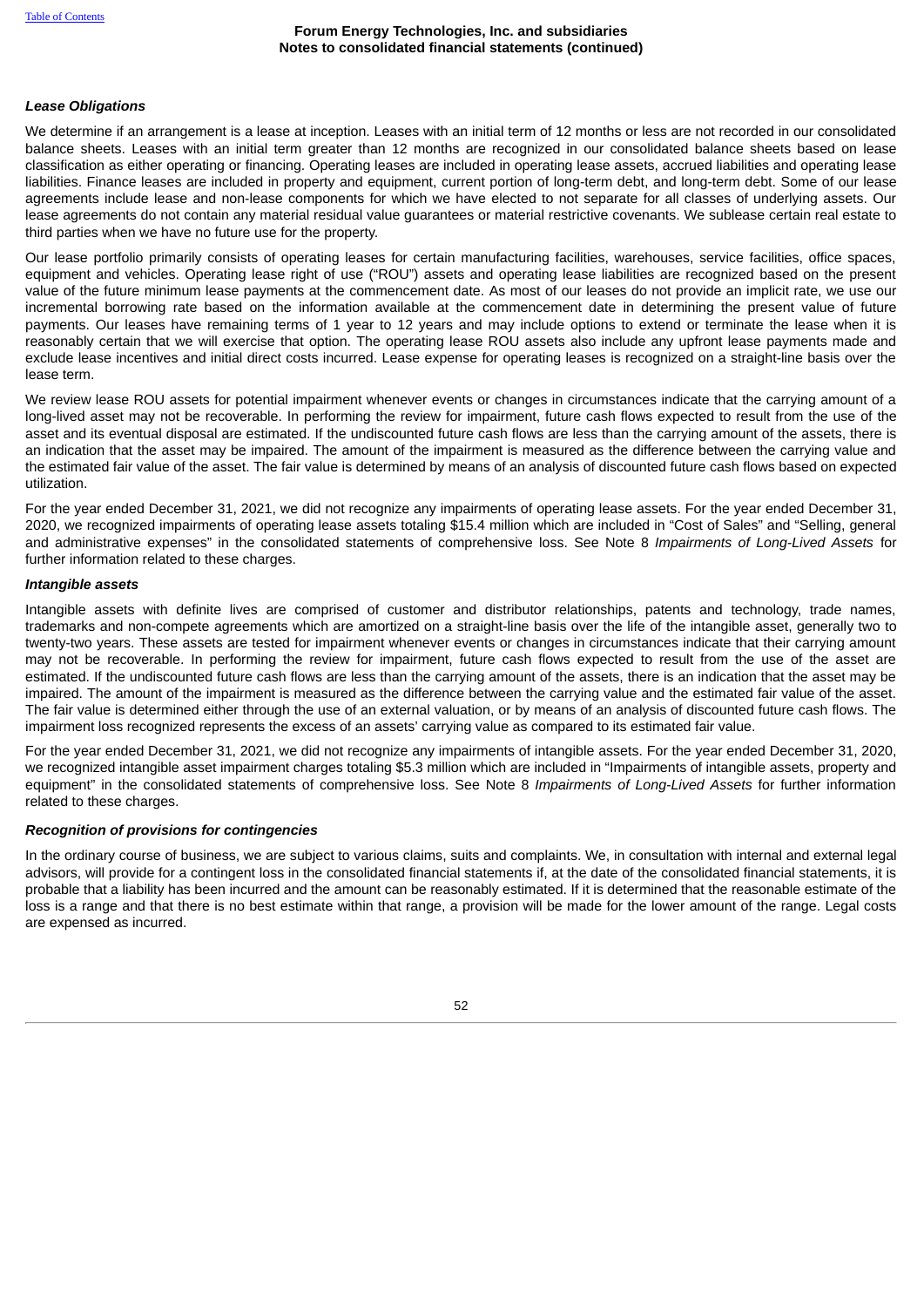An assessment is made of the areas where potential claims may arise under contract warranty clauses. Where a specific risk is identified, and the potential for a claim is assessed as probable and can be reasonably estimated, an appropriate warranty provision is recorded. Warranty provisions are eliminated at the end of the warranty period except where warranty claims are still outstanding. The liability for product warranty is included in other accrued liabilities in the consolidated balance sheets.

### *Revenue recognition and deferred revenue*

Revenue is recognized in accordance with Accounting Standards Codification Topic 606 ("ASC 606"), when control of the promised goods or services is transferred to our customers, in an amount that reflects the consideration we expect to be entitled to in exchange for those goods or services.

*Contract Identification.* We account for a contract when it is approved, both parties are committed, the rights of the parties are identified, payment terms are defined, the contract has commercial substance and collection of consideration is probable.

*Performance Obligations.* A performance obligation is a promise in a contract to transfer a distinct good or service to the customer under ASC 606. The majority of our contracts with customers contain a single performance obligation to provide agreed-upon products or services. For contracts with multiple performance obligations, we allocate revenue to each performance obligation based on its relative standalone selling price. In accordance with ASC 606, we do not assess whether promised goods or services are performance obligations if they are immaterial in the context of the contract with the customer. We have elected to apply the practical expedient to account for shipping and handling costs associated with outbound freight after control of a product has transferred to a customer as a fulfillment cost which is included in Cost of Sales. Furthermore, since our customer payment terms are short-term in nature, we have also elected to apply the practical expedient which allows an entity to not adjust for the effects of a significant financing component if it expects that the customer's payment period will be less than one year in duration.

*Contract Value.* Revenue is measured based on the amount of consideration specified in the contracts with our customers and excludes any amounts collected on behalf of third parties. We have elected the practical expedient to exclude amounts collected from customers for all sales (and other similar) taxes.

The estimation of total revenue from a customer contract is subject to elements of variable consideration. Certain customers may receive rebates or discounts which are accounted for as variable consideration. We estimate variable consideration as the most likely amount to which we expect to be entitled, and we include estimated amounts in the transaction price to the extent it is probable that a significant reversal of cumulative revenue will not occur when the uncertainty associated with the variable consideration is resolved. Our estimate of variable consideration and determination of whether to include estimated amounts in the transaction price are based largely on an assessment of our anticipated performance and all information (historic, current, forecast) that is reasonably available to us.

*Timing of Recognition.* We recognize revenue when we satisfy a performance obligation by transferring control of a product or service to a customer. Our performance obligations are satisfied at a point in time or over time as work progresses.

Revenue from goods transferred to customers at a point in time accounted for 91% of revenues for the year ended December 31, 2021. The majority of this revenue is product sales, which are generally recognized when items are shipped from our facilities and title passes to the customer. The amount of revenue recognized for products is adjusted for expected returns, which are estimated based on historical data.

Revenue from goods transferred to customers over time accounted for 9% of revenues for the year ended December 31, 2021, which is related to certain contracts in our Subsea and Production Equipment product lines. Recognition over time for these contracts is supported by our assessment of the products supplied as having no alternative use to us and by clauses in the contracts that provide us with an enforceable right to payment for performance completed to date. We use the cost-to-cost method to measure progress for these contracts because it best depicts the transfer of assets to the customer which occurs as costs are incurred on the contract. The amount of revenue recognized is calculated based on the ratio of costs incurred to-date compared to total estimated costs which requires management to calculate reasonably dependable estimates of total contract costs. Whenever revisions of estimated contract costs and contract values indicate that the contract costs will exceed estimated revenues, thus creating a loss, a provision for the total estimated loss is recorded in that period. We recognize revenue and cost of sales each period based upon the advancement of the work-in-progress unless the stage of

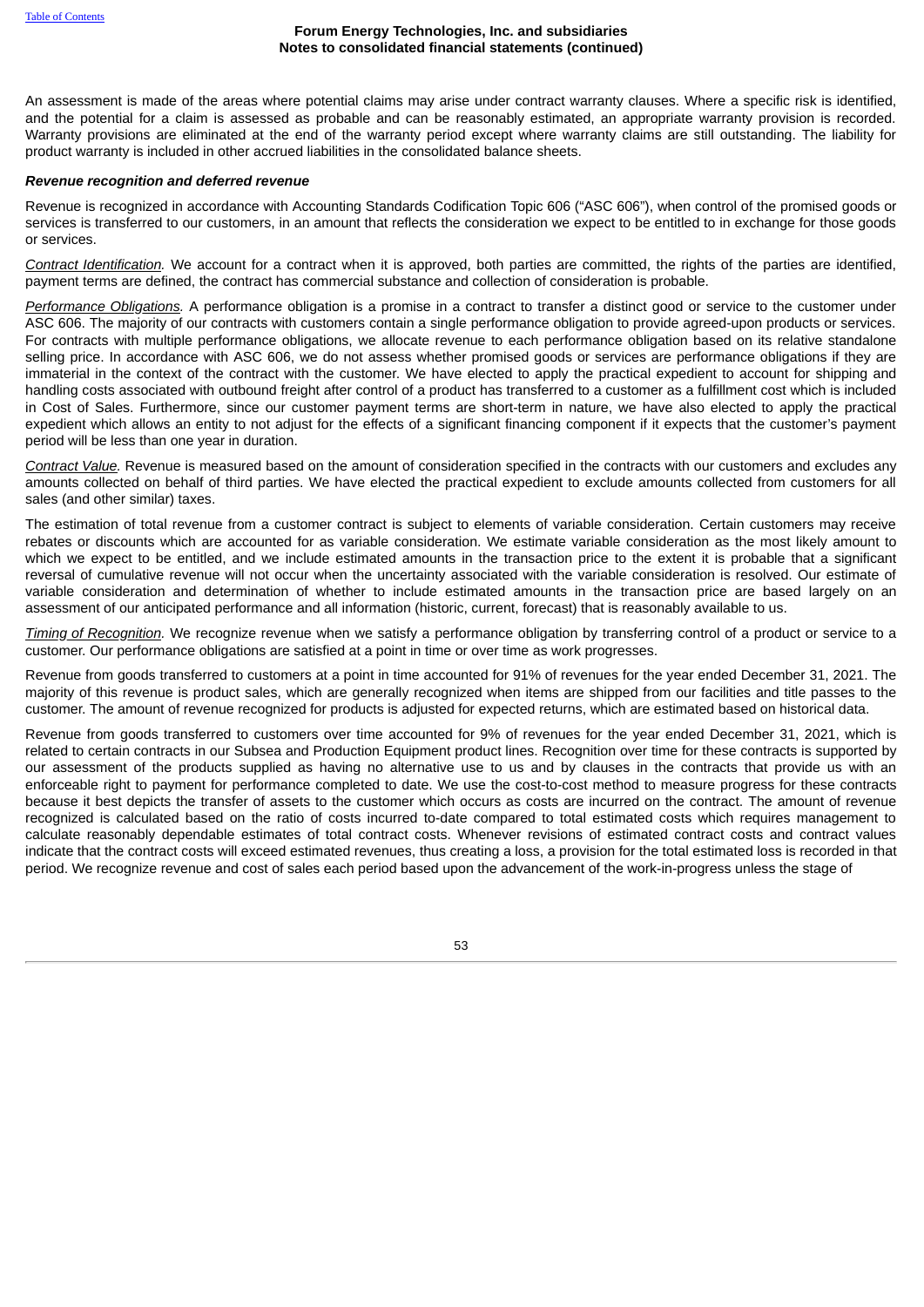completion is insufficient to enable a reasonably certain forecast of profit to be established. In such cases, no profit is recognized during the period.

Accounting estimates during the course of projects may change, primarily related to our remotely operated vehicles ("ROVs") which may take longer to manufacture. The effect of such a change, which can be upward as well as downward, is accounted for in the period of change, and the cumulative income recognized to date is adjusted to reflect the latest estimates. These revisions to estimates are accounted for on a prospective basis.

Contracts are sometimes modified to account for changes in product specifications or requirements. Most of our contract modifications are for goods and services that are not distinct from the existing contract. As such, these modifications are accounted for as if they were part of the existing contract, and therefore, the effect of the modification on the transaction price and our measure of progress for the performance obligation to which it relates is recognized as an adjustment to revenue on a cumulative catch-up basis. No adjustment to any one contract was material to our consolidated financial statements for the years ended December 31, 2021 and 2020.

We sell our products through a number of channels including a direct sales force, marketing representatives, and distributors. We have elected to expense sales commissions when incurred as the amortization period would be less than one year. These costs are recorded within cost of sales.

*Portfolio Approach.* We have elected to apply ASC 606 to a portfolio of contracts with similar characteristics as we reasonably expect that the effects on the financial statements of applying this guidance to the portfolio would not differ materially from applying this guidance to the individual contracts within that portfolio.

*Disaggregated Revenue.* Refer to Note 18 *Business Segments* for disaggregated revenue by product line and geography.

*Contract Balances.* Contract balances are determined on a contract by contract basis. Contract assets represent revenue recognized for goods and services provided to our customers when payment is conditioned on something other than the passage of time. Similarly, when we receive consideration, or such consideration is unconditionally due, from a customer prior to transferring goods or services to the customer under the terms of a sales contract, we record a contract liability. Such contract liabilities typically result from billings in excess of costs incurred and advance payments received on product sales.

### *Concentration of credit risk*

Trade accounts receivable are financial instruments which potentially subject the Company to credit risk. Trade accounts receivable consist of uncollateralized receivables from domestic and international customers. For the years ended December 31, 2021 and 2020, no one customer accounted for 10% or more of the total revenue or 10% or more of the total accounts receivable balance at the end of the respective period.

#### *Stock based compensation*

We measure all stock based compensation awards at fair value on the date they are granted to employees and directors, and recognize compensation cost over the requisite service period for awards with only a service condition, and over a graded vesting period for awards with service and performance or market conditions.

The fair value of stock based compensation awards with market conditions is measured using a Monte Carlo Simulation model and, in accordance with Accounting Standards Codification Topic 718, is not adjusted based on actual achievement of the performance goals. The Black-Scholes option pricing model is used to measure the fair value of options. Forfeitures are accounted for as they occur.

#### *Income taxes*

We follow the liability method of accounting for income taxes. Under this method, deferred income tax assets and liabilities are determined based upon temporary differences between the carrying amounts and tax bases of our assets and liabilities at the balance sheet date, and are measured using enacted tax rates and laws that will be in effect when the differences are expected to reverse. The effect on deferred tax assets and liabilities of a change in the tax rates is recognized in income in the period in which the change occurs. We record a valuation allowance in each reporting period when management believes that it is more likely than not that any deferred tax asset created will not be realized. See Note 11 *Income Taxes* for more information on valuation allowances recognized.

Accounting guidance for income taxes requires that we recognize the financial statement benefit of a tax position only after determining that the relevant tax authority would more likely than not sustain the position following an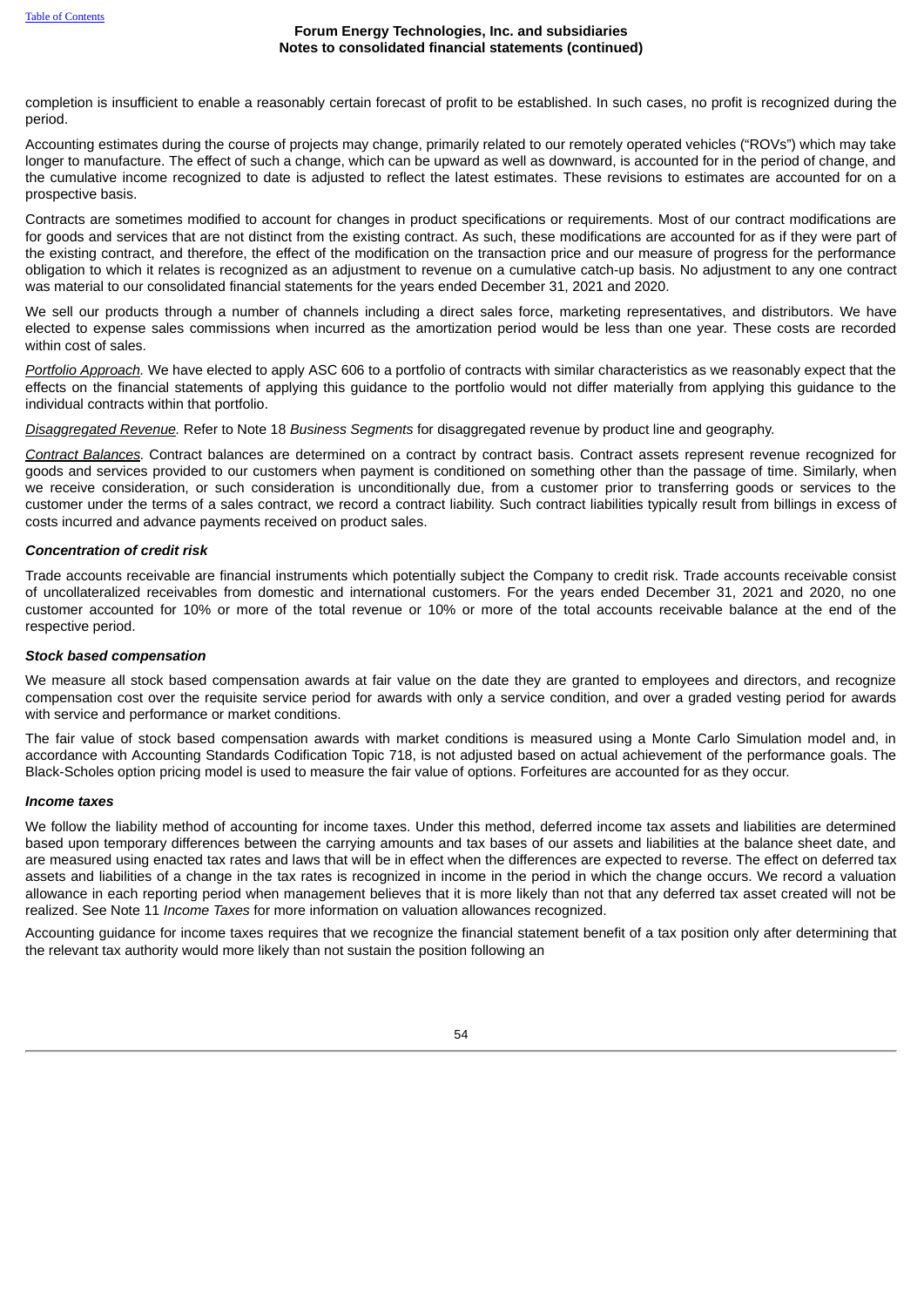audit. If a tax position meets the "more likely than not" recognition criteria, accounting guidance requires the tax position be measured at the largest amount of benefit greater than 50% likely of being realized upon ultimate settlement.

## *Non-U.S. local currency translation*

We have global operations and the majority of our non-U.S. operations have designated the local currency as the functional currency. Realized and unrealized gains and losses resulting from re-measurements of monetary assets and liabilities denominated in a currency other than the local entity's functional currency are included in the consolidated statements of comprehensive loss as incurred.

Financial statements of our foreign operations where the functional currency is not the U.S. dollar are translated into U.S. dollars using the current rate method whereby assets and liabilities are translated at the balance sheet rate and income and expenses are translated at the average exchange rates in effect during the period. The resultant translation adjustments are reported as a component of accumulated other comprehensive loss within stockholders' equity in our consolidated balance sheets.

#### *Fair value*

The carrying amounts for financial instruments classified as current assets and current liabilities approximate fair value, due to the short maturity of such instruments. The book values of other financial instruments, such as our debt related to the Credit Facility, approximates fair value because interest rates charged are similar to other financial instruments with similar terms and maturities and the rates vary in accordance with a market index.

For financial assets and liabilities disclosed at fair value, fair value is determined as the exit price, or the price that would be received to sell an asset or paid to transfer a liability in an orderly transaction between market participants at the measurement date. The established fair value hierarchy divides fair value measurement into three broad levels:

- Level 1 inputs are quoted prices (unadjusted) in active markets for identical assets or liabilities that the reporting entity has the ability to access at the measurement date;
- Level 2 inputs other than quoted prices included within Level 1 that are observable for the asset or liability, either directly or indirectly; and
- Level 3 inputs are unobservable for the asset or liability, which reflect the best judgment of management.

The financial assets and liabilities that are disclosed at fair value for disclosure purposes are categorized in one of the above three levels based on the lowest level input that is significant to the fair value measurement in its entirety. Level 1 provides the most reliable measure of fair value, whereas Level 3 generally requires significant management judgment.

#### *Recent accounting pronouncements*

From time to time, new accounting pronouncements are issued by the Financial Accounting Standards Board ("FASB"), which we adopt as of the specified effective date. Unless otherwise discussed, management believes that the impact of recently issued standards, which are not yet effective, will not have a material impact on our consolidated financial statements upon adoption.

## **Accounting Standards Adopted in 2021**

*Income Tax.* In December 2019, the FASB issued ASU No. 2019-12 Income Taxes (Topic 740) - Disclosure Framework - Simplifying the Accounting for Income Taxes, which simplified the accounting for income taxes by removing certain exceptions to the general principles of Topic 740 and clarifying and amending existing guidance. We adopted this new standard as of January 1, 2021. The adoption of this new standard did not have a material impact on our consolidated financial statements.

#### **Accounting Standards Issued But Not Yet Adopted**

*Convertible Debt.* In August 2020, the FASB issued ASU No. 2020-06 Accounting for Convertible Instruments and Contracts in an Entity's Own Equity. This update reduces the number of accounting models for convertible debt instruments resulting in fewer embedded conversion features being separately recognized from the host contract as compared with current GAAP. Convertible instruments that continue to be subject to separation models are (1) those with embedded conversion features that are not clearly and closely related to the host contract, that meet the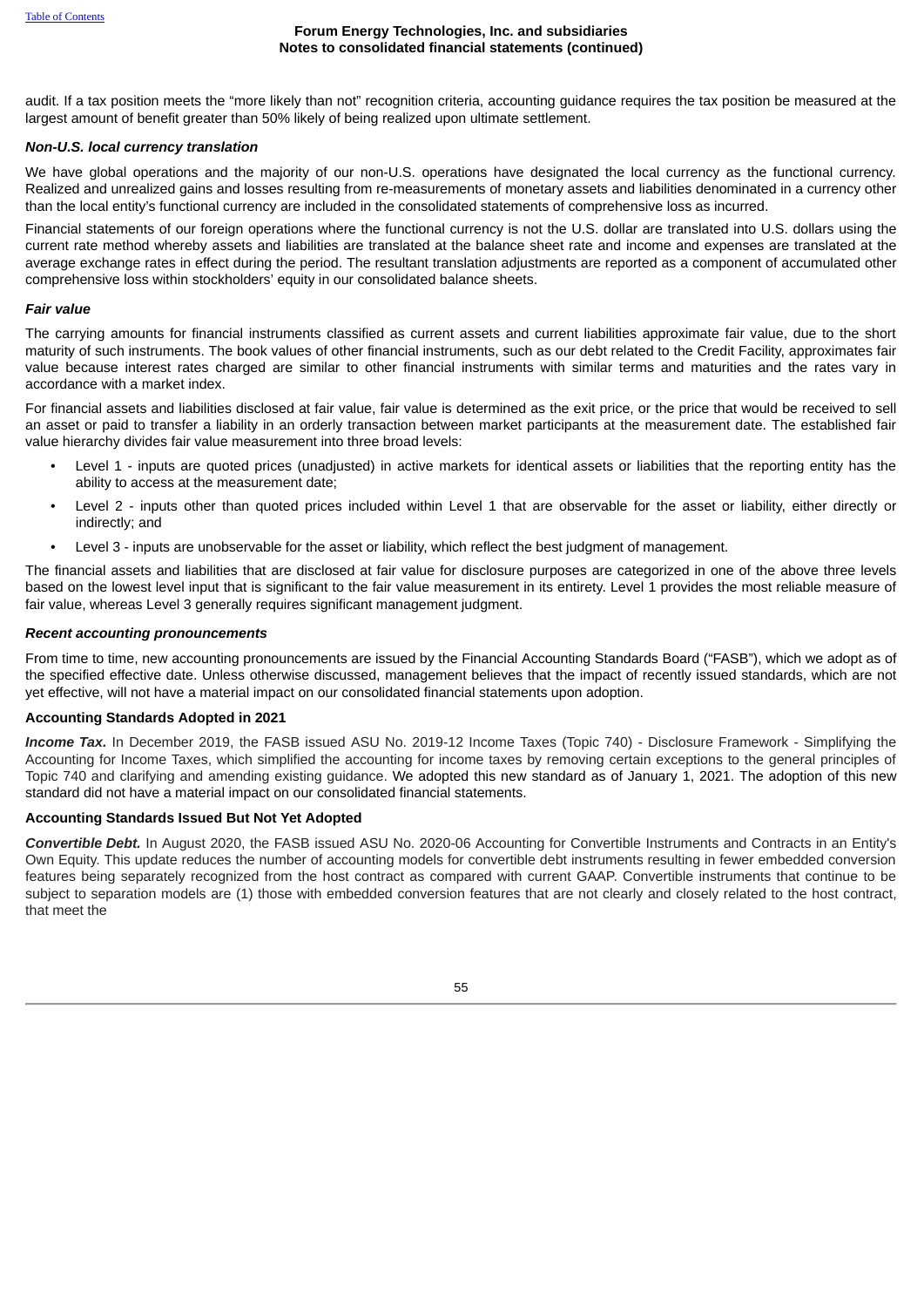definition of a derivative, and that do not qualify for a scope exception from derivative accounting and (2) convertible debt instruments issued with substantial premiums for which the premiums are recorded as paid-in-capital. In addition, this update also makes targeted changes to the disclosures for convertible instruments and earnings-per-share guidance. This guidance may be adopted through either a modified retrospective or fully retrospective method of transition. This guidance will be effective for us in the first quarter of 2022. We currently expect that the adoption of this guidance will not have a material impact on our consolidated financial statements.

# **3. Revenues**

## **Disaggregated Revenue**

Refer to Note 18 *Business Segments* for disaggregated revenue by product line and geography.

### **Contract Balances**

The following table reflects the changes in our contract assets and contract liabilities balances for the year ended December 31, 2021:

|                                                    | December 31,<br>December 31, |     |        |  | <b>Increase</b> |               |      |
|----------------------------------------------------|------------------------------|-----|--------|--|-----------------|---------------|------|
|                                                    | 2021                         |     | 2020   |  |                 | $\frac{0}{0}$ |      |
| Accrued revenue                                    | \$<br>$2,245$ \$             |     | 1,687  |  |                 |               |      |
| Costs and estimated profits in excess of billings  | 8,285                        |     | 8,516  |  |                 |               |      |
| Contract assets                                    | 10,530                       | -S  | 10,203 |  | 327             |               | 3%   |
|                                                    |                              |     |        |  |                 |               |      |
| Deferred revenue                                   | \$<br>$7,276$ \$             |     | 7.863  |  |                 |               |      |
| Billings in excess of costs and profits recognized | 9.705                        |     | 1.817  |  |                 |               |      |
| <b>Contract liabilities</b>                        | 16.981                       | \$. | 9.680  |  | 7.301           |               | 75 % |

During the year ended December 31, 2021, our contract assets increased by \$0.3 million and our contract liabilities increased by \$7.3 million primarily due to the timing of billings on large projects in our Subsea Technologies product line.

During the year ended December 31, 2021, we recognized revenue of \$8.2 million that was included in the contract liability balance at the beginning of the period.

Substantially all of our contracts are less than one year in duration. As such, we have elected to apply the practical expedient which allows an entity to exclude disclosures about its remaining performance obligations if the performance obligation is part of a contract that has an original expected duration of one year or less.

# **4. Acquisitions & Dispositions**

### *2021 Acquisition of Hawker Equipment Solutions*

On December 20, 2021, we acquired certain assets of Hawker Equipment Solutions, LLC ("Hawker") for total cash consideration of \$5.1 million, of which, \$3.4 million was paid in the fourth quarter of 2021 with the balance expected to be paid over the next five years. Hawker is a manufacturer of hydraulic pickup and laydown units. This acquisition is included in the Drilling product line within the Drilling and Downhole segment. The fair values of the assets acquired and liabilities assumed, as well as the pro forma results of operations for this acquisition, have not been presented because they are not material to the consolidated financial statements.

### *2020 Disposition of ABZ and Quadrant Valves*

On December 31, 2020, we sold certain assets of our ABZ and Quadrant valve brands for cash consideration of \$104.6 million. This transaction was accounted for as a disposition of a business. We recognized a gain on disposition of \$88.4 million based on the difference in cash received less \$15.0 million of net book value of assets sold and a \$1.2 million working capital settlement liability which was paid in 2021. Pro forma results of operations for this disposition have not been presented because the effects were not material to the consolidated financial statements.

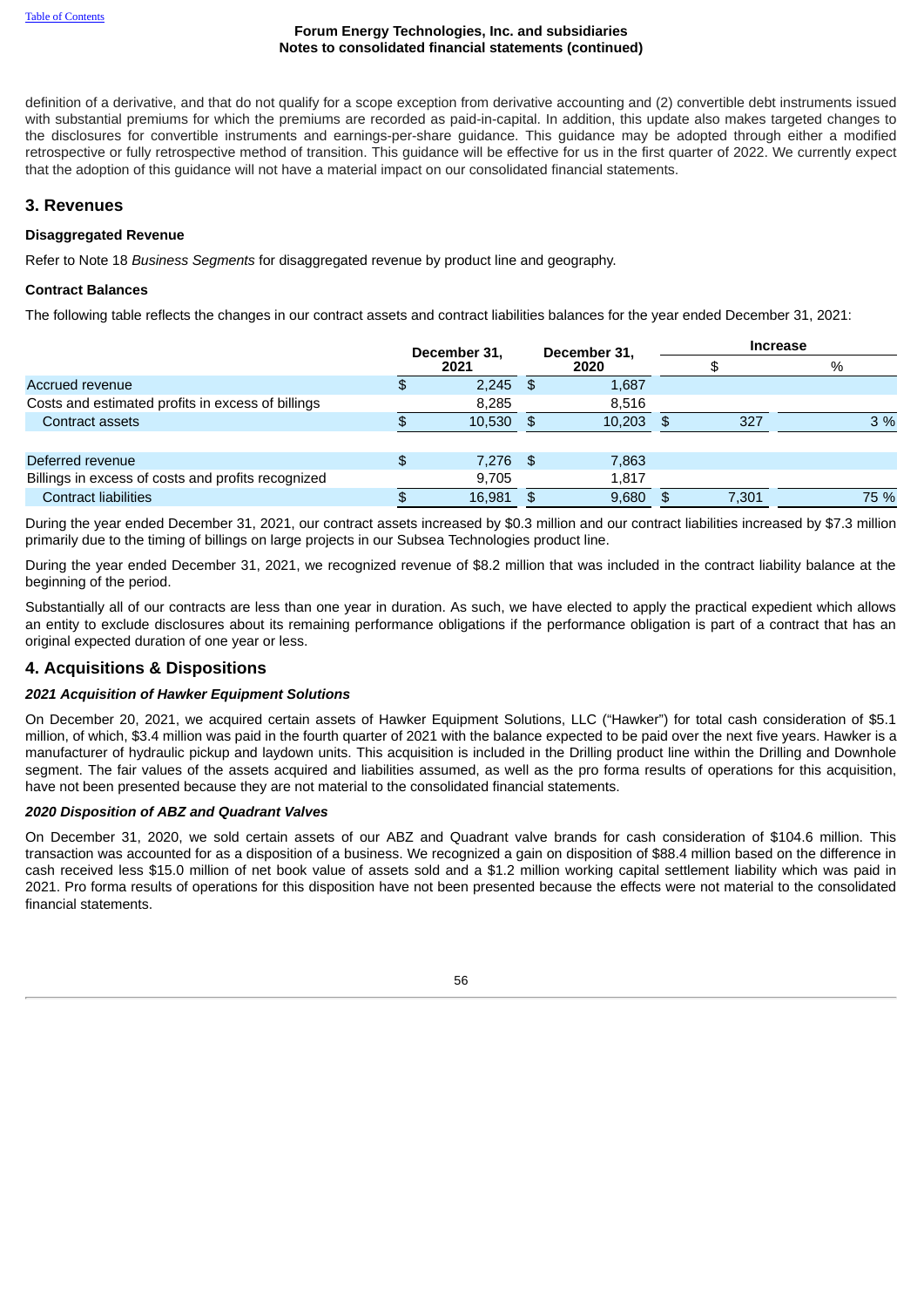# **5. Inventories**

The Company's significant components of inventory at December 31, 2021 and 2020 were as follows (in thousands):

|                         | December 31,<br>2021 |      |            |  |
|-------------------------|----------------------|------|------------|--|
| Raw materials and parts | \$<br>97,053         | - SS | 151,531    |  |
| Work in process         | 24.618               |      | 15,946     |  |
| Finished goods          | 182.954              |      | 229,212    |  |
| Gross inventories       | 304,625              |      | 396,689    |  |
| Inventory reserve       | (62, 885)            |      | (144, 942) |  |
| Inventories             | \$<br>241.740        | \$   | 251.747    |  |
|                         |                      |      |            |  |

The change in the amounts of the inventory reserve during the two year period ended December 31, 2021 is as follows (in thousands):

| Period ended      | Balance at beginning<br>of period | <b>Charged to</b><br>expense | Deductions or other |  | <b>Balance at end of</b><br>period |
|-------------------|-----------------------------------|------------------------------|---------------------|--|------------------------------------|
| December 31, 2020 | 66.075                            | 100.794                      | (21.927)            |  | 144.942                            |
| December 31, 2021 | 144.942                           | 8.096                        | (90, 153)           |  | 62,885                             |

The \$100.8 million charged to expense during the year ended December 31, 2020 includes significant write downs of inventory related to the Company's decision to discontinue certain products and other changes to sourcing and manufacturing strategies.

# **6. Property and Equipment**

Property and equipment consists of the following (in thousands):

|                                      | <b>Estimated useful</b><br>lives |    | December 31, |    |            |
|--------------------------------------|----------------------------------|----|--------------|----|------------|
|                                      |                                  |    | 2021         |    | 2020       |
| Land                                 |                                  | \$ | $7,502$ \$   |    | 8,476      |
| Buildings and leasehold improvements | $5 - 30$                         |    | 85,810       |    | 93,645     |
| Computer equipment                   | $3 - 5$                          |    | 43.853       |    | 44.607     |
| Machinery & equipment                | $5 - 10$                         |    | 124.254      |    | 148,019    |
| <b>Furniture &amp; fixtures</b>      | $3 - 10$                         |    | 5,961        |    | 6,275      |
| Vehicles                             | $3-5$                            |    | 2.944        |    | 3,835      |
| Right of use assets - finance leases | $2 - 6$                          |    | 3,530        |    | 3,823      |
| Rental equipment                     | $3-10$                           |    | 2,112        |    | 3,830      |
| Construction in progress             |                                  |    | 1,960        |    | 968        |
|                                      |                                  |    | 277.926      |    | 313,478    |
| Less: accumulated depreciation       |                                  |    | (183, 921)   |    | (199, 810) |
| Total property and equipment, net    |                                  | \$ | 94.005       | \$ | 113,668    |

Depreciation expense was \$17.1 million and \$24.5 million for the years ended December 31, 2021 and 2020, respectively.

For the year ended December 31, 2021, we did not recognize any property and equipment impairment charges. For the year ended December 31, 2020, we recognized property and equipment impairment charges totaling \$15.1 million, which are included in "Impairments of intangible assets, property and equipment" in the consolidated statements of comprehensive loss. See Note 8 *Impairments of Long-Lived Assets* for further information related to these charges.

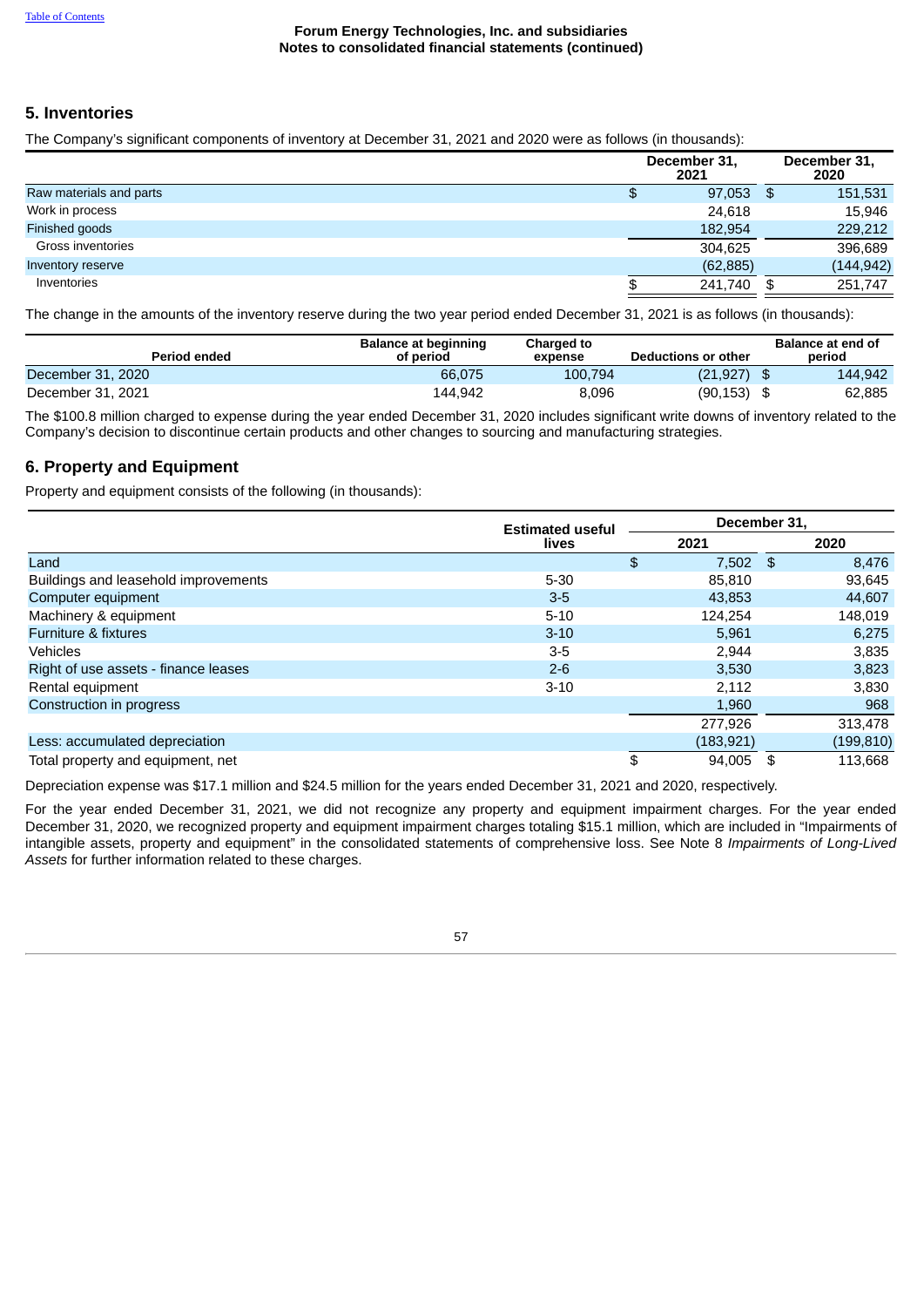# **7. Intangible Assets**

At December 31, 2021 and 2020, intangible assets consisted of the following, respectively (in thousands):

|                                | December 31, 2021               |     |                             |     |                        |                                   |  |  |  |
|--------------------------------|---------------------------------|-----|-----------------------------|-----|------------------------|-----------------------------------|--|--|--|
|                                | <b>Gross carrying</b><br>amount |     | Accumulated<br>amortization |     | <b>Net intangibles</b> | Amortization<br>period (in years) |  |  |  |
| Customer relationships         | \$<br>269,589                   | -\$ | (133, 451)                  | -\$ | 136,138                | $10 - 15$                         |  |  |  |
| Patents and technology         | 89.449                          |     | (29, 785)                   |     | 59.664                 | $5 - 19$                          |  |  |  |
| Non-compete agreements         | 191                             |     | (173)                       |     | 18                     | $2 - 6$                           |  |  |  |
| Trade names                    | 43.125                          |     | (25, 187)                   |     | 17,938                 | 7 - 19                            |  |  |  |
| <b>Trademark</b>               | 5,089                           |     | (1, 442)                    |     | 3,647                  | 15                                |  |  |  |
| <b>Intangible Assets Total</b> | 407,443                         | \$  | (190, 038)                  | \$  | 217,405                |                                   |  |  |  |

|                         | December 31, 2020               |    |                                    |     |                        |                                   |  |  |
|-------------------------|---------------------------------|----|------------------------------------|-----|------------------------|-----------------------------------|--|--|
|                         | <b>Gross carrying</b><br>amount |    | <b>Accumulated</b><br>amortization |     | <b>Net intangibles</b> | Amortization<br>period (in years) |  |  |
| Customer relationships  | \$<br>272,470                   | \$ | $(121, 294)$ \$                    |     | 151,176                | $10 - 15$                         |  |  |
| Patents and technology  | 89.626                          |    | (24, 440)                          |     | 65,186                 | $5 - 19$                          |  |  |
| Non-compete agreements  | 190                             |    | (137)                              |     | 53                     | $2 - 6$                           |  |  |
| Trade names             | 42.984                          |    | (22,941)                           |     | 20.043                 | 7 - 19                            |  |  |
| <b>Trademark</b>        | 5,089                           |    | (1,103)                            |     | 3,986                  | 15                                |  |  |
| Intangible Assets Total | \$<br>410.359                   |    | (169,915)                          | -\$ | 240.444                |                                   |  |  |

Intangible assets with definite lives are tested for impairment whenever events or changes in circumstances indicate that their carrying amount may not be recoverable. For the year ended December 31, 2021, we did not recognize any intangible asset impairment charges. For the year ended December 31, 2020, we recognized intangible asset impairment charges totaling \$5.3 million, which are included in "Impairments of intangible assets, property and equipment" in the consolidated statements of comprehensive loss. See Note 8 *Impairments of Long-Lived Assets* for further information related to these charges.

Amortization expense was \$25.1 million and \$26.5 million for the years ended December 31, 2021 and 2020, respectively. The estimated future amortization expense for the next five years is as follows (in thousands):

| Year ending December 31, | <b>Amount</b> |
|--------------------------|---------------|
| 2022                     | \$<br>25,161  |
| 2023                     | 24,200        |
| 2024                     | 22,881        |
| 2025                     | 21,694        |
| 2026                     | 20,837        |

# **8. Impairments of Long-Lived Assets**

During the year ended December 31, 2020, the COVID-19 pandemic and associated preventative actions taken around the world to mitigate its spread caused oil demand to deteriorate and economic activity to decrease. As a result, oil prices declined significantly during the period and created an extremely challenging market for all sub-sectors of the oil and natural gas industry. In addition, responses to the spread of COVID-19, including significant government restrictions on movement, led to sharp declines in global economic activity.

As a result, we determined that certain long-lived assets were impaired as their carrying values exceeded their fair values. The amount of the impairment charges were measured as the difference between the carrying value and the estimated fair value of the assets. The fair value was determined either through analysis of discounted future cash flows or, for certain real estate, based on a third party's sales price estimate (classified within level 3 of the fair value hierarchy).

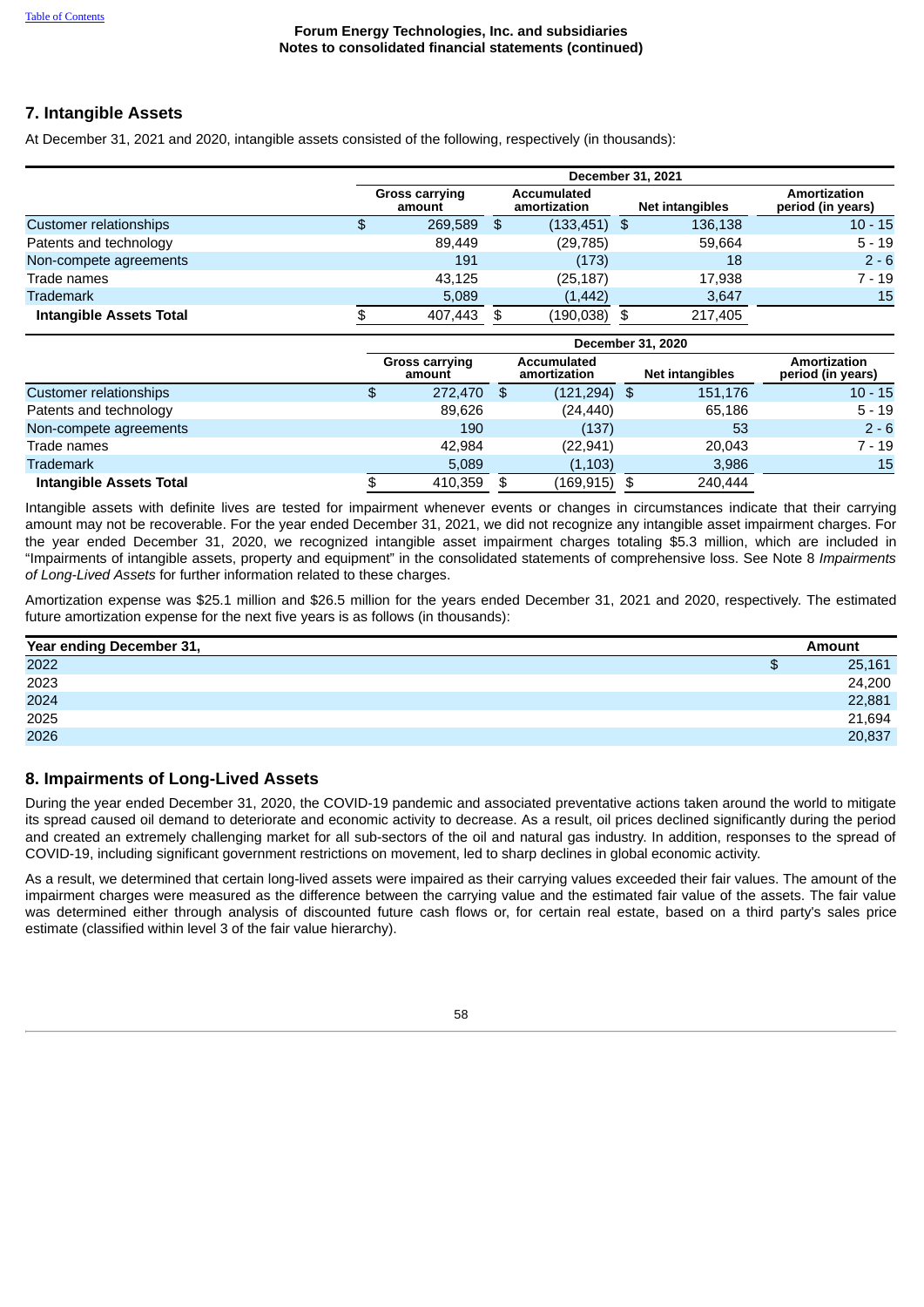Following is a summary of impairment charges recognized in our segments during the year ended December 31, 2020 (in thousands):

| Impairments of:                         | <b>Drilling &amp; Downhole</b> | Completions | Production | Corporate | Total Impairments |
|-----------------------------------------|--------------------------------|-------------|------------|-----------|-------------------|
| Property and equipment <sup>(1)</sup>   | 1,069                          | 9.608       | 4.460      |           | 15,137            |
| Intangible assets $(1)$                 | 5,257                          |             |            |           | 5.257             |
| Operating lease right of use assets (2) | 5.366                          | 6.140       | 2.366      | 1.498     | 15.370            |
| <b>Total impairments</b>                | 11.692                         | 15.748      | 6.826      | 4.498     | 35.764            |

These charges are included in *Impairments of intangible assets, property and equipment* in the condensed consolidated statements of (1) comprehensive loss.

\$10.8 million of these charges are included in *Cost of sales,* while \$4.5 million are included in *Selling, general and administrative expenses* (2) in the condensed consolidated statements of comprehensive loss.

## **9. Debt**

Notes payable and lines of credit as of December 31, 2021 and 2020 consisted of the following (in thousands):

|                           | December 31,<br>2021 | December 31,<br>2020 |
|---------------------------|----------------------|----------------------|
| 2025 Notes                | 256,970              | 316,863              |
| Unamortized debt discount | (20, 035)            | (30, 248)            |
| Debt issuance cost        | (4,918)              | (7, 318)             |
| <b>Credit Facility</b>    |                      | 13,126               |
| Other debt                | 1,213                | 2,272                |
| Total debt                | 233,230              | 294,695              |
| Less: current maturities  | (860)                | (1, 322)             |
| Long-term debt            | 232,370              | 293,373<br>S         |

## *2025 Notes*

In August 2020, we exchanged \$315.5 million principal amount of our previous 6.25% unsecured notes due 2021 ("2021 Notes") for new 9.00% convertible secured notes due August 2025 (the "2025 Notes"). This transaction was accounted for as an extinguishment of the 2021 Notes with the new 2025 Notes recorded at fair value on the transaction date. We estimated the fair value of the 2025 Notes to be \$282.6 million at the issuance date, resulting in a \$32.9 million discount ("Debt Discount") at issuance. As a result, we recognized a \$28.7 million gain on extinguishment of debt that reflects the difference in the \$314.8 million net carrying value of the 2021 Notes exchanged, including debt issuance costs and unamortized debt premium, less the \$282.6 million estimated fair value of 2025 Notes and a \$3.5 million early participation fee paid to bondholders that participated in the exchange. The Debt Discount is being amortized as non-cash interest expense over the term of the 2025 Notes using the effective interest method.

The 2025 Notes pay interest at the rate of 9.00%, of which 6.25% is payable in cash and 2.75% is payable in cash or additional notes, at the Company's option. The 2025 Notes are secured by a first lien on substantially all of the Company's assets, except for Credit Facility priority collateral, which secures the 2025 Notes on a second lien basis. As of December 31, 2021, approximately \$116.0 million principal amount of the 2025 Notes is mandatorily convertible into shares of our common stock at a conversion rate of 37.0370 shares per \$1,000 principal amount of 2025 Notes converted, equivalent to a conversion price of \$27.00 per share, subject, however, to the condition that the average of the daily trading prices for the common stock over the preceding 20-trading day period is at least \$30.00 per share. Holders of the 2025 Notes also have optional conversion rights in the event that the Company elects to redeem the 2025 Notes in cash and at the final maturity of the new notes. Any interest that the Company elects to pay in additional notes is also subject to the mandatory and optional conversion rights.

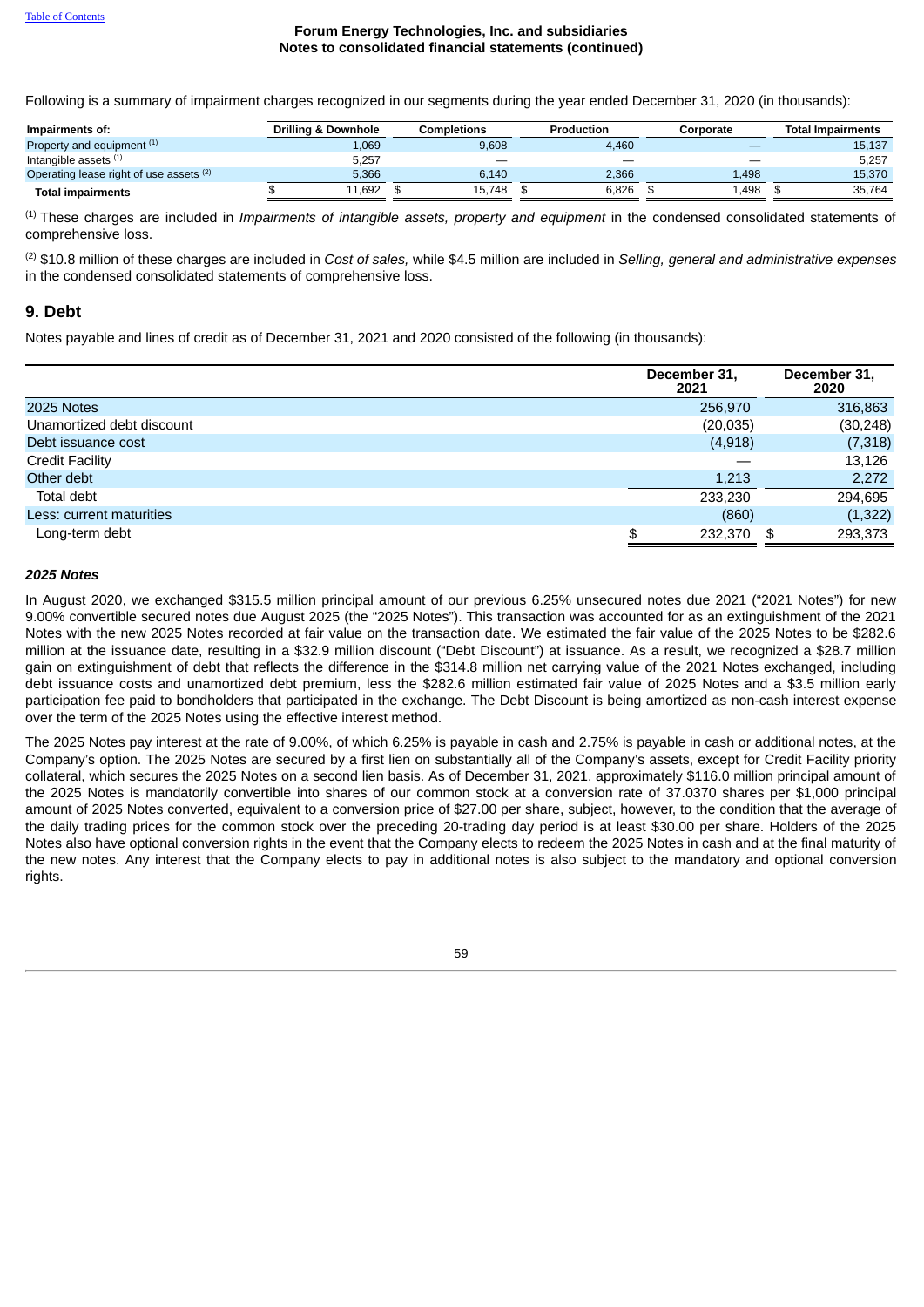During the year ended December 31, 2021, we repurchased an aggregate \$59.9 million of principal amount of our 2025 Notes for \$58.6 million. The net carrying value of the extinguished debt, including unamortized debt discount and debt issuance costs, was \$53.3 million, resulting in a \$5.3 million loss on extinguishment of debt.

## *Credit Facility*

In September 2021, we amended our senior secured revolving credit facility ("Credit Facility") to, among other things, extend the maturity date to September 2026, reduce the aggregate amount of the commitment under the Credit Facility, and change the interest rate applicable to outstanding loans. Following such amendment, our Credit Facility provides revolving credit commitments of \$179.0 million (with a sublimit of up to \$45.0 million available for the issuance of letters of credit for the account of the Company and certain of its domestic subsidiaries) (the "U.S. Line"), of which up to \$20.0 million is available to certain of our Canadian subsidiaries for loans in U.S. or Canadian dollars (with a sublimit of up to \$3.0 million available for the issuance of letters of credit for the account of our Canadian subsidiaries) (the "Canadian Line").

Availability under the Credit Facility is subject to a borrowing base calculated by reference to eligible accounts receivable in the U.S., Canada and certain other jurisdictions (subject to a cap) and eligible inventory in the U.S. and Canada. Such eligible accounts receivable and eligible inventory serve as priority collateral for the Credit Facility, which is also secured on a second lien basis by substantially all of the Company's other assets. The amount of eligible inventory included in the borrowing base is restricted to the lesser of \$127.5 million (subject to a quarterly reduction of \$0.5 million) and 80.0% of the total borrowing base. Our borrowing capacity under the Credit Facility could be reduced or eliminated, depending on future fluctuations in our receivables and inventory. As of December 31, 2021, our total borrowing base was \$146.1 million, of which no amounts were drawn and \$18.7 million was used for security of outstanding letters of credit, resulting in remaining availability of \$127.4 million.

Borrowings under the U.S. line bear interest at a rate equal to, at our option, either (a) the LIBOR rate, subject to a floor of 0.00%, plus a margin of 2.25% to 2.75%, or (b) a base rate plus a margin of 1.25% to 1.75%, in each case based upon the Company's quarterly total net leverage ratio. The U.S. line base rate is determined by reference to the greatest of (i) the federal funds rate plus 0.50% per annum, (ii) the one-month adjusted LIBOR plus 1.00% per annum, and (iii) the rate of interest announced, from time to time, by Wells Fargo at its principal office in San Francisco as its prime rate, subject to a floor of 0.00%.

Borrowings under the Canadian Line bear interest at a rate equal to, at Forum Canada's option, either (a) the CDOR rate, subject to a floor of 0.00%, plus a margin of 2.25% to 2.75%, or (b) a base rate plus a margin of 1.25% to 1.75%, in each case based upon the Company's quarterly net leverage ratio. The Canadian line base rate is determined by reference to the greater of (i) the one-month CDOR rate plus 1.00% and (ii) the prime rate for Canadian dollar commercial loans made in Canada as reported by Thomson Reuters, subject to a floor of 0.00%.

The Credit Facility also provides for a commitment fee in the amount of (a) 0.375% on the unused portion of commitments if average usage of the Credit Facility is greater than 50% and (b) 0.500% on the unused portion of commitments if average usage of the Credit Facility is less than or equal to 50%.

If excess availability under the Credit Facility falls below the greater of 12.5% of the borrowing base and \$22.4 million, we will be required to maintain a fixed charge coverage ratio of at least 1.00:1.00 as of the end of each fiscal quarter until excess availability under the Credit Facility exceeds such thresholds for at least 60 consecutive days. Furthermore, the Credit Facility includes an obligation to prepay outstanding loans with cash on hand in excess of certain thresholds and includes a cross-default to the 2025 Notes.

## *Other Debt*

Other debt consists of various finance leases of equipment.

### *Deferred loan costs*

We have incurred loan costs that have been deferred and are amortized to interest expense over the term of the 2025 Notes and the Credit Facility. In the first quarter of 2020, we wrote-off \$2.0 million of deferred loan costs for the termination of previous discussions related to a potential exchange offer for our 2021 Notes. In connection with the September 2021 Credit Facility amendment, we deferred approximately \$1.6 million of loan costs that will be amortized over the facility's remaining life.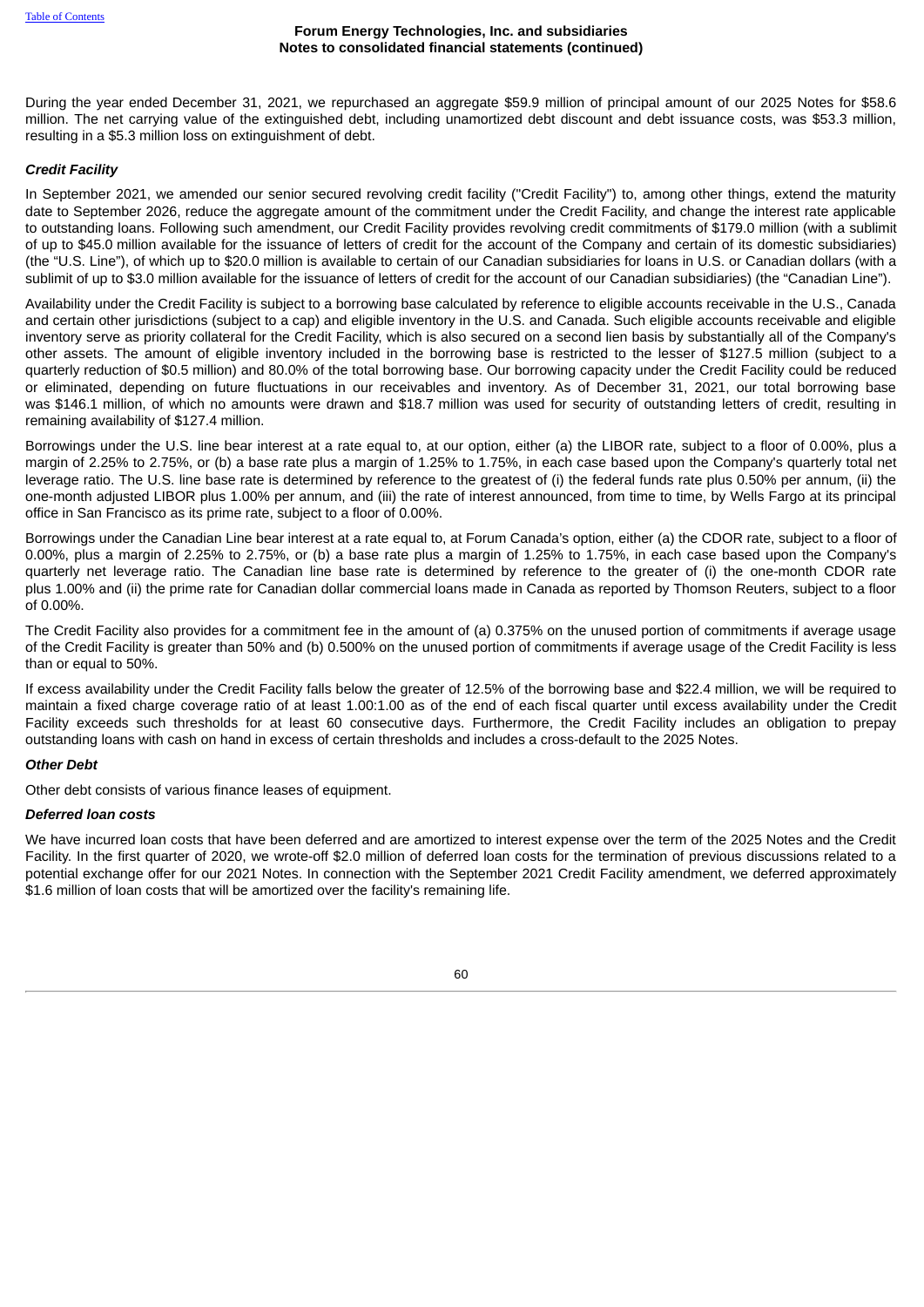Future principal payments under long-term debt for each of the years ending December 31 are as follows (in thousands):

| 2022                                           | \$  | 860       |
|------------------------------------------------|-----|-----------|
| 2023                                           |     | 317       |
| 2024                                           |     | 97        |
| 2025                                           |     | 256,975   |
| 2026                                           |     |           |
| Thereafter                                     |     |           |
| Total future payment                           | \$  | 258,249   |
| Add: Unamortized debt discount                 |     | (20, 035) |
| Less: Debt issuance cost                       |     | (4,918)   |
| Less: present value discount on finance leases | \$. | (66)      |
| Total debt                                     |     | 233,230   |
|                                                |     |           |

# **10. Leases**

Our lease portfolio primarily consists of operating leases for certain manufacturing facilities, warehouses, service facilities, office spaces, equipment and vehicles. The following table summarizes the supplemental balance sheet information related to leases as of December 31, 2021 and 2020 (in thousands):

|                         |                                                            | As of             |             |                          |        |  |  |
|-------------------------|------------------------------------------------------------|-------------------|-------------|--------------------------|--------|--|--|
|                         | <b>Classification</b>                                      | December 31, 2021 |             | <b>December 31, 2020</b> |        |  |  |
| <b>Assets</b>           |                                                            |                   |             |                          |        |  |  |
| Operating lease assets  | Operating lease assets                                     | \$                | $25,431$ \$ |                          | 31,520 |  |  |
| Finance lease assets    | Property and equipment, net of accumulated<br>depreciation |                   | 1,727       |                          | 2,464  |  |  |
| Total lease assets      |                                                            | \$                | 27,158      | -\$                      | 33,984 |  |  |
| <b>Liabilities</b>      |                                                            |                   |             |                          |        |  |  |
| Current                 |                                                            |                   |             |                          |        |  |  |
| Operating               | <b>Accrued liabilities</b>                                 | \$                | 10,956 \$   |                          | 11,974 |  |  |
| Finance                 | Current portion of long-term debt                          |                   | 860         |                          | 1,322  |  |  |
| Noncurrent              |                                                            |                   |             |                          |        |  |  |
| Operating               | Operating lease liabilities                                | \$                | 34,745      |                          | 44,536 |  |  |
| Finance                 | Long-term debt, net of current portion                     |                   | 353         | \$                       | 950    |  |  |
| Total lease liabilities |                                                            | \$                | 46,914      | \$                       | 58,782 |  |  |
|                         |                                                            |                   |             |                          |        |  |  |

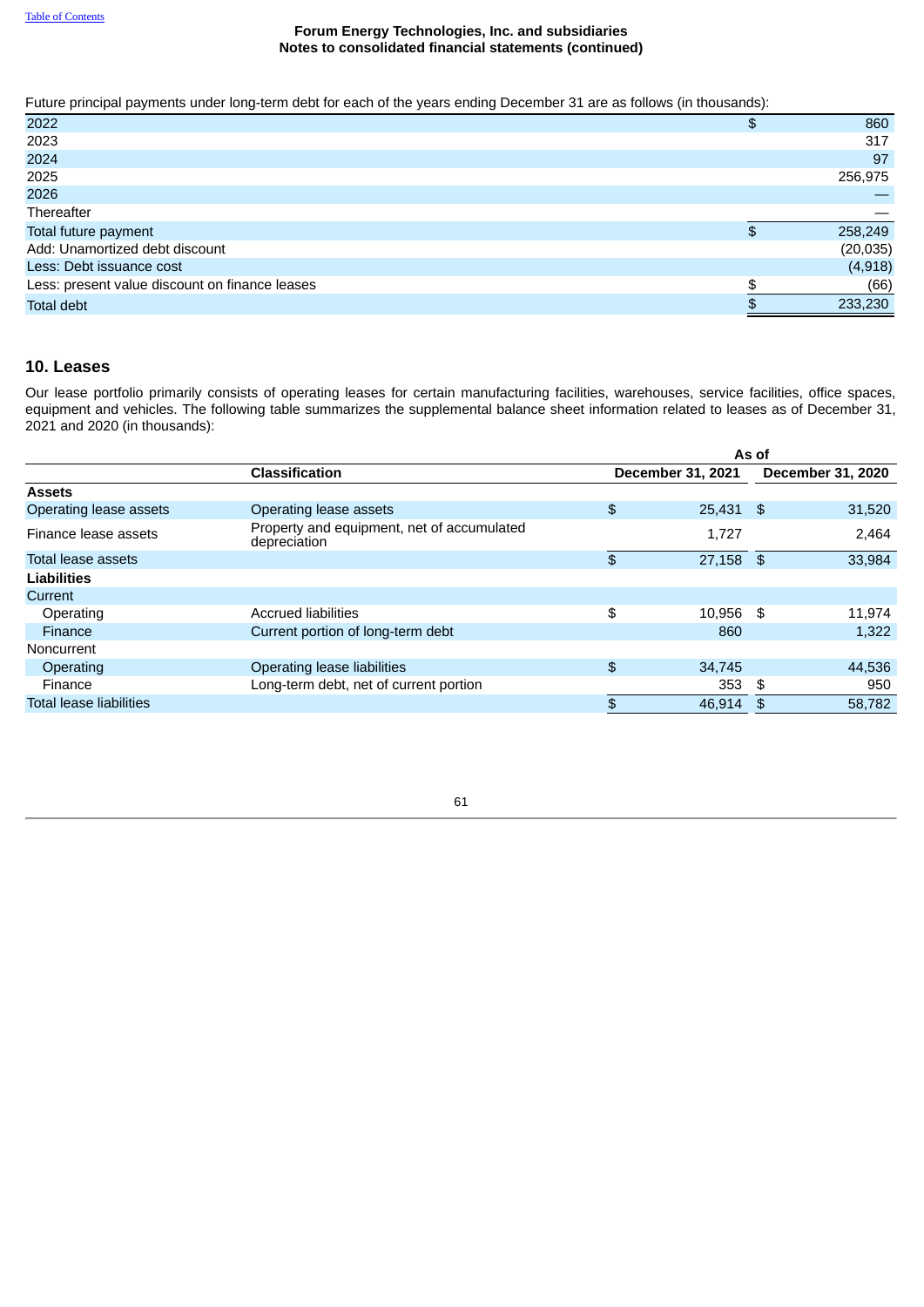The following table summarizes the components of lease expenses for the twelve months ended December 31, 2021 (in thousands):

|                               |                                                                   | <b>Twelve Months Ended</b><br>December 31, |      |         |
|-------------------------------|-------------------------------------------------------------------|--------------------------------------------|------|---------|
| <b>Lease Cost</b>             | <b>Classification</b>                                             | 2021                                       |      | 2020    |
| Operating lease cost          | Cost of sales and Selling, general and<br>administrative expenses | \$<br>$11,123$ \$                          |      | 8,439   |
| Finance lease cost            |                                                                   |                                            |      |         |
| Amortization of leased assets | Selling, general and administrative expenses                      | 1,061                                      |      | 932     |
| Interest on lease liabilities | Interest expense                                                  | 110                                        |      | 155     |
| Sublease income               | Cost of sales and Selling, general and<br>administrative expenses | (2, 184)                                   |      | (2,001) |
| Net lease cost                |                                                                   | 10,110                                     | - \$ | 7,525   |
|                               |                                                                   |                                            |      |         |

The maturities of lease liabilities as of December 31, 2021 are as follows (in thousands):

|                                    |                       | <b>Operating</b><br>Leases |     | <b>Finance</b><br>Leases | <b>Total</b> |
|------------------------------------|-----------------------|----------------------------|-----|--------------------------|--------------|
| 2022                               | \$                    | 13,199                     | -\$ | 860                      | \$<br>14,059 |
| 2023                               |                       | 8,631                      |     | 316                      | 8,947        |
| 2024                               |                       | 7,053                      |     | 97                       | 7,150        |
| 2025                               |                       | 6,105                      |     | 6                        | 6,111        |
| 2026                               |                       | 5,053                      |     |                          | 5,053        |
| Thereafter                         |                       | 15,862                     |     |                          | 15,862       |
| Total lease payments               |                       | 55,903                     |     | 1,279                    | 57,182       |
| Less: present value discount       |                       | (10, 202)                  |     | (66)                     | (10, 268)    |
| Present value of lease liabilities | $\boldsymbol{\theta}$ | 45,701                     | \$  | 1,213                    | \$<br>46,914 |

The following table summarizes the weighted-average remaining lease term and weighted average discount rates related to leases as of December 31, 2021:

| <b>Lease Term and Discount Rate</b>           | December 31, 2021 |           |
|-----------------------------------------------|-------------------|-----------|
| Weighted-average remaining lease term (years) |                   |           |
| Operating leases                              | 6.4 years         | 6.6 years |
| <b>Financing leases</b>                       | 1.5 years         | 1.8 years |
| Weighted-average discount rate                |                   |           |
| <b>Operating leases</b>                       | 6.58%             | 6.58%     |
| Financing leases                              | 6.58%             | 6.58 %    |

The following table summarizes the supplemental cash flow information related to leases as of December 31, 2021:

|                                                                         |      | <b>Twelve Months Ended</b><br>December 31, |  |        |  |  |
|-------------------------------------------------------------------------|------|--------------------------------------------|--|--------|--|--|
|                                                                         | 2021 |                                            |  | 2020   |  |  |
| Cash paid for amounts included in the measurement of lease liabilities: |      |                                            |  |        |  |  |
| Operating cash flows from operating leases                              | \$   | $13,053$ \$                                |  | 11,038 |  |  |
| Operating cash flows from finance leases                                |      | 92                                         |  | 80     |  |  |
| Financing cash flows from finance leases                                | \$   | $1.517$ \$                                 |  | 1,179  |  |  |
|                                                                         |      |                                            |  |        |  |  |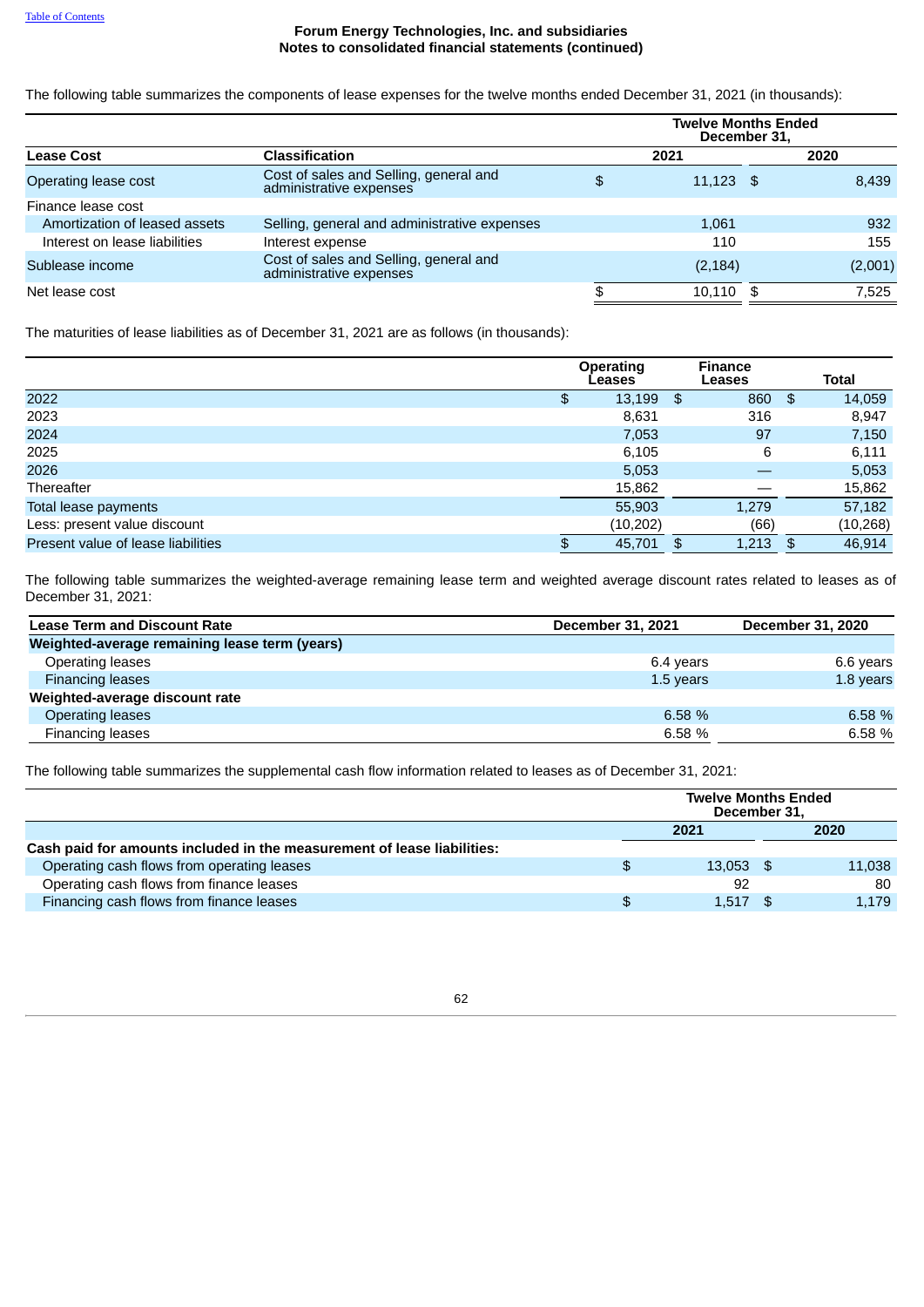# **11. Income Taxes**

The components of loss before income taxes for the years ended December 31, 2021 and 2020 are as follows (in thousands):

|                          |    | 2021      | 2020 |            |  |
|--------------------------|----|-----------|------|------------|--|
| <b>U.S.</b>              | w  | (98, 445) | \$   | (106, 785) |  |
| Non-U.S.                 |    | 16.436    |      | (2,985)    |  |
| Loss before income taxes | ٠D | (82,009)  | \$   | (109,770)  |  |

The components of income tax expense (benefit) for the years ended December 31, 2021 and 2020 are as follows (in thousands):

|                              | 2021             | 2020      |
|------------------------------|------------------|-----------|
| <b>Current</b>               |                  |           |
| U.S. federal and state       | \$<br>$1,235$ \$ | (17, 219) |
| Non-U.S.                     | (3, 384)         | 4,487     |
| Total current                | (2, 149)         | (12, 732) |
| <b>Deferred</b>              |                  |           |
| U.S. federal and state       | (169)            | 723       |
| Non-U.S.                     | 2,960            | (872)     |
| Total deferred               | 2,791            | (149)     |
| Income tax expense (benefit) | 642              | (12, 881) |
|                              |                  |           |

The reconciliation between the actual provision for income taxes and that computed by applying the U.S. statutory rate to loss before income taxes are outlined below (in thousands):

|                                            |     | 2021      |               | 2020      |            |
|--------------------------------------------|-----|-----------|---------------|-----------|------------|
| Income tax benefit at the statutory rate   | \$  | (17, 222) | $(21.0)\%$ \$ | (23,052)  | $(21.0)\%$ |
| State taxes, net of federal tax benefit    |     | 22        | $-$ %         | (4, 190)  | $(3.8)\%$  |
| Non-U.S. operations                        |     | (7,594)   | $(9.3)\%$     | 625       | 0.6%       |
| Domestic incentives                        |     | (264)     | (0.3)%        | (264)     | (0.2)%     |
| Prior year federal, non-U.S. and state tax |     | (7, 183)  | (8.8)%        | (1,827)   | (1.7)%     |
| Nondeductible expenses                     |     | 1.624     | 2.0%          | 2.053     | $1.9\%$    |
| U.S. CARES Act                             |     | 113       | $0.1\%$       | (15,981)  | $(14.6)\%$ |
| Valuation allowance                        |     | 31.079    | 37.9 %        | 25,349    | 23.1 %     |
| Other                                      |     | 67        | 0.2%          | 4,406     | 4.0 %      |
| Income tax benefit                         | \$. | 642       | $0.8\%$ \$    | (12, 881) | $(11.7)\%$ |

Our effective tax rate was 0.8% and (11.7)% for the years ended December 31, 2021 and 2020, respectively.

For the year ended December 31, 2020, we recognized a \$16.0 million benefit related to a carryback claim for U.S. federal tax losses based on provisions in the U.S. Coronavirus Aid, Relief, and Economic Security Act ("CARES Act") which was signed into law on March 27, 2020. The CARES Act provided relief to corporate taxpayers by permitting a five-year carryback of 2018-2020 NOLs, increased the 30% limitation on interest expense deductibility to 50% of adjusted taxable income for 2019 and 2020, and accelerated refunds for minimum tax credit carryforwards, among other provisions. The tax effects of changes in tax laws are recognized in the period in which the law is enacted.

The tax benefit for the year ended December 31, 2021 and 2020 includes an increase in our valuation allowance of \$31.1 million and \$25.3 million, respectively, consisting of a full valuation allowance against our deferred tax assets in the U.S., U.K., Germany, Singapore, China and Saudi Arabia as further described below under the primary components of deferred taxes.

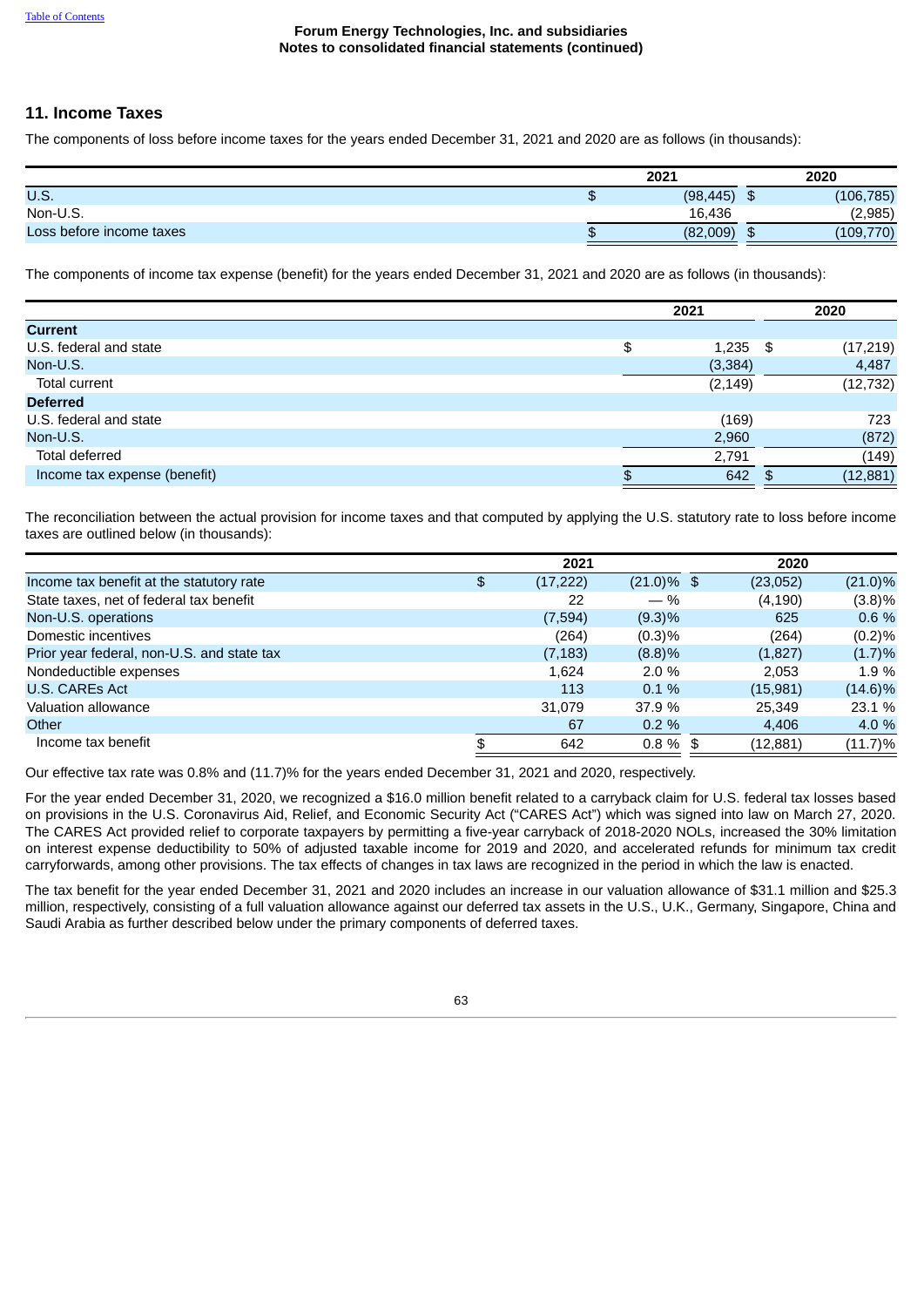The primary components of deferred taxes include (in thousands):

|                                                | 2021             |               | 2020       |
|------------------------------------------------|------------------|---------------|------------|
| Deferred tax assets                            |                  |               |            |
| Reserves and accruals                          | \$<br>$3,978$ \$ |               | 14,917     |
| Operating lease liabilities                    | 11,176           |               | 3,097      |
| Inventory                                      | 14,692           |               | 37,784     |
| <b>Stock awards</b>                            | 2,340            |               | 2,180      |
| Net operating loss and other tax carryforwards | 109,402          |               | 53,781     |
| Goodwill and intangible assets                 | 32,513           |               | 39,381     |
| Fair value discount on 2025 Notes              | 22,250           |               | 30,564     |
| Property and equipment                         | 6,424            |               |            |
| Other                                          | 1,912            |               | 931        |
| Gross deferred tax assets                      | 204,687          |               | 182,635    |
| Valuation allowance                            | (198, 366)       |               | (167, 287) |
| Total deferred tax assets                      | 6,321            |               | 15,348     |
| Deferred tax liabilities                       |                  |               |            |
| Property and equipment                         |                  |               | (6,861)    |
| Operating lease assets                         | (6, 490)         |               | (6, 818)   |
| Prepaid expenses and other                     | (462)            |               | (3,519)    |
| Total deferred tax liabilities                 | (6,952)          |               | (17, 198)  |
| Net deferred tax liabilities                   | \$<br>(631)      | $\frac{4}{5}$ | (1,850)    |

Goodwill from certain acquisitions is tax deductible due to the acquisition structure as an asset purchase or due to tax elections made by the Company and the respective sellers at the time of acquisition.

We have deferred tax assets related to net operating loss and other tax carryforwards in the U.S., and in certain states and foreign jurisdictions. We recognize deferred tax assets to the extent that we believe these assets are more likely than not to be realized.

At December 31, 2021, we had \$243.6 million of U.S. net operating loss carryforwards and \$10.1 million of state net operating losses. Of these losses, \$14.9 million will expire no later than 2037 if they are not utilized prior to that date. The remaining \$238.8 million will not expire. We also had \$186.9 million of non-U.S. net operating loss carryforwards with indefinite expiration dates. The ultimate realization of income tax benefits for these net operating loss carryforwards depends on our ability to generate sufficient taxable income in the respective taxing jurisdictions. Where we have unrecognized tax benefits in jurisdictions with existing net operating losses, we utilize the unrecognized tax benefits as a source of income to offset such losses. We do not anticipate being able to fully utilize all of the losses prior to their expiration in the following jurisdictions: the U.S, the U.K, Germany, Singapore, China and Saudi Arabia.

During 2021, we recognized \$31.1 million of tax expense related to the increase in our valuation allowance provided against our deferred tax assets to write down our deferred tax assets in these jurisdictions to what is more likely than not realizable. We increased our valuation allowance related to our U.S. and foreign deferred tax assets by \$15.6 million and \$15.5 million, respectively. In making such a determination for each of these jurisdictions, we considered all available positive and negative evidence, including our recent history of pretax losses over the prior three year period, the goodwill and intangible asset impairments for various reporting units, the future reversals of existing taxable temporary differences, the projected future taxable income or loss and tax-planning.

Deferred tax liabilities arising from the difference between the financial reporting and income tax bases inherent in our foreign subsidiaries, referred to as outside basis differences, have not been provided for U.S. income tax purposes because we do not intend to sell, liquidate or otherwise trigger the recognition of U.S. taxable income with regard to our investment in these foreign subsidiaries. Determining the amount of U.S. deferred tax liabilities associated with outside basis differences is not practicable at this time.

We file income tax returns in the U.S. as well as in various states and non-U.S. jurisdictions. With few exceptions, we are no longer subject to income tax examination by tax authorities in these jurisdictions prior to 2015.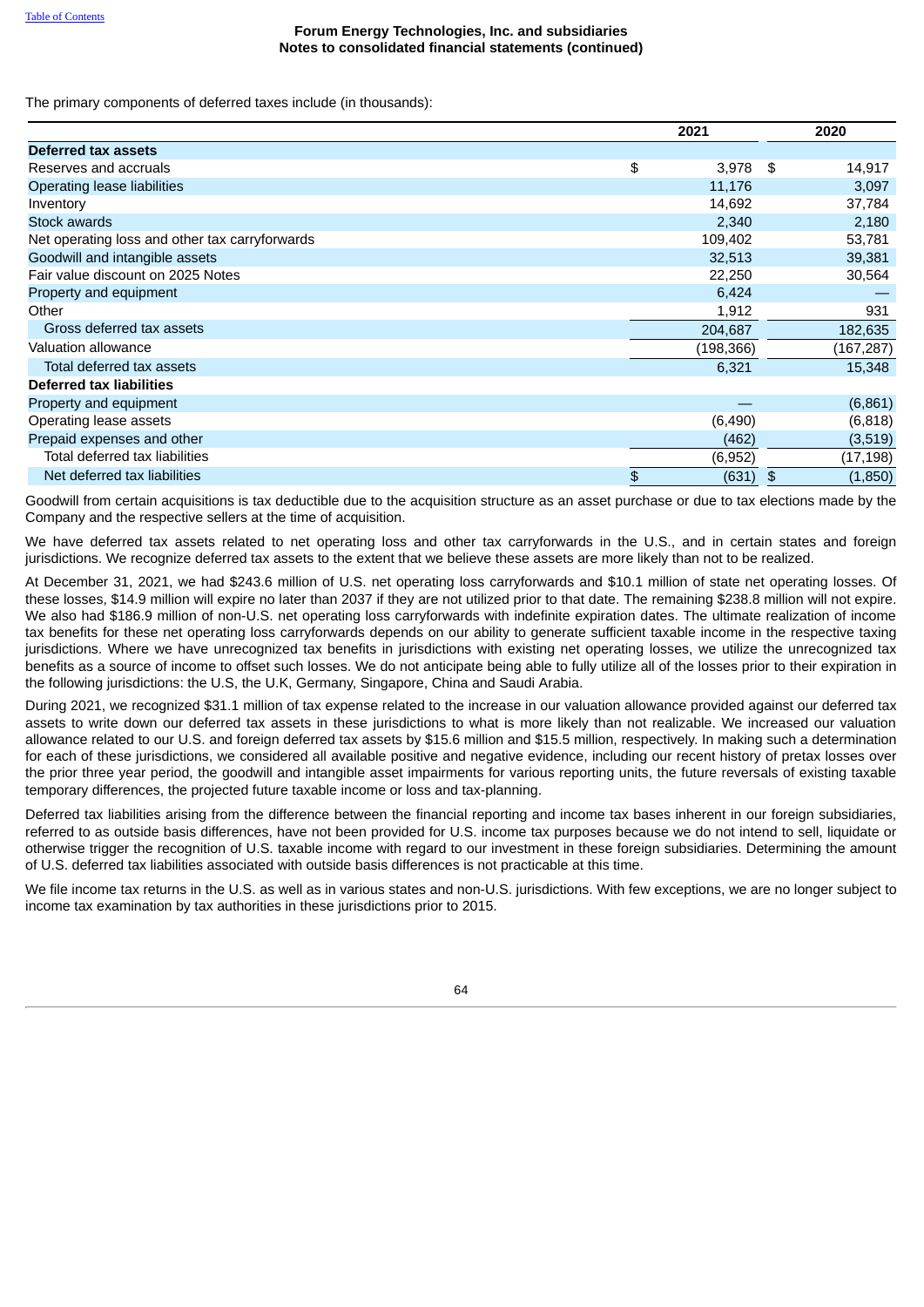We account for uncertain tax positions in accordance with guidance in Accounting Standards Codification Topic 740, which prescribes the minimum recognition threshold a tax position taken or expected to be taken in a tax return is required to meet before being recognized in the financial statements. A reconciliation of the beginning and ending amount of uncertain tax positions is as follows (in thousands):

| Balance at January 1, 2021                                | 12,382<br>\$ |
|-----------------------------------------------------------|--------------|
| Additional based on tax positions related to prior years  | 367          |
| Additional based on tax positions related to current year | 1,712        |
| Reduction based on tax positions related to prior years   |              |
| Settlement with tax authorities                           |              |
| Lapse of statute of limitations                           | (6, 103)     |
| Balance at December 31, 2021                              | 8,358        |

The total amount of unrecognized tax benefits at December 31, 2021 was \$8.4 million, of which it is reasonably possible that \$1.6 million could be settled during the next twelve-month period as a result of the conclusion of various tax audits or due to the expiration of the applicable statute of limitations. We estimate that \$8.4 million of the unrecognized tax benefits at December 31, 2021, excluding consideration of valuation allowance, would impact our future effective income tax rate, if recognized.

We recognize interest and penalties related to uncertain tax positions within the provision for income taxes in the consolidated statements of comprehensive loss. As of December 31, 2021 and 2020, we had accrued approximately \$0.5 million and \$1.4 million in interest and penalties, respectively. During the years ended December 31, 2021 and 2020, we recognized no material change in the interest and penalties related to uncertain tax positions.

## **12. Fair Value Measurements**

The Company had zero and \$13.1 million outstanding under the Credit Facility at December 31, 2021 and December 31, 2020, respectively. The Credit Facility incurs interest at a variable interest rate and therefore, the carrying amount approximates fair value. The fair value of the debt is classified as a Level 2 measurement because interest rates charged are similar to other financial instruments with similar terms and maturities.

The fair value of the Company's Senior Notes is estimated using Level 2 inputs in the fair value hierarchy and is based on quoted prices for those or similar instruments. At December 31, 2021, the fair value and the carrying value of the Company's 2025 Notes approximated \$225.0 million and \$232.0 million, respectively. At December 31, 2020, the fair value and the carrying value of the Company's 2021 Notes approximated \$200.3 million and \$279.3 million, respectively.

There were no other significant outstanding financial instruments as of December 31, 2021 and 2020 that required measuring the amounts at fair value on a recurring basis. The Company did not change its valuation techniques associated with recurring fair value measurements from prior periods. and there were no transfers between levels of the fair value hierarchy during the year ended December 31, 2021.

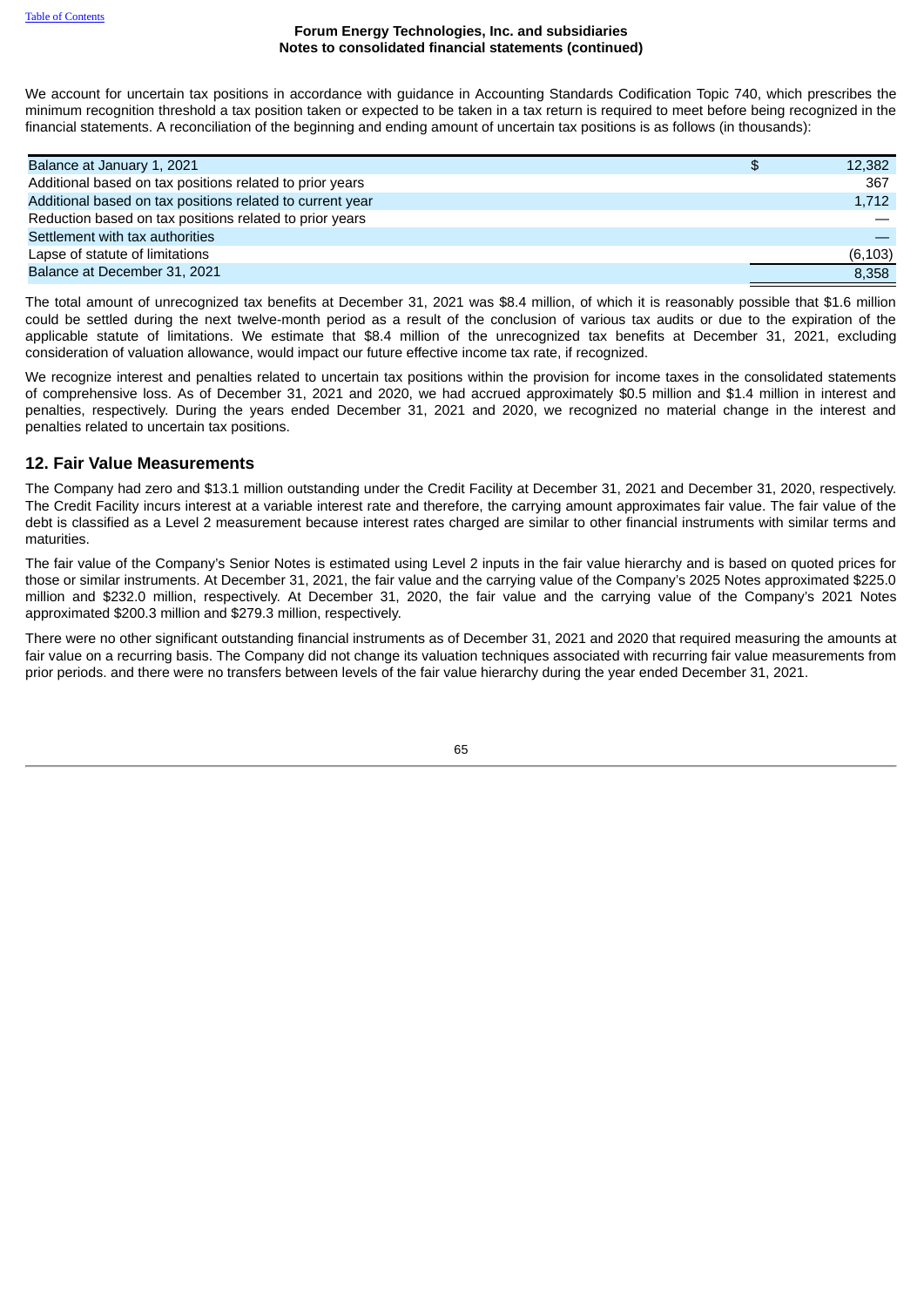# **13. Commitments and Contingencies**

### *Litigation*

In the ordinary course of business, the Company is, and in the future, could be involved in various pending or threatened legal actions, some of which may or may not be covered by insurance. Management has reviewed such pending judicial and legal proceedings, the reasonably anticipated costs and expenses in connection with such proceedings, and the availability and limits of insurance coverage, and has established reserves that are believed to be appropriate in light of those outcomes that are believed to be probable and can be estimated. The reserves accrued at December 31, 2021 and 2020 are immaterial. In the opinion of management, the Company's ultimate liability, if any, with respect to these actions is not expected to have a material adverse effect on the Company's financial position, results of operations or cash flows.

#### *Asbestos litigation*

One of our subsidiaries has been named as one of many defendants in a number of product liability claims for alleged exposure to asbestos used in valves. These lawsuits are typically filed on behalf of plaintiffs who allege exposure to asbestos, against numerous defendants, often forty or more, who are alleged to have manufactured or distributed products containing asbestos. The injuries alleged by plaintiffs in these cases range from mesothelioma and other cancers to asbestosis. The earliest claims against our subsidiary were filed in New Jersey in 1998, and our subsidiary currently has active cases in Missouri, New Jersey, New York, Illinois and Delaware. These complaints do not typically include requests for a specific amount of damages. Our subsidiary acquired the trademark for the product line in question in 1985. To date, most of the claims against our subsidiary alleging illnesses due to asbestos have generally been based on products manufactured by the previous owner prior to 1985 that are alleged to have contained asbestos. Many claimants alleging illnesses due to asbestos sue on the basis of exposure prior to 1985, as by that date the hazards of asbestos exposure were well known and asbestos had begun to fall into disuse. Our subsidiary has been successful in obtaining dismissals in most lawsuits without any cash contribution including because the "successor liability" law in most states does not hold a purchaser in good faith liable for the actions of the seller prior to the acquisition date unless the purchaser contractually assumed the liabilities, which our subsidiary did not. There are exceptions to the successor liability doctrine in many states, so there are no assurances that our subsidiary will not be found liable for the actions of its predecessor. The law in other states on so called "successor liability" may be different or ambiguous in this regard, and could also expose our subsidiary to liability. Our subsidiary could also be found liable should a trier of fact reject our subsidiary's position that it is not responsible for the alleged asbestos injuries, such as in a case where a plaintiff alleges post-1985 exposure. To date, asbestos claims have not had a material adverse effect on our business, financial condition, results of operations, or cash flow, as our annual out-of-pocket costs over the last five years has been less than \$200,000. There were fewer than 25 new cases filed against our subsidiary in each of last two years, and a significant number of existing cases were dismissed, settled or otherwise disposed of over the last year. We currently have fewer than 150 lawsuits pending against this subsidiary. Our subsidiary has over \$17 million in face amount of insurance per occurrence and over \$23 million of aggregate primary insurance coverage. In addition, our subsidiary has over \$950 million in face amount of excess coverage applicable to the claims. There can be no guarantee that all of this can be collected due to policy terms and conditions and insurer insolvencies in the past or in the future. In January 2011, we entered into an agreement with seven of our primary insurers under which they have agreed to pay 80% of the costs of handling and settling each asbestos claim against the affected subsidiary. The insurers' portion of the settlements is funded by our primary insurance limits, which are eroded only by settlements and not legal fees. Approximately \$2.0 million in settlements has been paid by insurers and our subsidiary to date, with approximately \$40,000 paid over the course of the last two years. Our subsidiary and the subscribing insurers have the right to withdraw from this agreement, but to date, no party has exercised this right or expressed an intent to do so.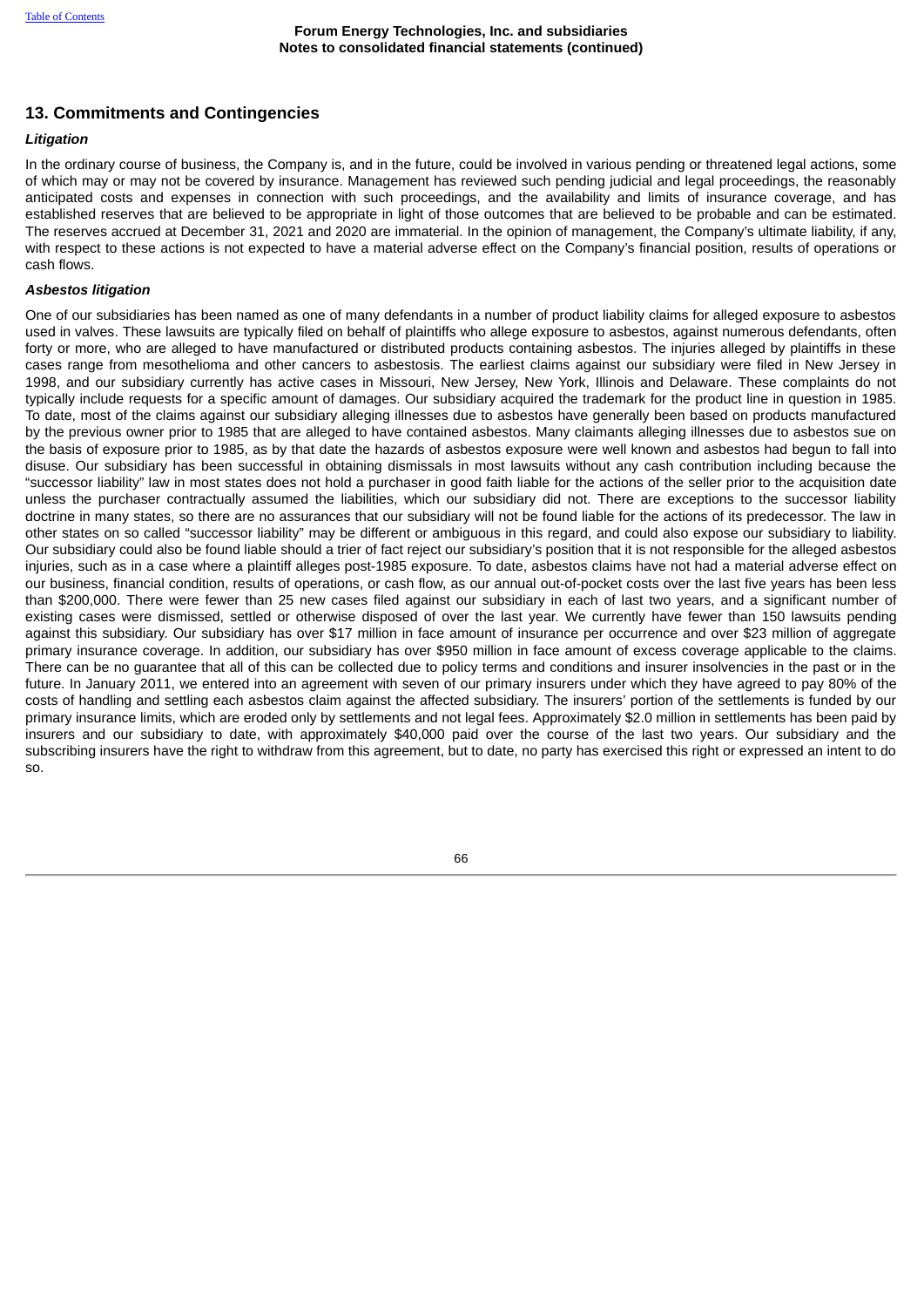#### *Portland Harbor Superfund litigation*

In May 2009, one of the Company's subsidiaries (which is presently a dormant company with nominal assets except for rights under insurance policies) was named along with many defendants in a suit filed by the Port of Portland, Oregon seeking reimbursement of costs related to a five-year study of contaminated sediments at the port. In March 2010, the subsidiary also received a notice letter from the Environmental Protection Agency indicating that it had been identified as a potentially responsible party with respect to environmental contamination in the "study area" for the Portland Harbor Superfund Site. Under a 1997 indemnity agreement, the subsidiary is indemnified by a third party with respect to losses relating to environmental contamination. As required under the indemnity agreement, the subsidiary provided notice of these claims, and the indemnitor has assumed responsibility and is providing a defense of the claims. Although the Company believes that it is unlikely that the subsidiary contributed to the contamination at the Portland Harbor Superfund Site, the potential liability of the subsidiary and the ability of the indemnitor to fulfill its indemnity obligations cannot be quantified at this time.

#### *Tenaris litigation*

In October of 2017, one of our subsidiaries, Global Tubing, LLC, filed suit against Tenaris Coiled Tubes, LLC and Tenaris, S.A. (together "Tenaris") in the United States District Court for the Southern District of Texas seeking a declaration that its DURACOIL™ products do not infringe certain Tenaris patents related to coiled tubing. Tenaris filed counterclaims against Global Tubing alleging DURACOIL™ products infringe three patents. Tenaris seeks unspecified damages and a permanent injunction. Global Tubing is vigorously defending itself and alleges the Tenaris patents are invalid and unenforceable. While Global Tubing believes that it will prevail on all claims, if Tenaris were to obtain a permanent injunction, Global Tubing may be barred from selling certain of its DURACOIL™ products.

#### *Operating leases*

The Company has operating leases for warehouses, office space, manufacturing facilities and equipment. The leases generally require the Company to pay certain expenses including taxes, insurance, maintenance, and utilities. See Note 10 *Leases* for further information.

#### *Letters of credit and guarantees*

The Company executes letters of credit in the normal course of business to secure the delivery of product from specific vendors and also to guarantee the Company fulfilling certain performance obligations relating to certain large contracts. At December 31, 2021, the Company had \$18.7 million in letters of credit outstanding.

## **14. Loss Per Share**

The reconciliation of basic and diluted earnings per share for each period presented was as follows (dollars and shares in thousands, except per share amounts):

|                                                       | Year ended December 31, |  |           |  |
|-------------------------------------------------------|-------------------------|--|-----------|--|
| Net loss attributable to common stockholders          | 2021                    |  |           |  |
|                                                       | \$<br>$(82,651)$ \$     |  | (96, 889) |  |
|                                                       |                         |  |           |  |
| Basic - weighted average shares outstanding           | 5,643                   |  | 5,577     |  |
| Dilutive effect of stock options and restricted stock |                         |  |           |  |
| Dilutive effect of convertible 2025 Notes             |                         |  |           |  |
| Diluted - weighted average shares outstanding         | 5,643                   |  | 5,577     |  |
|                                                       |                         |  |           |  |
| Loss per share                                        |                         |  |           |  |
| <b>Basic</b>                                          | \$<br>$(14.65)$ \$      |  | (17.37)   |  |
| <b>Diluted</b>                                        | \$<br>(14.65) \$        |  | (17.37)   |  |
|                                                       |                         |  |           |  |

For all periods presented, we excluded all potentially dilutive restricted shares and stock options in calculating diluted earnings per share as the effect was anti-dilutive due to net losses incurred for these periods.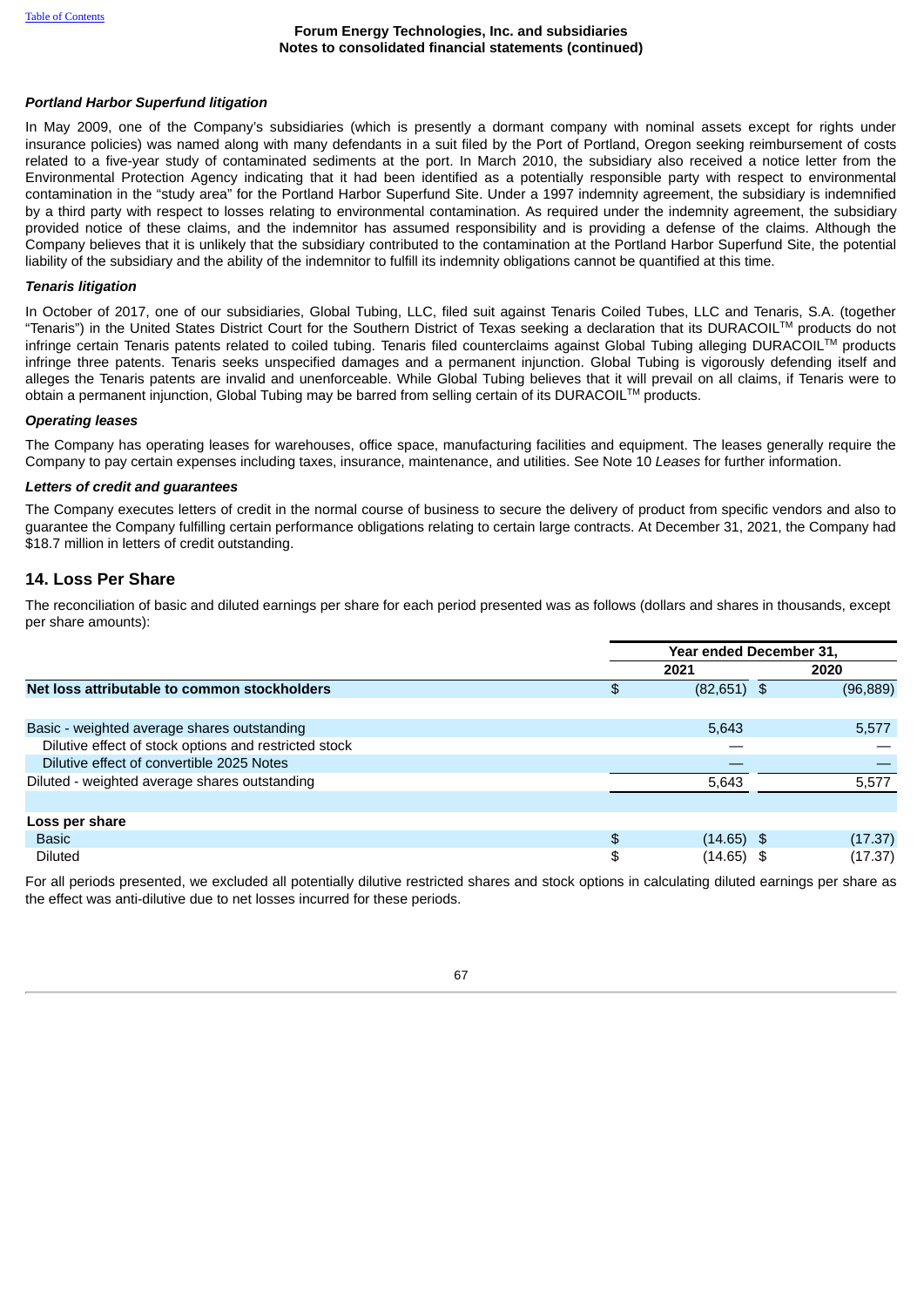# **15. Stockholders' Equity and Employee Benefit Plans**

## *Employee benefit plans*

We sponsor a 401(k) savings plan for U.S. employees and related savings plans for certain non-U.S. employees. These plans benefit eligible employees by allowing them the opportunity to make contributions up to certain limits. We contribute by matching a percentage of each employee's contributions. In 2020, for certain plans, the Company temporarily suspended the matching of contributions. Matching contributions were reinstated at the beginning of 2022. Subsequent to the closing of all acquisitions, employees of those acquired entities will generally be eligible to participate in the Company's 401(k) savings plan. We also have the discretion to provide a profit sharing contribution to each participant depending on the Company's performance for the applicable year. The expense under the Company's plan was zero and \$2.3 million for the years ended December 31, 2021 and 2020, respectively.

#### *Reverse stock split*

In order to bring the Company into compliance with the listing requirements of the New York Stock Exchange, our Board of Directors approved a 1-for-20 reverse stock split (the "Reverse Stock Split") of the Company's issued and outstanding shares of common stock, par value \$0.01 per share, accompanied by a corresponding decrease in the Company's authorized shares of common stock. The Company's stockholders previously approved the Reverse Stock Split at the annual meeting of stockholders on May 12, 2020.

The effective time of the Reverse Stock Split was after market close on November 9, 2020, with the common stock trading on a post-split basis under the Company's existing trading symbol, "FET," at the market open on November 10, 2020. No fractional shares of common stock were issued as a result of the Reverse Stock Split. Instead, any stockholder who would have been entitled to a fractional share received a cash payment in lieu of such fractional shares.

Following the completion of the Reverse Stock Split, the number of authorized shares of common stock was reduced from 296,000,000 to 14,800,000. Unless otherwise indicated, the number of shares of common stock outstanding and per-share amounts in these consolidated financial statements and accompanying notes have been retroactively adjusted to reflect the effect of the Reverse Stock Split. The par value of our common stock remains at \$0.01 per share.

## **16. Long-Term Incentive Compensation**

#### *FET stock based compensation plan*

The following share and per-share information has been retroactively adjusted to reflect the effect of the 1-for-20 Reverse Stock Split. See Note 15. *Stockholders' Equity and Employee Benefit Plans* for further information.

In August 2010, we created the 2010 Stock Incentive Plan (the "2010 Plan") to allow for employees, directors and consultants of the Company and its subsidiaries to maintain stock ownership in the Company through the award of stock options, restricted stock, restricted stock units, performance shares or any combination thereof. Under the terms of the 2010 Plan, a total of 925 thousand shares were authorized for awards.

In May 2016, we created a new 2016 Stock and Incentive Plan (the "2016 Plan"). Under the terms of the 2016 Plan, the aggregate number of shares that may be issued may not exceed the number of shares reserved but not issued under the 2010 Plan as of May 17, 2016, the effective date of the 2016 plan, a total of 285 thousand shares. No further awards will be made under the 2010 Plan after such date, and outstanding awards granted under the 2010 Plan shall continue to be outstanding. In May 2019, our stockholders approved to amend and restate the 2016 Plan (the "2016 Amended Plan") to provide for an additional 145 thousand shares and revised certain terms thereof. In May 2020, our stockholders approved an amendment to the 2016 Amended Plan to provide for an additional 60 thousand shares. Approximately 105 thousand shares remained available under the 2016 Amended Plan for future grants as of December 31, 2021.

The total amount of stock based compensation expense recorded was \$7.6 million and \$9.8 million for the years ended December 31, 2021 and 2020, respectively. As of December 31, 2021, the Company expects to record stock based compensation expense of approximately \$11.4 million over a weighted average remaining term of approximately two years. Future grants will result in additional compensation expense.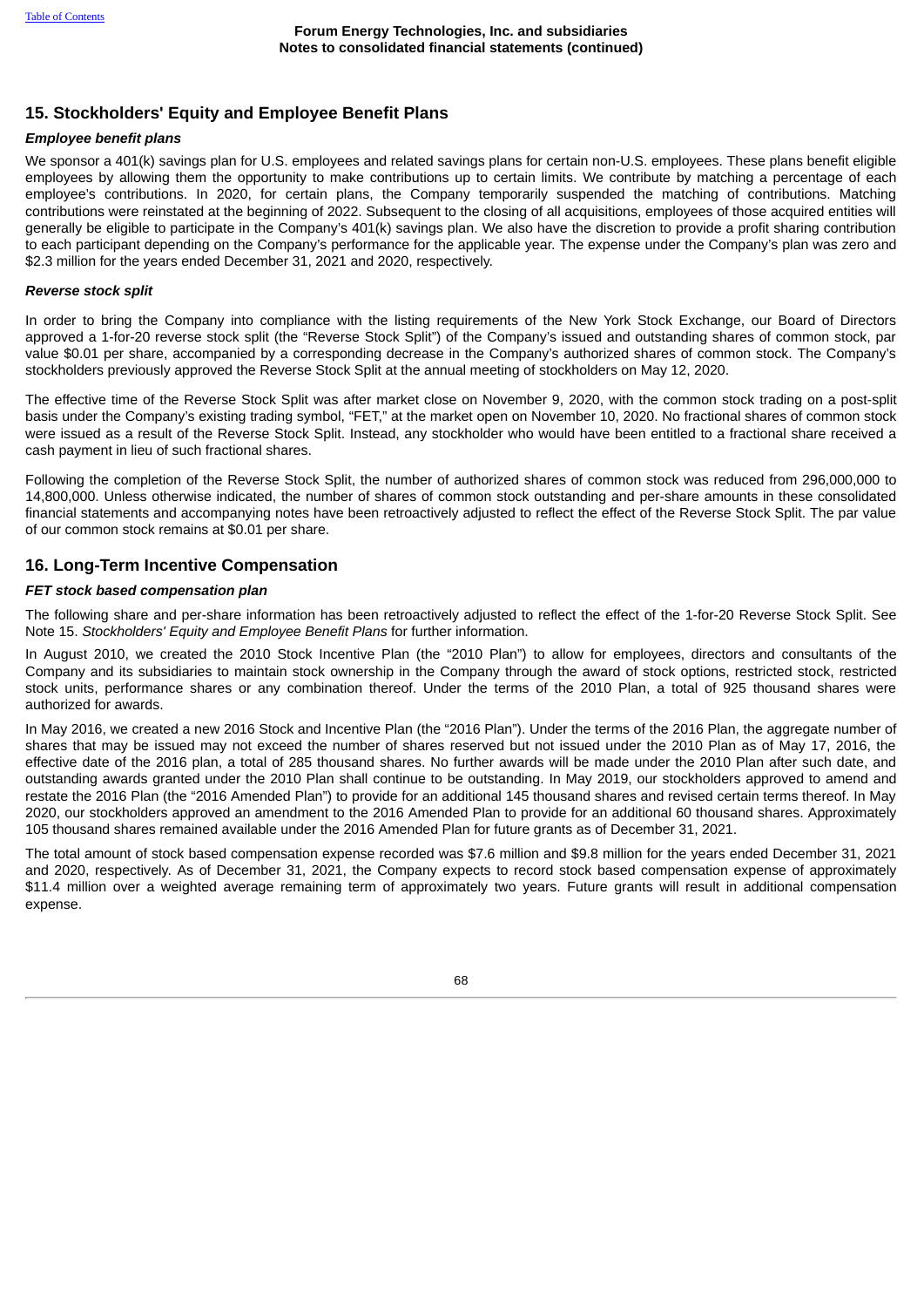#### *Stock options*

The exercise price of each option is based on the fair market value of the Company's stock at the date of grant. Options generally have a tenyear life and vest annually in equal increments over four years. Our policy for issuing stock upon a stock option exercise is to issue new shares. Compensation expense is recognized on a straight line basis over the vesting period. The following table provides additional information related to stock options:

| 2021 Activity       | <b>Number of shares</b><br>(in thousands) |      | <b>Weighted average</b><br>exercise price | <b>Remaining weighted</b><br>average contractual<br>life in years | Intrinsic value<br>(in millions) |
|---------------------|-------------------------------------------|------|-------------------------------------------|-------------------------------------------------------------------|----------------------------------|
| Beginning balance   | 95                                        | - SS | 358.31                                    | 3.5                                                               |                                  |
| Forfeited/expired   | (20) \$                                   |      | 362.07                                    |                                                                   |                                  |
| Total outstanding   | 75                                        | 8    | 357.34                                    | 3.2                                                               |                                  |
| Options exercisable | 75                                        |      | 358.46                                    | 3.2                                                               |                                  |

The intrinsic value is the amount by which the fair value of the underlying share exceeds the exercise price of the stock option. No stock options were exercised in 2021 or 2020.

As of December 31, 2021 and 2020, the share price of the Company was less than the exercise price for all outstanding stock options. Therefore, the intrinsic value for stock options outstanding and exercisable were both zero. No stock options were granted in 2021 or 2020.

#### *Restricted stock*

Restricted stock generally vests over a period of one to four years from the date of grant. The following table provides additional information related to our restricted stock:

| 2021 Activity                  | <b>Restricted stock (shares in</b><br>thousands) |
|--------------------------------|--------------------------------------------------|
| Nonvested at beginning of year |                                                  |
| Granted                        | 10                                               |
| Vested                         |                                                  |
| Nonvested at the end of year   | 10                                               |

The weighted average grant date fair value of restricted stock granted during the year ended December 31, 2021 was \$23.36 per share. The total grant date fair value of shares vested was \$1.5 million during 2020.

#### *Restricted stock units*

Restricted stock units generally vest over a three or four year period from the date of grant. The following table provides additional information related to our restricted stock units:

| 2021 Activity                  | <b>Restricted stock units</b><br>(shares in thousands) |
|--------------------------------|--------------------------------------------------------|
| Nonvested at beginning of year | 331                                                    |
| Granted                        | 140                                                    |
| Vested                         | (113)                                                  |
| Forfeited                      | (2)                                                    |
| Nonvested at the end of year   | 356                                                    |

Of the restricted stock units granted during 2021, 73,839 shares vest ratably over three years and 66,524 shares vest ratably over three years dependent upon achieving a minimum stock price of \$23.49 for 20 trading days during each performance period.

The weighted average grant date fair value of the restricted stock units was \$18.20 and \$12.83 per share during the years ended December 31, 2021, and 2020, respectively. The total grant date fair value of units vested was \$5.3 million and \$10.3 million during 2021 and 2020, respectively.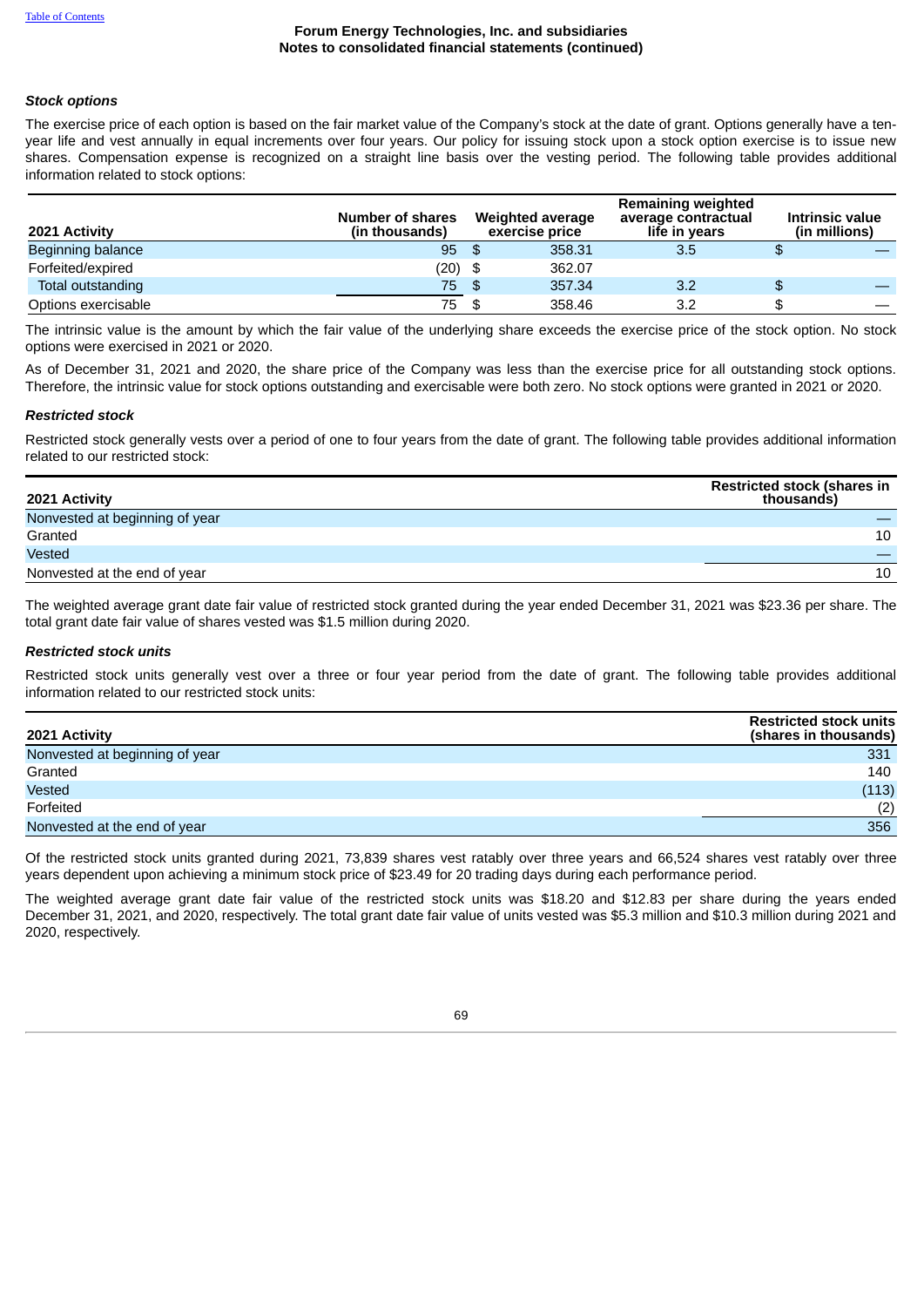#### *Liability-classified awards*

During 2021, we granted 66,524 cash-settled phantom stock units to employees that vest ratably over three years. These awards have a maximum payout that is calculated based on five times the stock price on the date of grant.

The Company also granted 73,839 cash-settled contingent phantom stock units to employees that vest ratably over three years dependent upon achieving a minimum stock price of \$23.49 for 20 trading days during each performance period. These awards also have a maximum payout that is calculated based on five times the stock price on the date of grant.

#### *Stock appreciation rights*

In the fourth quarter of 2019, we granted stock appreciation rights with service-vesting and market-vesting conditions. The following table provides additional information related to our stock appreciation rights:

| 2021 Activity                  | <b>Stock Appreciation Rights</b><br>(in thousands) |
|--------------------------------|----------------------------------------------------|
| Nonvested at beginning of year | 248                                                |
| Granted                        |                                                    |
| <b>Forfeited</b>               | (11)                                               |
| Nonvested at the end of year   | 237                                                |

The grant date fair value of the stock appreciation rights was \$3.86. The stock appreciation rights will vest on the third anniversary from the grant date if the average closing price of a share of our Common Stock over the twenty trading days prior to the third anniversary date (the "Ending Market Value") is equal to or greater than \$100.00. If vested, the stock appreciation rights will ultimately be settled for the difference between the Ending Market Value and the exercise price of \$29.00. The stock appreciation rights, if vested, may be settled in stock or cash. If vested, we intend to settle the stock appreciation rights in stock.

## **17. Related Party Transactions**

The Company has sold and purchased inventory, services and fixed assets to and from various affiliates of certain directors. The dollar amounts related to these related party activities are not significant to our consolidated financial statements.

## **18. Business Segments**

The Company reports results of operations in the following three reporting segments: Drilling & Downhole, Completions and Production. The amounts indicated below as "Corporate" relate to costs and assets not allocated to the reportable segments.

The Drilling & Downhole segment designs and manufactures products and provides related services to the drilling, well construction, artificial lift and subsea energy construction and services markets, including applications in oil and natural gas, renewable energy, defense, and communications. The Completions segment designs, manufactures and supplies products and provides related services to the coiled tubing, well stimulation and intervention markets. The Production segment designs, manufactures and supplies products, and provides related equipment and services for production and infrastructure markets.

The Company's reportable segments are strategic units that offer distinct products and services. They are managed separately since each business segment requires different marketing strategies. Operating segments have not been aggregated as part of a reportable segment. The Company evaluates the performance of its reportable segments based on operating income. This segmentation is representative of the manner in which our Chief Operating Decision Maker and our board of directors view the business. We consider the Chief Operating Decision Maker to be the Chief Executive Officer.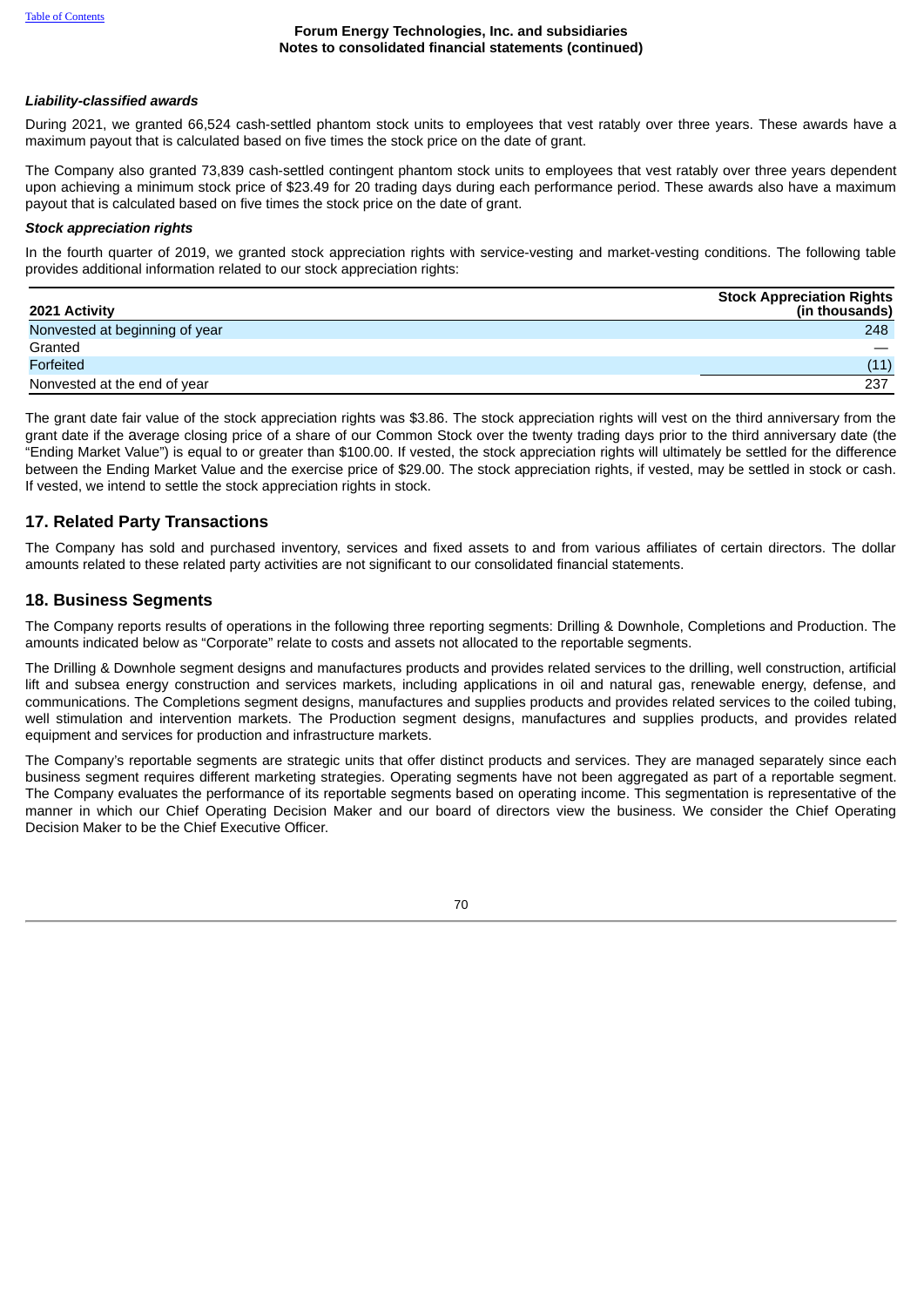Summary financial data by segment follows (in thousands):

|                                                          | Year ended December 31, |                |            |  |
|----------------------------------------------------------|-------------------------|----------------|------------|--|
|                                                          | 2021                    |                | 2020       |  |
| <b>Revenue:</b>                                          |                         |                |            |  |
| Drilling & Downhole                                      | \$<br>239,895           | \$             | 216,836    |  |
| Completions                                              | 185,018                 |                | 118,685    |  |
| Production                                               | 116,710                 |                | 177,510    |  |
| Eliminations                                             | (555)                   |                | (555)      |  |
| <b>Total revenue</b>                                     | \$<br>541,068           | \$             | 512,476    |  |
| Segment operating income (loss):                         |                         |                |            |  |
| Drilling & Downhole                                      | \$<br>4,749             | $\mathfrak{F}$ | (47, 964)  |  |
| Completions                                              | (4,532)                 |                | (97, 304)  |  |
| Production                                               | (14, 354)               |                | (33, 418)  |  |
| Corporate                                                | (31, 408)               |                | (30, 012)  |  |
| <b>Total segment operating loss</b>                      | (45, 545)               |                | (208, 698) |  |
| Impairments of intangible assets, property and equipment |                         |                | 20,394     |  |
| Loss (gain) on disposal of assets and other              | (1,052)                 |                | 2,531      |  |
| <b>Operating loss</b>                                    | \$<br>(44, 493)         | \$             | (231, 623) |  |
|                                                          |                         |                |            |  |
| <b>Depreciation and amortization</b>                     |                         |                |            |  |
| Drilling & Downhole                                      | \$<br>14,536            | \$             | 17,895     |  |
| Completions                                              | 22,568                  |                | 24,831     |  |
| Production                                               | 4,769                   |                | 7,755      |  |
| Corporate                                                | 303                     |                | 519        |  |
| <b>Total depreciation and amortization</b>               | \$<br>42,176            | \$             | 51,000     |  |

A summary of capital expenditures by reportable segment is as follows (in thousands):

|                                   | Year ended December 31, |            |      |       |  |  |
|-----------------------------------|-------------------------|------------|------|-------|--|--|
| <b>Capital expenditures</b>       | 2021                    |            |      | 2020  |  |  |
| Drilling & Downhole               | \$                      | $1,476$ \$ |      | 462   |  |  |
| Completions                       |                         | 512        |      | 275   |  |  |
| Production                        |                         | 411        |      | 287   |  |  |
| Corporate                         |                         |            |      | 1,222 |  |  |
| <b>Total capital expenditures</b> |                         | 2,399      | - \$ | 2,246 |  |  |

A summary of consolidated assets by reportable segment is as follows (in thousands):

|                     | Year ended December 31, |         |      |         |  |  |
|---------------------|-------------------------|---------|------|---------|--|--|
| <b>Assets</b>       |                         | 2021    | 2020 |         |  |  |
| Drilling & Downhole | \$                      | 313,493 | - \$ | 314,375 |  |  |
| Completions         |                         | 351,908 |      | 356,645 |  |  |
| Production          |                         | 83,150  |      | 92,949  |  |  |
| Corporate           |                         | 42.785  |      | 125,957 |  |  |
| <b>Total assets</b> |                         | 791,336 | \$   | 889,926 |  |  |

Corporate assets primarily include cash, certain prepaid expenses and deferred loan costs.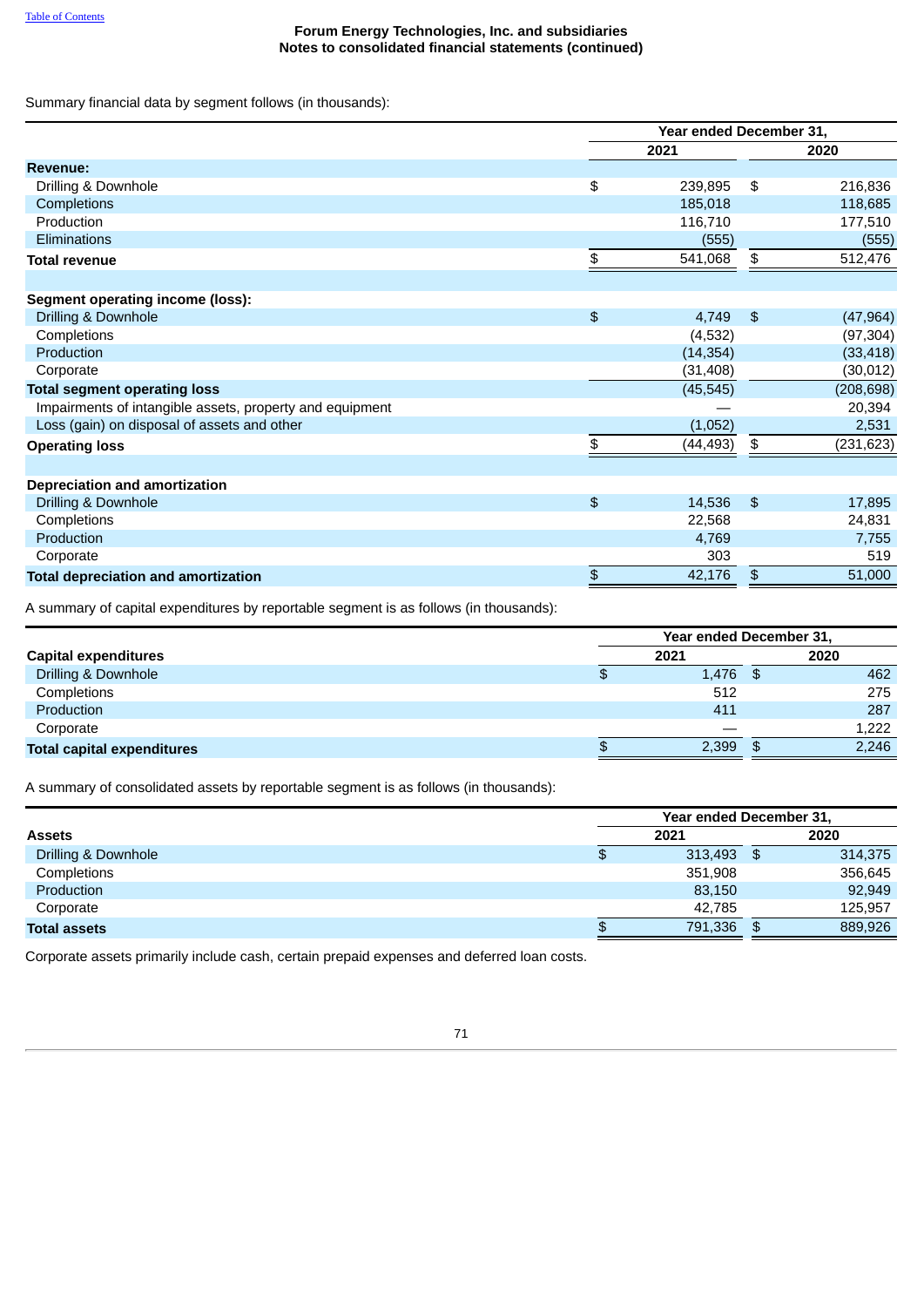A summary of long-lived assets by country is as follows (in thousands):

|                                | Year ended December 31, |            |      |         |  |  |  |
|--------------------------------|-------------------------|------------|------|---------|--|--|--|
| Long-lived assets:             |                         | 2021       | 2020 |         |  |  |  |
| <b>United States</b>           | \$                      | 298,171 \$ |      | 332,554 |  |  |  |
| Europe                         |                         | 25,956     |      | 42.424  |  |  |  |
| Canada                         |                         | 14,977     |      | 17,796  |  |  |  |
| Asia-Pacific                   |                         | 221        |      | 836     |  |  |  |
| Middle East                    |                         | 4,412      |      | 4,877   |  |  |  |
| Latin America                  |                         | 866        |      | 1,248   |  |  |  |
| <b>Total long-lived assets</b> |                         | 344,603    |      | 399,735 |  |  |  |

The following table presents our revenues disaggregated by geography based on shipping destination (in thousands):

|                      | Year ended December 31, |         |              |      |         |         |  |
|----------------------|-------------------------|---------|--------------|------|---------|---------|--|
|                      |                         | 2021    |              |      | 2020    |         |  |
| Revenue:             |                         |         | %            |      |         | %       |  |
| <b>United States</b> | \$                      | 324,376 | $60.0 \%$ \$ |      | 323,322 | 63.2 %  |  |
| Canada               |                         | 41.822  | 7.7%         |      | 30.492  | 5.9 %   |  |
| Europe & Africa      |                         | 59,207  | 10.9 %       |      | 37,438  | 7.3 %   |  |
| Middle East          |                         | 48,352  | 8.9%         |      | 43.192  | 8.4 %   |  |
| Asia-Pacific         |                         | 36,641  | 6.8%         |      | 48.067  | $9.4\%$ |  |
| Latin America        |                         | 30.670  | 5.7 %        |      | 29,965  | 5.8 %   |  |
| <b>Total Revenue</b> | \$                      | 541,068 | 100.0 %      | - \$ | 512,476 | 100.0 % |  |

The following table presents our revenues disaggregated by product line (in thousands):

|                              | <b>Year ended December 31,</b> |         |         |      |         |           |
|------------------------------|--------------------------------|---------|---------|------|---------|-----------|
|                              | 2021                           |         |         | 2020 |         |           |
| Revenue:                     |                                | S       | %       |      | S       | %         |
| <b>Drilling Technologies</b> | \$                             | 96,680  | 17.8 %  | \$   | 97,232  | 19.1 %    |
| Downhole Technologies        |                                | 69.215  | 12.8 %  |      | 64.083  | 12.5 %    |
| Subsea Technologies          |                                | 74,000  | 13.7 %  |      | 55.521  | 10.8 %    |
| Stimulation and Intervention |                                | 96.731  | 17.9 %  |      | 56.460  | 11.0 %    |
| Coiled Tubing                |                                | 88.287  | 16.3 %  |      | 62.225  | 12.1 %    |
| <b>Production Equipment</b>  |                                | 60.981  | 11.3 %  |      | 65.763  | 12.8 %    |
| <b>Valve Solutions</b>       |                                | 55,729  | 10.3 %  |      | 111,747 | 21.8 %    |
| <b>Eliminations</b>          |                                | (555)   | (0.1)%  |      | (555)   | $(0.1)\%$ |
| <b>Total revenue</b>         |                                | 541.068 | 100.0 % | \$   | 512,476 | 100.0 %   |

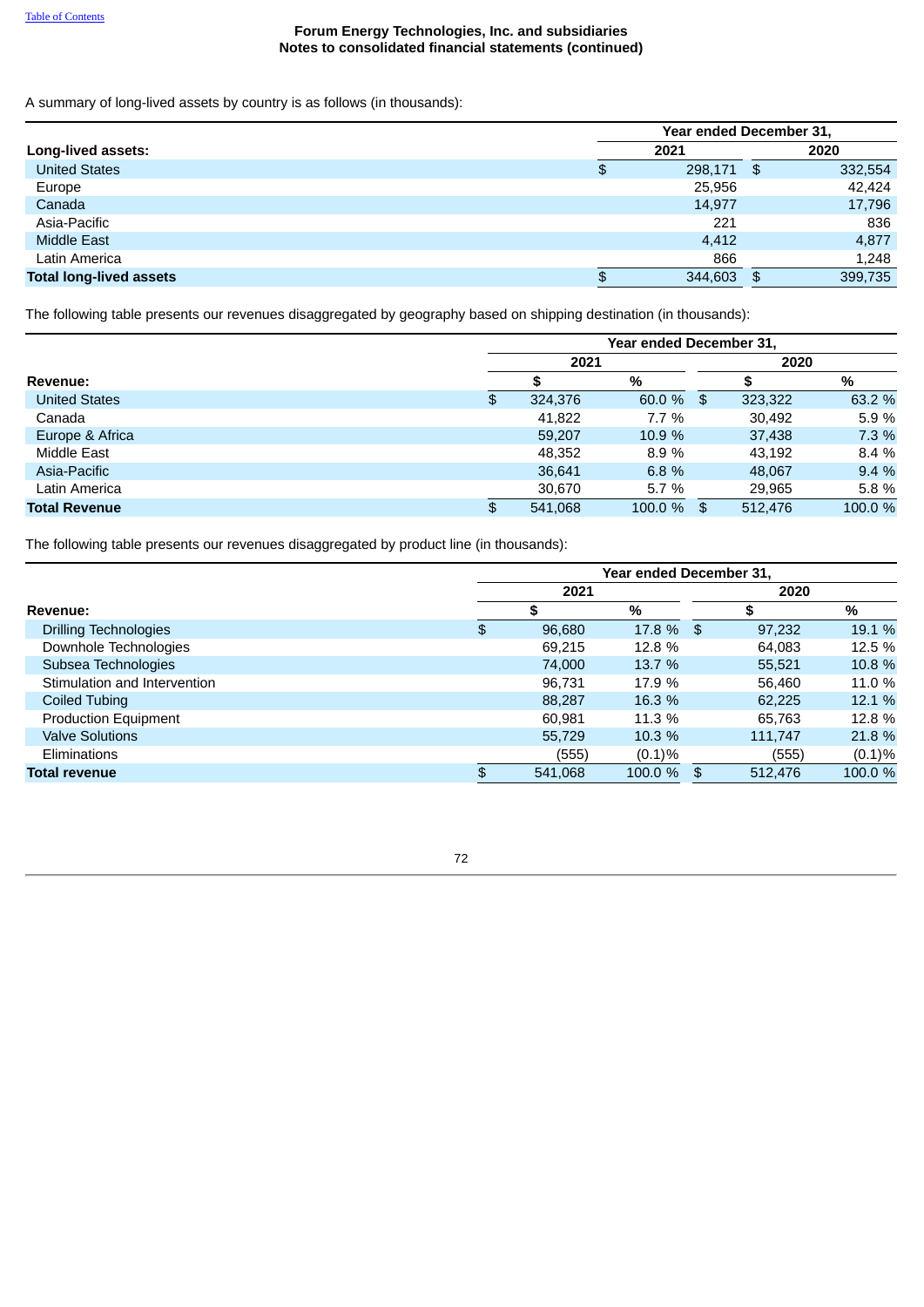# **Item 9. Changes in and Disagreements with Accountants on Accounting and Financial Disclosure**

None.

#### **Item 9A. Controls and Procedures**

# **Evaluation of Disclosure Controls and Procedures**

We maintain disclosure controls and procedures (as defined under Rules 13a-15(e) and 15d-15(e) of the Exchange Act). The Company's disclosure controls and procedures have been designed to provide reasonable assurance that information required to be disclosed in our reports filed or submitted under the Exchange Act is recorded, processed, summarized, and reported within the time periods specified in the SEC's rules and forms. Our disclosure controls and procedures include controls and procedures designed to provide reasonable assurance that information required to be disclosed in reports filed or submitted under the Exchange Act is accumulated and communicated to our management, including our Chief Executive Officer and Chief Financial Officer, as appropriate, to allow timely decisions regarding required disclosure.

Our management, under the supervision and with the participation of our Chief Executive Officer and our Chief Financial Officer, evaluated the effectiveness of our disclosure controls and procedures pursuant to Exchange Act Rule 13a-15(b) as of December 31, 2021. Based on that evaluation, our Chief Executive Officer and Chief Financial Officer concluded that our disclosure controls and procedures were effective at the reasonable assurance level as of December 31, 2021.

#### **Management's Report on Internal Control Over Financial Reporting**

Our management is responsible for establishing and maintaining adequate internal control over financial reporting. Our internal control over financial reporting is a process to provide reasonable assurance regarding the reliability of financial reporting and the preparation of financial statements for external purposes in accordance with generally accepted accounting principles.

Our management performed an assessment of the overall effectiveness of our internal control over financial reporting as of December 31, 2021, utilizing the criteria established in Internal Control - Integrated Framework (2013) issued by the Committee of Sponsoring Organizations of the Treadway Commission. Based on this assessment, management has concluded that the Company's internal control over financial reporting is effective as of December 31, 2021.

#### **Changes in Internal Control over Financial Reporting**

There have been no changes in internal control over financial reporting during the quarter ended December 31, 2021 that have materially affected, or are reasonably likely to materially affect, the Company's internal control over financial reporting.

# **REPORT OF INDEPENDENT REGISTERED PUBLIC ACCOUNTING FIRM**

To the shareholders and the Board of Directors of Forum Energy Technologies, Incorporated

# **Opinion on Internal Control over Financial Reporting**

We have audited the internal control over financial reporting of Forum Energy Technologies, Inc. and subsidiaries (the "Company") as of December 31, 2021, based on criteria established in Internal Control - Integrated Framework (2013) issued by the Committee of Sponsoring Organizations of the Treadway Commission (COSO). In our opinion, the Company maintained, in all material respects, effective internal control over financial reporting as of December 31, 2021, based on criteria established in Internal Control - Integrated Framework (2013) issued by COSO.

We have also audited, in accordance with the standards of the Public Company Accounting Oversight Board (United States) (PCAOB), the consolidated financial statements as of and for the year ended December 31, 2021, of the Company and our report dated March 4, 2022 expressed an unqualified opinion on those financial statements.

#### **Basis for Opinion**

The Company's management is responsible for maintaining effective internal control over financial reporting and for its assessment of the effectiveness of internal control over financial reporting, included in the accompanying Management's Report on Internal Control over Financial Reporting. Our responsibility is to express an opinion on the Company's internal control over financial reporting based on our audit. We are a public accounting firm registered with the PCAOB and are required to be independent with respect to the Company in accordance with the

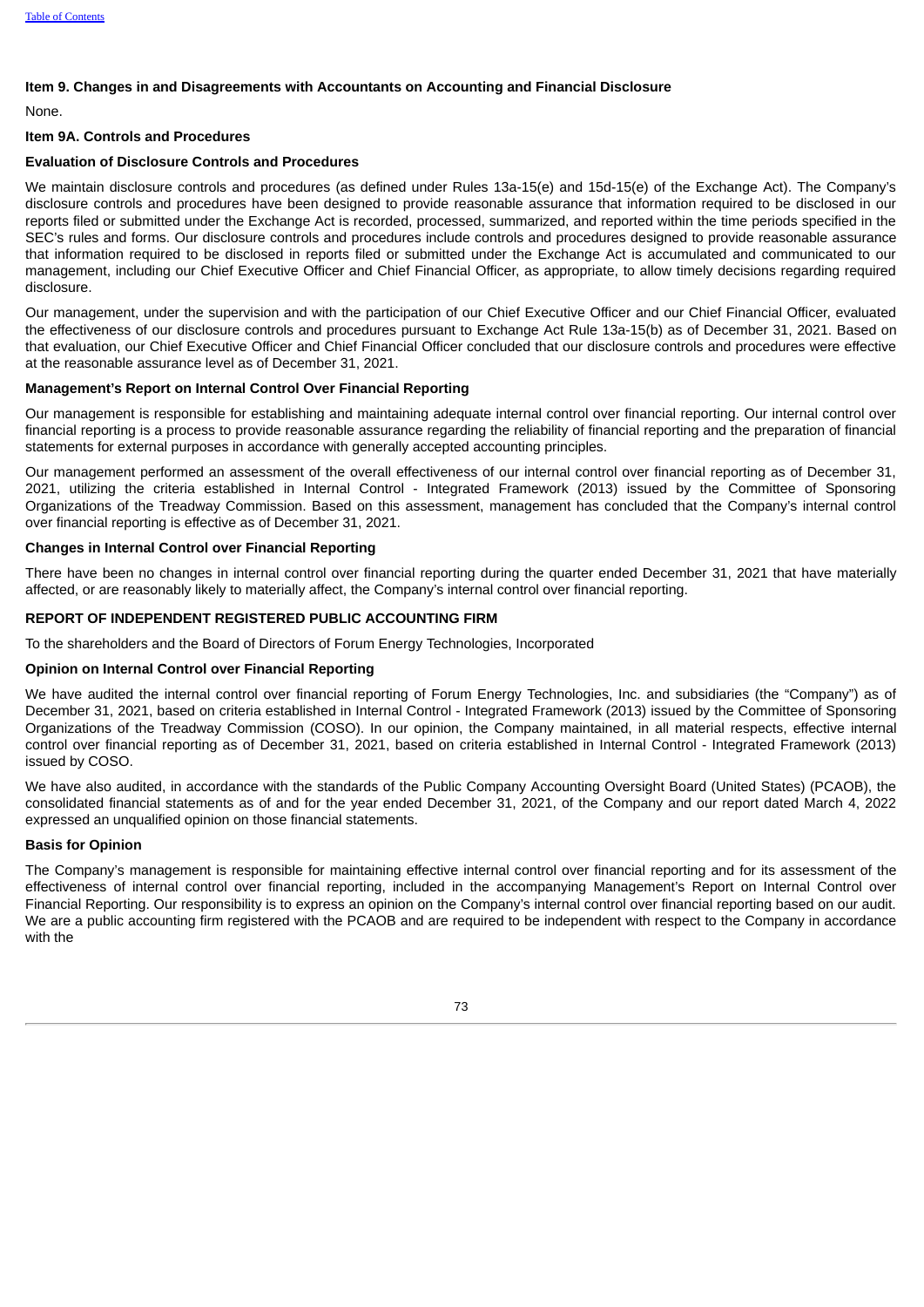U.S. federal securities laws and the applicable rules and regulations of the Securities and Exchange Commission and the PCAOB.

We conducted our audit in accordance with the standards of the PCAOB. Those standards require that we plan and perform the audit to obtain reasonable assurance about whether effective internal control over financial reporting was maintained in all material respects. Our audit included obtaining an understanding of internal control over financial reporting, assessing the risk that a material weakness exists, testing and evaluating the design and operating effectiveness of internal control based on the assessed risk, and performing such other procedures as we considered necessary in the circumstances. We believe that our audit provides a reasonable basis for our opinion.

#### **Definition and Limitations of Internal Control over Financial Reporting**

A company's internal control over financial reporting is a process designed to provide reasonable assurance regarding the reliability of financial reporting and the preparation of financial statements for external purposes in accordance with generally accepted accounting principles. A company's internal control over financial reporting includes those policies and procedures that (1) pertain to the maintenance of records that, in reasonable detail, accurately and fairly reflect the transactions and dispositions of the assets of the company; (2) provide reasonable assurance that transactions are recorded as necessary to permit preparation of financial statements in accordance with generally accepted accounting principles, and that receipts and expenditures of the company are being made only in accordance with authorizations of management and directors of the company; and (3) provide reasonable assurance regarding prevention or timely detection of unauthorized acquisition, use, or disposition of the company's assets that could have a material effect on the financial statements.

Because of its inherent limitations, internal control over financial reporting may not prevent or detect misstatements. Also, projections of any evaluation of effectiveness to future periods are subject to the risk that controls may become inadequate because of changes in conditions, or that the degree of compliance with the policies or procedures may deteriorate.

/s/ Deloitte & Touche LLP

Houston, TX

March 4, 2022

# **Item 9B. Other information**

None.

#### **Item 10. Directors, executive officers and corporate governance**

Information required by this item is incorporated herein by reference to our Proxy Statement for the 2022 Annual Meeting of Stockholders.

#### *Code of Ethics*

We have adopted a Financial Code of Ethics, which applies to our Chief Executive Officer, Chief Financial Officer (or other principal financial officer), Chief Accounting Officer (or other principal accounting officer) and other senior financial officers. We have posted a copy of the code under "Corporate Governance" in the "Investors" section of our website at *www.f-e-t.com*. Copies of the code may be obtained free of charge on our website. Any waivers of the code must be approved by our board of directors or a designated committee of our board of directors. Any change to, or waiver from, the Code of Ethics will be promptly disclosed as required by applicable U.S. federal securities laws and the corporate governance rules of the NYSE.

# **Item 11. Executive compensation**

Information required by this item is incorporated herein by reference to our Proxy Statement for the 2022 Annual Meeting of Stockholders.

# **Item 12. Security ownership of certain beneficial owners and management and related stockholder matters**

Information required by this item is incorporated herein by reference to our Proxy Statement for the 2022 Annual Meeting of Stockholders.

# **Item 13. Certain Relationships and Related Transactions, and Director Independence**

Information required by this item is incorporated herein by reference to our Proxy Statement for the 2022 Annual Meeting of Stockholders.

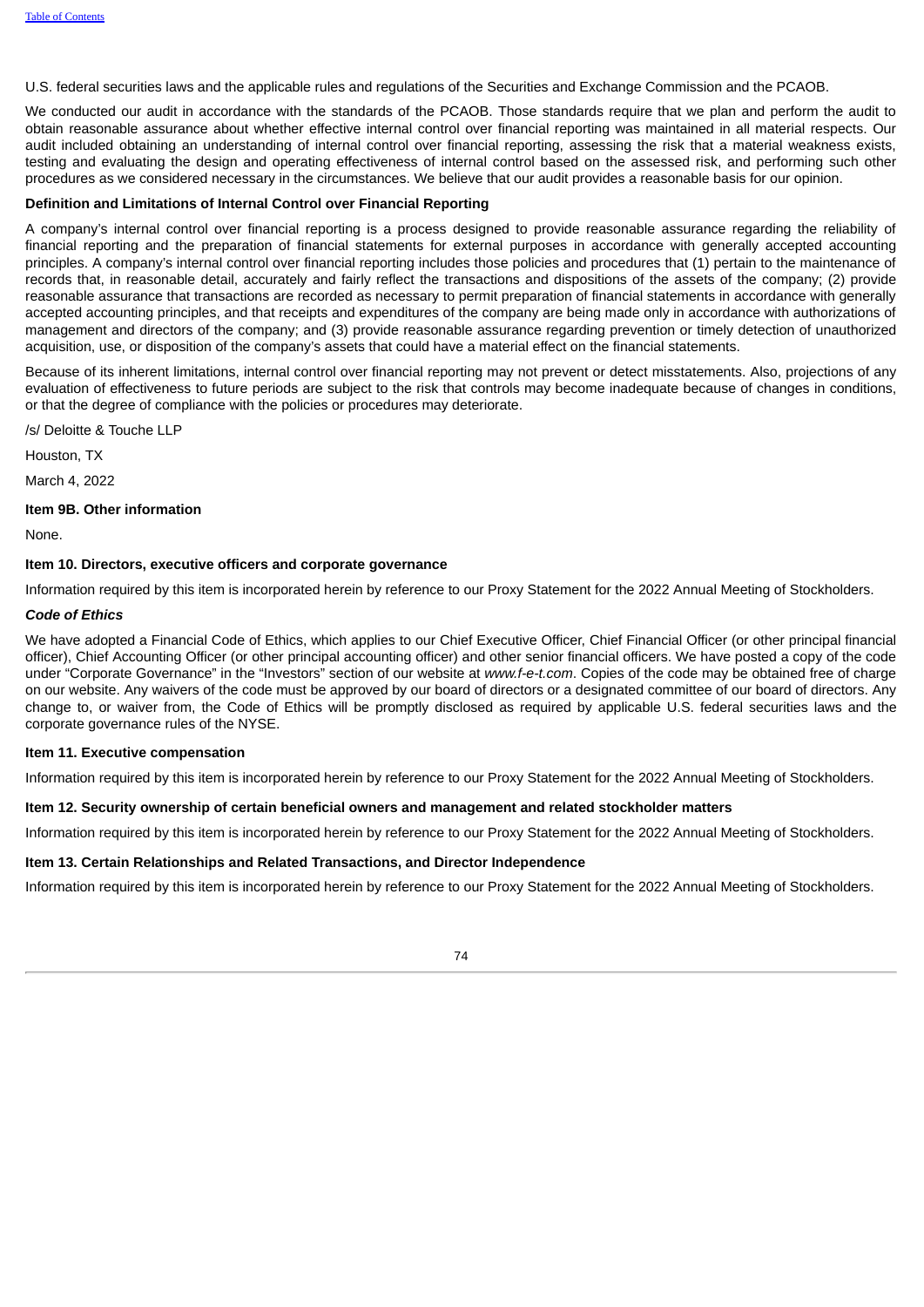# **Item 14. Principal accountant fees and services**

Our independent registered public accounting firm is Deloitte & Touche LLP, Houston, Texas, PCAOB ID No. 34.

Information required by this item is incorporated herein by reference to our Proxy Statement for the 2022 Annual Meeting of Stockholders.

# **Item 15. Exhibits**

(a) The following documents are filed as part of this Annual Report on Form 10-K:

# **1. Financial Statements filed as part of this report**

| Index to Consolidated Financial Statements                     | Page             |
|----------------------------------------------------------------|------------------|
| <b>Report of Independent Registered Public Accounting Firm</b> | <u>44</u>        |
| <b>Consolidated Statements of Comprehensive Loss</b>           | 46               |
| <b>Consolidated Balance Sheets</b>                             | 47               |
| <b>Consolidated Statements of Cash Flows</b>                   | $\underline{48}$ |
| Consolidated Statements of Changes in Stockholders' Equity     | 49               |
| Notes to Consolidated Financial Statements                     | 50               |

# **2. Financial Statement Schedules**

All financial statement schedules have been omitted since the required information is not applicable or is not present in amounts sufficient to require submission of the schedule, or because the information required is included on the Consolidated Financial Statements and Notes thereto.

# **3. Exhibits**

# Index to Exhibits

| <b>Exhibit</b> |                                                                                                                                                                                                                                                                             |
|----------------|-----------------------------------------------------------------------------------------------------------------------------------------------------------------------------------------------------------------------------------------------------------------------------|
| <b>Number</b>  | <b>DESCRIPTION</b>                                                                                                                                                                                                                                                          |
| $3.1*$         | Third Amended and Restated Certificate of Incorporation of Forum Energy Technologies, Inc. dated March<br>28, 2011 (incorporated herein by reference to Exhibit 3.2 to Amendment No. 5 to the Registration<br>Statement, filed on March 29, 2012) (File No. 333-180676).    |
| $3.2*$         | Amendment to the Third Amended and Restated Certificate of Incorporation of Forum Energy Technologies,<br>Inc., effective November 9, 2020 (incorporated herein by reference to Exhibit 3.1 on the Company's Current<br>Report on Form 8-K, filed on November 9, 2020).     |
| $3.3*$         | Second Amended and Restated Bylaws of Forum Energy Technologies, Inc. dated April 17, 2012<br><u>(incorporated herein by reference to Exhibit 3.1 on the Company's Current Report on Form 8-K, filed on</u><br><u>April 17, 2012) (File No. 1-35504).</u>                   |
| $4.1*$         | Registration Rights Agreement by and among Forum Energy Technologies and the other parties thereto<br>(incorporated herein by reference to Exhibit B to Exhibit 4.2 to the Registration Statement, filed on August<br>31, 2011) (File No. 333-180676).                      |
| $4.2*$         | Form of Common Stock Certificate (incorporated herein by reference to Exhibit 4.1 to Amendment No. 3 to<br>the Registration Statement, filed on December 29, 2011) (File No. 333-180676).                                                                                   |
| $4.3*$         | Indenture, dated as of August 4, 2020, among the Company, the subsidiary guarantors party thereto and the<br>Trustee and Collateral Agent. (incorporated herein by reference to Exhibit 4.1 to the Company's Current<br>Report on 8-K, filed on August 5, 2020).            |
| $4.4*$         | Form of 9.000% convertible senior secured notes due 2025 (incorporated herein by reference to Exhibit 4.1)<br>to the Company's Current Report on 8-K, filed on August 5, 2020).                                                                                             |
| $4.5*$         | Description of Securities Registered Pursuant to Section 12 of the Securities Exchange Act of 1934<br>(incorporated herein by reference to Exhibit 4.5 to the Company's Annual Report on Form 10-K, filed<br>February 25, 2020).                                            |
| $10.1*$        | Stock Purchase Agreement between Forum Energy Technologies, Inc. and Tinicum, L.P., dated as of March<br>28, 2012 (incorporated herein by reference to Exhibit 10.30 to Amendment No. 5 to the Registration<br>Statement, filed on March 29, 2012) ) (File No. 333-180676). |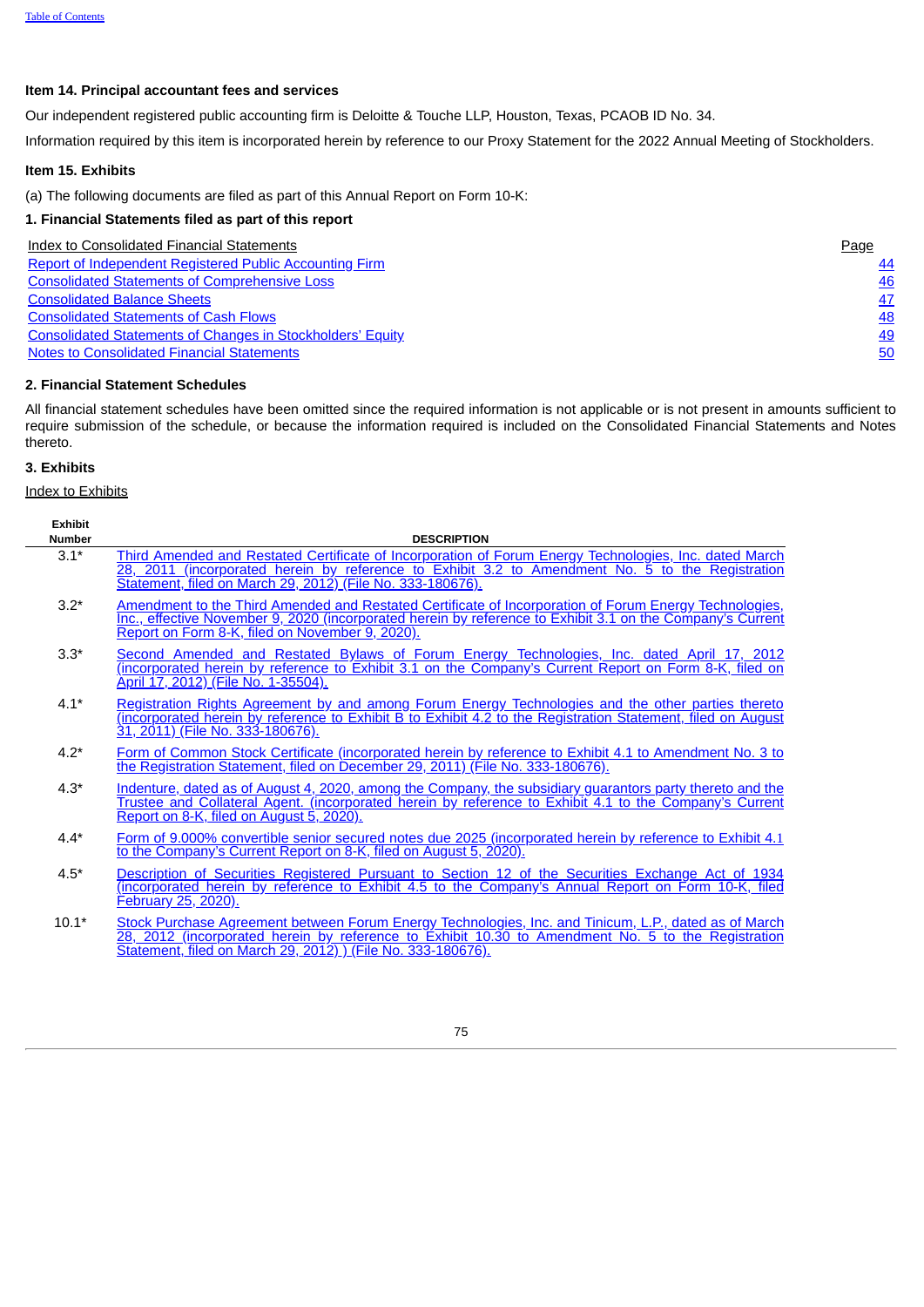- 10.2\*# Form of Nonstatutory Stock Option Agreement (Employees and Consultants) [\(incorporated](http://www.sec.gov/Archives/edgar/data/1401257/000140125712000090/formofnqsoagreementtemplat.htm) herein by reference to Exhibit 10.7 to the Company's Quarterly Report on Form 10-Q, filed on November 6, 2012).
- 10.3\*# Form of Nonstatutory Stock Option Agreement (Employees and [Consultants\)\(incorporated](http://www.sec.gov/Archives/edgar/data/1401257/000140125713000088/exhibit104nqemployee.htm) herein by reference to Exhibit 10.4 to the Company's Quarterly Report on Form 10-Q, filed on May 3, 2013).
- 10.4\*# Form of Nonstatutory Stock Option Agreement (Employees and Consultants) [\(incorporated](http://www.sec.gov/Archives/edgar/data/1401257/000140125714000087/exhibit105.htm) herein by reference to Exhibit 10.5 to the Company's Quarterly Report on Form 10-Q, filed on April 29, 2014).
- 10.5\*# Form of Nonstatutory Stock Option Agreement (Employees and Consultants) [\(incorporated](http://www.sec.gov/Archives/edgar/data/1401257/000140125715000079/exhibit104.htm) herein by reference to Exhibit 10.4 to the Company's Quarterly Report on Form 10-Q, filed on May 1, 2015).
- 10.6\*# Form of Nonstatutory Stock Option Agreement Three Year Cliff Vesting (Employees and Consultants) [\(incorporated](http://www.sec.gov/Archives/edgar/data/1401257/000140125715000103/a102formofnqsoawardthreeye.htm) herein by reference to Exhibit 10.2 to the Company's Quarterly Report on Form 10-Q, filed on October 30, 2015).
- 10.7\*# [Indemnification](http://www.sec.gov/Archives/edgar/data/1401257/000119312511238167/dex109.htm) Agreement dated as of August 2, 2010 between Forum Energy Technologies and C. Christopher Gaut (incorporated herein by reference to Exhibit 10.9 to the Registration Statement, filed on August 31, 2011) (File No. 333-180676).
- 10.8\*# Form of [Indemnification](http://www.sec.gov/Archives/edgar/data/1401257/000119312511238167/dex1010.htm) Agreement between Forum Energy Technologies, Inc. and the executive officers identified on Annex A thereto (incorporated herein by reference to Exhibit 10.10 to the Registration Statement, filed on August 31, 2011) (File No. 333-180676).
- 10.9\*# Form of [Indemnification](http://www.sec.gov/Archives/edgar/data/1401257/000119312511238167/dex1011.htm) Agreement between Forum Energy Technologies and each of the non-SCF directors identified on Annex A thereto (incorporated herein by reference to Exhibit 10.11 to the Registration Statement, filed on August 31, 2011) (File No. 333-180676).
- 10.10\*# Form of [Indemnification](http://www.sec.gov/Archives/edgar/data/1401257/000119312511238167/dex1012.htm) Agreement between Forum Energy Technologies and each of the SCF directors identified on Annex A thereto (incorporated herein by reference to Exhibit 10.12 to the Registration Statement, filed on August 31, 2011) (File No. 333-180676).
- 10.11\*# Forum Energy [Technologies,](http://www.sec.gov/Archives/edgar/data/1401257/000119312511238167/dex1015.htm) Inc. Severance Plan (incorporated herein by reference to Exhibit 10.15 to the Registration Statement, filed on August 31, 2011) (File No. 333-180676).
- 10.12\*# Forum Energy [Technologies,](http://www.sec.gov/Archives/edgar/data/1401257/000140125712000090/q310-qexhibit2010stockince.htm) Inc. 2010 Stock Incentive Plan (as amended and restated effective August 15, 2012) (incorporated herein by reference to Exhibit 10.2 to the Company's Current Report on Form 10- Q, filed November 6, 2012) (File No. 1-35504).
- 10.13\*# Severance Agreement dated as of February 16, 2018 between Forum Energy [Technologies,](http://www.sec.gov/Archives/edgar/data/1401257/000119312518051324/d523994dex101.htm) Inc. and Pablo G. Mercado (incorporated herein by reference to Exhibit 10.1 to the Company's Current Report on Form 8- K, filed on February 21, 2018).
- 10.14\*# Severance Agreement dated as of February 16, 2018 between Forum Energy [Technologies,](http://www.sec.gov/Archives/edgar/data/1401257/000119312518051324/d523994dex102.htm) Inc. and Michael D. Danford (incorporated herein by reference to Exhibit 10.2 to the Company's Current Report on Form 8-K, filed on February 21, 2018).
- 10.15<sup>\*</sup># Severance Agreement dated as of December 19, 2018 between Forum Energy [Technologies,](http://www.sec.gov/Archives/edgar/data/1401257/000140125718000107/exhibit101severanceagreeme.htm) Inc. and C. Christopher Gaut (incorporated herein by reference to Exhibit 10.1 to the Company's Current Report on Form 8-K/A, filed on December 21, 2018).
- 10.16<sup>\*</sup># Severance Agreement dated as of September 1, 2018 between Forum Energy [Technologies,](http://www.sec.gov/Archives/edgar/data/1401257/000140125719000075/exhibit1026severanceagreem.htm) Inc. and D. Lyle Williams (Incorporate herein by reference to Exhibit 10.26 to the Company's Annual Report on Form 10-K, filed on February 28, 2019).
- 10.17\*# Form of Restricted Stock Unit Agreement (Employees and Consultants Group 2) [\(incorporated](http://www.sec.gov/Archives/edgar/data/1401257/000140125717000047/exhibit104formofrestricted.htm) herein by reference to Exhibit 10.4 to the Company's Quarterly Report on Form 10-Q, filed on May 2, 2017).
- 10.18\*# Form of Nonstatutory Stock Option Agreement (Employees and Consultants) [\(incorporated](http://www.sec.gov/Archives/edgar/data/1401257/000140125717000047/exhibit105formofnonstatuto.htm) herein by reference to Exhibit 10.5 to the Company's Quarterly Report on Form 10-Q, filed on May 2, 2017).
- 10.19\*# Amended and Restated Employee Stock Purchase Plan, dated as of July 1, 2017 [\(incorporated](http://www.sec.gov/Archives/edgar/data/1401257/000140125717000058/exhibits101amendedesppplan.htm) herein by reference to Exhibit 10.1 to the Company's Quarterly Report on Form 10-Q, filed on August 1, 2017).
- 10.20\*# Form of Restricted Stock Unit Agreement (Directors) [\(incorporated](http://www.sec.gov/Archives/edgar/data/1401257/000140125718000074/exhibit105formofrestricted.htm) herein by reference to Exhibit 10.5 to the Company's Quarterly Report on Form 10-Q, filed on May 2, 2018).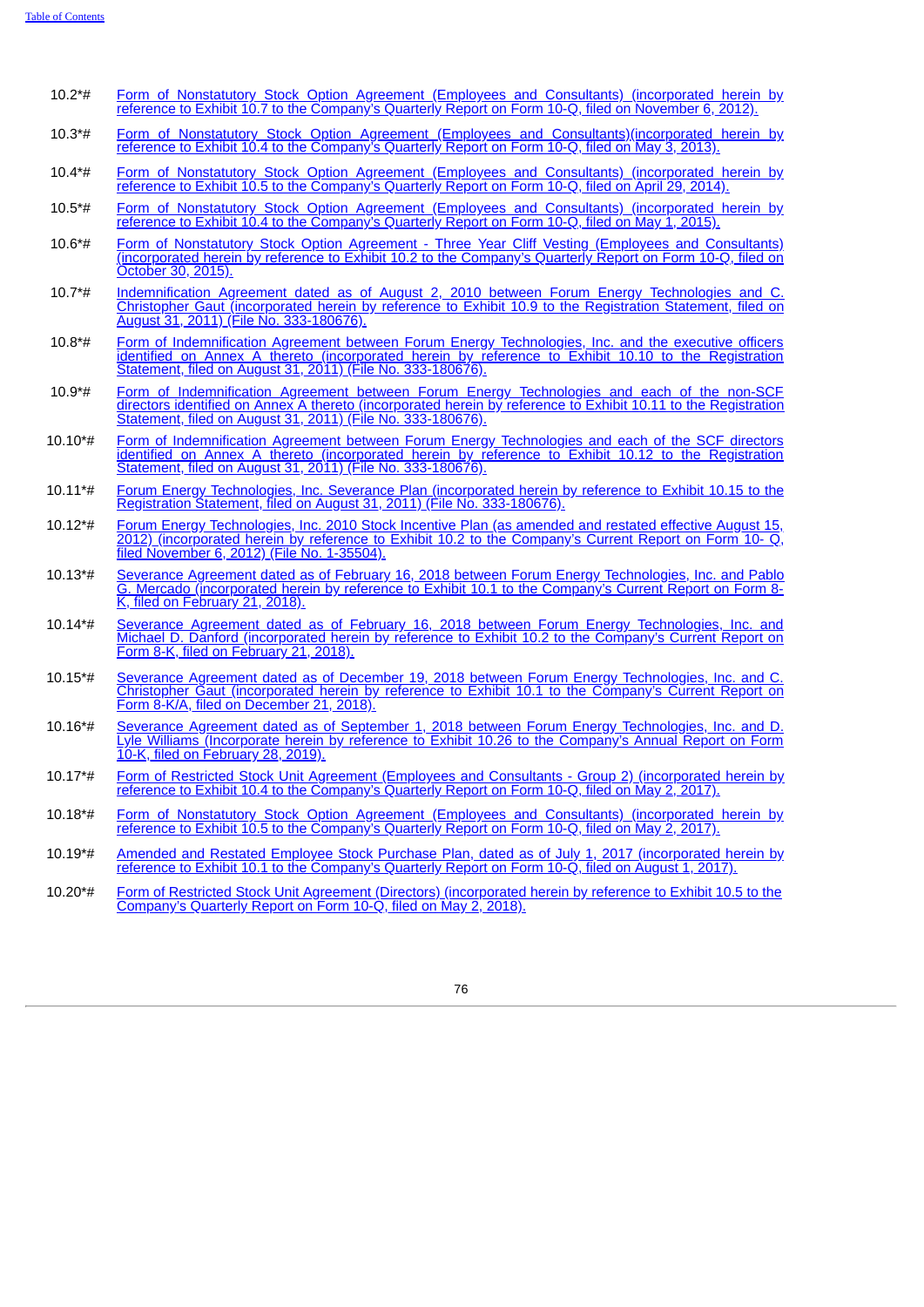- 10.21\*# Form of Restricted Stock Unit Agreement (Employees and Consultants Group 2) [\(incorporated](http://www.sec.gov/Archives/edgar/data/1401257/000140125718000074/exhibit107formofresttricte.htm) herein by reference to Exhibit 10.7 to the Company's Quarterly Report on Form 10-Q, filed on May 2, 2018).
- 10.22\*# Form of Nonstatutory Stock Option Agreement (Employees and Consultants) [\(incorporated](http://www.sec.gov/Archives/edgar/data/1401257/000140125718000074/exhibit108formofnonstatuto.htm) herein by reference to Exhibit 10.8 to the Company's Quarterly Report on Form 10-Q, filed on May 2, 2018).
- 10.23\*# Form of Restricted Stock Unit Agreement (Directors) [\(incorporated](http://www.sec.gov/Archives/edgar/data/1401257/000140125719000089/exhibit102formofrsu-di.htm) herein by reference to Exhibit 10.2 to the Company's Quarterly Report on Form 10-Q, filed on May 1, 2019).
- 10.24\*# Form of Restricted Stock Unit Agreement (Employees and Consultants Group 1) [\(incorporated](http://www.sec.gov/Archives/edgar/data/1401257/000140125719000089/exhibit103formofrsu-em.htm) herein by reference to Exhibit 10.3 to the Company's Quarterly Report on Form 10-Q, filed on May 1, 2019).
- 10.25\*# Form of Restricted Stock Unit Agreement (Employees and Consultants Group 2) [\(incorporated](http://www.sec.gov/Archives/edgar/data/1401257/000140125719000089/exhibit104formofrsu-em.htm) herein by reference to Exhibit 10.4 to the Company's Quarterly Report on Form 10-Q, filed on May 1, 2019).
- 10.26\*# Form of Performance Share Award Agreement (Employees and Consultants) [\(incorporated](http://www.sec.gov/Archives/edgar/data/1401257/000140125719000089/exhibit105formofperfaw.htm) herein by reference to Exhibit 10.5 to the Company's Quarterly Report on Form 10-Q, filed on May 1, 2019).
- 10.27\*# Form of Cash Award Agreement (Employees and Consultants) [\(incorporated](http://www.sec.gov/Archives/edgar/data/1401257/000140125719000089/exhibit106formofcashaw.htm) herein by reference to Exhibit 10.6 to the Company's Quarterly Report on Form 10-Q, filed on May 1, 2019).
- 10.28\*# Severance Agreement dated as of February 15, 2019 between Forum Energy [Technologies,](http://www.sec.gov/Archives/edgar/data/1401257/000140125719000089/exhibit107severanceagr.htm) Inc. and John C. Ivascu (incorporated herein by reference to Exhibit 10.7 to the Company's Quarterly Report on Form 10- <u>Q, filed on May 1, 2019).</u>
- 10.29<sup>\*</sup> Amendment No. 2 to the Registration Rights Agreement, dated as of August 25, 2017, by and among Forum Energy Technologies and the other parties thereto [\(incorporated](http://www.sec.gov/Archives/edgar/data/1401257/000119312517269304/d442034dex102.htm) herein by reference to Exhibit 10.2 to the Company's Current Report on Form 8-K, filed on August 28, 2017).
- 10.30<sup>\*</sup> Registration Rights Agreement, dated as of October 2, 2017, by and between Forum Energy [Technologies,](http://www.sec.gov/Archives/edgar/data/1401257/000119312517301657/d458651dex101.htm) Inc. and Q-GT (V) Investment Partners, LLC (incorporated herein by reference to Exhibit 10.1 to the Company's Current Report on Form 8-K, filed on October 3, 2017).
- 10.31<sup>\*</sup> Third Amended and Restated Credit Agreement, dated as of October 30, 2017, by and among Forum Energy Technologies, Inc., Forum Canada ULC, Wells Fargo Bank, National Association, as [administrative](https://www.sec.gov/Archives/edgar/data/1401257/000119312517330731/d486203dex101.htm) agent, and the lenders party thereto (incorporated herein by reference to Exhibit 10.1 to the Company's Current Report on Form 8-K, filed on November 2, 2017).
- 10.32<sup>\*</sup> Amendment No. 1 to the Third Amended and Restated Credit Agreement, dated as of February 3, 2020, among Forum Energy Technologies, Inc., the lenders party thereto, Wells Fargo Bank, National Association, as [Administrative](http://www.sec.gov/ix?doc=/Archives/edgar/data/1401257/000140125720000006/a8-kcreditfacilityamen.htm) Agent, and the other borrowers and guarantors party thereto (incorporate herein by reference to Exhibit 10.1 to the Company's Current Report on Form 8-K, filed on February 5, 2020).
- 10.33\*# Form of Restricted Stock Unit Agreement (Gaut) [\(incorporated](http://www.sec.gov/Archives/edgar/data/1401257/000140125719000075/exhibit10502018formofrsuga.htm) herein by reference to Exhibit 10.50 to the Company's annual Report on Form 10-K, filed on February 28, 2019).
- 10.34\*# Form of Performance Share Award Agreement (Gaut) [\(incorporated](http://www.sec.gov/Archives/edgar/data/1401257/000140125719000075/exhibit10512018formofperfa.htm) herein by reference to Exhibit 10.51 to <u>the Company's Annual Report on Form 10-K, filed Februray 28, 2019).</u>
- 10.35<sup>\*#</sup> Form of Restricted Stock Unit Agreement (Employees and Consultants) [\(incorporated](https://www.sec.gov/Archives/edgar/data/1401257/000140125720000087/exhibit101formofrsu-em.htm) herein by reference to Exhibit 10.1 to the Company's Quarterly Report on Form 10.Q, filed on May 8, 2020).
- 10.36\*# Form of Performance Share Award Agreement (Employees and Consultants) [\(incorporated](https://www.sec.gov/Archives/edgar/data/1401257/000140125720000087/exhibit102peformanceaw.htm) herein by reference to Exhibit 10.2 to the Company's Quarterly Report on Form 10-Q, filed on May 8, 2020).
- 10.37\*# Form of Stock Appreciation Right Agreement (Employees and Consultants Group 1) [\(incorporated](https://www.sec.gov/Archives/edgar/data/1401257/000140125720000087/exhibit103saraward.htm) herein by reference to Exhibit 10.3 to the Company's Quarterly Report on Form 10-Q, filed on May 8, 2020).
- 10.38\*# Form of Stock Appreciation Right Agreement (Employees and Consultants Group 2) [\(incorporated](https://www.sec.gov/Archives/edgar/data/1401257/000140125720000087/exhibit104sarawardnone.htm) herein by reference to Exhibit 10.4 to the Company's Quarterly Report on Form 10-Q, filed on May 8, 2020).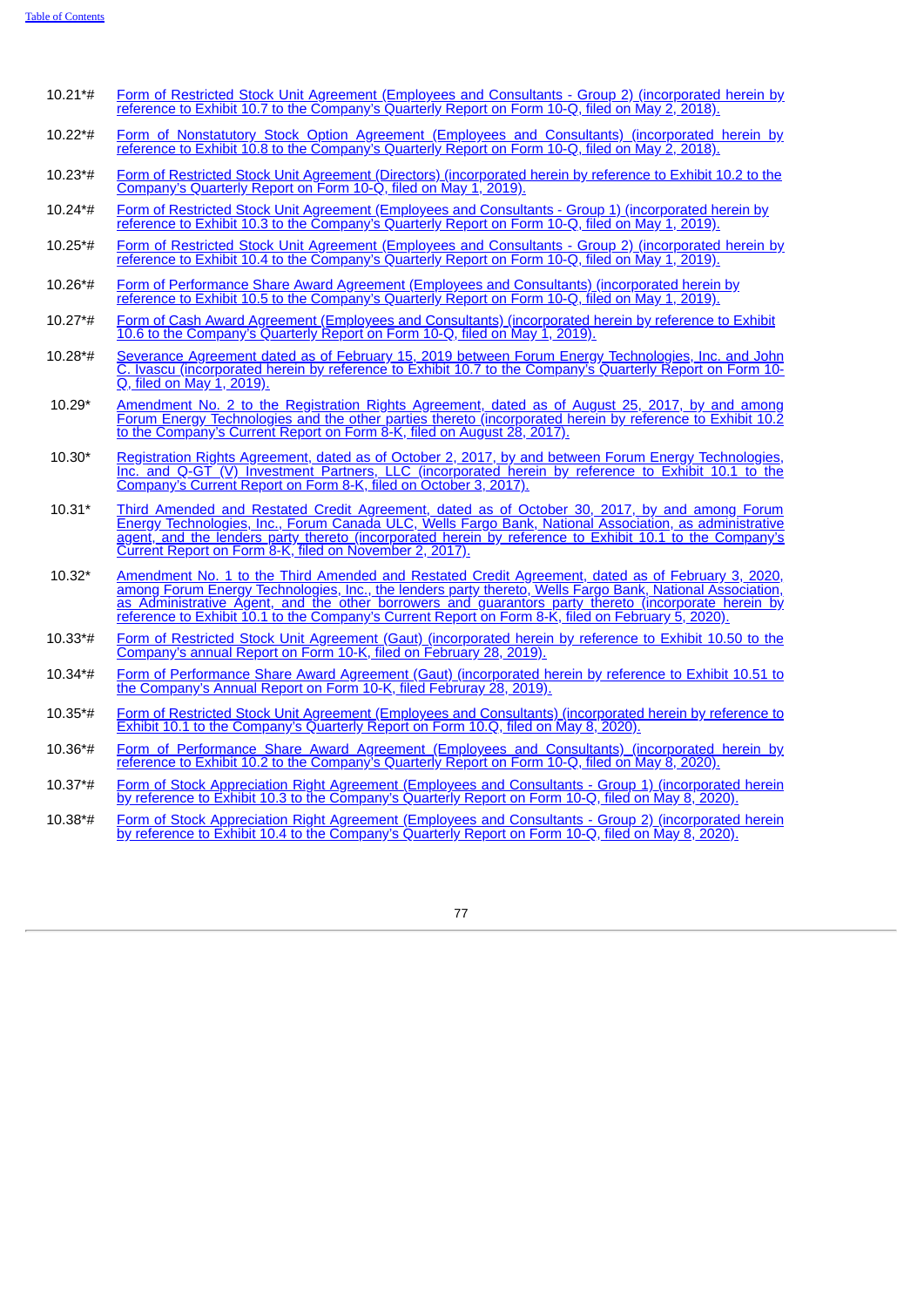- 10.39\* Credit Agreement Amendment, dated as of September 8, 2021, among the Company, as borrower, the other borrowers party thereto, the guarantors party thereto, the lenders party thereto, Wells Fargo Bank, National Association, as [Administrative](https://www.sec.gov/Archives/edgar/data/1401257/000140125721000085/amendment3creditagreemen.htm) Agent, and the other parties named therein (incorporated herein by reference to Exhibit 10.1 to the Company's Current Report on Form 8-K, filed on September 8, 2021).
- 10.40\* Forum Energy [Technologies,](https://www.sec.gov/Archives/edgar/data/1401257/000139834420007369/fp0052404_def14a.htm) Inc. Second Amended and Restated 2016 Stock and Incentive Plan (incorporated by reference to Appendix B to the Company's Proxy Statement on Schedule 14A filed on April 2, 2020).
- 10.41<sup>\*</sup> Registration Rights Agreement, dated as of August 4, 2020, among the Company and holders of New Notes party thereto. [\(incorporated](https://www.sec.gov/Archives/edgar/data/1401257/000119312520210681/d94847dex102.htm) by referenced to Exhibit 10.2 to the Company's Current Report on Form 8-K, <u>filed on August 5, 2020).</u>
- 10.42\*# Form of Form of Performance Restricted Stock Unit Agreement (Employees and Consultants). Restricted Stock Unit Agreement (Employees and Consultants) [\(incorporated](https://www.sec.gov/Archives/edgar/data/1401257/000140125720000155/a104formofrsusupplemen.htm) herein by reference to Exhibit 10.4 to the Company's Quarterly Report on Form 10-Q, filed on November 6, 2020).
- 10.43\*# Form of Special Performance Restricted Stock Unit Agreement (Employees and Consultants) [\(incorporated](https://www.sec.gov/Archives/edgar/data/1401257/000140125720000155/a105formofrsuequitykic.htm) herein by reference to Exhibit 10.5 to the Company's Quarterly Report on Form 10-Q, filed on November 6, 2020).
- 10.44\*# Form of Special Performance Restricted Stock Unit Agreement (Employees and Consultants) [\(incorporated](https://www.sec.gov/Archives/edgar/data/1401257/000140125721000047/exhibit101.htm) herein by reference to Exhibit 10.1 to the Company's Quarterly Report on Form 10-Q, filed on May 7, 2021).
- 10.45\*# Form of 2021 Performance Restricted Stock Unit Agreement (Chief Executive Officer) [\(incorporated](https://www.sec.gov/Archives/edgar/data/1401257/000140125721000047/exhibit102.htm) herein by reference to Exhibit 10.2 to the Company's Quarterly Report on Form 10-Q, filed on May 7, 2021).
- 10.46\*# Form of 2021 Performance Phantom Unit Agreement (Executive [Management\).\(incorporated](https://www.sec.gov/Archives/edgar/data/1401257/000140125721000047/exhibit103.htm) herein by reference to Exhibit 10.3 to the Company's Quarterly Report on Form 10-Q, filed on May 7, 2021).
- 10.47\*# Form of 2021 Restricted Stock Unit Agreement (Executive [Management\)](https://www.sec.gov/Archives/edgar/data/1401257/000140125721000047/a104-2021formofrsuxemploye.htm) (incorporated herein by reference to Exhibit 10.4 to the Company's Quarterly Report on Form 10-Q, filed on May 7, 2021)
- 10.48\* Asset Purchase Agreement, dated December 31, 2020, by and among Forum US, Inc., Anvil International, LLC and, for the limited purposes set forth therein, Forum Energy [Technologies,](https://www.sec.gov/Archives/edgar/data/1401257/000140125721000004/exhibit101projectvictorass.htm) Inc. (incorporated herein by reference to Exhibit 10.1 to the Company's Current Report on Form 8-K filed on January 4, 2021).
- 21.1\*\* Subsidiaries of Forum Energy [Technologies,](#page-80-0) Inc.
- 22.1\*\* Subsidiary guarantors of the Company's [Convertible](#page-81-0) Secured Notes due 2025.
- 23.1\*\* [Consent](#page-82-0) of Deloitte & Touche LLP.
- 31.1\*\* Certification of Chief Executive Officer pursuant to Section 302 of the [Sarbanes-Oxley](#page-83-0) Act of 2002.
- 31.2\*\* Certification of Chief Financial Officer pursuant to Section 302 of the [Sarbanes-Oxley](#page-84-0) Act of 2002.
- 32.1<sup>\*\*</sup> Certification of Chief Executive Officer pursuant to Section 906 of the [Sarbanes-Oxley](#page-85-0) Act of 2002.
- 32.2\*\* Certification of Chief Financial Officer pursuant to Section 906 of the [Sarbanes-Oxley](#page-86-0) Act of 2002.
- 101.INS\*\* XBRL Instance Document.
- 101.SCH\*\* XBRL Taxonomy Extension Schema Document.
- 101.CAL\*\* XBRL Taxonomy Extension Calculation Linkbase Document.
- 101.LAB\*\* XBRL Taxonomy Extension Label Linkbase Document.
- 101.PRE\*\* XBRL Taxonomy Extension Presentation Linkbase Document.
- 101.DEF\*\* XBRL Taxonomy Extension Definition Linkbase Document.
- 104\*\* Cover Page Interactive Data File (formatted as Inline XBRL and contained in Exhibit 101).

\* Previously filed.

\*\* Filed herewith.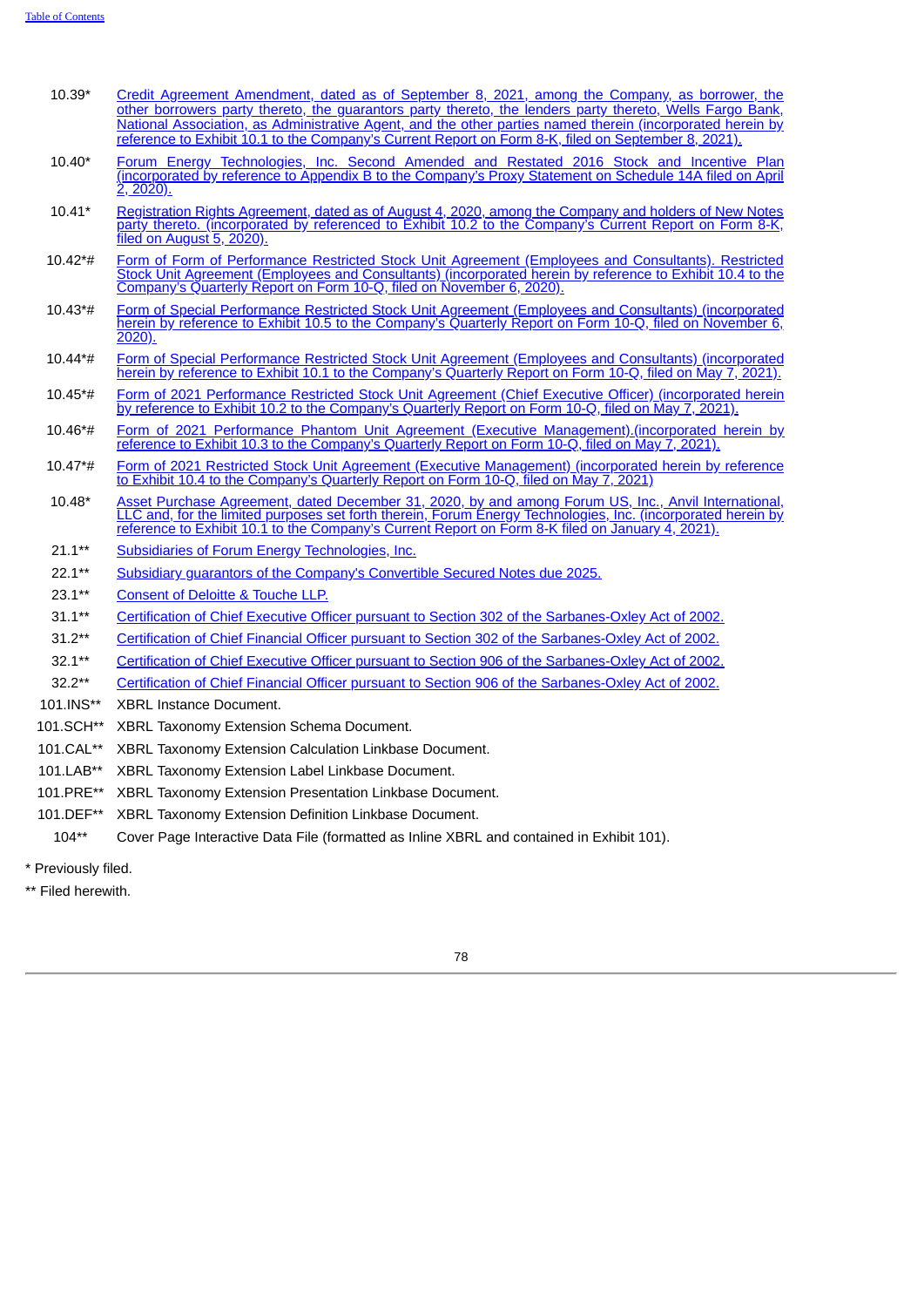# Identifies management contracts and compensatory plans or arrangements.

**Item 16. Form 10-K Summary** None.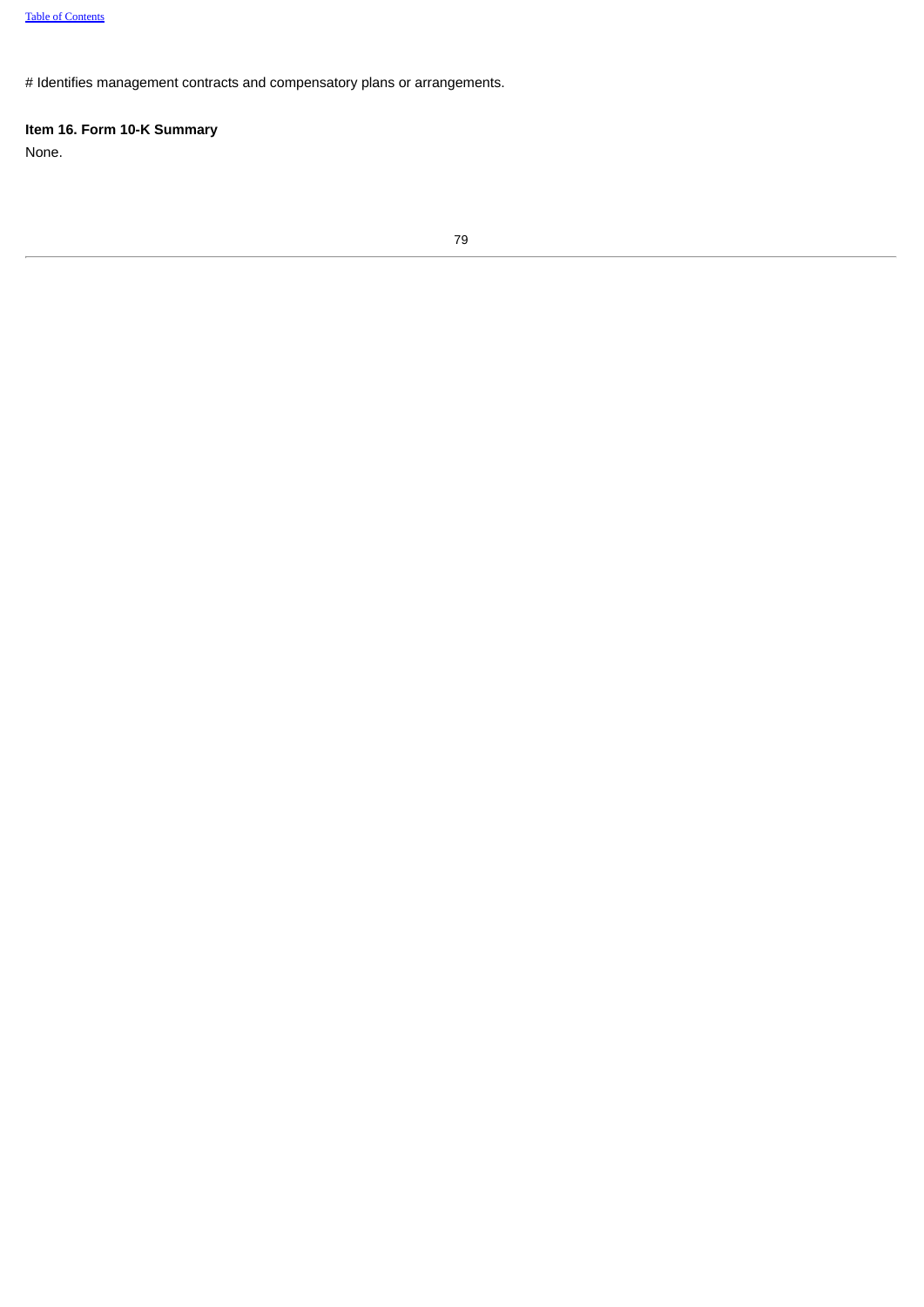# **SIGNATURES**

Pursuant to the requirements of Section 13 or 15(d) of the Securities Exchange Act of 1934, the registrant has duly caused this report to be signed on its behalf by the undersigned, thereunto duly authorized.

| FORUM ENERGY TECHNOLOGIES, INC. |     |                                                               |  |
|---------------------------------|-----|---------------------------------------------------------------|--|
|                                 | By: | /s/ D. Lyle Williams, Jr.                                     |  |
| March 4, 2022                   |     | D. Lyle Williams, Jr.                                         |  |
|                                 |     | Executive Vice President and Chief Financial Officer          |  |
|                                 |     | (As Duly Authorized Officer and Principal Financial Officer)  |  |
| March 4, 2022                   | By: | /s/ John McElroy                                              |  |
|                                 |     | John McElroy                                                  |  |
|                                 |     | Vice President and Chief Accounting Officer                   |  |
|                                 |     | (As Duly Authorized Officer and Principal Accounting Officer) |  |

Pursuant to the requirements of the Securities Exchange Act of 1934, this report has been signed below by the following persons on behalf of the registrant and in the capacities and on the dates indicated.

| <b>Signature</b>                                   | <b>Title</b>                                                                                 | Date          |
|----------------------------------------------------|----------------------------------------------------------------------------------------------|---------------|
| /s/ Neal Lux                                       | President and Chief Executive Officer<br>(Principal Executive Officer)                       | March 4, 2022 |
| <b>Neal Lux</b>                                    |                                                                                              |               |
|                                                    | <b>Executive Vice President and Chief Financial Officer</b><br>(Principal Financial Officer) | March 4, 2022 |
| /s/ D. Lyle Williams, Jr.<br>D. Lyle Williams, Jr. |                                                                                              |               |
| /s/ John McElroy                                   | Vice President and Chief Accounting Officer<br>(Principal Accounting Officer)                | March 4, 2022 |
| John McElroy                                       |                                                                                              |               |
| /s/ C. Cristopher Gaut                             | Chairman of the Board                                                                        | March 4, 2022 |
| C. Cristopher Gaut                                 |                                                                                              |               |
| /s/ Evelyn M. Angelle                              | Director                                                                                     | March 4, 2022 |
| Evelyn M. Angelle                                  |                                                                                              |               |
| /s/ John A. Carrig                                 | Director                                                                                     | March 4, 2022 |
| John A. Carrig                                     |                                                                                              |               |
| /s/ Michael McShane<br>Michael McShane             | Director                                                                                     | March 4, 2022 |
|                                                    |                                                                                              |               |
| /s/ Louis A. Raspino<br>Louis A. Raspino           | Director                                                                                     | March 4, 2022 |
|                                                    |                                                                                              |               |
| /s/ Emily Reichert, Ph.D.                          | Director                                                                                     | March 4, 2022 |
| Emily Reichert, Ph.D.                              |                                                                                              |               |
| /s/ Paul E. Rowsey III                             | Director                                                                                     | March 4, 2022 |
| Paul E. Rowsey III                                 |                                                                                              |               |
| /s/ John Schmitz<br>John Schmitz                   | Director                                                                                     | March 4, 2022 |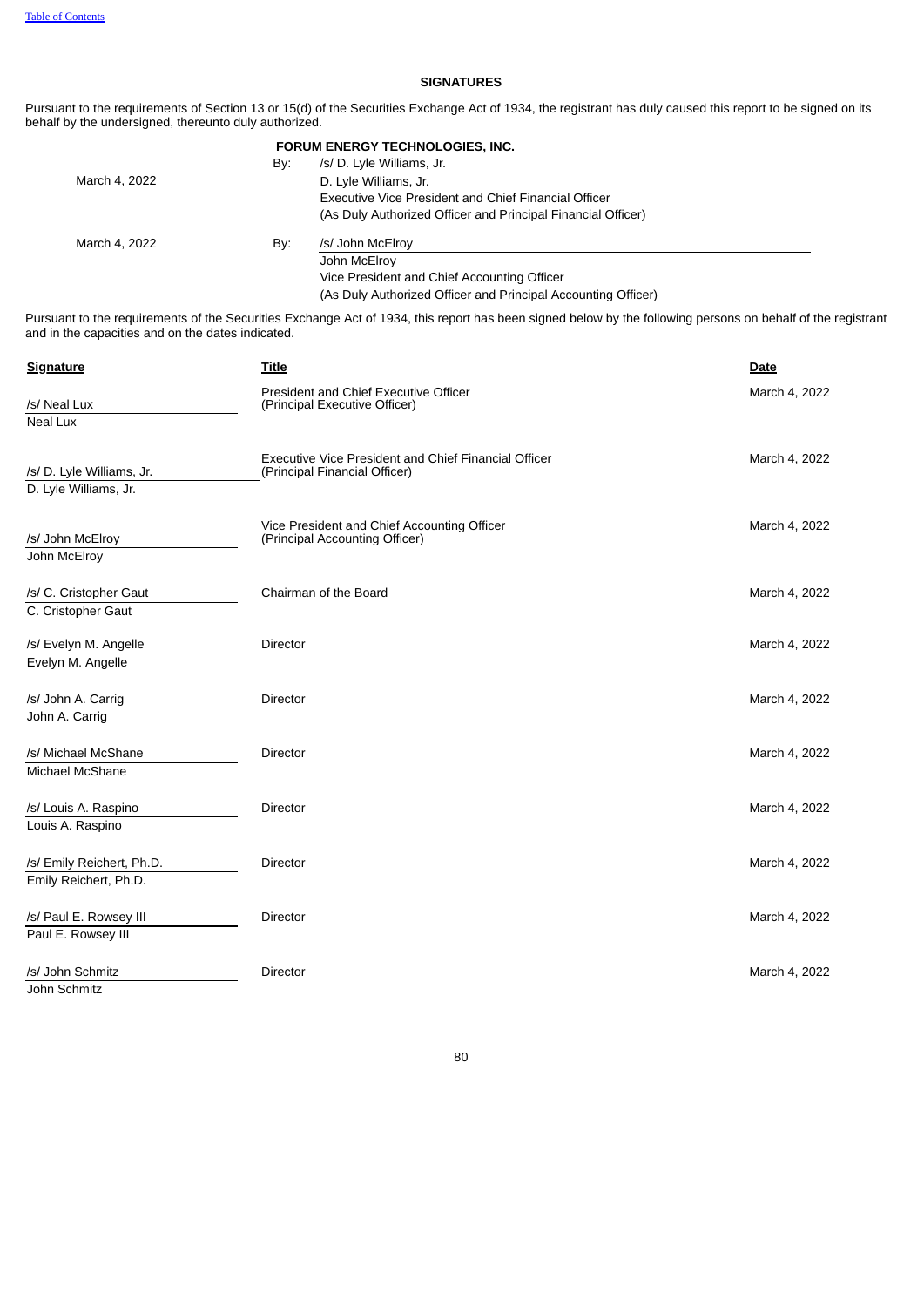# **List of Subsidiaries of Forum Energy Technologies, Inc.**

<span id="page-80-0"></span>

| <b>Name</b>                        | <b>Jurisdiction</b>   |
|------------------------------------|-----------------------|
| FET (Barbados) SRL                 | <b>Barbados</b>       |
| Forum B+V Oil Tools GmbH           | Germany               |
| FET Global L.P.                    | United Kingdom        |
| FET Global Holdings Limited        | <b>United Kingdom</b> |
| FET Holdings LLC                   | Delaware              |
| FET Worldwide L.P.                 | United Kingdom        |
| Forum Global Tubing L.P.           | Delaware              |
| Forum Global Tubing LLC            | Delaware              |
| Forum International Holdings, Inc. | Delaware              |
| Forum US, Inc.                     | Delaware              |
| Forum Worldwide Holdings Limited   | United Kingdom        |
| Global Tubing LLC                  | Delaware              |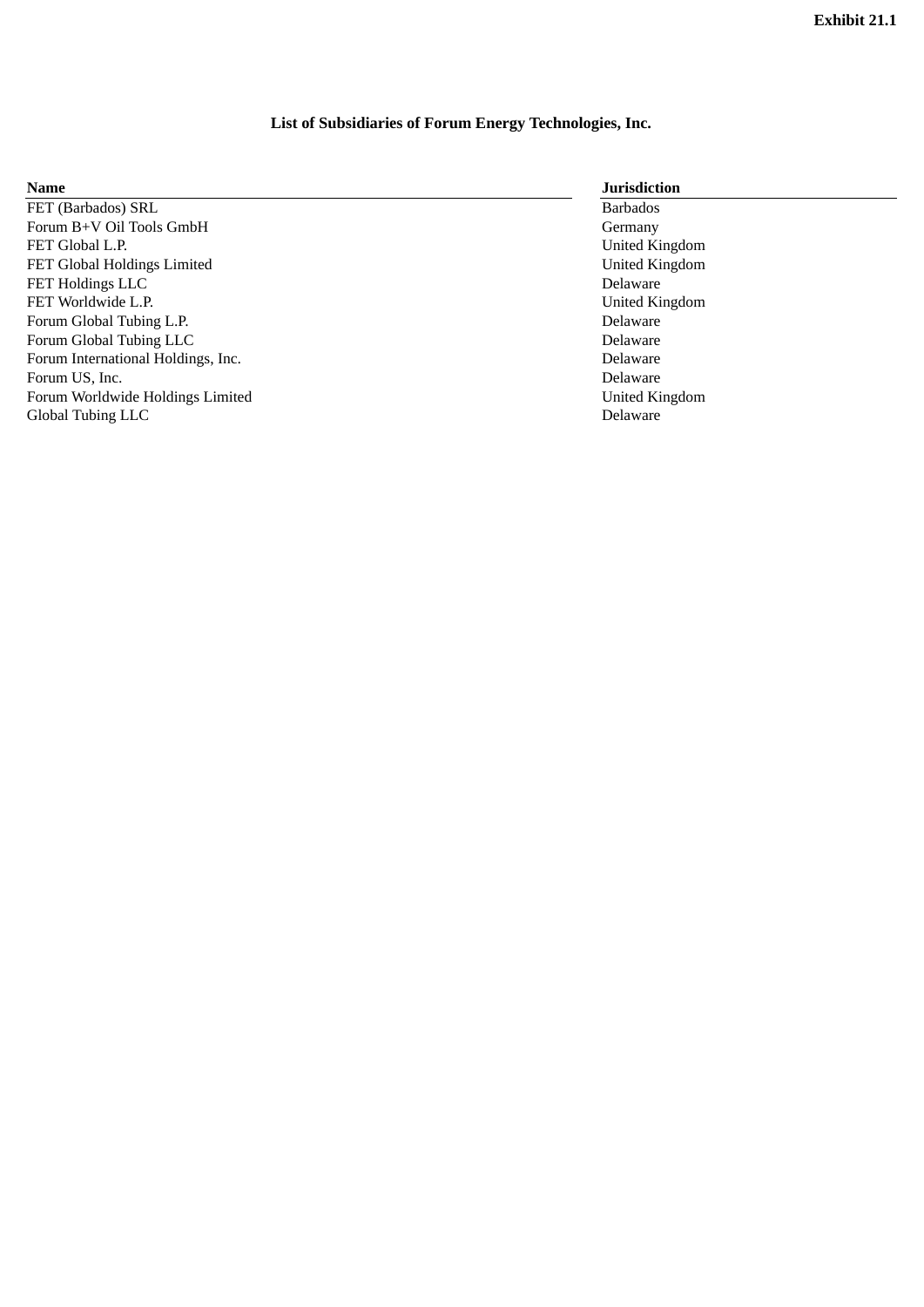# **Forum Energy Technologies, Inc. List of Issuer and Guarantors**

<span id="page-81-0"></span>The following subsidiaries of Forum Energy Technologies, Inc. (the "Company") were, as of December 31, 2021, guarantors of the Company's 9.00% Notes due October 2025:

| <b>Name of Subsidiary</b>          | <b>Jurisdiction of Formation</b> | Role          |
|------------------------------------|----------------------------------|---------------|
| Forum Energy Technologies, Inc.    | <b>Delaware</b>                  | <b>Issuer</b> |
| FET Holdings, LLC                  | Delaware                         | Guarantor     |
| Forum Energy Services, Inc.        | <b>Delaware</b>                  | Guarantor     |
| Forum Global Holdings, LLC         | Delaware                         | Guarantor     |
| Forum Global Tubing LLC            | <b>Delaware</b>                  | Guarantor     |
| Forum Global Tubing LP             | Delaware                         | Guarantor     |
| Forum International Holdings, Inc. | <b>Delaware</b>                  | Guarantor     |
| Forum US, Inc.                     | Delaware                         | Guarantor     |
| <b>Global Tubing LLC</b>           | <b>Delaware</b>                  | Guarantor     |
| Z Explorations, Inc.               | Delaware                         | Guarantor     |
| Global Flow Technologies, Inc.     | <b>Delaware</b>                  | Guarantor     |
| Z Resources, Inc.                  | Delaware                         | Guarantor     |
| Zy-Tech Global Industries, Inc.    | <b>Delaware</b>                  | Guarantor     |
| Houston Global Heat Transfer LLC   | Delaware                         | Guarantor     |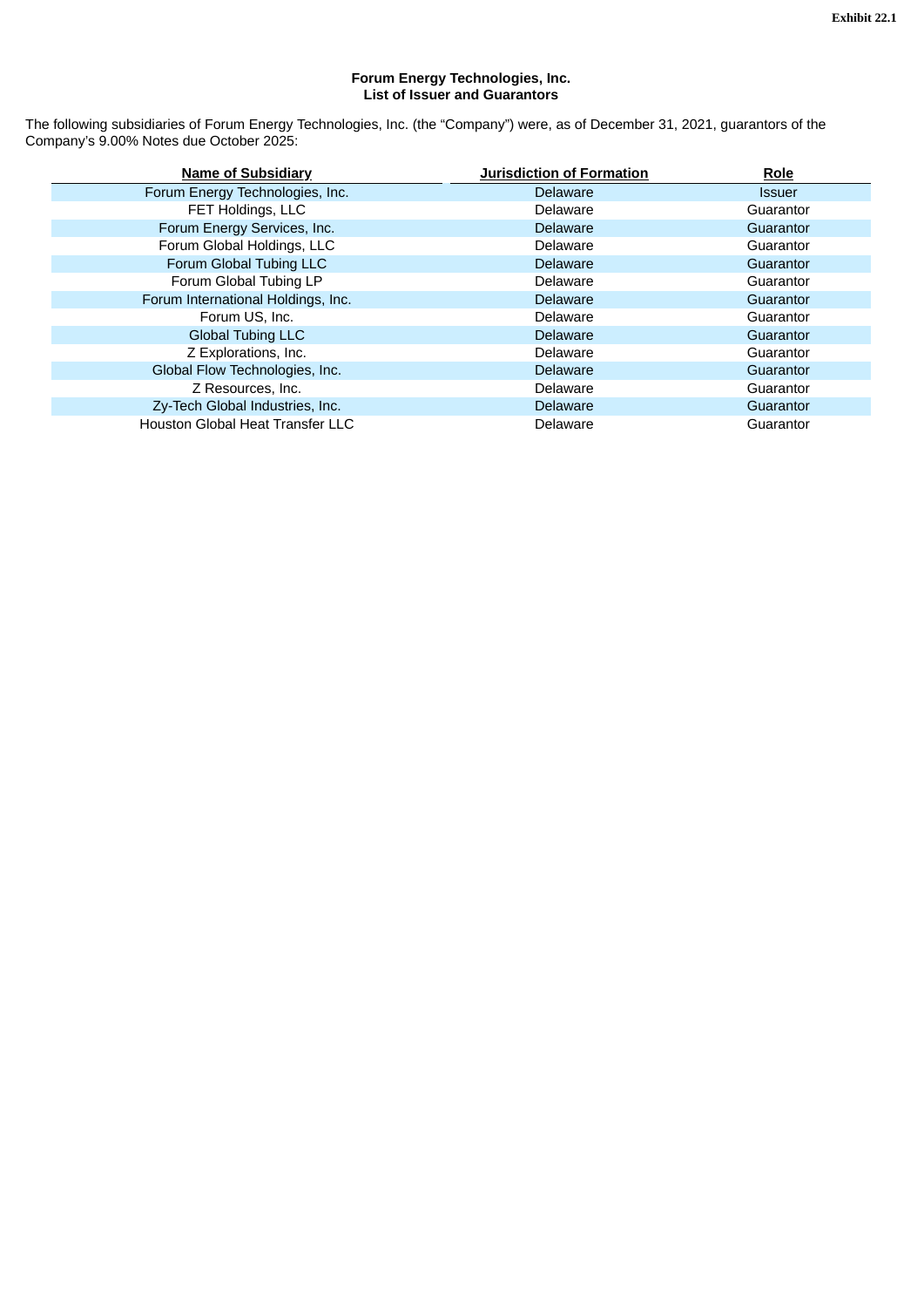# CONSENT OF INDEPENDENT REGISTERED PUBLIC ACCOUNTING FIRM

<span id="page-82-0"></span>We consent to the incorporation by reference in Registration Statements on Form S-8 (Nos.333-180769, 333-188915, 333-213158, 333- 218789, 333-231525, 333-239257) and Forms S-3 (No. 333-233678) of our report dated March 4, 2022 relating to the financial statements of Forum Energy Technologies, Incorporated and subsidiaries ("the Company") and the effectiveness of the Company's internal control over financial reporting appearing in this Annual Report on Form 10-K for the year ended December 31, 2021.

/s/ Deloitte & Touche LLP

Houston, Texas March 4, 2022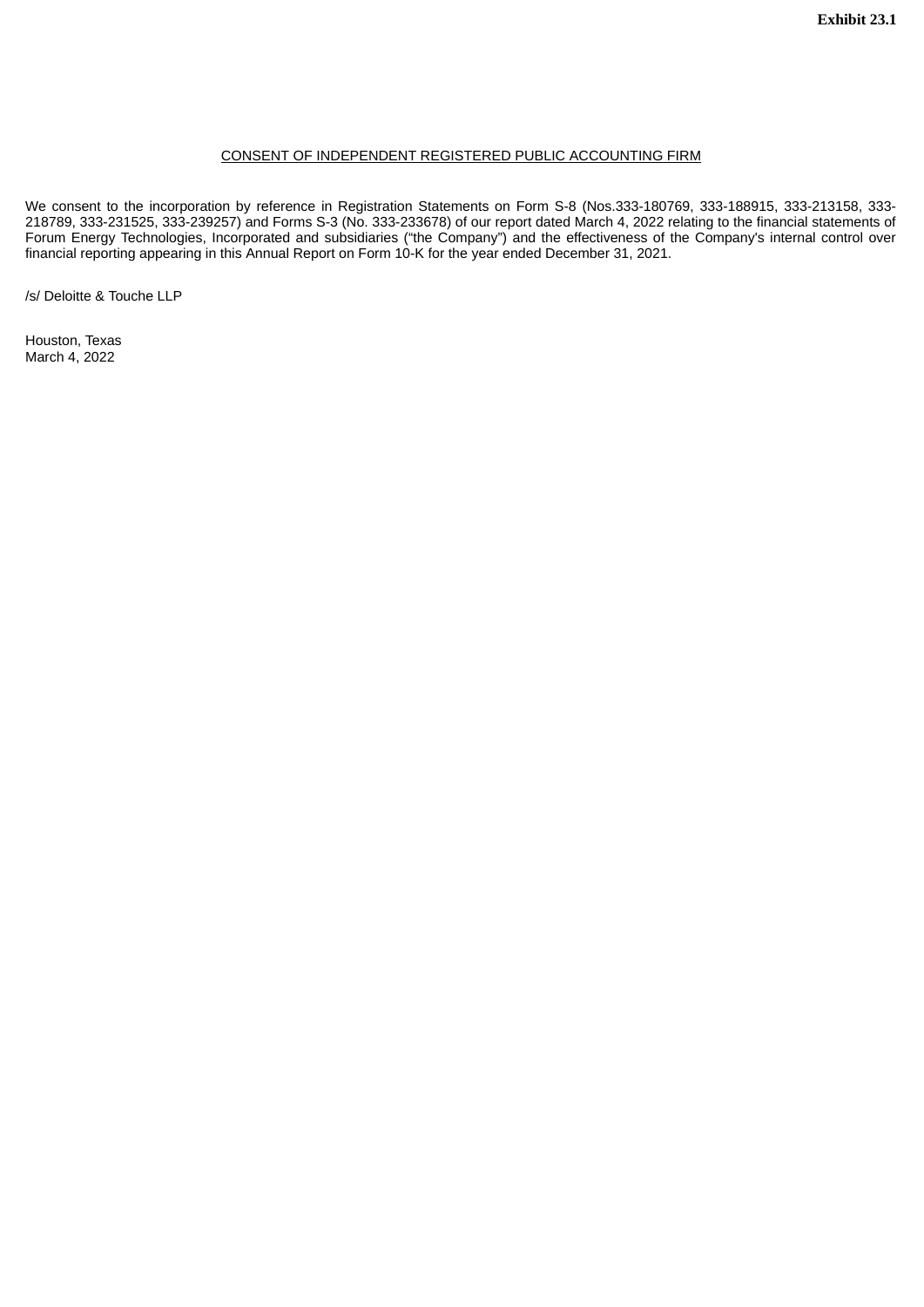# **Forum Energy Technologies, Inc. Certification**

<span id="page-83-0"></span>I, Neal Lux, certify that:

- 1. I have reviewed this Annual Report on Form 10-K of Forum Energy Technologies, Inc.;
- 2. Based on my knowledge, this report does not contain any untrue statement of a material fact or omit to state a material fact necessary to make the statements made, in light of the circumstances under which such statements were made, not misleading with respect to the period covered by this report;
- 3. Based on my knowledge, the financial statements, and other financial information included in this report, fairly present in all material respects the financial condition, results of operations and cash flows of the registrant as of, and for, the periods presented in this report;
- 4. The registrant's other certifying officer and I are responsible for establishing and maintaining disclosure controls and procedures (as defined in Exchange Act Rules 13a-15(e) and 15d-15(e)) and internal control over financial reporting (as defined in Exchange Act Rules 13a-15(f) and 15d-15(f)) for the registrant and have:
	- a. Designed such disclosure controls and procedures, or caused such disclosure controls and procedures to be designed under our supervision, to ensure that material information relating to the registrant, including its consolidated subsidiaries, is made known to us by others within those entities, particularly during the period in which this report is being prepared;
	- b. Designed such internal control over financial reporting, or caused such internal control over financial reporting to be designed under our supervision, to provide reasonable assurance regarding the reliability of financial reporting and the preparation of financial statements for external purposes in accordance with generally accepted accounting principles;
	- c. Evaluated the effectiveness of the registrant's disclosure controls and procedures and presented in this report our conclusions about the effectiveness of the disclosure controls and procedures, as of the end of the period covered by this report based on such evaluation; and
	- d. Disclosed in this report any change in the registrant's internal control over financial reporting that occurred during the registrant's most recent fiscal quarter (the registrant's fourth fiscal quarter in the case of an annual report) that has materially affected, or is reasonably likely to materially affect, the registrant's internal control over financial reporting; and
- 5. The registrant's other certifying officer and I have disclosed, based on our most recent evaluation of internal control over financial reporting, to the registrant's auditors and the audit committee of the registrant's board of directors (or persons performing the equivalent functions):
	- a. All significant deficiencies and material weaknesses in the design or operation of internal control over financial reporting which are reasonably likely to adversely affect the registrant's ability to record, process, summarize and report financial information; and
	- b. Any fraud, whether or not material, that involves management or other employees who have a significant role in the registrant's internal control over financial reporting.

Date: March 4, 2022 By: /s/ Neal Lux

Neal Lux President and Chief Executive Officer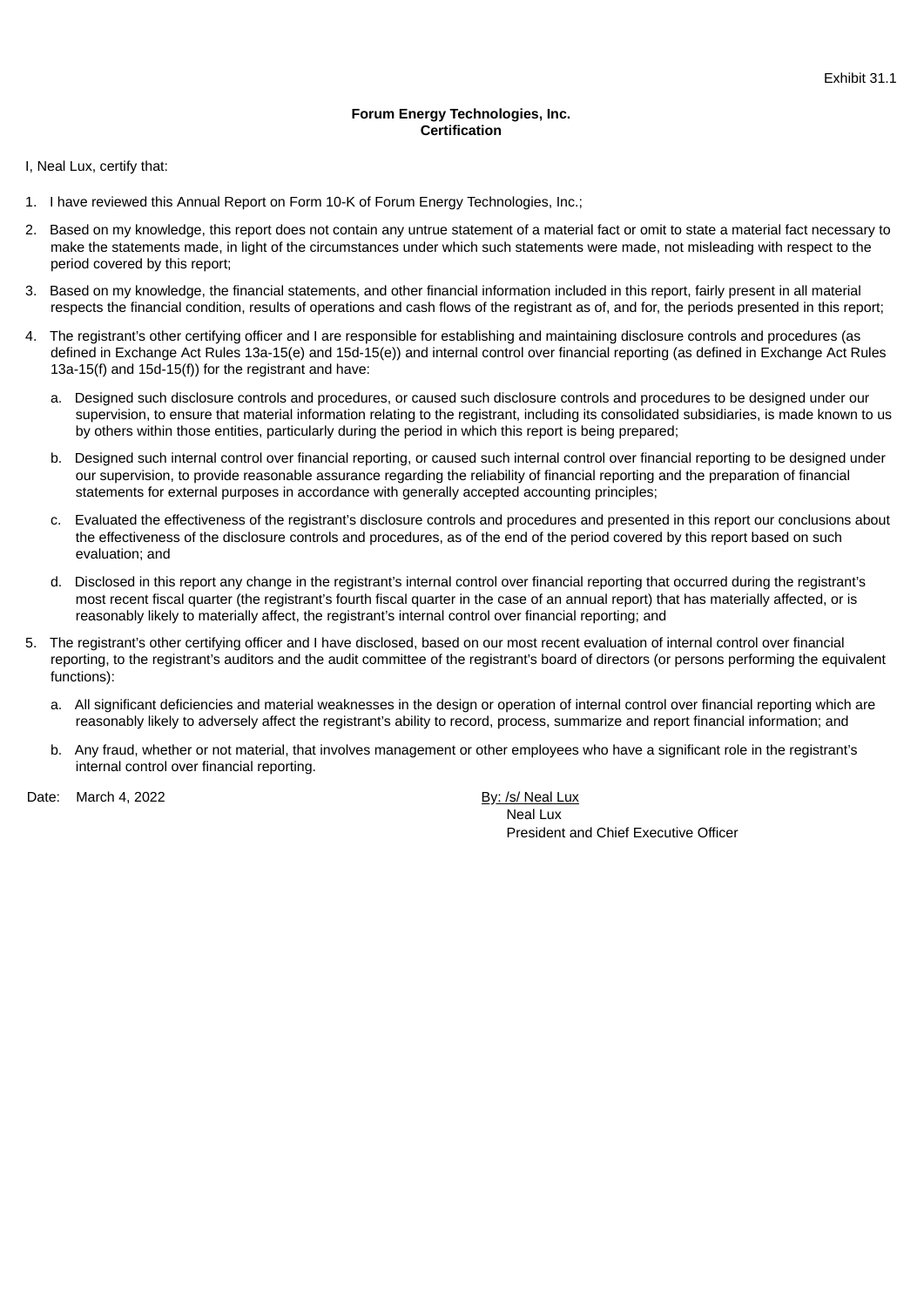# **Forum Energy Technologies, Inc. Certification**

<span id="page-84-0"></span>I, D. Lyle Williams, Jr., certify that:

- 1. I have reviewed this Annual Report on Form 10-K of Forum Energy Technologies, Inc.;
- 2. Based on my knowledge, this report does not contain any untrue statement of a material fact or omit to state a material fact necessary to make the statements made, in light of the circumstances under which such statements were made, not misleading with respect to the period covered by this report;
- 3. Based on my knowledge, the financial statements, and other financial information included in this report, fairly present in all material respects the financial condition, results of operations and cash flows of the registrant as of, and for, the periods presented in this report;
- 4. The registrant's other certifying officer and I are responsible for establishing and maintaining disclosure controls and procedures (as defined in Exchange Act Rules 13a-15(e) and 15d-15(e)) and internal control over financial reporting (as defined in Exchange Act Rules 13a-15(f) and 15d-15(f)) for the registrant and have:
	- a. Designed such disclosure controls and procedures, or caused such disclosure controls and procedures to be designed under our supervision, to ensure that material information relating to the registrant, including its consolidated subsidiaries, is made known to us by others within those entities, particularly during the period in which this report is being prepared;
	- b. Designed such internal control over financial reporting, or caused such internal control over financial reporting to be designed under our supervision, to provide reasonable assurance regarding the reliability of financial reporting and the preparation of financial statements for external purposes in accordance with generally accepted accounting principles;
	- c. Evaluated the effectiveness of the registrant's disclosure controls and procedures and presented in this report our conclusions about the effectiveness of the disclosure controls and procedures, as of the end of the period covered by this report based on such evaluation; and
	- d. Disclosed in this report any change in the registrant's internal control over financial reporting that occurred during the registrant's most recent fiscal quarter (the registrant's fourth fiscal quarter in the case of an annual report) that has materially affected, or is reasonably likely to materially affect, the registrant's internal control over financial reporting; and
- 5. The registrant's other certifying officer and I have disclosed, based on our most recent evaluation of internal control over financial reporting, to the registrant's auditors and the audit committee of the registrant's board of directors (or persons performing the equivalent functions):
	- a. All significant deficiencies and material weaknesses in the design or operation of internal control over financial reporting which are reasonably likely to adversely affect the registrant's ability to record, process, summarize and report financial information; and
	- b. Any fraud, whether or not material, that involves management or other employees who have a significant role in the registrant's internal control over financial reporting.

Date: March 4, 2022 **By:** Letter By: Letter By: Letter March 4, 2022

D. Lyle Williams, Jr. Executive Vice President and Chief Financial Officer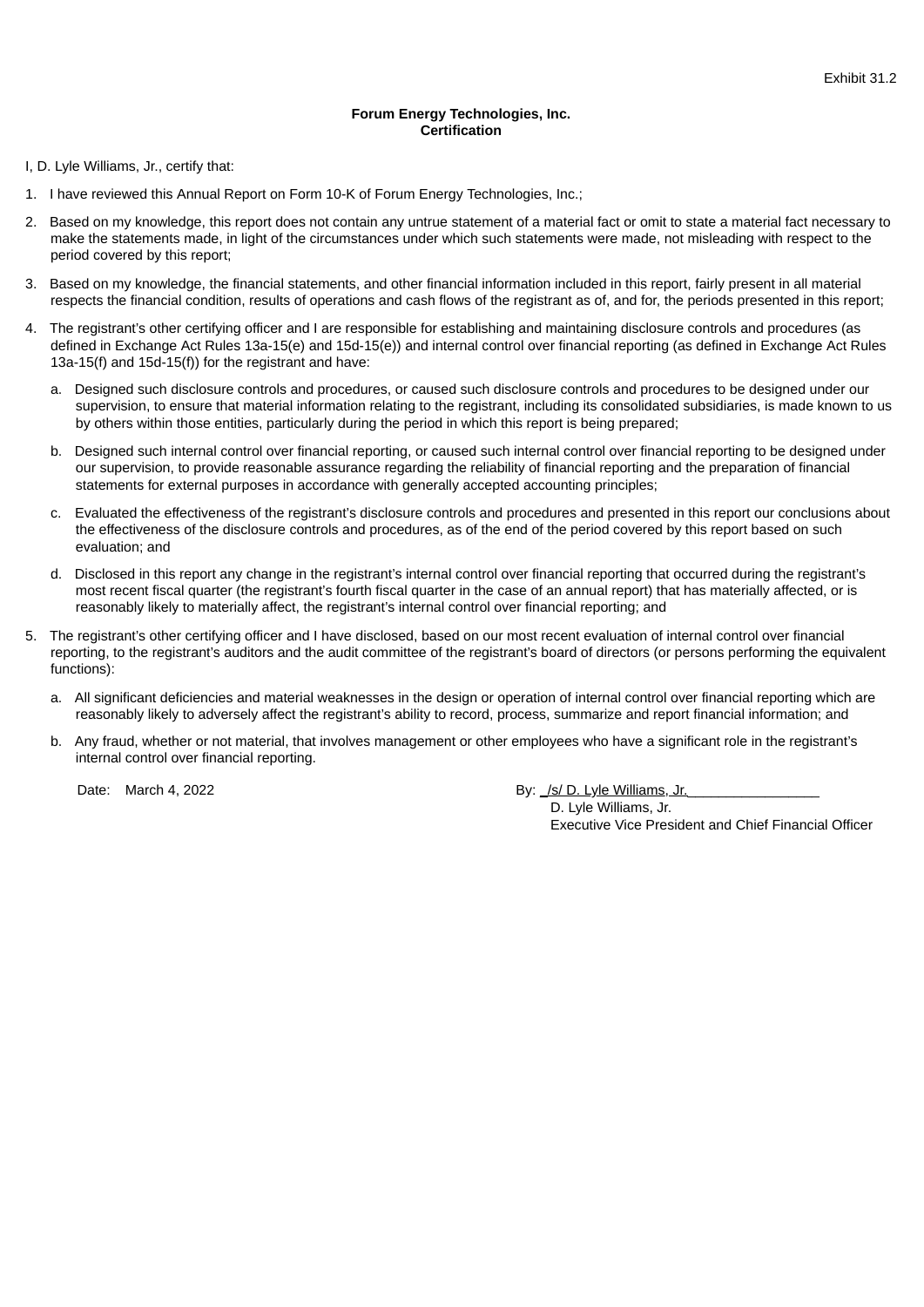# Certification Pursuant to 18 U.S.C. Section 1350 (Adopted Pursuant to Section 906 of the Sarbanes-Oxley Act of 2002)

<span id="page-85-0"></span>In connection with the Annual Report on Form 10-K of Forum Energy Technologies, Inc. (the "Company") for the year ended December 31, 2021, as filed with the Securities and Exchange Commission on the date hereof (the "Report"), Neal Lux, as Chief Executive Officer of the Company, hereby certifies, pursuant to 18 U.S.C. § 1350, as adopted pursuant to § 906 of the Sarbanes-Oxley Act of 2002, that, to the best of his knowledge:

(1) The Report fully complies with the requirements of Section 13(a) or 15(d) of the Securities Exchange Act of 1934, as amended (the "*Exchange Act*"); and

(2) The information contained in the Report fairly presents, in all material respects, the financial condition and results of operations of the Company.

Dated: March 4, 2022 By: /s/ Neal Lux

# Neal Lux

President and Chief Executive Officer

A signed original of this written statement required by Section 906 has been provided to the Company and will be retained by the Company and furnished to the Securities and Exchange Commission or its staff upon request.

This certification shall not be deemed filed by the Company for purposes of § 18 of the Exchange Act.